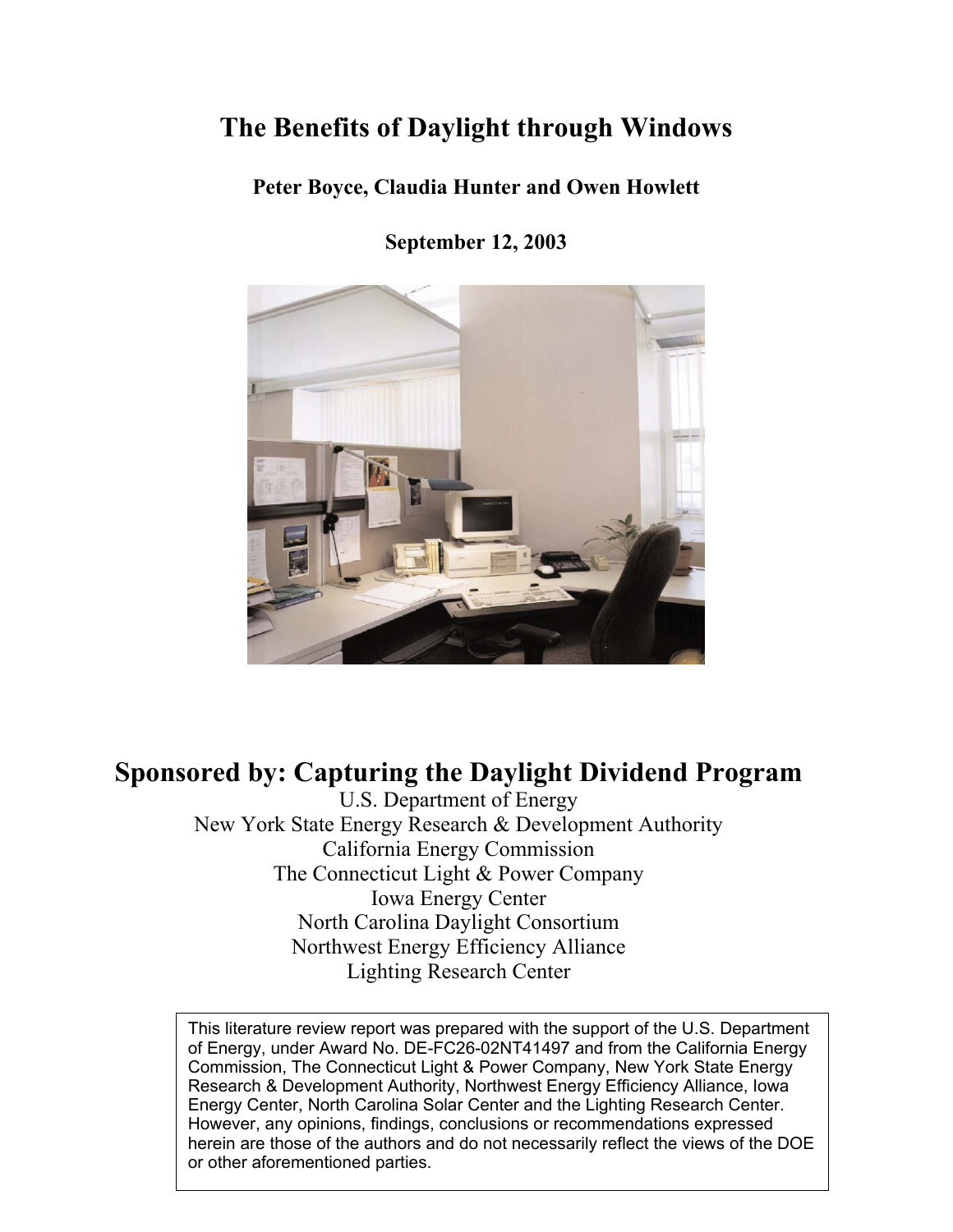## **The Benefits of Daylight through Windows**

### **Peter Boyce, Claudia Hunter, and Owen Howlett**

**Lighting Research Center Rensselaer Polytechnic Institute Troy, New York 12180-3352** 

**12th September, 2003** 

## **Executive Summary**

The use of daylight as the primary light source in buildings is of interest to those concerned with energy conservation because it is assumed to minimize the use of electricity for lighting. However, it is difficult to justify the cost of extensive daylighting on the basis of energy savings alone. Rather, to justify the widespread use of daylight in buildings it is necessary to demonstrate that such use has a beneficial financial impact for the organization owning and/or occupying the building. This literature review considers the impact of daylight on human performance and workplace productivity; human health; and financial return on investment. These impacts of daylight are reviewed for buildings that are used for work and for which daylighting has been extensively studied, namely offices, schools, hospitals, and retail stores. Daylight in housing is not considered. This literature review examines the benefits and problems of both daylight, as light, and windows, as the most commonly used method to deliver daylight. From this literature review, a research agenda is developed.

The following conclusions are drawn from the literature review:

1. Physically, daylight is just another source of electromagnetic radiation in the visible range. Electric light sources can be constructed to closely match a spectrum of daylight, but none have been made that mimic the variation in light spectrum that occurs with daylight at different times, in different seasons, and under different weather conditions.

2. Physiologically, daylight is an effective stimulant to the human visual system and the human circadian system.

3. Psychologically, daylight and a view are much desired.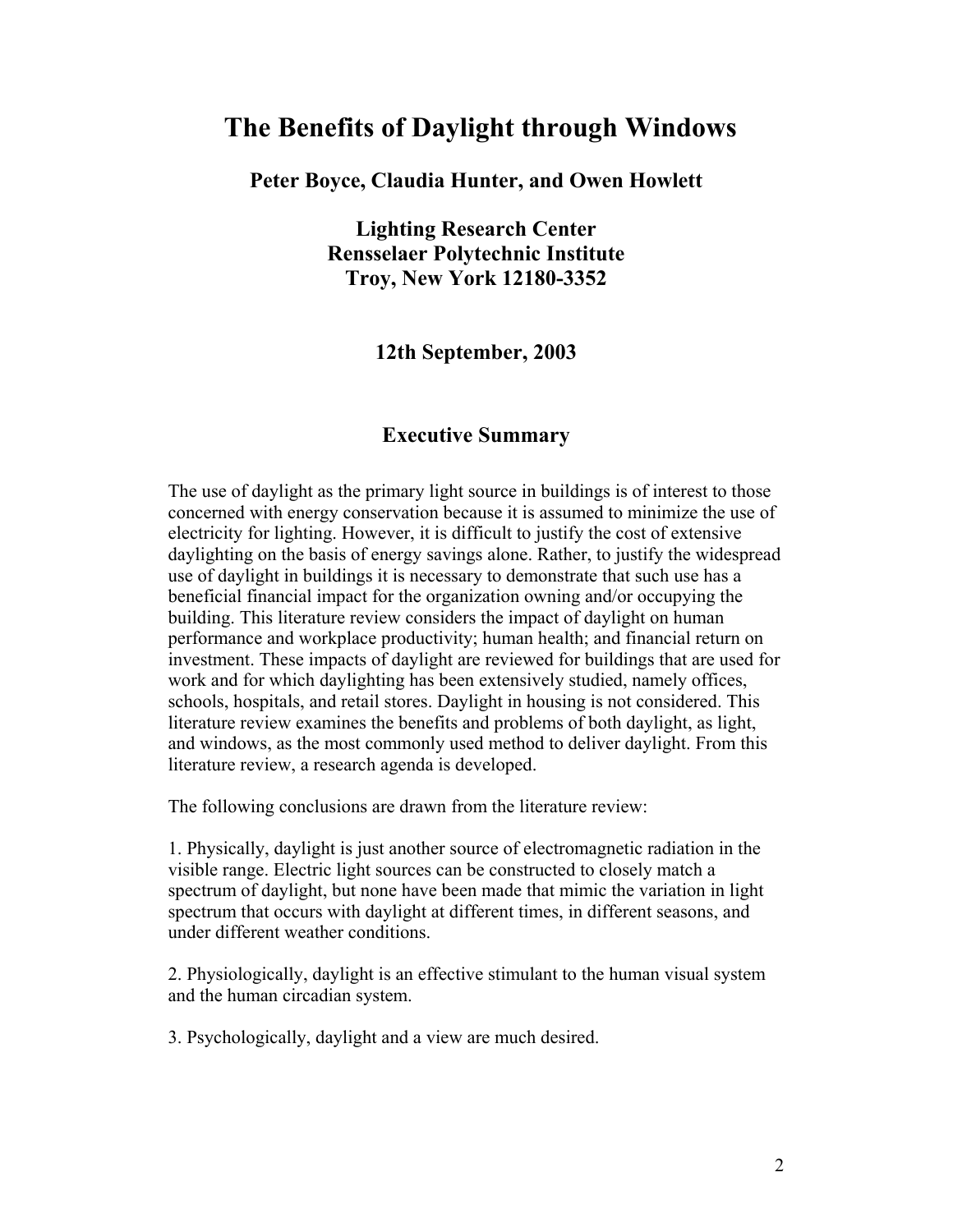4. The performance of tasks limited by visibility is determined by the stimuli the task presents to the visual system and the operating state of that system. Daylight is not inherently better than electric light in determining either of these factors. However, daylight does have a greater probability of maximizing visual performance than most forms of electric lighting because it tends to be delivered in large amounts with a spectrum that ensures excellent color rendering.

5. There can be no guarantee that daylight will always be successful in maximizing visual performance. Daylight can cause visual discomfort through glare and distraction, and it can diminish the stimuli the task presents to the visual system by producing veiling reflections or by shadows. The effectiveness of daylight for visual performance will depend on how it is delivered. The same conclusion applies to electric lighting

6. People will take action to reduce or eliminate daylight if it causes discomfort or increases task difficulty.

7. The performance of both visual and non-visual tasks will be affected by disruption of the human circadian system. A disrupted circadian system will also create long-term health problems. Exposure to bright light during the day and little or no light at night will accurately entrain the circadian system. Daylighting is an attractive way to deliver bright light during the day.

8. Different lighting conditions can change the mood of occupants of a building. However, there is no simple recipe for what lighting conditions produce the most positive mood. Windows are strongly favored in work places for the daylight they deliver and the view out they provide, as long as they do not cause visual or thermal discomfort or a loss of privacy. Whether windows will produce an improvement in mood seems to depend on what the individual's preferences and expectations are. For people who prefer daylight but who have become accustomed to little daylight, moving into a well daylighted space can be expected to lead to an improvement in mood that will diminish over time as new expectations are established. For people who prefer daylight and who are accustomed to a lot of daylight, moving into a space with little daylight is likely to lead to a deterioration in mood that will recover over time.

9. The understanding of how mood influences productivity is weak. Different studies have emphasized worker happiness, well-being, and job satisfaction as predictors of productivity while others have suggested that productivity is itself a generator of feelings of happiness, well-being, and job satisfaction. The basic problem for daylighting is that mood is subject to so many influences that unless the lighting is really uncomfortable, its influence is likely to be overshadowed by many other factors.

10. Exposure to daylight can have both positive and negative effects on health.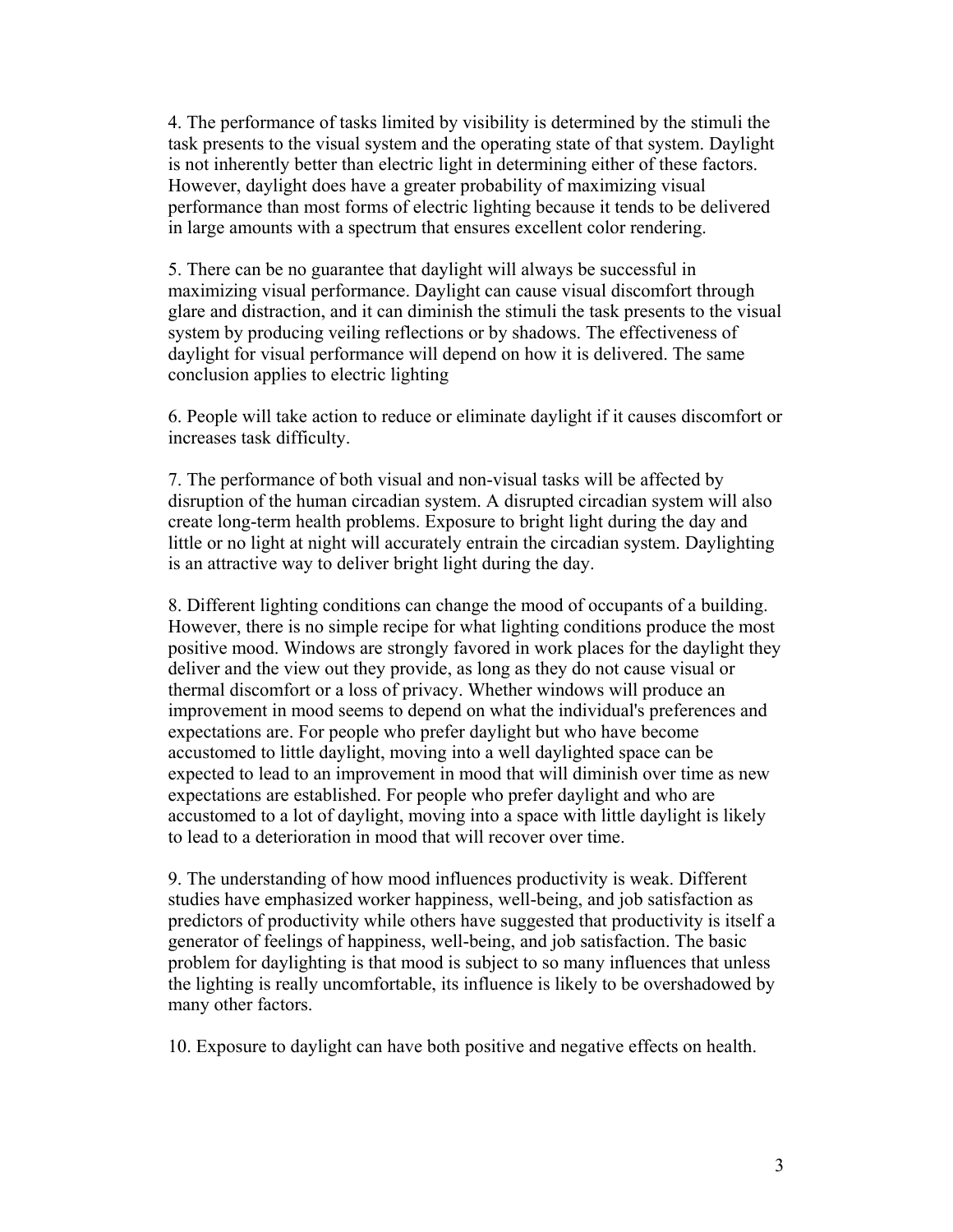The strongest effects occur outdoors. Exposure to daylight outdoors can cause tissue damage, which is bad, and generate vitamin D, which is good. Daylight and sunlight delivered through glass will have much less short wavelength ultra-violet (UV-B) radiation than the same radiation outdoors, but can still have adverse effects on people who are sensitive to ultra-violet radiation. Daylighting that makes what needs to be seen difficult to see can cause eyestrain. Conversely, daylighting that makes what needs to be seen easy to see can reduce eyestrain. Windows that provide a view out as well as daylight, can reduce stress and hence reduce the demand for health services. Daylight reduces the incidence of health problems caused by the rapid fluctuations in light output typical of electric lighting.

11. A wall containing windows costs more to construct and maintain than one without. These costs may be offset by reductions in building operating costs. However, the presence of windows is believed to have a positive effect on the rental value of a space.

12. Daylighting of a conventionally windowless retail space can have a positive effect on sales.

From these conclusions, four topics that deserve research stand out. They are:

- Reducing the likelihood of discomfort from windows, so as to minimize behaviors that limit the admission of daylight
- Quantifying the financial return on windows in terms of what people are prepared to pay for them, regardless of the reasons why
- Exploring the impact of daylight operating through the human circadian system on task performance
- Testing the biophilia hypothesis; i.e., that humans have an innate need to be in contact with nature. This is important because it is the main reason why windows are inherently superior to electric lighting

There are many other topics that could be examined, but some, such as examining the effect of daylight on visual performance, seem unnecessary as knowledge in that area is already sufficient to predict the results. Others, such as examining the effect of daylighting on mood and hence productivity, could be undertaken but given the amount of work that has already been done in this area and the confusing pattern of results obtained, the probability of success is low.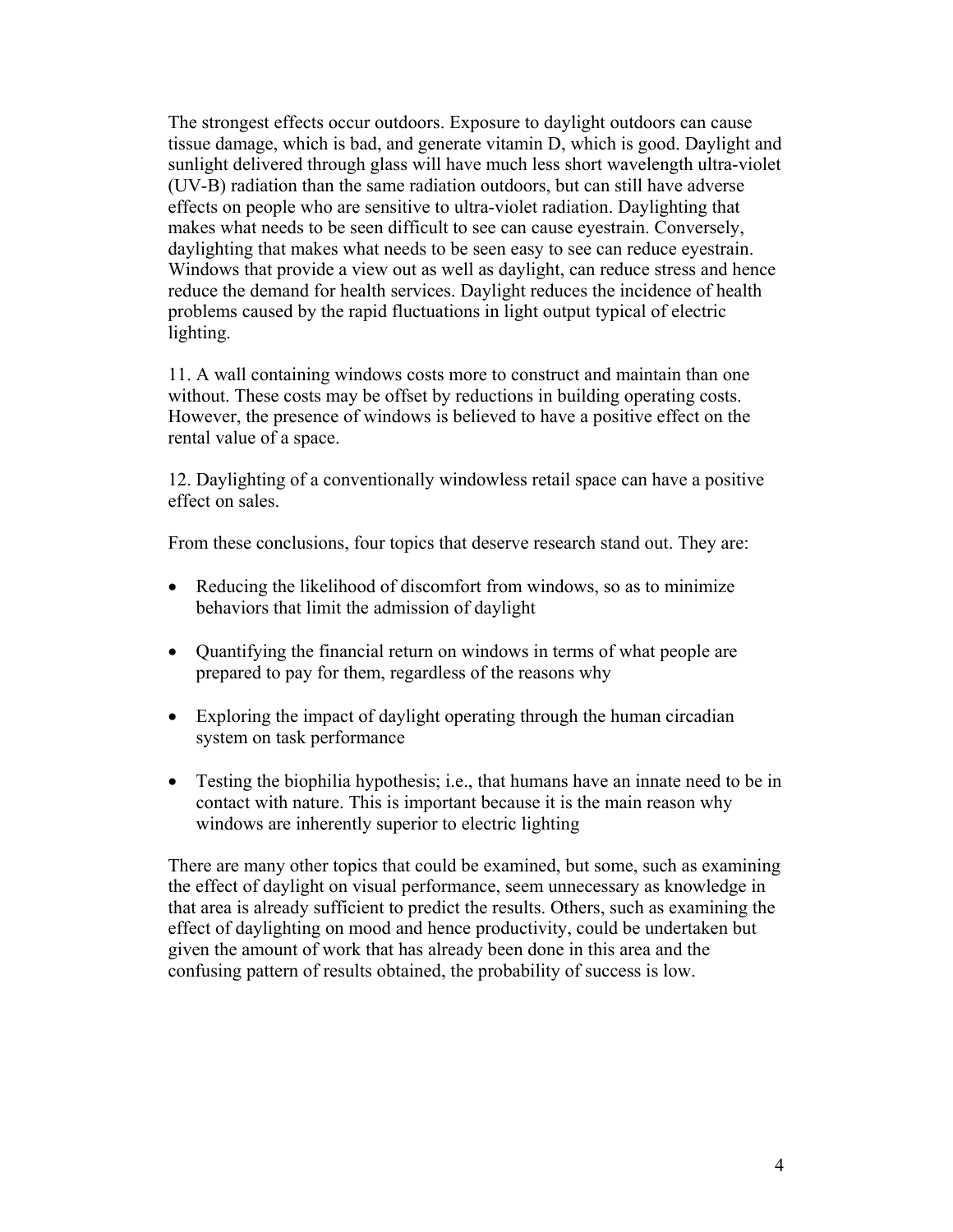## **Table of Contents**

|                                                                          | 6  |
|--------------------------------------------------------------------------|----|
|                                                                          | 6  |
|                                                                          |    |
| 3.1 How lighting conditions can impact individual human performance 8    |    |
|                                                                          |    |
| 3.3 Daylight and visual performance through the visual system 15         |    |
|                                                                          |    |
|                                                                          |    |
|                                                                          |    |
|                                                                          |    |
| 3.8 Daylight and productivity at the organizational level30              |    |
|                                                                          |    |
|                                                                          |    |
| 33                                                                       |    |
|                                                                          |    |
|                                                                          |    |
|                                                                          |    |
|                                                                          |    |
| 37                                                                       |    |
|                                                                          |    |
|                                                                          |    |
| 39                                                                       |    |
|                                                                          |    |
|                                                                          |    |
|                                                                          |    |
|                                                                          |    |
| 4.2 Health effects of light operating through the visual system 44       |    |
|                                                                          |    |
|                                                                          |    |
|                                                                          |    |
| 4.3 Health effects of light operating through the circadian system<br>47 |    |
|                                                                          |    |
|                                                                          |    |
| 48                                                                       |    |
|                                                                          |    |
|                                                                          |    |
|                                                                          |    |
|                                                                          | 53 |
|                                                                          |    |
|                                                                          |    |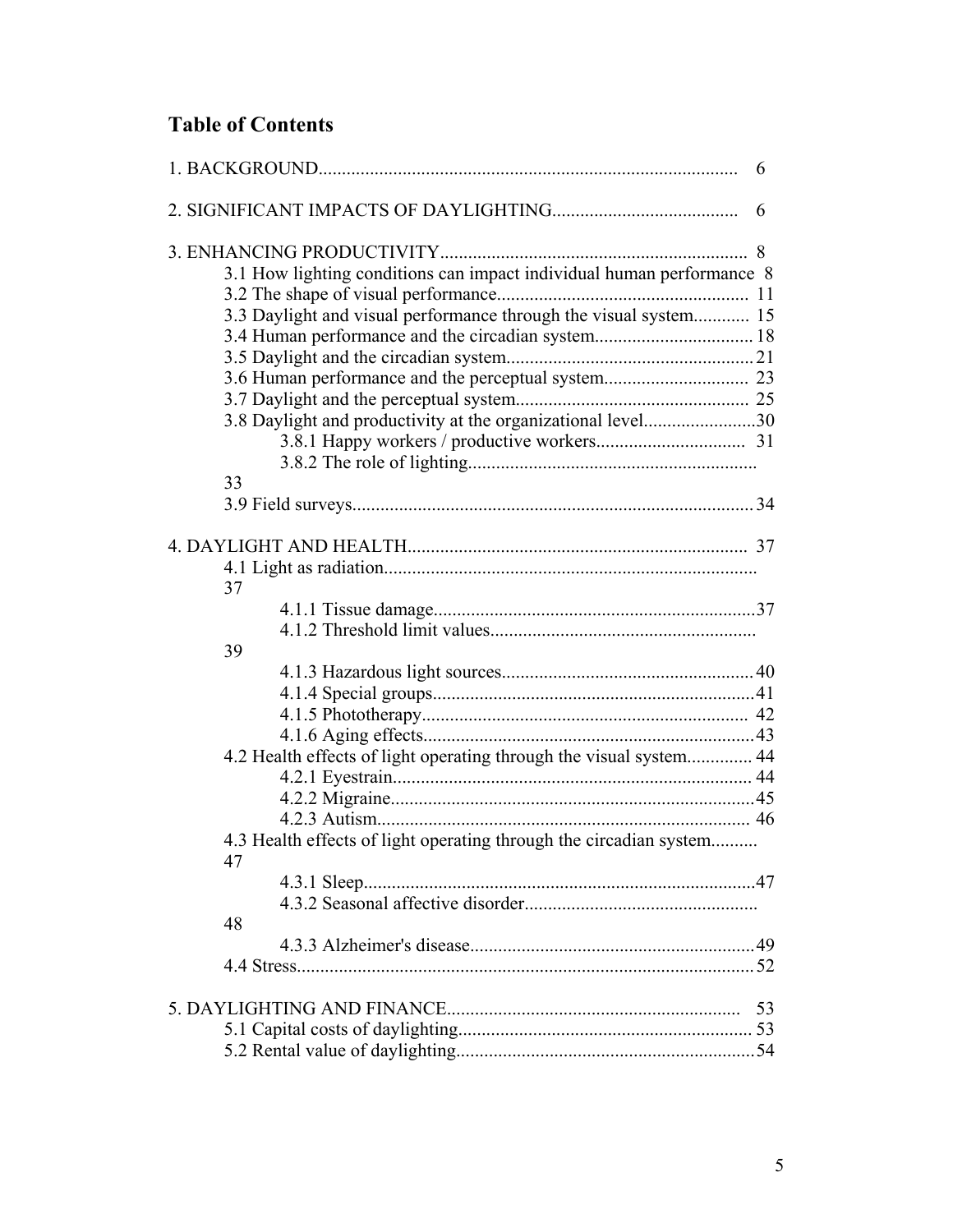| 56<br>5.4 Effect of daylight and view on health costs and outcomes57 |    |
|----------------------------------------------------------------------|----|
| 58                                                                   |    |
|                                                                      |    |
|                                                                      |    |
|                                                                      |    |
|                                                                      |    |
|                                                                      |    |
| 8.3 Exploring the impact of daylight operating through the circadian |    |
|                                                                      | 68 |
|                                                                      |    |
|                                                                      |    |
| 69                                                                   |    |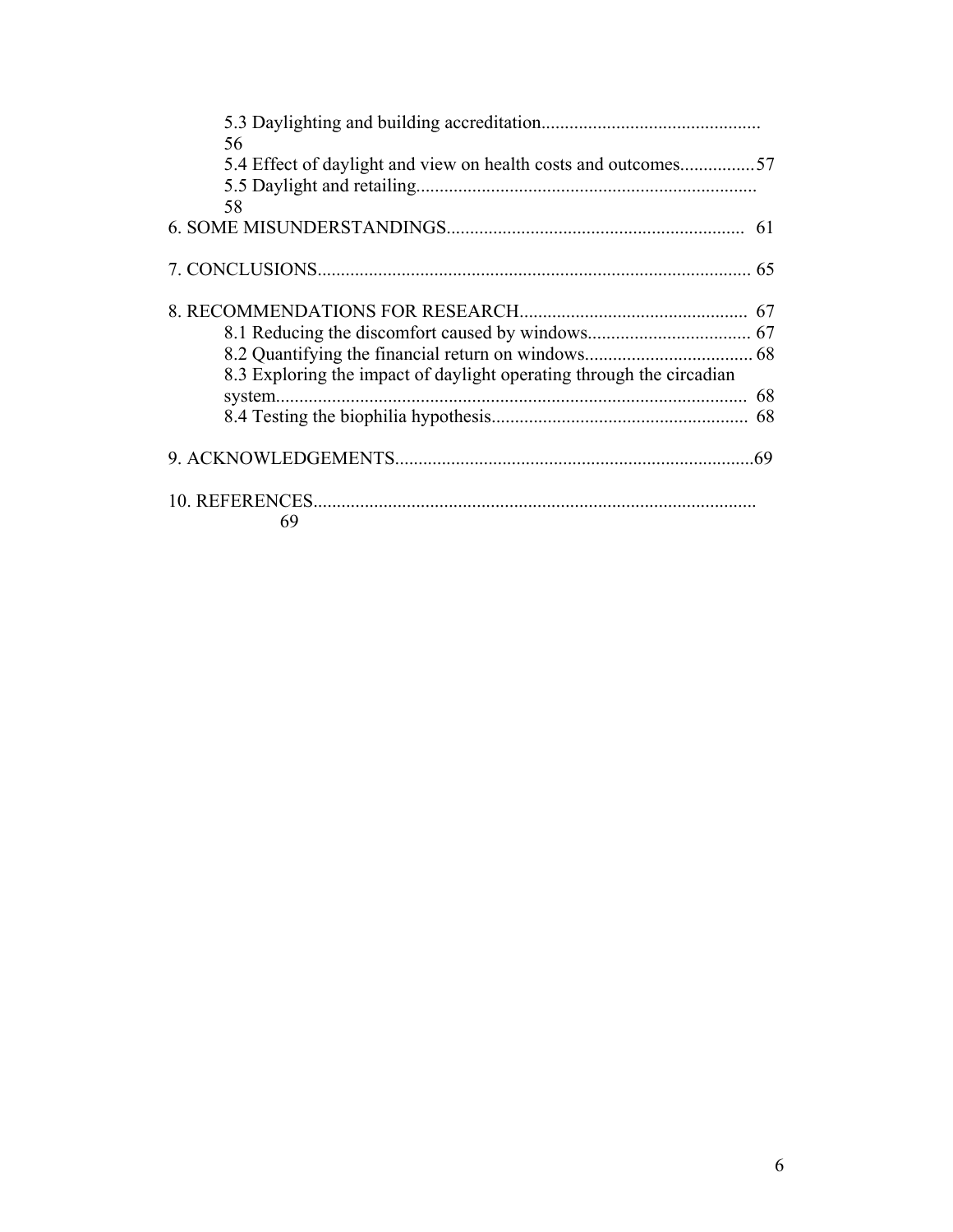# **The Benefits of Daylight through Windows**

## **Peter Boyce, Claudia Hunter, and Owen Howlett**

## **1. Background**

The use of daylight as the primary source of lighting in buildings has been advocated for many years, with mixed results. Over the decades since the widespread introduction of electric lighting, the pendulum of architectural fashion has swung to and fro, sometimes emphasizing the ability to provide a stable and comfortable indoor environment regardless of the external conditions, the engineering approach; and sometimes emphasizing the desirability of natural things, the biological approach. Currently, the emphasis is on sustainable buildings that have a minimal impact on the environment (Selkowitz, 1998, Heerwagen and Wise, 1998). The use of daylight as the primary light source is an integral part of sustainable buildings because it is assumed to minimize the use of electricity. However, the widespread occurrence of multi-occupied spaces which inhibit the use of manual controls, the limitations of automatic lighting control systems in practice, and the reduced power density of modern electric lighting systems, have made it difficult to justify the cost of extensive daylighting on the basis of potential energy savings alone. Rather, to justify the widespread use of daylight in buildings it is necessary to demonstrate that such use has beneficial effects in other areas, areas that have a financial impact for the organization owning and/or occupying the building. This literature review seeks to identify what such areas might be; what is known about the impact of daylight in those areas, and what is not known. This literature review examines the benefits and problems of both daylight, as light, and windows, as the most commonly used method to deliver daylight. From this literature review, a research agenda is developed.

## **2. Significant impacts of daylighting**

From the point of view of an organization occupying a building, some form of lighting is a necessity but it is not an end in itself. Rather lighting is a means to an end. The end in question is the ability for the organization to flourish, which means it must be able to fulfil the purpose for which it exists. For this to happen, the people who work in the building should be healthy and productive, and the lighting must support the activities the people are there to undertake.

From the point of view of an organization constructing a building for its own use or for lease, there are many financial aspects that need to be considered. These can be on the cost side; i.e., what does it cost to provide daylight in a building, or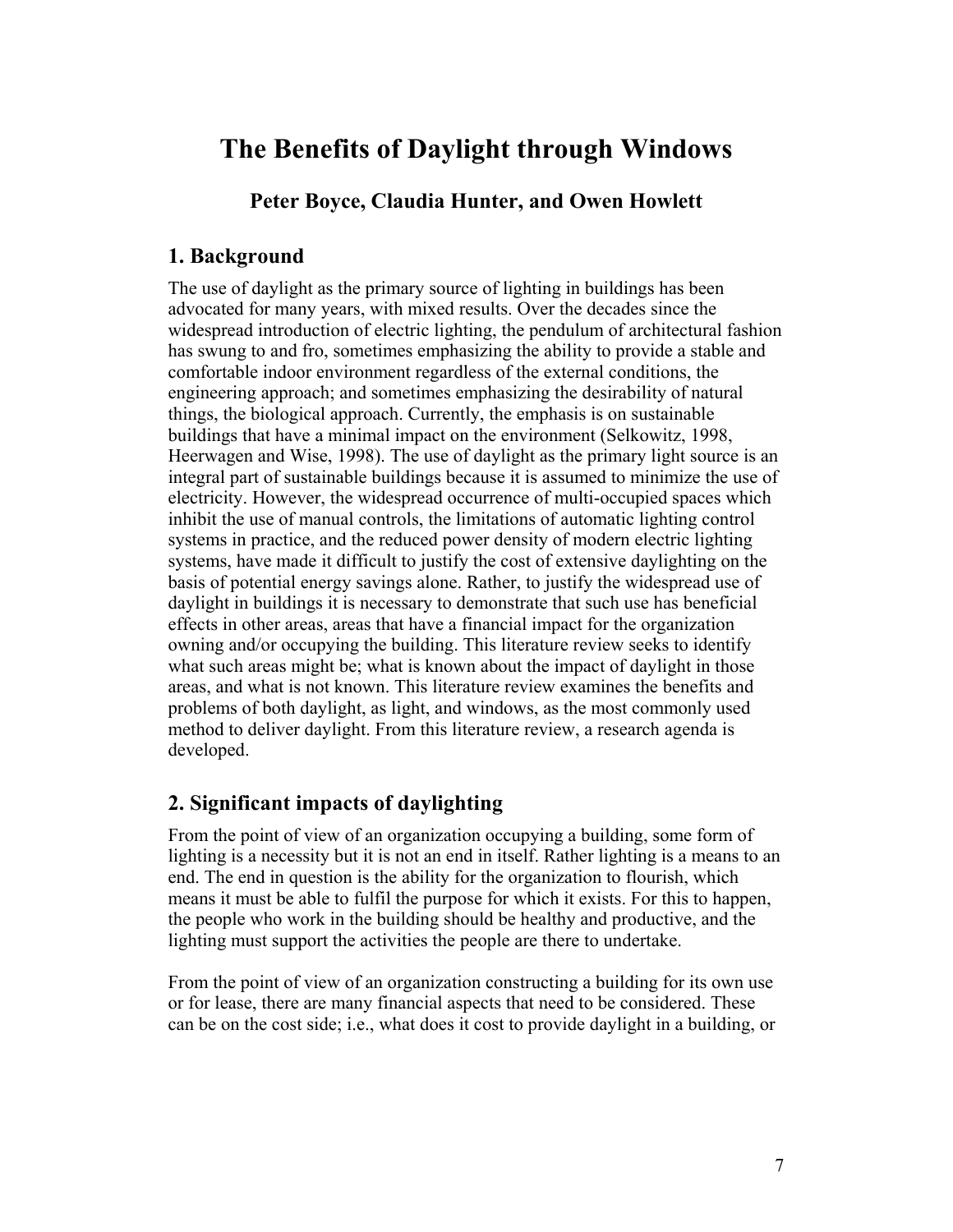on the benefit side; i.e., does having daylight in a building have an impact on the costs of operating the building or on the rent that might be achieved.

It is these impacts of daylight: human performance and workplace productivity; human health; and financial return on investment, that will be considered in this review. The impacts of daylight will be reviewed in the context of buildings used for work and for which daylighting has been extensively studied, namely offices, schools, hospitals, and retail stores. Daylight in housing will not be considered.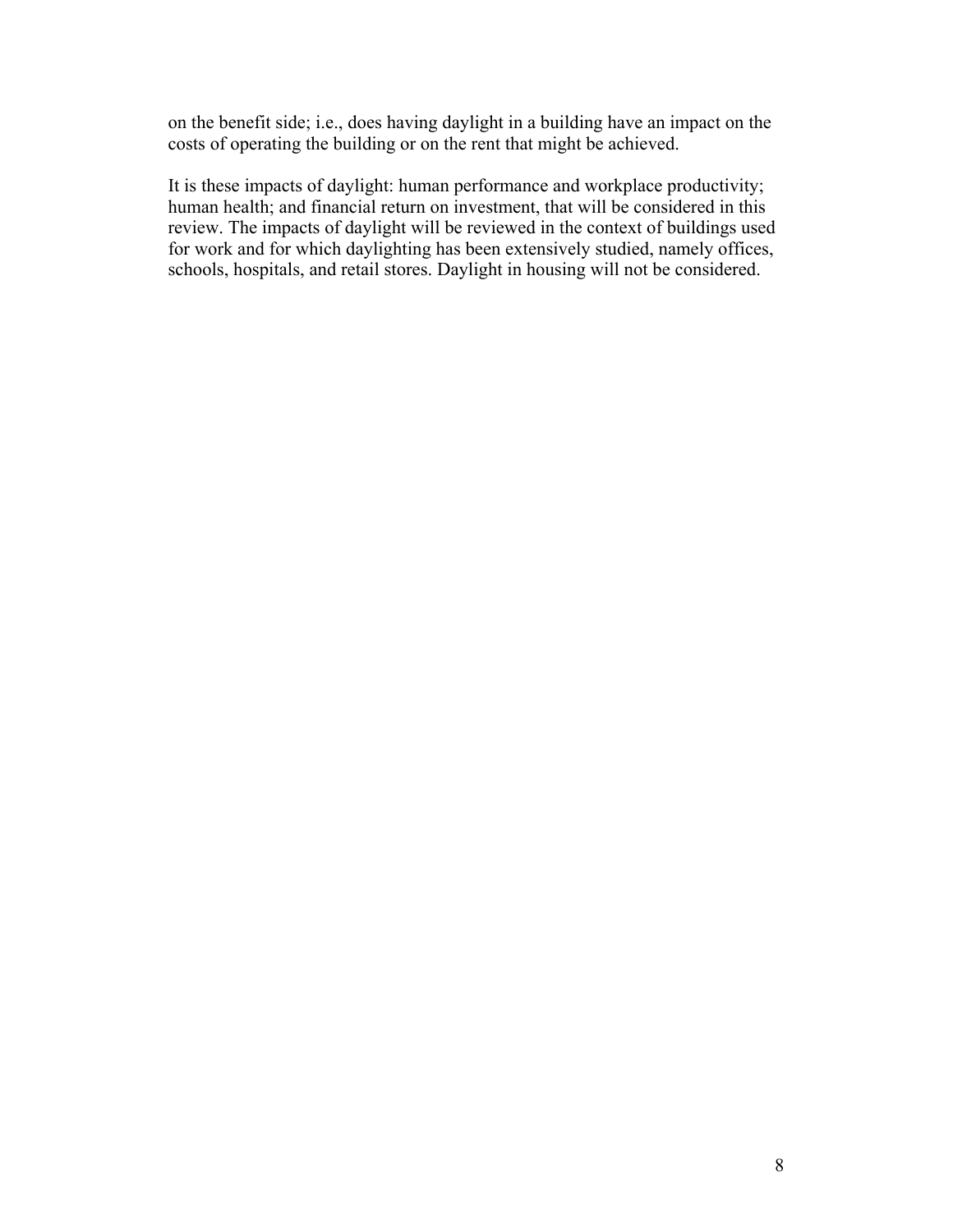## **3. Enhancing productivity**

The productivity of an individual or an organization can be defined as the ability to enhance work output through increases in either quantity and/or quality of the product or service to be delivered. Productivity at work can be measured in many different ways and is influenced by many different factors (Clements-Croome and Kaluarachi, 2000). Figure 1 shows a schematic of the factors that are known to influence productivity at work, derived from the analytic hierarchy process developed by Saaty (1972). Figure 1 shows that productivity is influenced by both the individual and the system within which he / she works. The indoor environment, including lighting conditions, is one of the system factors that influence the productivity of the individual.



**Figure 1: A schematic of factors known to influence productivity at work** 

**3.1 How lighting conditions can impact individual human performance Synopsis: There are three routes by which lighting conditions can influence the performance of individuals: through the visual system, through the circadian system and through the perceptual system. The capabilities of the visual system are determined by the lighting conditions. The state of the circadian system is influenced primarily by the light - dark cycle. The "message" delivered by the perceptual system is influenced by many factors, lighting being just one of them.** 

Figure 2 shows a conceptual framework for considering how lighting conditions influence human performance through the visual system, through the circadian system, and through the perceptual system progress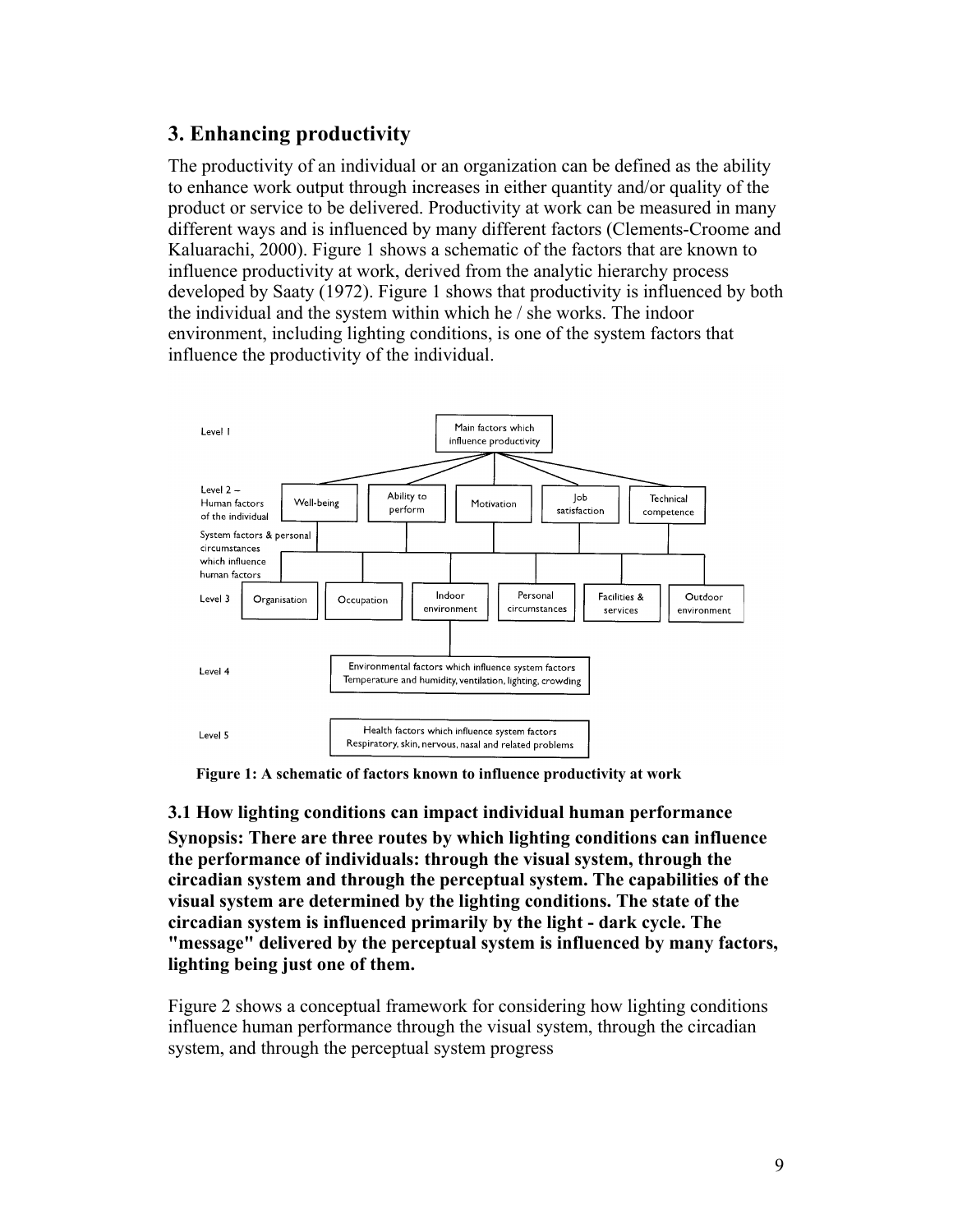

**Figure 2: A conceptual framework setting out the routes by which lighting can influence human performance. The arrows indicate the direction of the effects (Boyce and Rea, 2001).** 

The effect of lighting on vision is the most obvious impact of light on humans. With light we can see, without light we cannot. Any stimulus to the visual system can be described by five basic parameters: visual size, luminance contrast, color difference, retinal image quality and retinal illumination. These parameters are important in determining the extent to which the visual system can detect and identify the stimulus. The direction of the effect is such that the larger the visual size, the higher the luminance contrast, the greater the color differences, the better the retinal image quality, and the higher the retinal illumination, the faster and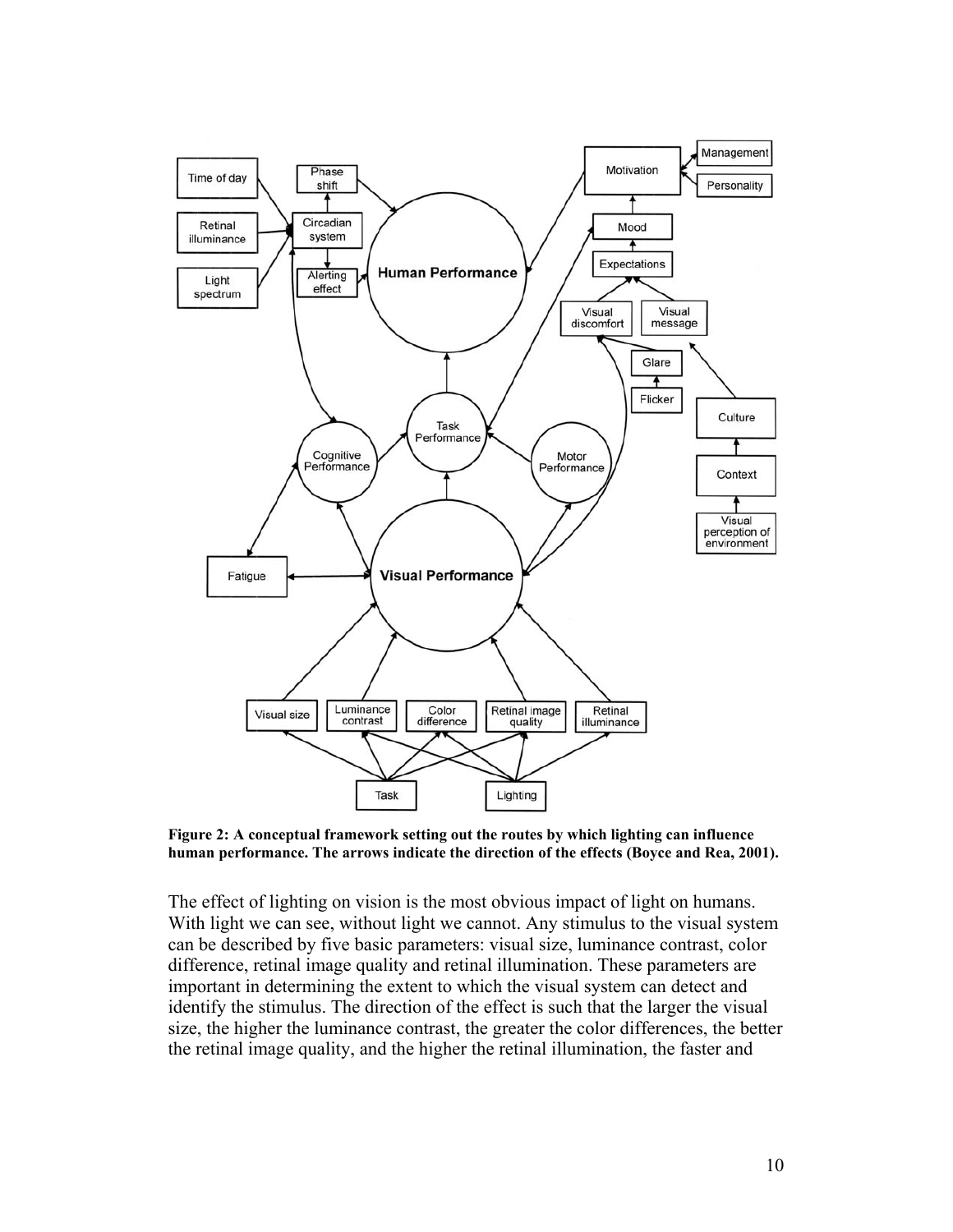finer will be the performance of the visual system. It is the interaction between the characteristics of the task and the amount, spectrum, and distribution of the lighting of the task that determines what level of performance is achieved.

Lighting conditions can also affect human performance through the circadian system. The most obvious evidence for the existence of a circadian system in humans is the occurrence of the sleep / wake cycle, but this is only the tip of the iceberg. Beneath the surface lie the variations in many different hormonal rhythms over a twenty-four hour period. Lighting conditions over twenty-four hours, specifically the light - dark cycle, are major factors in determining the state of the circadian system, and that itself will influence the performance of all tasks, not just visual tasks. Our knowledge of how lighting conditions might affect human performance through the circadian system has grown rapidly in recent years. There are two distinct effects; a shifting effect in which the phase of the circadian rhythm can be advanced or delayed by exposure to bright light at specific times (Dijk et al., 1995); and an acute effect related to the suppression of the hormone melatonin at night (Campbell et al., 1995). Both these effects can be expected to enhance human performance in the right circumstances. Attempts have been made to use the phase-shift to more quickly adapt people to night shift work. These attempts have met with mixed success, the problem being that to get the required shift, it is necessary to control exposure to light over 24 hours, not just during working hours (Eastman et al., 1994). As for the acute effect, there is clear evidence that exposure to bright light increases alertness at night (Badia et al., 1991) and that this can enhance the performance of complex cognitive tasks (Boyce et al., 1997).

The third route whereby lighting conditions can affect human performance is through the perceptual system. The perceptual system takes over once the retinal image has been processed by the visual system. The output of the perceptual system that is most likely to change the observer's mood and behavior, particularly if work is prolonged, is a sense of discomfort. Lighting conditions in which achieving a high level of visual performance is difficult will be considered uncomfortable as will conditions in which the lighting leads to distraction from the task, as can occur when glare and flicker are present. But perception is much more sophisticated than just producing a feeling of visual discomfort. In a sense, every lighting installation sends a "message" about the people who designed it, who bought it, who work under it, who maintain it, and about the place it is located. Observers interpret the "message" according to the context in which it occurs and their own culture, preferences and expectations. The importance of this "message" is sometimes enough to override conditions that might be expected to cause discomfort, as shown by the fact that lighting conditions that would be considered extremely uncomfortable in an office are positively desired in a dance club. According to what the "message" is, the observer's mood and behavior can be changed.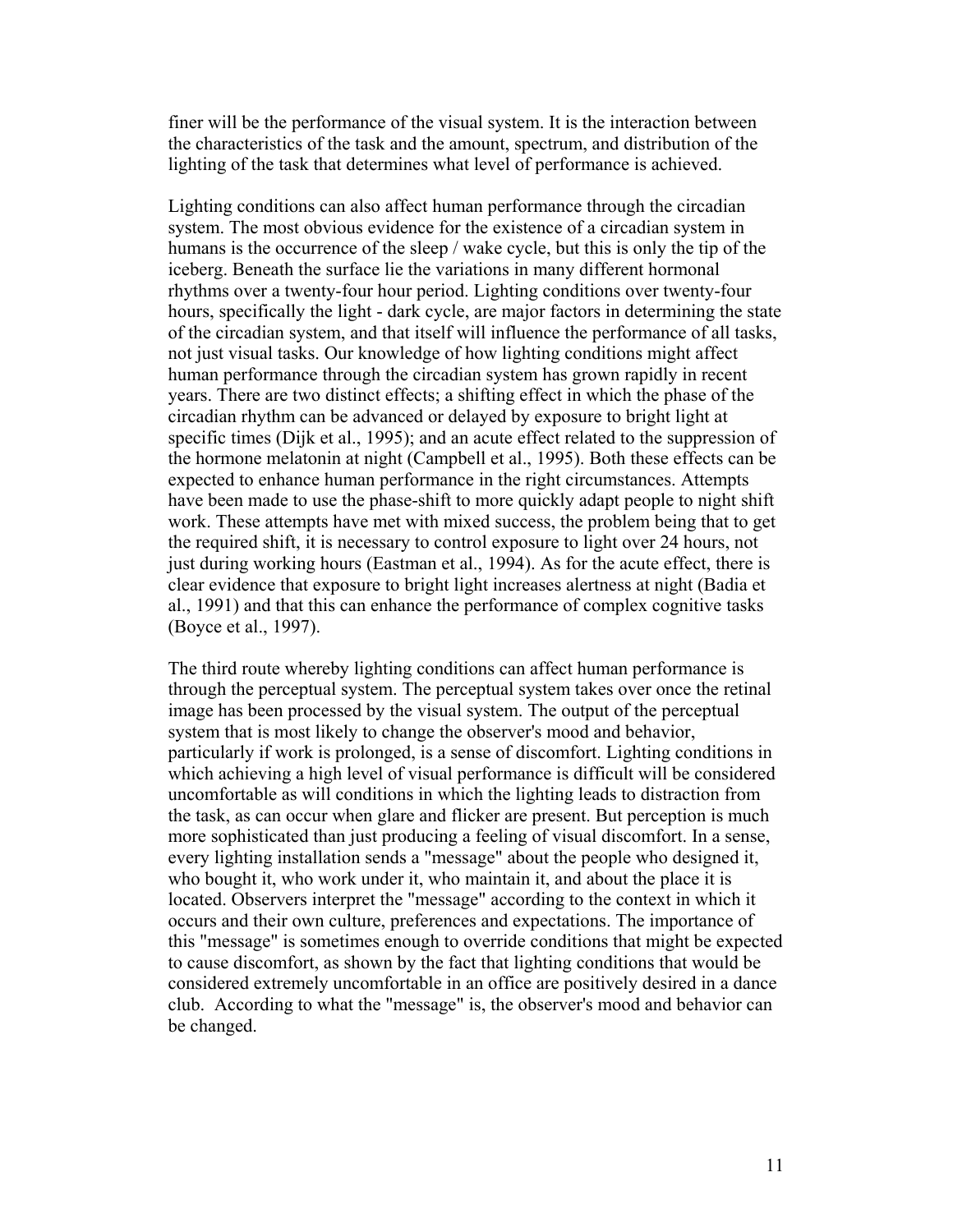While each of these routes has been discussed separately, it is important to appreciate that they can also interact. For example, someone who is asked to work while sleep-deprived will be fatigued. This fatigue will affect task performance through both its cognitive and visual components. Conversely, people who are performing a task that is visually difficult for a long time will experience fatigue, even if they are not sleep-deprived. Another example would be a situation where the lighting provides poor task visibility, so that visual performance is poor. If the worker is aware of the poor level of performance and it fails to meet his or her expectations, then frustration may develop and the worker's mood may be altered. Multiple interactions of this type can occur. To further complicate the picture, it is necessary to appreciate that while visual performance for a given task is determined by the lighting conditions alone, a worker's mood and motivation can be influenced by many other factors. As for the circadian system, this can be influenced by such factors as the timing of exercise and social cues as well as light exposure (Van Reeth et al., 1994). It is this complex pattern of interacting effects that has made the study of the relationship between lighting and human performance so prolonged and difficult.

#### **3.2 The shape of visual performance**

**Synopsis: Visual performance varies with the size and contrast of detail in the task, and the retinal illuminance provided by the lighting. The shape of visual performance is a compressive function, in that for a wide range of sizes, contrasts, and retinal illuminances there is little change in performance, but when any of these factors gets low enough, performance deteriorates dramatically. This shape is known as the "plateau and escarpment" of visual performance.** 

Before considering the impact of daylight on visual performance it is necessary to consider the impact of lighting in general. The first thing to understand about the impact of lighting conditions is evident in Figure 3. This shows the performance of the numerical verification task at different luminance contrasts (Rea, 1981). In this task, two printed pages, the reference page and the response page, each containing a column of 20 five-digit numbers, are used. The five-digit numbers on the reference page are random numbers. The corresponding numbers on the response page are the same except that some of the five-digit numbers differ by one digit. Measurements are made of the time taken to compare the two columns, the number of discrepancies missed (misses), and the number of false discrepancies identified (false positives). In Rea (1981), these measurements were made for a constant illuminance on the printed pages of 278 lx and for a wide range of luminance contrasts for the reference page. Luminance contrast was varied by changing the reflectance of the ink used to print the numbers; by making the ink of either specular or matte reflectance; by changing the geometry between the luminaire providing the illuminance, the numerical verification task and the observer; and by varying the percentage of vertical polarization in the light incident on the numerical verification task. Figure 3 shows the change in the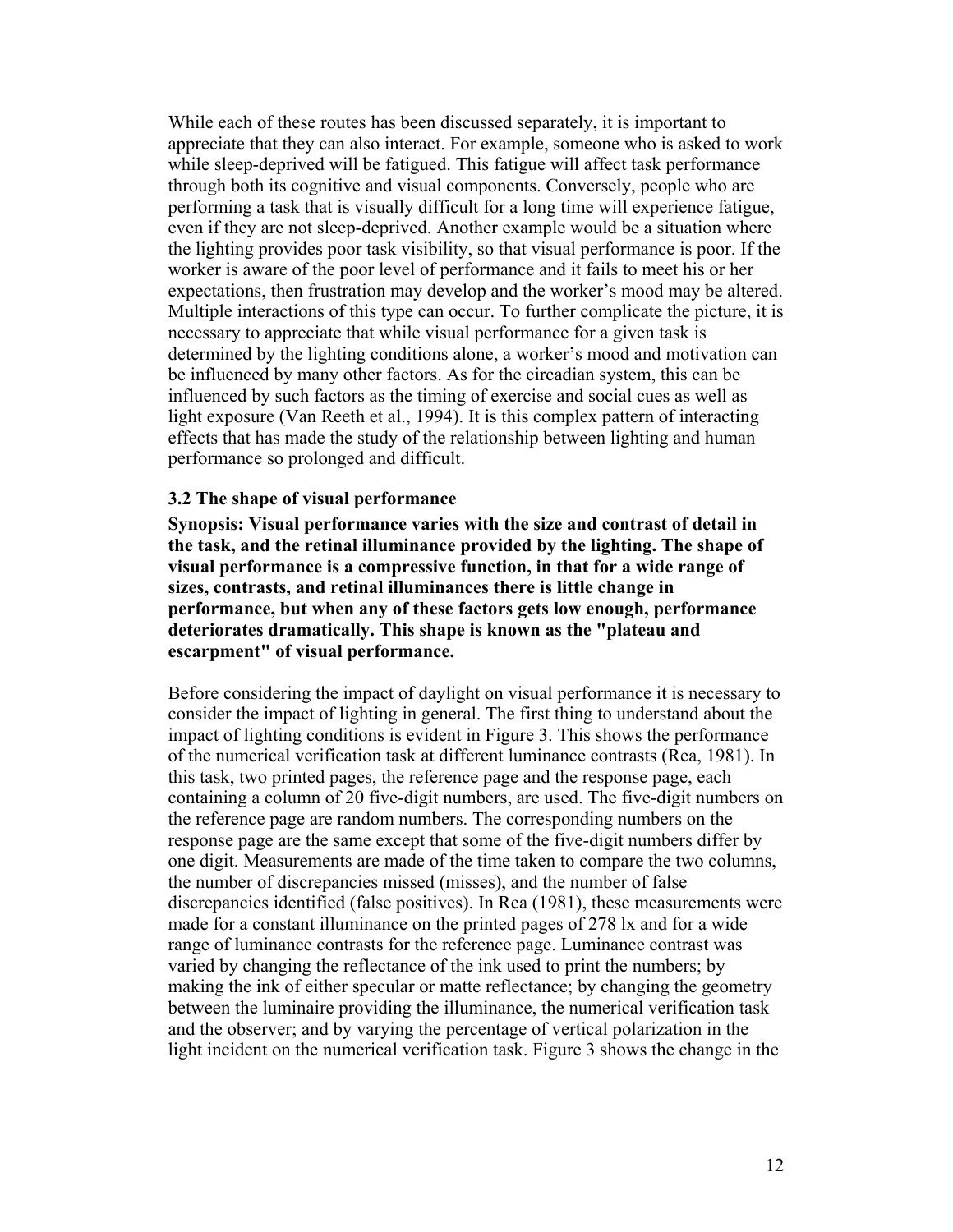mean time taken, the number of misses, and the number of false positives plotted against luminance contrast. It is evident that for a wide range of luminance contrasts, there is very little change in any of the performance measures. However, as luminance contrast drops below about 0.4, the time taken starts to increase, accelerating as luminance contrast decreases further. A similar pattern can be seen for the misses and false positive data. These data illustrate that both the speed and accuracy of performance deteriorate with reduced visibility in a non-linear manner. They also demonstrate that luminance contrast is a major determinant of task performance, no matter how that luminance contrast is achieved.



**Figure 3: The mean time taken, number of misses, and number of false positives for the numerical verification task, plotted against luminance contrast (Rea, 1981).** 

Although these data show an effect of task visibility, they do not involve any change in lighting conditions. Fortunately, Rea (1986) provides data that do involve lighting conditions collected from people doing the numerical verification task using the same experimental materials, experimental room, and procedures as in the earlier study (Rea, 1981) for a range of illuminances from 50 lx to 700 lx (giving a range of background luminances from 12 cd/m<sup>2</sup> to 169 cd/m<sup>2</sup>) and a range of luminance contrasts from 0.092 to 0.894.

The data on time taken to compare a set of 20 five-digit numbers, the number of misses, and the number of false positives were very similar to those obtained in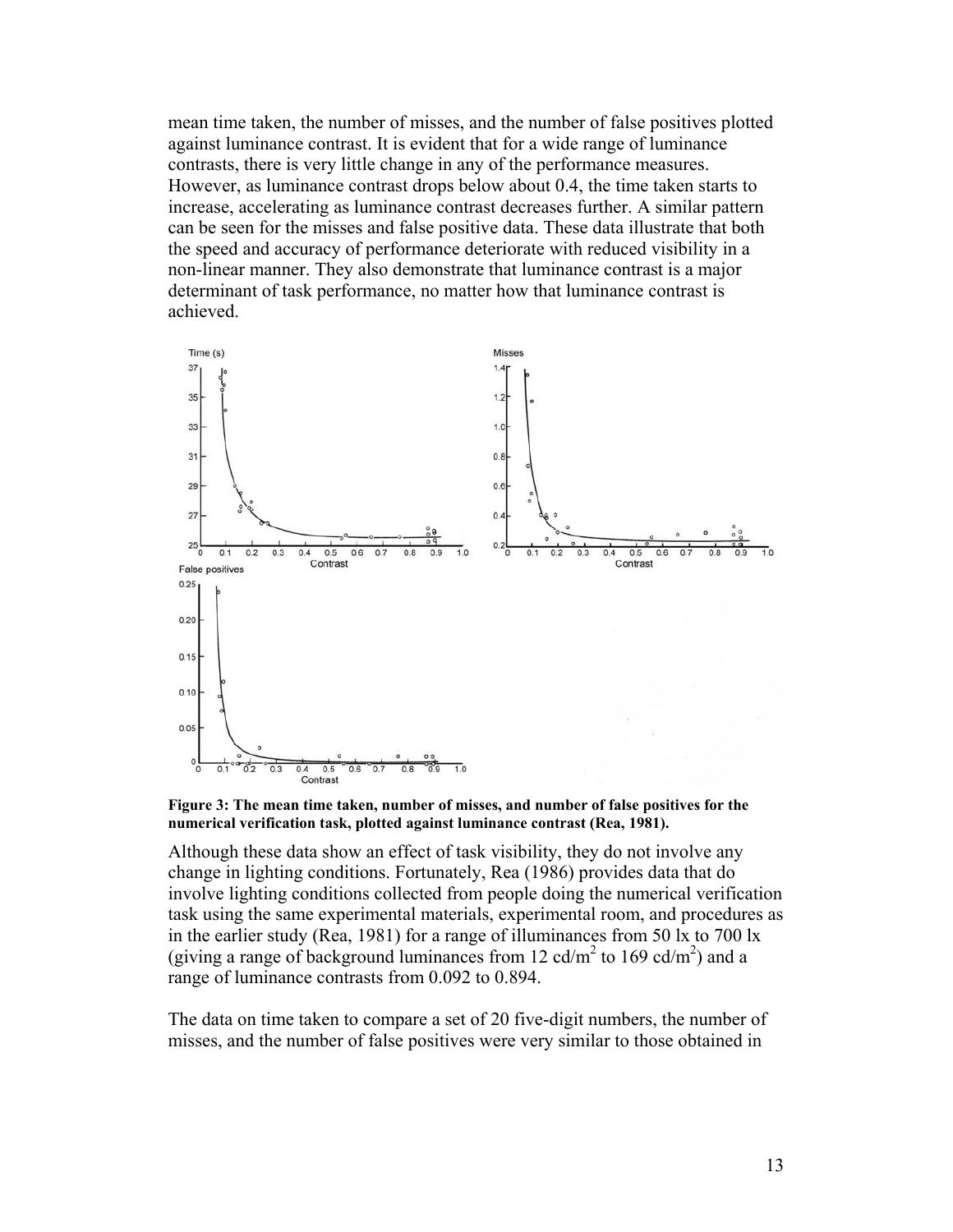the earlier study (Rea, 1981) and by others using the numerical verification task (Slater et al., 1983). Figure 4 shows the compressive function with luminance contrast that would be expected from the results in Figure 3 but there are two additional effects of increasing luminance that should be noted. The first is that, at the same luminance contrast, performance is better at higher luminances, for all luminance contrasts. The second is that performance tends to saturate at lower luminance contrasts for higher luminances.



**Figure 4: Mean work speed, expressed as the reciprocal of time taken, to perform the numerical verification task, plotted against luminance contrast, for four background luminances (Rea, 1986).** 

The time taken to compare the reference and response pages used as the basis of Figure 4 is a measure of task performance, in that it includes both visual and nonvisual components. To produce a time measure that could reasonably be called a measure of visual performance, Rea subtracted two elements of time from the total time taken. The first was an estimate of the time taken to make a mark against any response page number that contained a discrepancy. The second was the time taken to read the numbers in the response list. The remaining time was then the time taken to read the numbers in the reference list. It is the reciprocal of this time that was taken as a measure of visual performance from which a predictive model of visual performance was developed. Figure 5 shows the form of this model, called the Relative Visual Performance (RVP) model, plotted against background luminance over the range 12 to 169 cd/m<sup>2</sup> and luminance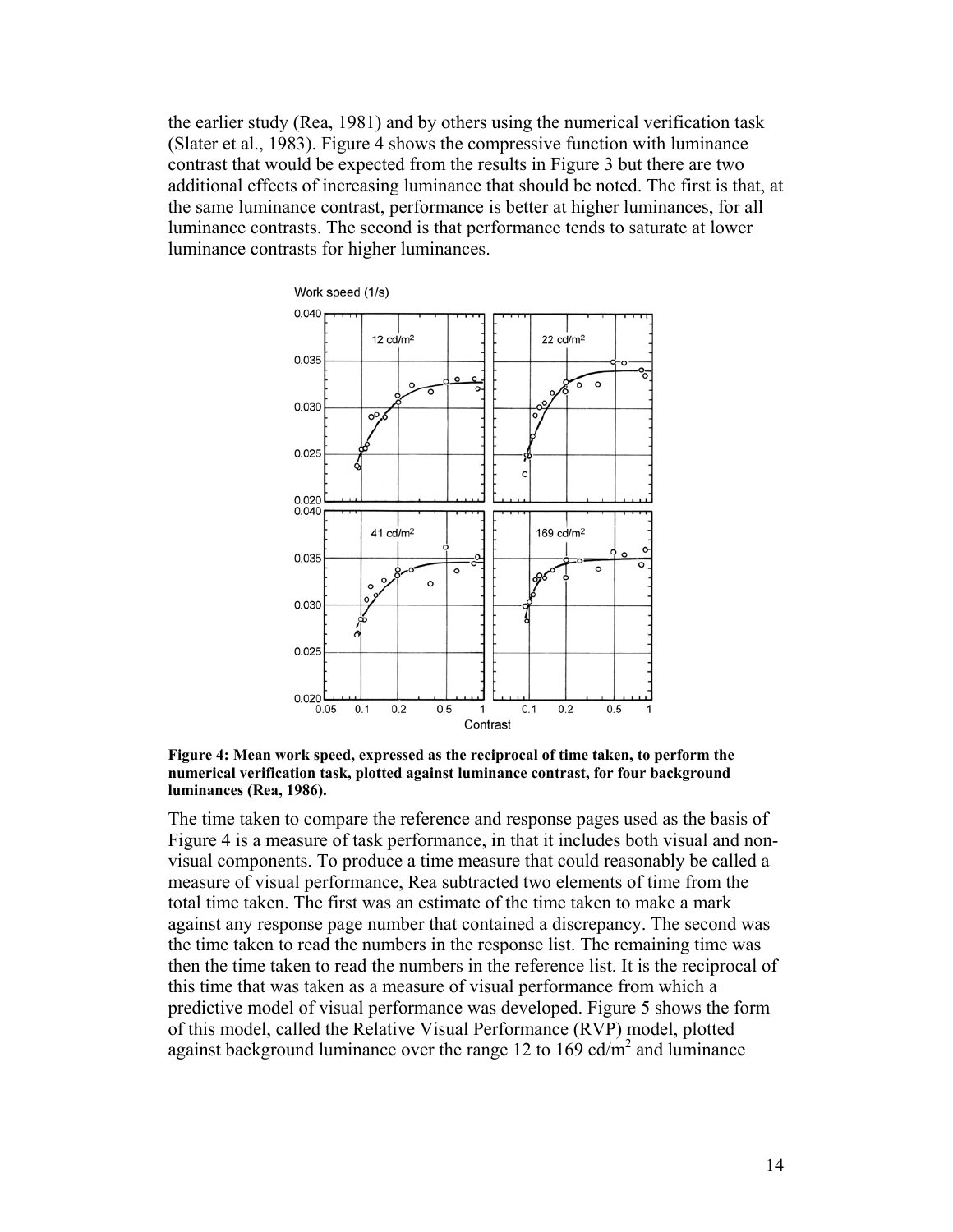contrast over a range from 0.08 to 1.0. The vertical axis is a relative measure (RVP) calculated from the reciprocal of the time taken to read the reference page, normalized to a value of 1.0 at a background luminance of 169 cd/ $m^2$  and a luminance contrast of 1.0. The shape of this model has been described as the "plateau and escarpment" of visual performance (Boyce and Rea, 1987). Over a wide range of task and lighting variables, the change in relative visual performance is slight, but at some point it will start to deteriorate rapidly. A more elaborate RVP model has been developed on the basis of reaction times, and covers both luminance contrast, and visual size, as well as retinal illumination (Rea and Ouellette, 1988, 1991). This model shows a very similar "plateau and escarpment" shape to that evident in Figure 5 and has superseded the earlier model.



**Figure 5: The RVP model of visual performance (Rea, 1986).** 

The virtues of this RVP model are that it is fully predictive, in that all the quantities needed to predict the level of visual performance of a specific task can be measured, and the predictions thus made have been tested and found to be accurate (Bailey et al., 1993; Eklund et al., 2001). However, the RVP model can only be applied to a limited range of tasks. The tasks for which the RVP model is most suited are those that are dominated by the visual component, that do not require the use of off-axis vision, that present to the visual system stimuli that can be completely characterized by their visual size, luminance contrast, and background luminance, and that have values that fall within the ranges used to develop the model. As for the aspects of lighting considered, the amount of light is covered by the inclusion of retinal illumination in the model, and light distribution is covered by the changes it makes to the luminance contrast both directly, by veiling reflections, or at retinal level, by disability glare. One aspect of lighting that is not considered by the RVP model is light spectrum. Light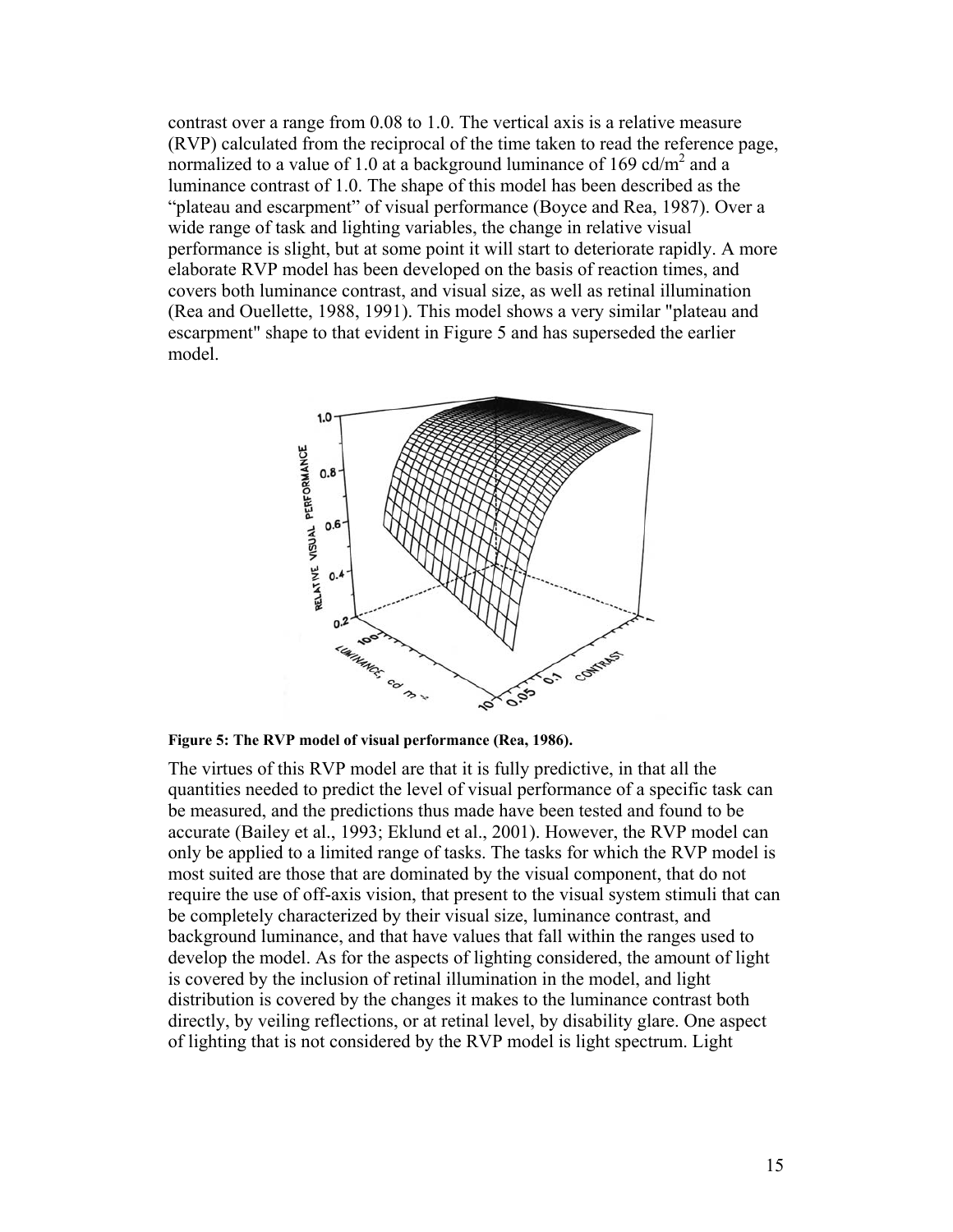spectrum can obviously have an effect on the performance of chromatic tasks where the perception of color is an inherent part of the task (Williams, 1966) and where luminance contrasts are low (Eklund, 1999). It has also been argued that using a light spectrum that produces a smaller pupil size will improve retinal image quality and hence visual acuity, which in turn will lead to an improvement in visual performance for achromatic tasks (Berman et al., 1993, 1994). However, recent work has shown that this is only true for tasks close to visual threshold (Boyce et al., 2003). There is still much to learn about the effect of lighting conditions on visual performance but the basic compressive shape of visual performance is well understood. Among the topics that require further study are how lighting affects the performance of tasks requiring the application of off-axis vision, e.g., visual search, and whether performance starts to decline for high contrast and high luminance conditions when a task with a strong pattern is used (Wilkins, 1995)

## **3.3 Daylight and visual performance through the visual system Synopsis: Physically and physiologically, daylight is just one more light source. How daylight influences visual performance depends on how it is delivered. Either good task performance or poor task performance can be expected depending on the amount of daylight delivered and whether glare, shadows, or veiling reflections are produced.**

Having examined what is known about the relationship between the lighting conditions and visual performance, it is now necessary to consider the potential role of daylight and daylighting in modifying visual performance. The first question to consider is whether there is anything about daylight, *per se*, that makes it superior to all other light sources. This question can be considered at two levels, the physical and the physiological. Physically, daylight is simply electromagnetic radiation in the wavelength range that is absorbed by the photoreceptors of the human eye. In this respect it is the same as all other light sources. The actual wavelengths present in daylight will vary over the day, with meteorological conditions, with latitude, and with season. It is this variability in spectral content and the fact that, at all times, it is a continuous spectrum with elements in all parts of the visible wavelength range, that separates daylight from several of the more widely used electric light sources, such as the fluorescent lamp used in nearly all commercial buildings and the metal-halide lamp used in many industrial buildings. There are electric light sources available, such as the xenon lamp and some filtered incandescent lamps, which have a spectral content similar to that of daylight on some occasions, but there are none that also show the variability in spectrum over time.

Physiologically, the response of the human visual system to the incident light spectrum is determined by the spectral sensitivity of the three types of cone photoreceptors and the one type of rod photoreceptor in the retina of the human eye. All these photoreceptors have a broad spectral response; i.e., the response of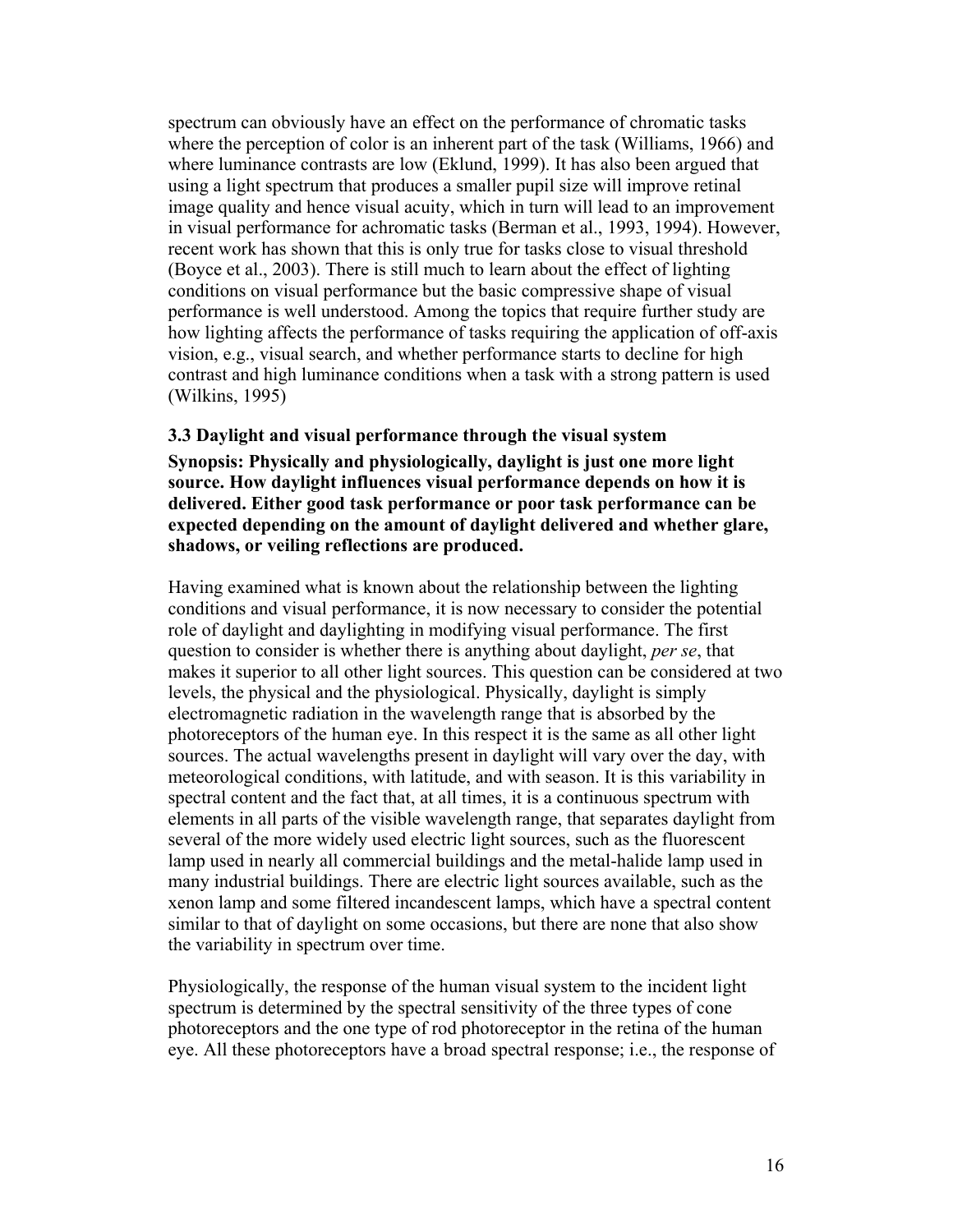each photoreceptor type covers a wide range of wavelengths and overlaps the others to some extent. This implies that the visual system should not be very sensitive to the exact spectral content of the light and should be capable of functioning equally well using light consisting of many different wavelength combinations. This belief is supported by measurements of visual acuity, contrast sensitivity, and other threshold visual functions made under different light sources (Boff and Lincoln, 1988, Berman et al., 1993, 1994). These measurements show small effects of light spectrum that disappear in suprathreshold conditions. The only aspects of task performance that are strongly influenced by the spectral content of the illuminant in both threshold and suprathreshold conditions are color naming and color discrimination; a fact that is not unexpected given that changes in the spectral content of the illuminant will change the stimulus presented to the visual system and the state of adaptation of the visual system. Again, the obvious conclusion is that daylight, *per se*, is not inherently superior to other light sources as regards a stimulus to the visual system.

Given that daylight, *per se*, is not inherently superior to other light sources as a stimulus to the visual system, there is still the question of how good daylighting is as a method of lighting a space to achieve a high level of visual performance. The answer is that daylighting is as good as the architect who designs it. Lighting in a space can be considered on three dimensions; the amount, the spectrum, and the distribution of light. Daylight will almost always have a good light spectrum, in the sense that it has a high CIE General Color Rendering Index. The only exception to this occurs where the interior surfaces from which daylight is reflected or the glass through which daylight is transmitted are highly saturated in chroma so that the spectrum is distorted. As for the amount and distribution of daylight, these two dimensions can vary widely depending on how the daylight is delivered. Well-designed daylighting will deliver copious amounts of light, without either discomfort or disability glare, free from strong shadows and veiling reflections. Poorly designed daylighting will deliver either inadequate amounts of light, so that electric lighting has to be used, or copious amounts of light together with discomfort and disability glare, as well as strong shadows and veiling reflections. One aspect of daylight delivered through windows that consistently separates it from ceiling-mounted electric lighting is the greater amount of light delivered to vertical surfaces, and high illuminances on vertical surfaces are associated with increased preference and a reduced sense of gloom (Shepherd et al., 1992). From this discussion it should be apparent that daylighting is the same as any other form of lighting. It has the potential to be either good or bad depending on how it is done.

Given the above, it would be expected that when people are asked to do achromatic visual work there would be little difference in the performance of that work under daylight or electric light, as long as both provide the same amount and distribution of light. Santamaria and Bennett (1981) carried out just such an experiment using daylight and cool white fluorescent lamps as light sources. The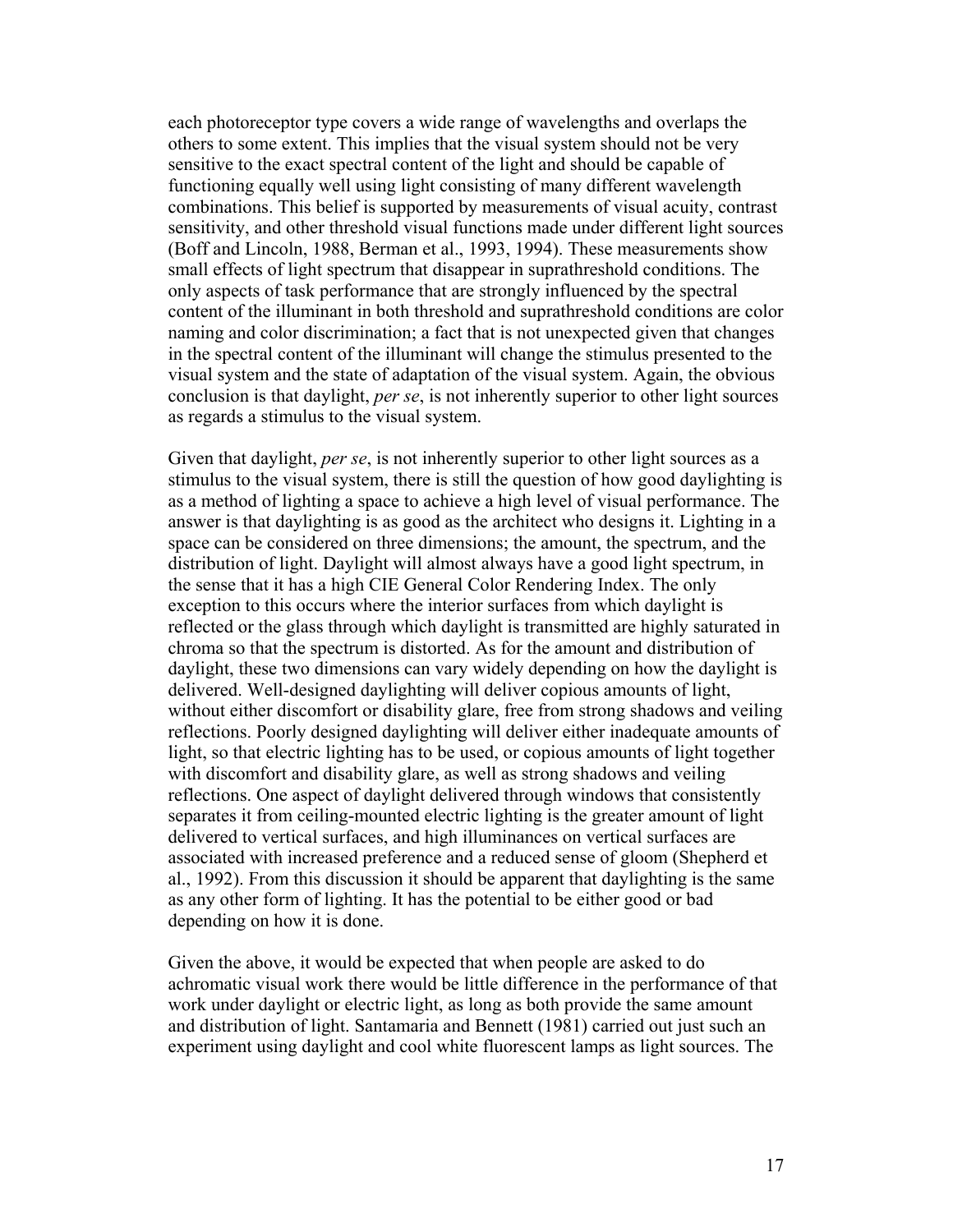distribution of light and the amount were controlled to be the same for the two light sources. Further, the light sources were hidden so the subjects were unaware of which light source was in use. The tasks done were threading needles, proofreading text, and reading graphs. All three tasks were considered by the subjects to be visually easy. No statistically significant differences in performance for the different light sources were found for the needle threading or the graph reading, but there was a small but statistically significant difference between daylight and the fluorescent light for the proofreading  $(p<0.05)$ , the proofreading being performed 5 percent faster under daylight than under the fluorescent light. Such a difference is understandable because the fluorescent lighting was operating from an alternating current electricity supply and this produces regular fluctuations in light output at twice the supply frequency. Such fluctuations in luminance have been shown to modify saccadic eye movement patterns while reading (Wilkins, 1995).

Santamaria and Bennett (1981) conclude that for everyday visual tasks, there is little difference in performance between daylight and fluorescent light when such aspects as the amount and distribution of light are controlled. Of course, this conclusion does not hold for tasks involving fine color discrimination, because then light spectrum is important. For fine color discrimination, as is required in the grading of cotton and the matching of textiles, a high illuminance and daylight, or electric lighting with a spectrum close to some form of daylight, are recommended (Nickerson, 1948; ASTM, 1996a and b). Another situation in which light spectrum is important is the performance of achromatic nearthreshold tasks (Berman et al., 1993, 1994), although it is necessary to appreciate that close to threshold even very small changes in visibility are important for visual performance.

Two conclusions can be drawn from this discussion of daylight and visual performance. The first is that daylight is not inherently superior to all other light sources for all tasks. The second is that the benefits of using daylight for visual performance is a matter of probability. Benefits in visual performance are more likely to be found when the task involves fine color discrimination and the daylight is delivered at a high level without glare or any reduction in task visibility caused by veiling reflections or shadows. Benefits in visual performance are unlikely to be found where the task is achromatic and visually easy. Decrements in visual performance are likely when the daylight is delivered in such a way that the task visibility is reduced, either because the amount of light on the task is inadequate, or glare, or veiling reflections, or strong shadows are present.

#### **3.4 Human performance and the circadian system**

**Synopsis: The circadian system sets the "platform" from which humans operate to perform all activities. The daily light - dark cycle is one of the most potent stimuli for entraining the circadian system. Exposure to light**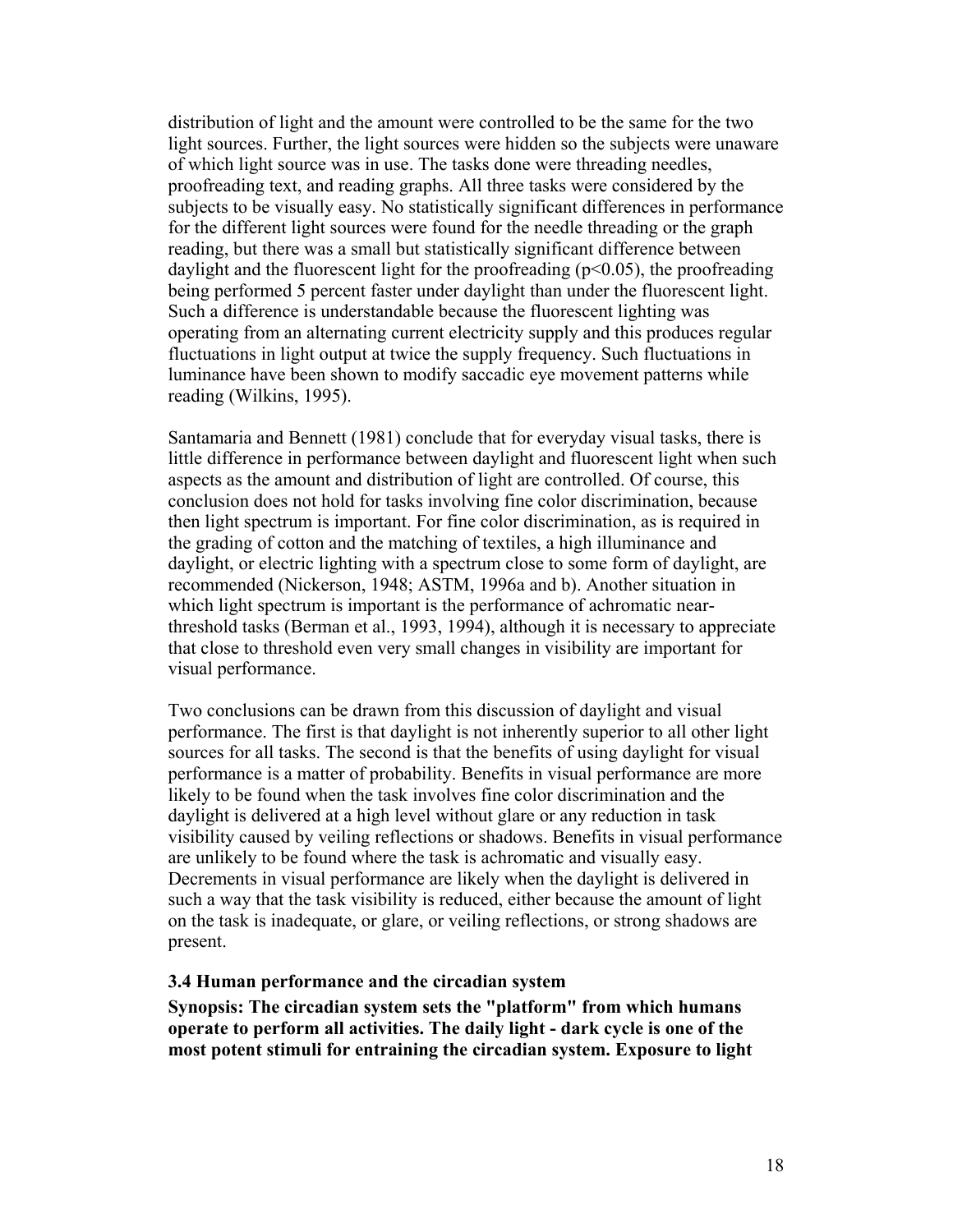### **during the circadian night can phase shift the circadian cycle and increase alertness. Performance during the circadian night is worse than during the circadian day because of temporary lapses of attention.**

Circadian rhythms are a basic part of life and can be found in virtually all plants and animals, including humans. The role of circadian systems is to establish an internal representation of external night and day. This internal representation is not just a passive response to external conditions but rather is predictive of external conditions to come. The human circadian system involves three components; an internal (endogenous) oscillator, located in the suprachiasmatic nuclei; a number of external (exogenous) oscillators that can reset (entrain) the internal oscillator, and a messenger hormone, melatonin, that carries the internal "time" information to all parts of the body through the bloodstream. In the absence of light, and other cues, the internal oscillator continues to operate but with a period longer than twenty-four hours. External stimuli are necessary to entrain the internal oscillator to a twenty-four hour period and to adjust for the seasons. The light - dark cycle between day and night is one of the most potent of the external stimuli used for entrainment.

Unfortunately, not everybody is able to work during the circadian day. A significant minority of workers are shift workers who are active at night and hence may be trying to work while their body is in circadian night. It is interesting to consider what the effect of this situation is on task performance. The first thing to say is that the effect of trying to work in the circadian night can affect all types of task, not just visual tasks. This is because the circadian system affects the "platform" from which we operate and consequently affects all parts of the brain and body. Tilley et al. (1982) studied the sleep patterns and performance of shift workers operating a weekly, alternating, three-shift system. Workers doing night shift, who had to sleep during the day, had shorter duration sleep of degraded quality. As for performance, both simple reaction time and four-choice reaction time were both longer during night shift relative to day and afternoon shift and tended to show a deterioration over the number of days on shift, probably because of the accumulation of sleep debt caused by the inferior sleep duration and sleep quality during the day. Cajochen et al. (1999) studied the sleep and performance patterns of people kept awake for 32 hours; i.e., a period covering a conventional day, starting at 08:00 hours and extending to 16:00 hours the next day. Figure 6 shows the patterns in core body temperature and plasma melatonin, both wellestablished circadian rhythms; eye blink rate, slow eye movements and stage 1 EEG patterns, and ratings on the Karolinska sleepiness scale, all of which are related to sleep; and performance on a reaction time task, a mental arithmetic task and a short-term memory task. It is important to note that during the 32 hours of wakefulness, the subjects were exposed to a constant illuminance of 15 lx; i.e., there was no light - dark cycle in this study. Figure 6 shows the expected circadian pattern of decreased core body temperature and increased plasma melatonin at night. The sleep measures all show an increased propensity to sleep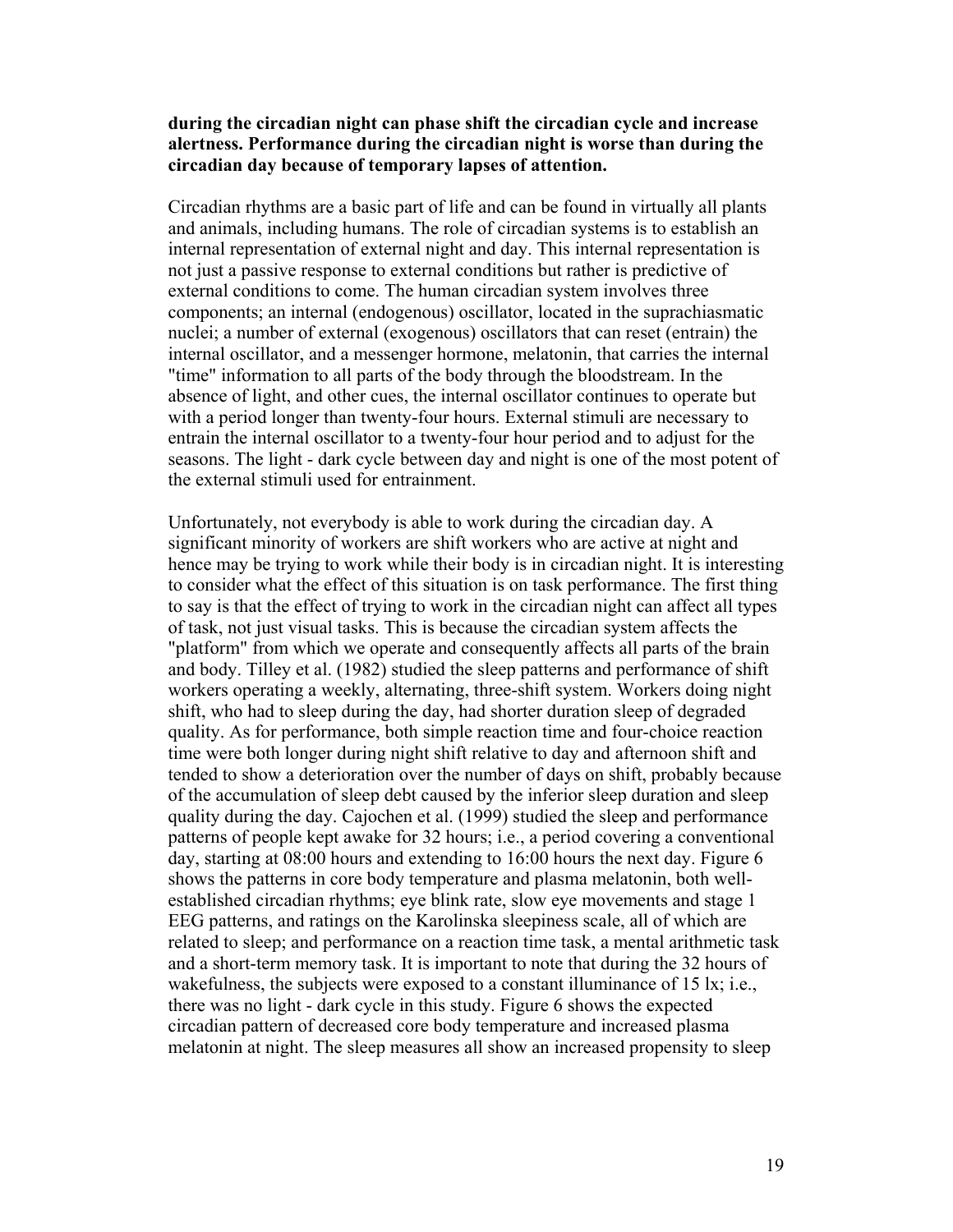during the night with some recovery the next day. The performance measures all show a decrement in performance over the night with some recovery the following day, although not enough to recover to the level of performance achieved at the beginning of the trial. Of particular interest are the results on the reaction time task. What is evident in these data is the increase in range in reaction times at night. The 10 per cent fastest reaction times at night are similar to what they are during the day but the 10 per cent slowest are 20 times slower. This spread in reaction times is consistent with one of the most commonly observed effects of continuous work without sleep, the presence of periods of no response or lapses (Wilkinson, 1969). There are a number of task characteristics that determine the likelihood of lapses occurring. Tasks which are of long duration (i.e., more than 30 minutes), monotonous, and externally paced seem to be more likely to show lapses during sleep deprivation. Conversely, tasks which are considered of short duration, interesting, or rewarding, and which are selfpaced are less likely to show lapses, although the self-paced task may be done more slowly to maintain the same level of accuracy (Froberg, 1985). It is important to realize that the change in the number of lapses is relative. All tasks show some decline with increasing sleep deprivation, but the decline is less for the short-duration, interesting, rewarding, self-paced tasks.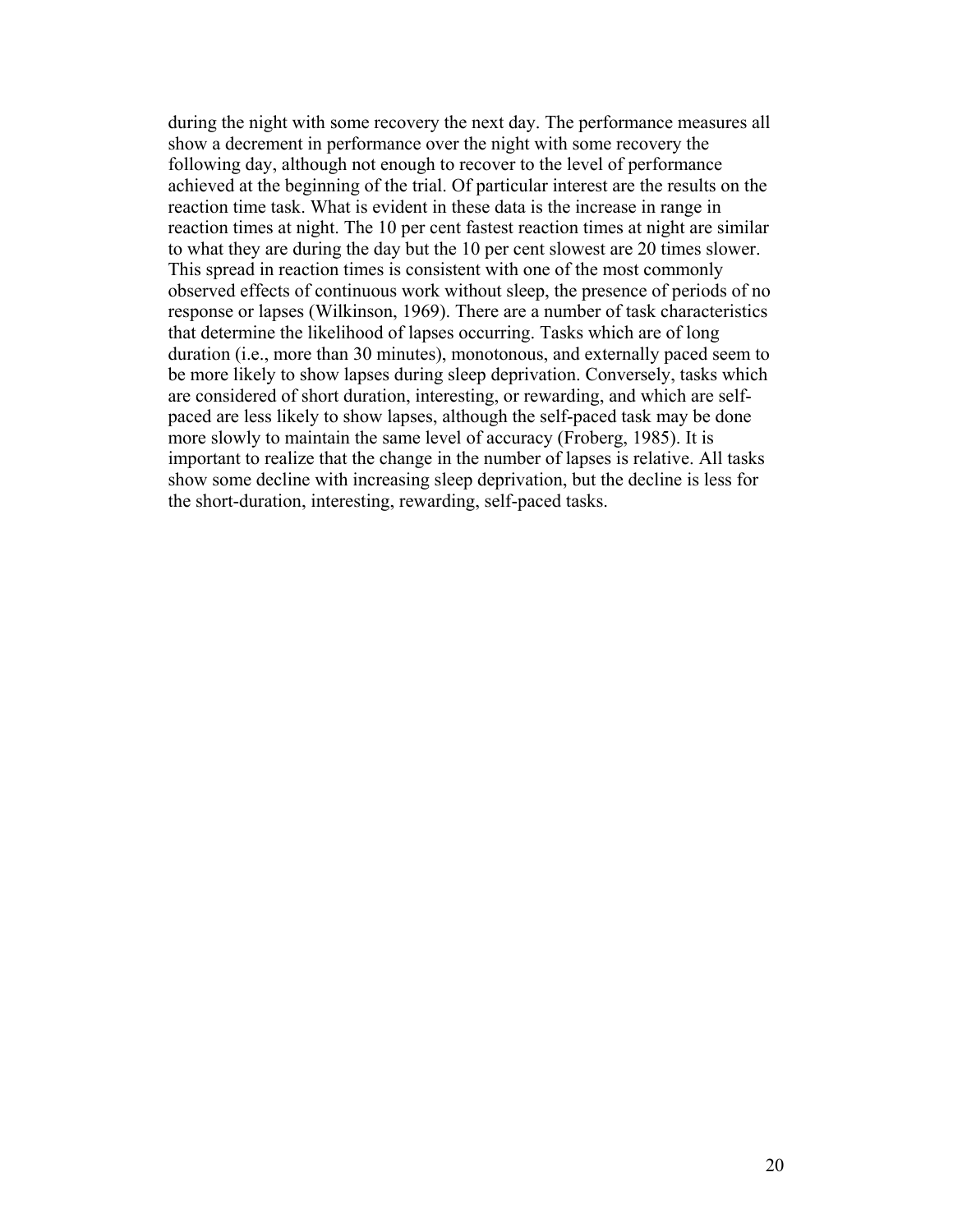

**Figure 6: The time courses of core body temperature and melatonin concentration over 32 hours. Time courses of measures of sleepiness over 32 hours. Time courses of task performance for highly visible tasks requiring vigilance, mental arithmetic, and short-term memory over 32 hours. The dotted vertical line represents the subjects' habitual bedtime. The error bars are standard errors of the mean (Cajochen et al., 1999).** 

One aspect of task structure of particular interest is the extent to which short-term memory is required. Tasks requiring the use of short-term memory seem particularly sensitive to sleep deprivation, an observation consistent with the finding of Cajochen et al. (1999) that the frontal areas of the brain, which are associated with short-term memory, are more susceptible to sleep loss than occipital areas.

## **3.5 Daylight and the circadian system Synopsis: Exposure to daylight outdoors is usually the major factor in**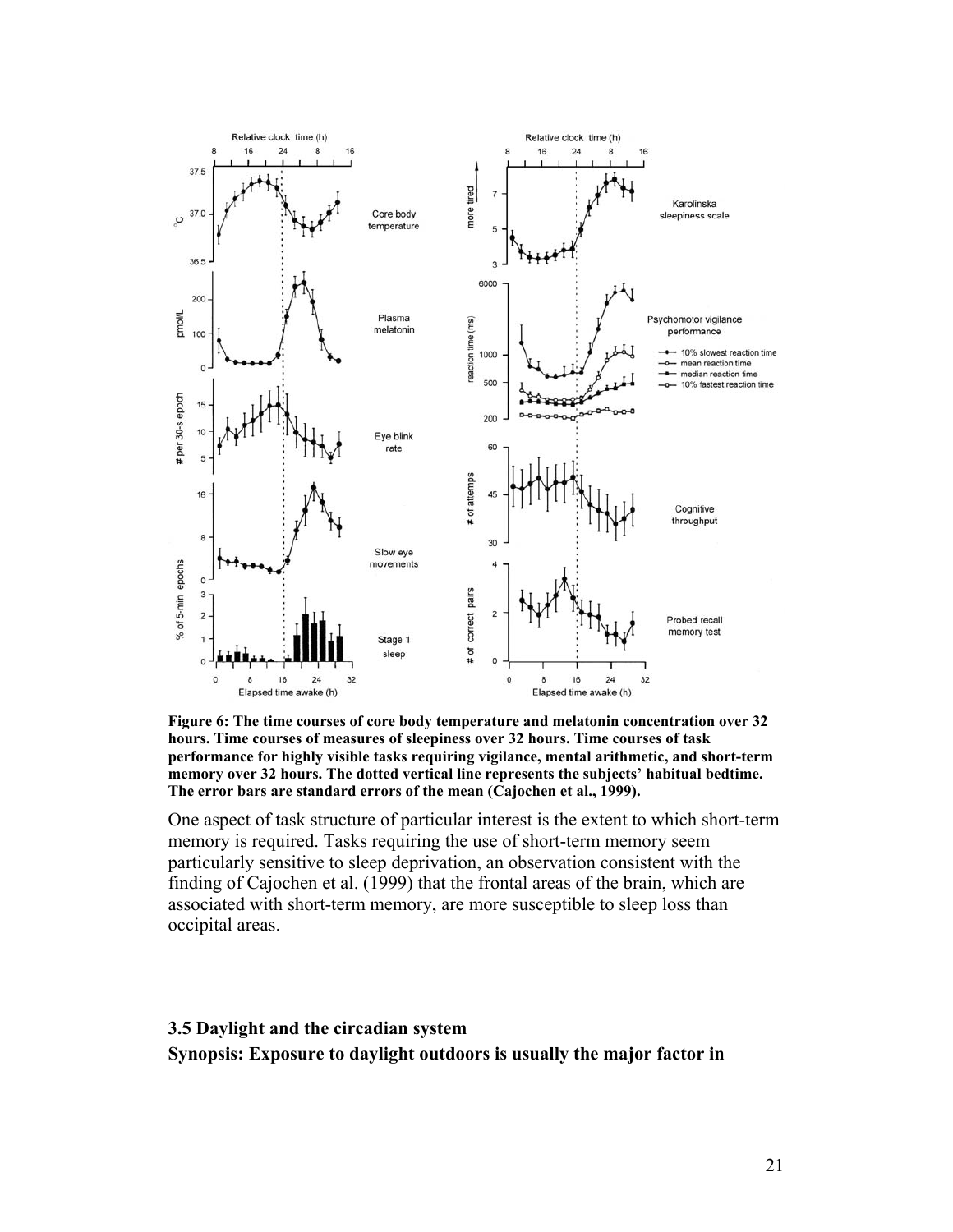### **determining the phase of the circadian rhythm. Daylight outdoors delivers a high illuminance at the eye that is better matched to the spectral sensitivity of the circadian system than most electric light sources.**

As the adverse effects on performance shown in Figure 6 are all associated with working at night, it might be wondered how daylight can improve the situation given that, by definition, night involves the absence of daylight. The answer is that exposure to daylight is a very potent means of providing enough light to entrain the circadian system. This is evident in a study by Eastman et al. (1994), who examined the shift in circadian phase caused by exposure to light at night and the wearing of dark welder's goggles during the day, combined in all possible ways. This meant that some subjects were exposed to 5,000 lx illumination at night but were free to travel home in daylight without wearing the goggles. Others were exposed to less than 500 lx at night but wore the dark welder's goggles during the journey home. Yet others were exposed to 5,000 lx at night and wore the welder's goggles on the journey home, while yet others were exposed to less than 500 lx at night but did not wear the goggles travelling home. Receiving 5,000 lx at night and wearing the goggles during the day gave the greatest phase shift; either factor alone gave some shift, while neither rarely produced any phase shift. This result emphasizes three points. The first is that illuminances typical of conventional interior lighting can produce phase shifts, (i.e., 500 lx during the night), provided exposure to daylight is limited. The second is that to guarantee a phase shift, it is necessary to control light exposure throughout the 24-hour period. The third is that exposure to daylight will often be the dominant factor in determining the phase of the circadian system and hence whether people are being asked to work in circadian night.

The reason why exposure to daylight is important is that it usually produces a high illuminance at the eye. Further, the spectrum of daylight is better matched to the spectral sensitivity of the human circadian system, which shows a peak sensitivity at about 465 nm (Brainard et al., 2001; Thapan et al., 2001), than commonly used electric light sources, such as incandescent, fluorescent, or highpressure sodium lamps. This is not to say that sufficient retinal illumination to entrain the circadian system cannot be provided by electric lighting, it is simply to say that it is less likely. Exactly how much light exposure is sufficient to entrain the human circadian system depends on the amount of light, the spectrum of the light, and the duration of exposure. Zeitzer et al. (2000) established a doseresponse relationship for light exposure from Cool White fluorescent lamps, using the phase shifting and suppression of melatonin as markers of the state of the circadian system. The illuminances at the eye during the light exposure ranged from 3 to 9,100 lx. Figure 7 shows the phase shift in melatonin concentration plotted against illuminance at the eye. The phase shift is delayed, as would be expected from the timing of the light exposure but, more interestingly, the phase shift saturates, i.e., reaches 90 percent of the asymptotic maximum, at an illuminance at the eye of 550 lx while the half-saturation response is produced by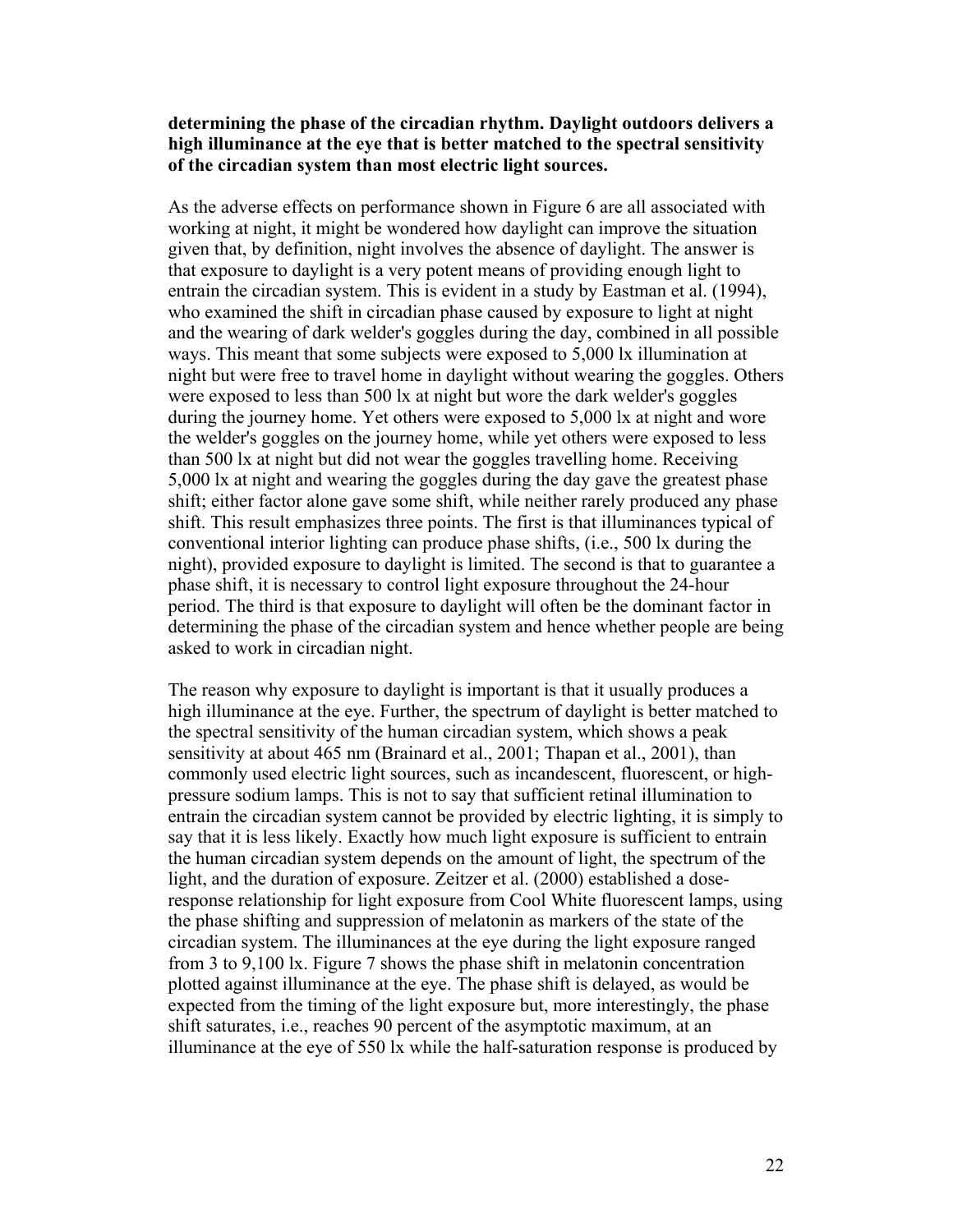an illuminance of about 100 lx.



**Figure 7: The effect of illuminance at the eye on a) melatonin phase shift and b) percentage melatonin suppression, for 6.5 hours of light exposure centered 3.5 hours before the core body temperature minimum (Zeitzer et al., 2000).** 

Figure 7 also shows the percentage reduction in melatonin concentration during six and one half hours exposure to different illuminances at the eye. For melatonin suppression, saturation of suppression occurs at about 200 lx and the half-saturation occurs around 100 lx. Similar results have been found by Brainard et al. (1988). Yet others have shown that, given an exposure time of several hours, illuminances of the same order as those found in conventional lighting installations can delay the onset time for melatonin (Wehr et al., 1995), have an acute effect on alertness (Cajochen et al., 2000), and phase shift the sleep-wake cycle (Boivin and James, 2002).

Taken together, these results imply that the dose-response relationship for the effect of light on the circadian system follows a compressive, non-linear function. Further, they imply that, given a long enough exposure time, illuminances that occur in everyday electric lighting installations can be enough to entrain the human circadian system and may be the main source of entrainment for populations in northern climates where daylight is limited for long periods and to many who live in urban areas, with limited exposure to daylight. Nonetheless, where daylight is available, there can be little doubt that exposure to it will be beneficial in terms of keeping the circadian system properly entrained. It is also important to note that for most ceiling-mounted electric lighting systems, the illuminance at the eye will be markedly lower than the illuminance measured on the horizontal working plane that is conventionally used in lighting design, but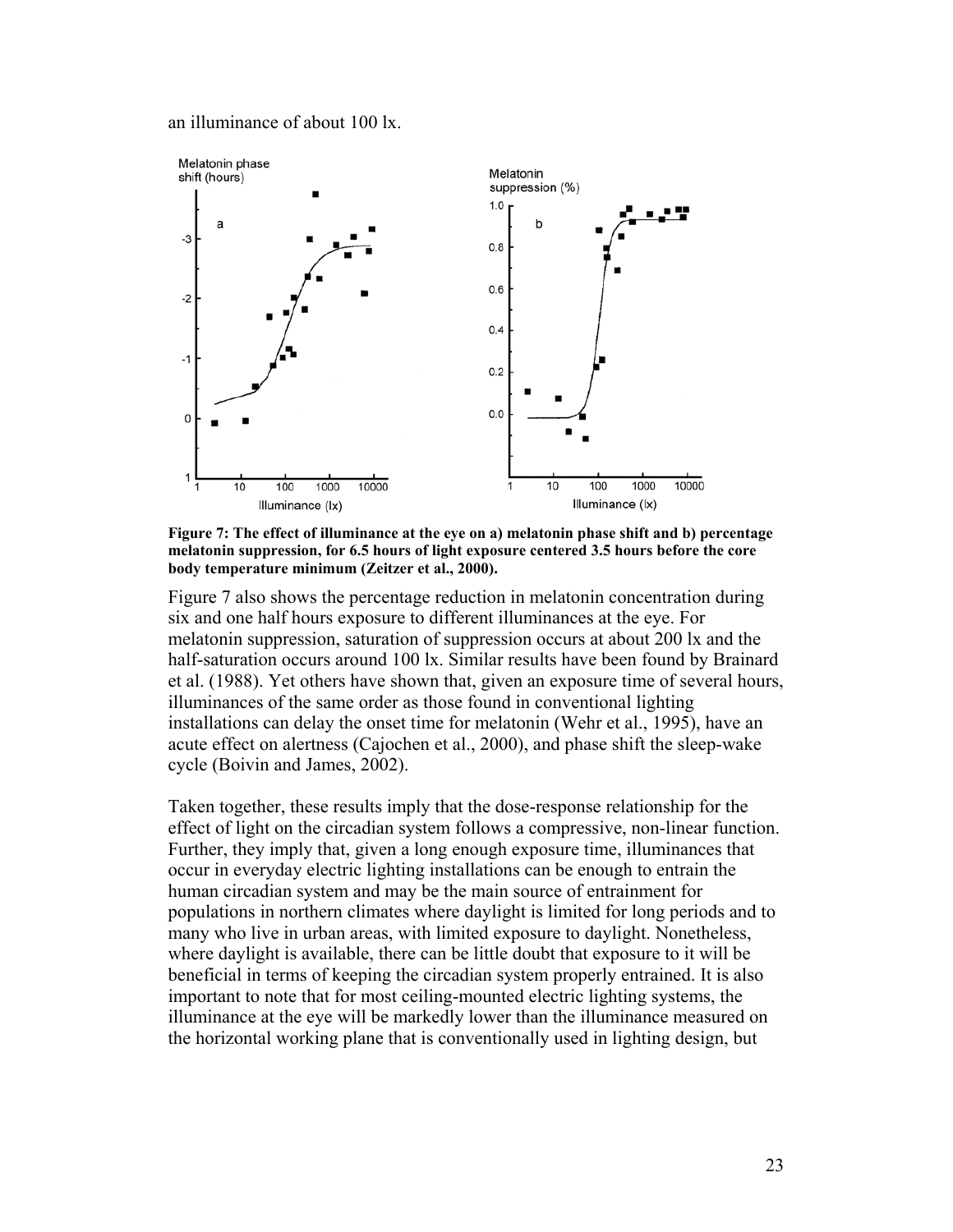this is not the case for daylight provided through a window.

But does inaccurate entrainment of the circadian system have any effect on task performance? Clearly it does if misalignment of the circadian system is enough to make people work during their circadian night (French et al., 1990; Boyce et al., 1997). It has also been suggested that misalignment of the circadian system can cause changes in behavior at work. Figueiro et al. (2002) made observations of the activities undertaken by workers in a software development company in upstate New York. All the workers examined had similar work functions, but some of them were in windowless offices and some were in windowed offices. The study was done in winter when the exposure to daylight before or after work was limited. It was hypothesized that the people in the windowless offices would not receive sufficient light to entrain their circadian systems and so would seek to entrain them either by seeking out exposure to daylight and consequently spending less time in their offices, or by seeking more social interactions, a factor that can also be used to entrain the circadian system (Schaap and Meijer (2001). No statistically significant differences were found in the occupancy of the windowed and windowless offices, but the workers in the windowless offices did spend a small but statistically significantly greater amount of time talking to others, either directly or by telephone; and a small but statistically significantly lesser amount of time working on their computer, relative to the workers in the windowed offices. Of course, an alternative explanation for these findings would be that the workers in the windowless offices were seeking additional short-term stimulation, something that was provided by the view out in the windowed offices, and the differences in behavior had nothing to do with the circadian system. As suggested by the authors, one way to test this possibility would be to repeat the test in summer, when daylight is available to all, before and after work, in which case the differences in behavior would be expected to disappear if they are based on the circadian system but remain if they are due to the desire for short-term stimulation. Regardless of which explanation is correct, the presence of a window would seem to provide a benefit in terms of desirable behavior at work.

#### **3.6 Human performance and the perceptual system.**

**Synopsis: Changes in mood change people's judgements and behavior at work. Lighting conditions can change people's moods. However, there is little stability in mood change for the same lighting conditions. For the same lighting conditions, the direction and magnitude of mood change will vary with an individual's discomfort, preferences, expectations, and gender.** 

Strictly, to determine that an effect of lighting on task performance is operating through the perceptual system and not the visual system, it is necessary to separate changes in mood from changes in visibility. One way to solve this problem is to vary the lighting of the room but not in the immediate task area, and to use tasks that are highly visible so that changes in visibility will make very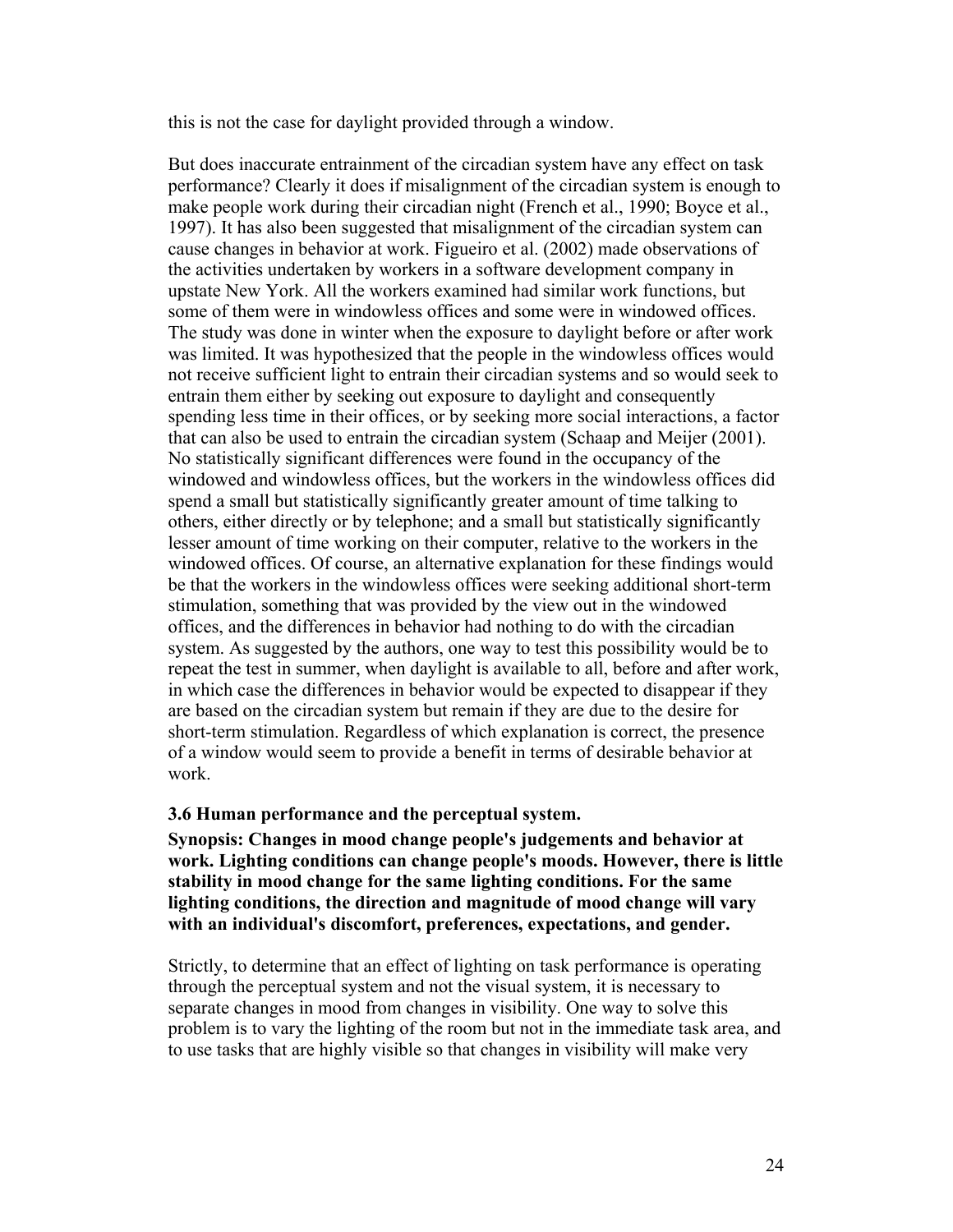little difference to visual performance. One study where this was done showed that very different electric light distributions in a windowless room had no effect on sustained task performance, despite the light distributions being considered very different in quality by lighting experts (Eklund et al., 2000). This demonstrates the difficulty in making a direct link between lighting conditions and human performance through mood. The basic problem is that mood is subject to so many influences that the impact of any one alone is likely to be masked by uncontrolled variation in the others. What this suggests is that the best that can be done to examine the effect of lighting on task performance through the perceptual system is to determine the plausibility of each step separately.

The first step is to consider whether lighting conditions can change the mood of people in the lit space. There is little doubt that they can. A number of studies using electric lighting have shown that differences in the illuminance provided and the color properties of the illuminant can alter the mood of people temporarily occupying the space (Baron et al., 1992; Knez, 1995, 2001; McCloughan et al., 1999). The problem with these results is that the direction of the change in mood is not consistent with lighting conditions and there are gender differences in changes in mood. This variability in mood change emphasizes the point that changes in mood are influenced by several factors other than the condition being experienced at the time. One such factor is how different the conditions being experienced are from the conditions preferred. Newsham and Veitch (2001) examined the mood of people who worked for eight hours in a windowless office with a fixed illuminance. At the end of the eight hours, the subject was offered the chance to adjust the lighting to his/her preferred condition. They found that the further the fixed lighting was from the subject's preferred condition, the more negative was the subject's mood over the day. Another factor is the subject's expectations about the lighting. Purcell and Nasar (1992) suggest that mood changes can be generally explained by the magnitude of discrepancies between the subjects' expectations and the reality. When there is no discrepancy, there is no mood change. When the discrepancy is minor, there is generally a positive mood change, but as the magnitude of the discrepancy increases, the probability of a negative mood change increases. This concept indicates the importance of knowing what a subject's expectations are for the lighting of the space. Finally, there is the factor of the length of time for which the subject has been exposed to the condition. In all the experiments discussed above, the exposure was short, usually a matter of minutes rather than days, months, or years. Kuller (1991) proposed that mood changes associated with the physical environment could be divided into a short-term phasic response and a long-term tonic response involving habituation. The studies discussed above can be considered studies of the short-term phasic response. If habituation occurs following long-term exposure, then it would be predicted that mood changes on entering the space would become less and less, as the conditions became the norm; i.e., the subject's expectations are reset to the prevailing conditions.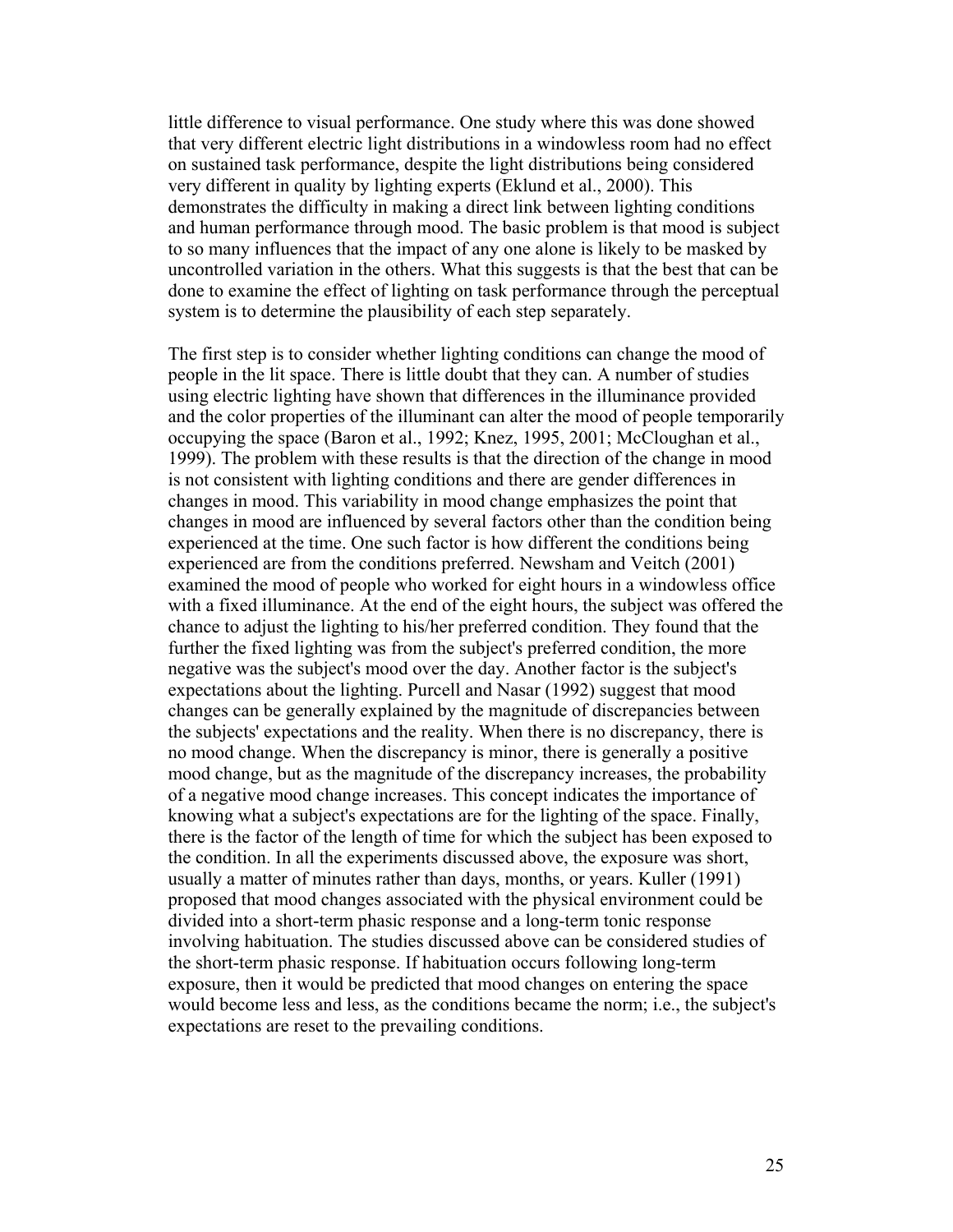Assuming that mood can be changed systematically, what are the effects on human performance? Mood has been shown to influence cognition and social behavior. Specifically, a more positive mood has been shown to increase efficiency in making some types of decisions, and to promote innovation and creative problem-solving. It also changes the choices people make and the judgments they deliver. For example, it has been shown to alter people's preferences for resolving conflict by collaboration rather than avoidance and also to change their opinions of the tasks they perform (Isen and Baron, 1991). A negative mood has the opposite effects.

### **3.7 Daylight and the perceptual system**

**Synopsis: Daylight is clearly preferred over electric lighting as a source of illumination. Windows are valued particularly for the daylight they deliver and the view out they provide. Windowless spaces are generally disliked, particularly where the space is small and there is little stimulation available. Given this clear preference for daylight, it might be thought that the presence of windows would improve mood, but this has been hard to demonstrate. Further, it is easy to observe that people will give up daylight when it is associated with visual or thermal discomfort or a loss of privacy.** 

There is no doubt that different forms of electric lighting can change the mood of people working in a space, at least over a short time period, so the obvious question to consider is what is the effect of daylight on mood? There is no doubt that people prefer daylight over electric lighting as their primary source of illumination. Wells (1967), Manning (1967), and Markus (1967) in the UK; Heerwagen and Heerwagen (1986) in the USA; Veitch (1993) in Canada, and Cuttle (2002) in the UK and New Zealand, have all shown that high percentages of survey respondents prefer to work by daylight. These findings are exemplified by Table 1, from Heerwagen and Heerwagen (1986), which shows the percentages of occupants of offices thinking that daylight or electric light is better for seven different purposes. Daylight is considered better than electric lighting, which presumably means fluorescent lighting, for all seven purposes, although, interestingly enough, the difference is less for work performance and for jobs requiring fine observation. Very few people had no opinion on this. This **Table 1:** Percentage of occupants preferring daylight or electric light for different factors

| Factor                       | Daylight<br>better | <b>Electric</b><br>lighting<br>better | N <sub>0</sub><br>difference | No opinion |
|------------------------------|--------------------|---------------------------------------|------------------------------|------------|
| For psychological<br>comfort | 88                 |                                       |                              |            |
| For office<br>appearance and | 79                 |                                       | 18                           |            |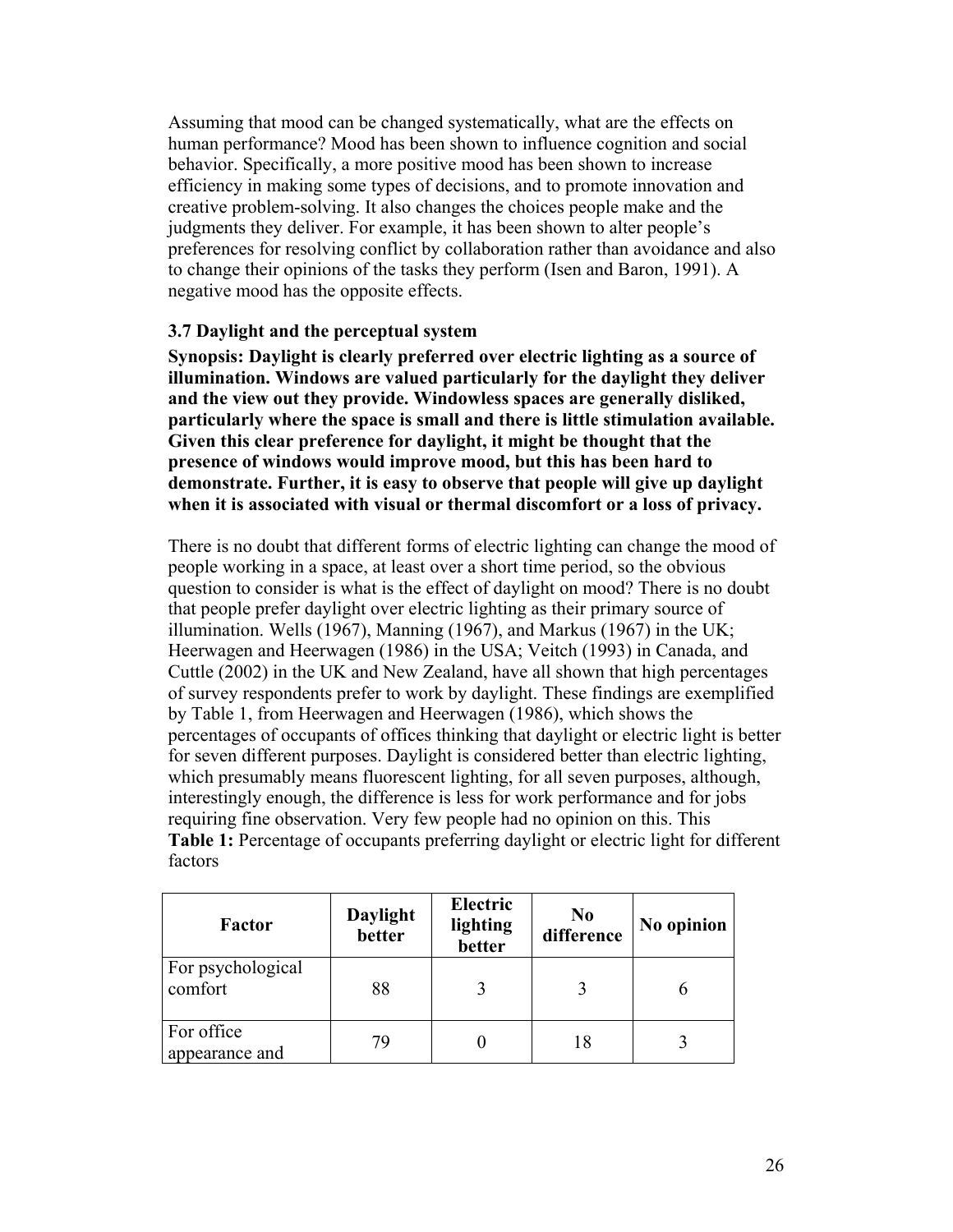| pleasantness                                            |    |    |    |    |
|---------------------------------------------------------|----|----|----|----|
| For general health                                      | 73 | 3  | 15 | 8  |
| For visual health                                       | 73 | 9  | 9  | 9  |
| For color<br>appearance of<br>people and<br>furnishings | 70 | 9  | Q  | 12 |
| For work<br>performance                                 | 49 | 21 | 27 |    |
| For jobs requiring<br>fine observation                  | 46 | 30 | 18 | 6  |

persistent trend of preference for daylight is consistent with the finding that people prefer to sit by windows (Markus, 1967; Aldworth and Bridgers, 1971; Collins 1975; Ludlow, 1976; Heerwagen and Heerwagen, 1986; and Cuttle, 2002).

But what is it that makes windows so attractive? One answer is that windows provide something that people crave. Windows can provide daylight, sunlight, ventilation, and noise into the occupied space, and a view out from the occupied space. They also allow access to information about the passage of time and weather conditions, both of which involve an inherent and meaningful variability. The results of surveys of office workers suggest that of this list, the two most important attributes of windows are the view out and the admission of daylight (Collins, 1975; Brill, 1985). The importance of a view out is demonstrated by the work of Young and Berry (1979). They examined people's preference for an office with either a real window, providing both a view out and daylight in the office, or an artificial window showing a dynamic view of nature but providing very little light into the office. There was very little difference in the preferences for the two window types, implying that it is the view that is dominating the preference.

An alternative answer is that windows are preferred by default, because people have a negative view of electric lighting. This view is consistent with the results reported by Cuttle (2002). From a series of questionnaire surveys of office workers in England and New Zealand, he concluded that the preference for daylight could be attributed to the belief that working by daylight results in less stress and discomfort than working by electric light. The belief was not so much that daylight was beneficial, but rather that working by electric lighting was detrimental to health, particularly in the long term. Of course, this may have been due to the specific forms of electric lighting used in the offices surveyed, which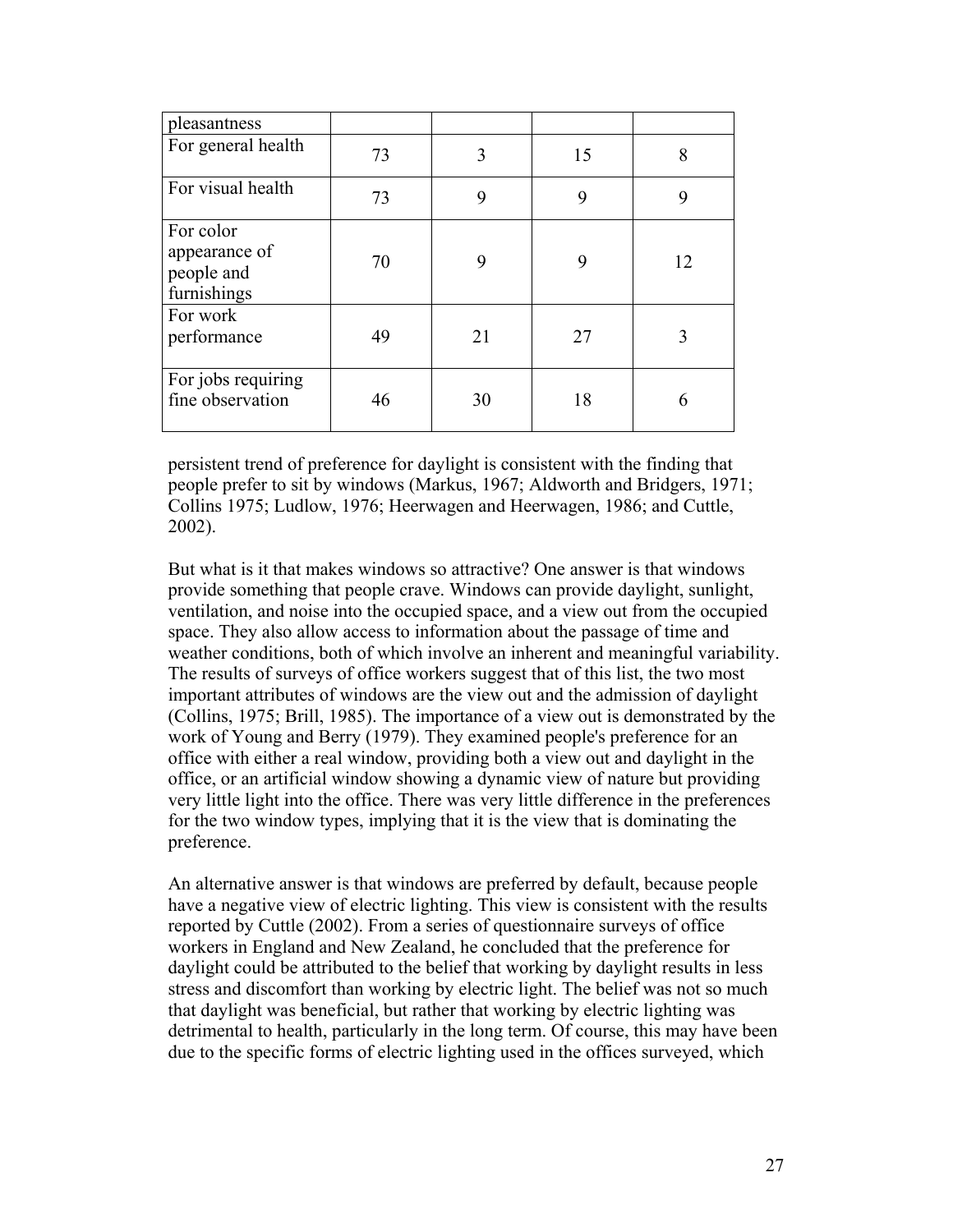may have been visually uncomfortable, but it is interesting to realize that similar beliefs about the negative effects of fluorescent lamps on people were found in a survey of 2,950 members of the public attending a New York State Fair in 1991 (Beckstead and Boyce, 1992). A bias against some widely used forms of electric lighting can be expected to produce a desire for daylight, some form of lighting being essential and daylight being the most obvious alternative.

Regardless of which of these answers is correct, and both may be, the next step is examine whether having windows is associated with changes in mood. This has been surprisingly difficult to demonstrate. Neither Hartleb (1989) nor Gutkowski (1992) were able to show differences in mood in people briefly exposed to small rooms with and without windows. This may have been because they only measured mood once for each exposure, so it is possible that differences in mood due to the presence or absence of windows were masked by pre-existing differences in mood. Dasgupta (2003) measured mood at the start and end of the exposure period. She was able to show a small but statistically significant reduction in negative mood for people working for about 20 minutes in a private office with a large window, during daytime; but no change in negative mood for the same people, in the same office, at night.

If the presence of windows does reduce negative mood, it would be hypothesized that this would result in an improvement in task performance. Some researchers have tested this hypothesis. Hedge (1994) measured the performance of a clerical task on a computer in a room lit by different electric lighting systems, with and without windows. He found a small but statistically significant improvement in task performance when windows were present. Whether this occurred because the presence of windows improved the stimuli the tasks presented to the visual system, or changed the operating state of the visual system, or because the subjects were in a better mood, or whether the rapid fluctuation of light output of the fluorescent lighting caused discomfort, or if all of these effects occurred, is not clear. Stone and Irvine (1991) also measured the performance of a managerial task in a room which had a window or was windowless. In this case, no statistically significant effects of having a window were found for task performance or mood.

The difficulty experienced in demonstrating that the presence of windows improves mood and hence task performance carries two implications. The first is that if windows do have such an effect, it is small relative to all the other factors that influence mood. The second is that any effects of windows on mood may be short-lived. This latter implication is consistent with the short-term phasic response and the long-term tonic response to environmental conditions proposed by Kuller (1991). The experiments discussed above are tests of the short-term phasic effect of windows. One study in which a long-term tonic response to the presence of windows is implied is that of Wilkins et al. (1989). In this study, it was shown that the occupants of offices that overlooked a six storey light well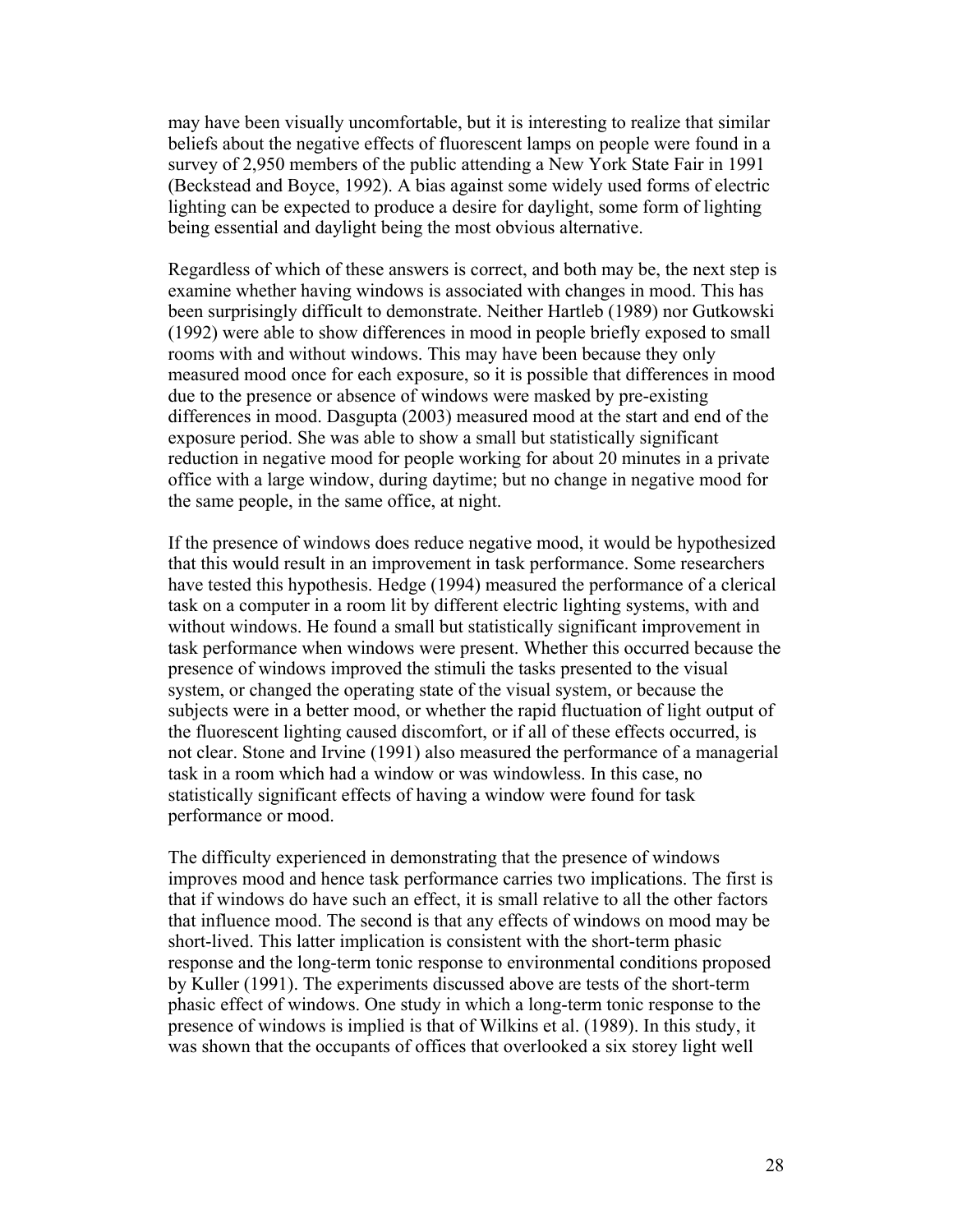suffered more headaches the lower the office was within the well and thus the less the amount of daylight. Repeated headaches experienced at work are not likely to do much for an individual's mood. It is also interesting to note that the view out on all floors was almost constant, it being of the offices on the opposite side of the light well.

Studies of the differences in mood between people who have inhabited windowed and windowless spaces for a long time can also be considered studies of the longterm tonic effect. Unfortunately, these studies have also produced mixed results. Surveys of the occupants of windowless offices have shown that when the space is small and the occupant has little opportunity to leave the space, the occupants are less satisfied with their jobs and with the physical environment (Finnegan and Solomon (1981); and the lack of variety is noticeable and the lack of windows is disliked (Ruys, 1970). However, in large spaces, such as school classrooms (Larson 1973) and factories (Pritchard, 1964), the lack of windows has a much more variable impact. This may be because in a large space, where there are many other activities going on and there is a lot of interaction between people, there is often plenty of stimulation in the environment. In a small office, it may be that the view out of the window is the only source of environmental stimulation. Some support for this view comes from the work of Heerwagen and Orians (1986). They observed that people occupying small private offices without windows used twice the number of visual materials to decorate their offices as did people whose offices had windows. Overall, the work on people's reactions to windowless buildings supports the idea that a view out is valued, but it does not necessarily support the primacy of view out over the provision of daylight. In windowless offices, surrogate daylight is provided by the electric lighting; it is a surrogate view that is missing.

The above pattern of results is consistent with the view that daylight and a view out are nice to have but not essential, as long as there is good electric lighting and plenty of stimulation. Some support for this view comes from observations of almost any multi-story office building. Such observations will reveal that people are willing to give up daylight when it also causes visual and thermal discomfort, or leads to a loss of privacy, and not just for a short time. Measurements of the use of window blinds in multi-story office buildings have shown two trends. The first is that window blinds are most likely to be closed on ground floors where there are many passers-by, and, on all floors, as the sun begins to shine on the window and so cause solar glare and radiant heating (Maniccia et al., 1999). This might be expected. Less expected is the second trend, that many of these blinds are kept closed even after the sun has ceased to shine directly on the window; and that, in some cases, the blinds are left closed for days, months, or years (Rea, 1984). Further, if daylight, *per se*, is strongly desired, it might be expected that when there is plenty of daylight available in a space, people will switch off or dim the electric lighting to minimize its impact on the daylighting. However, prolonged measurements in a set of deep, private offices with large windows have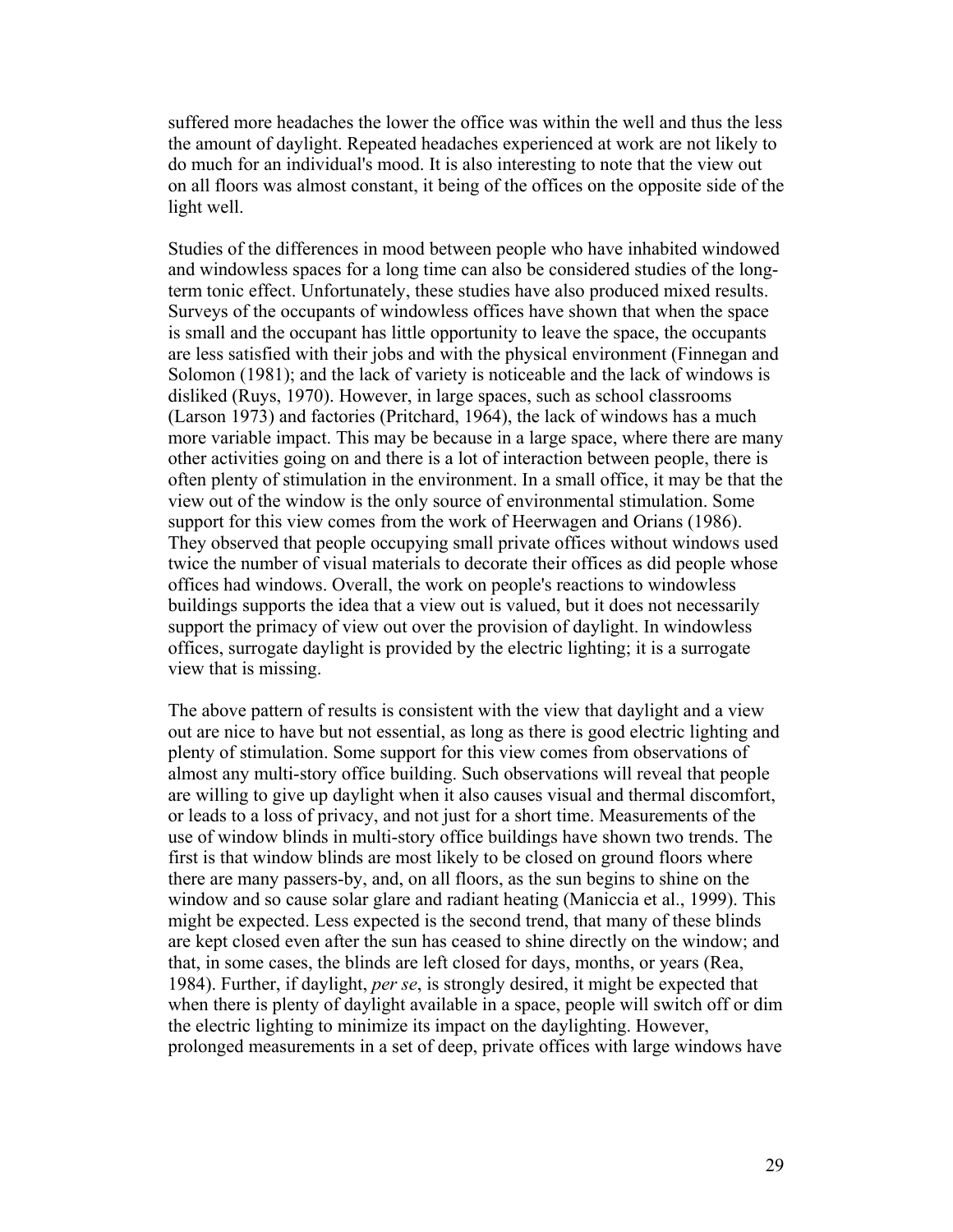shown that, given the opportunity, people tend to increase the amount of electric light as the amount of daylight in the office increases (Begemann et al., 1994, 1995). This behavior is consistent with a desire to balance the luminance of the window and the surfaces near it with the luminances of the surfaces deep in the room. It also implies that the overall pattern of light distribution in the room is more important than the purity of daylight. This lack of concern with the absolute purity of daylight is again evident in the widespread use of tinted glazing in buildings and the wearing of tinted sunglasses by people outdoors.

So why are daylight and a view out so desired? The observations above suggest that one reason why daylight is so popular as a means of lighting is that, if carefully designed, daylight delivered through windows provides a comprehensive package which can meet the requirements of good lighting by revealing both the task and the space clearly and the requirement of environmental stimulation by variation of lighting conditions in the space and a view out through the window. By comparison, electric lighting installations, if well designed, can provide good visibility of the task but often do little for the space and rarely provide any variation over time or space. Even when electric lighting installations are designed to produce some variation over time and space, the variation is usually simple, repetitive, and arbitrary compared to the complexity of daylight variation and the meanings that such variations carry. But the desire for daylight is not unlimited. When daylight through windows is inappropriate, either because it causes visual or thermal discomfort or because of excessive environmental stimulation, or because of loss of privacy, it is common to restrict daylight in some way. This is evident in a study by Maniccia et al. (1999) of occupants' use of window blinds and electric lighting controls in private offices. They found that window blinds were adjusted so as to occlude direct sunlight but to allow skylight to enter the office and to preserve a view out; i.e., to eliminate the source of discomfort while preserving the desirable attributes of windows.

As for why a view out is desired, this too can be explained by the desire for meaningful stimulation, but it might also be due to biophilia. Biophilia is a belief that there is an innate emotional affiliation of human beings to other living things, both plant and animal (Kellert and Wilson, 1993). This affiliation is demonstrated by the consistency of our psychological responses to animals and landscapes (White and Heerwagen, 1998), and by the widespread use in indoor planting (Baker, 2000). What this implies is that we have an innate desire to be in contact with nature. Windows provide a means for doing this while at work. Support for the desire for some contact with nature is offered by Heerwagen and Orians (1986), who found that people occupying small windowless offices were much more likely to have pictures of natural scenes on their wall than were people with easy access to windows; by Clearwater and Coss (1991), who found that photographs of distant landscapes were preferred by people in isolated and confined settings such as a mock-up of the space station and a research station in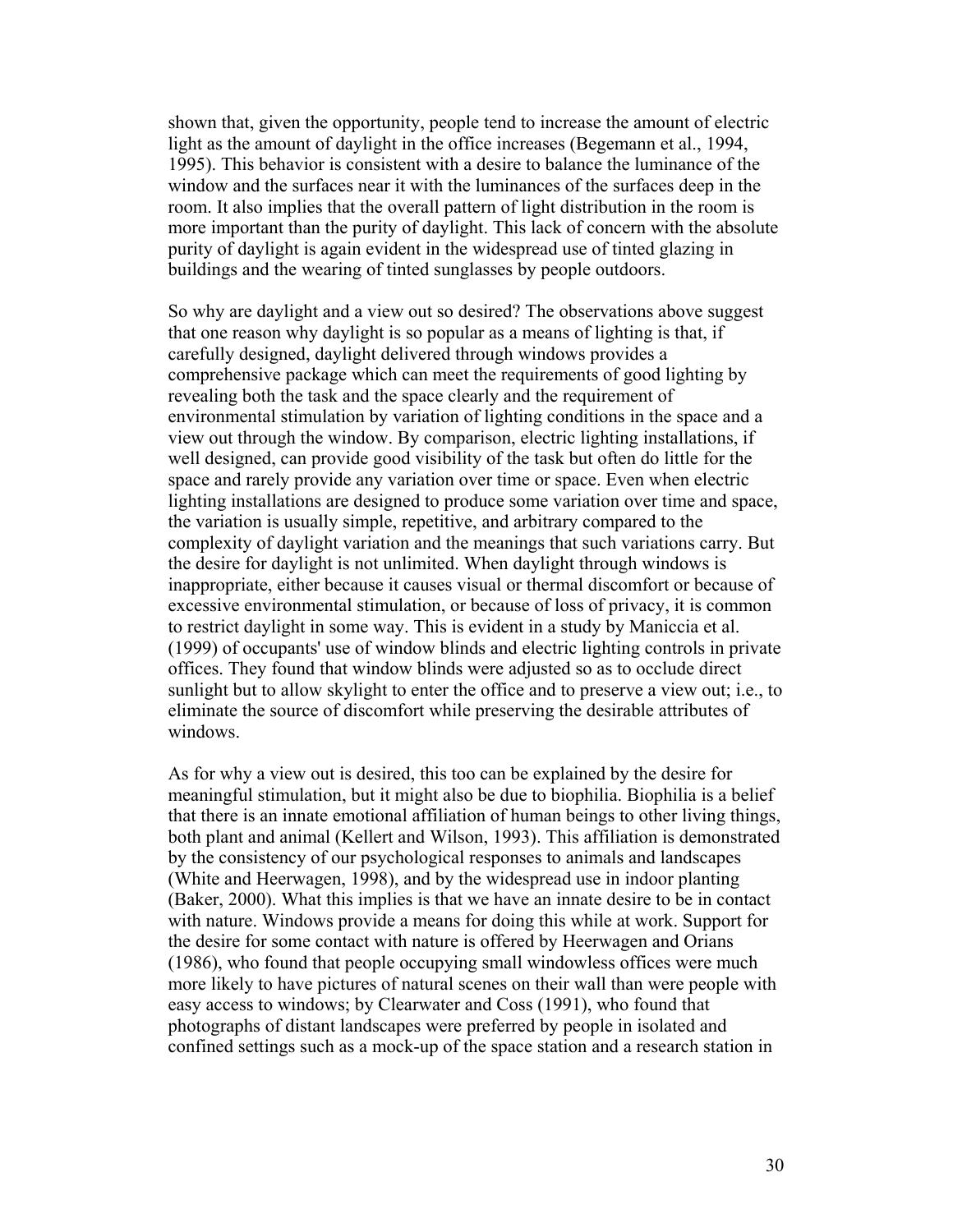Antarctica; and by Christoffersen et al. (1999) who found that satisfaction with the view from an office was greater for natural scenes than for man-made scenes.

The main conclusion to be drawn from this discussion of the impact of daylight on human performance operating through the perceptual system is that, while daylight and a view out are undoubtedly desired by the majority of people at their workplaces, the impact of having daylight and a view out on task performance is quite variable. This is for two reasons. The first is that the way in which having daylight and a view out modifies mood is also variable. In some studies, access to windows reduces negative mood and in others, it has no effect. This variable impact is probably due to previous experience and hence expectations. What this means is that different subjects can be expected to show different changes in mood depending on previous experiences of lighting. The second reason for the variable link with task performance is that having daylight and a view out are not always an unalloyed joy. The windows that provide daylight and a view out can also be sources of visual and thermal discomfort, and represent a loss of privacy. It is clear that providing daylight and a view out, while often desired, is not a panacea for good task performance, but then, neither is electric lighting. For both daylighting and electric lighting, the success of an installation all depends on how it is done.

#### **3.8 Daylight and productivity at the organizational level**

So far this consideration of the relationship between daylight and productivity has been based at the level of the individual, starting with lighting, moving through individual human performance and assuming that aggregating improvements of individual performance will lead to increased productivity for the organization. However, there is another field of study that proceeds in the other direction; i.e., that starts with the productivity of organizations and examines what factors are influential in determining it, including the physical environment which itself includes lighting.

#### *3.8.1 Happy workers / productive workers*

**Synopsis: It is widely believed that a happy worker is a productive worker but there is little support for this view. Studies of what it means to be a happy worker have suggested that the important factor is emotional wellbeing rather than cognitive job satisfaction. There is also argument about whether a feeling of well-being comes from the worker's long term disposition or short-term mood. This distinction is important because daylight and a view out through a window can be expected to alter shortterm mood but not the worker's disposition.** 

One of the most persistent hypotheses in the field of organizational productivity is that a happy worker is a productive worker. This hypothesis can be found in the business management and industrial psychology literature from the era of the Hawthorne studies in the 1920's and 30's to today (Katzell et al., 1975;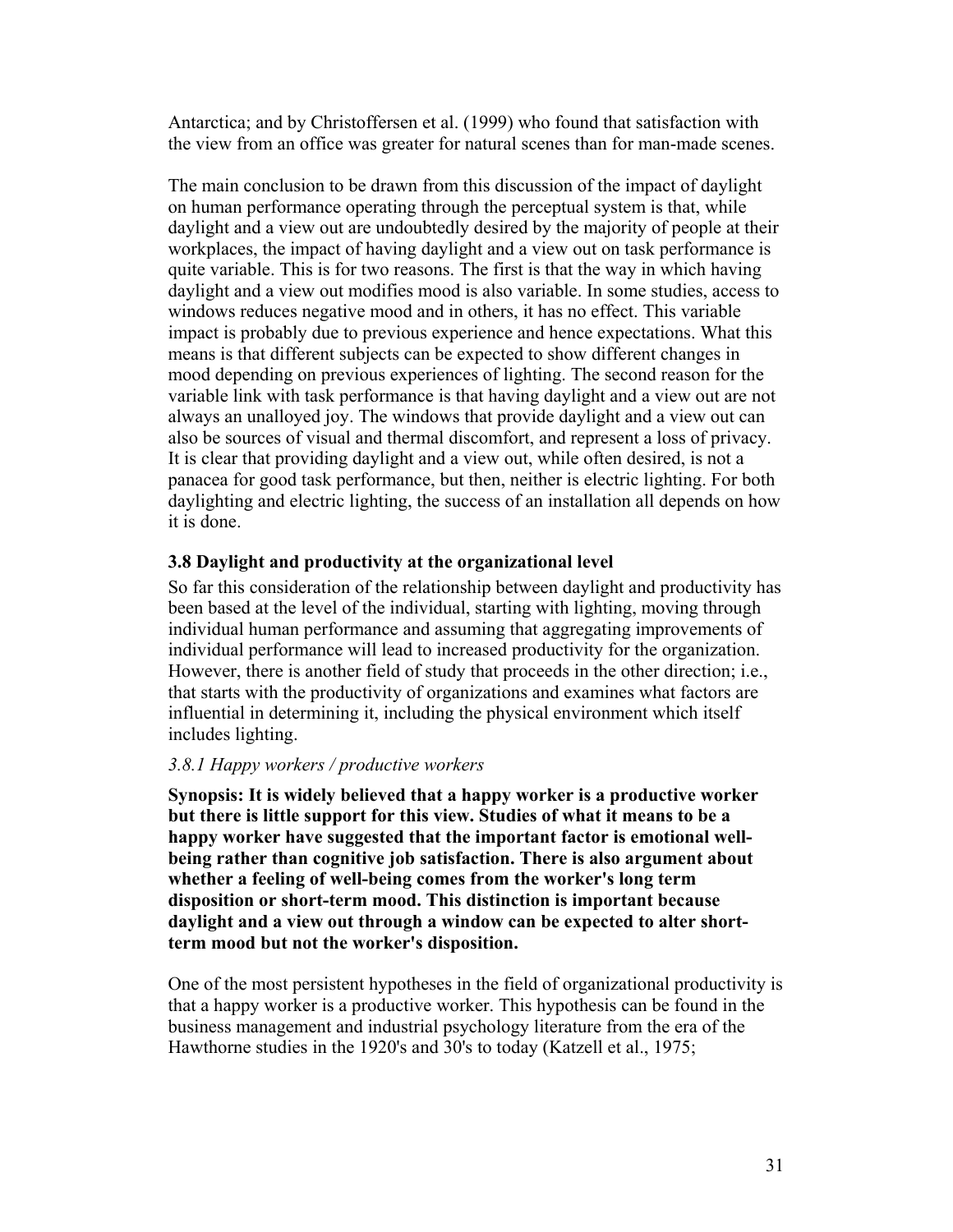Cropanzano and Wright, 2001). While anecdotally supported, this hypothesis has been hard to verify. Researchers in this field have surveyed hundreds of studies over several decades, and their major finding is that the link between job satisfaction and productivity may or may not exist, depending on how these terms are operationalized (Brayfield and Crockett, 1955; Iaffaldano and Muchinsky, 1985; Wright and Cropanzano, 1997; Wright and Staw, 1999a and b). Some component of satisfaction, well-being, or positive affect does indeed often correlate with some kinds of productivity—though findings are not usually able to support a causal link. In fact, some feel that productivity causes satisfaction, not the other way around (Ruch and Hershauer, 1975; Bardo and Ross, 1982).

Typical of research trends up to the 1990s, Ruch and Hershauer (1975) surveyed the attitudes of workers in highly repetitive jobs (electronics assembly and data processing). They attempted to find correlations between attitudes, employee output, and absenteeism. Many correlations between individual attitudes and performance were found, but among different firms, no overall pattern was discerned. In fact, the researchers found mostly negative correlations between attitude and output—in direct contradiction of the happy/productive worker hypothesis. They also found positive correlations between absenteeism and attitude; the more positive the workers' attitudes, the more likely they were to miss time at work. These somewhat puzzling results indicate the difficulty of supporting the happy worker / productive worker hypothesis.

More recent research has concentrated on exploring what it means to be a happy worker. Specifically, it has been established that psychological well-being, rather than job satisfaction, correlates with measures of job performance. This distinction is important. Job satisfaction is considered to be a cognitive assessment of attitude, while psychological well-being is an emotional response (Wright and Cropanzano, 1997; Organ, 1988). In other words, people *think* that they are satisfied or unsatisfied with their jobs, but they *feel* happy or unhappy about their jobs. The failure to find the clear link between job satisfaction and performance may be because, as Wright and Cropanzano (2000) put it, "…job satisfaction scales typically do not contain any items that directly assess happiness." There is also a question of time scale in job satisfaction and psychological well-being. Job satisfaction is a long-term attitude, but psychological well-being is short-term emotional state that may be more amenable to change. It should be easier to induce feelings of well-being at work than to change an overall attitude. For example, if employees feel happiness when they look out of a window or sit in sunshine, that feeling may contribute to their performance on that day while not affecting how they feel about their co-workers, pay, or responsibilities.

Wright and Cropanzano (2000) explicitly set out to determine which construct, job satisfaction or well-being, best predicted performance. In their first study, they found no statistically significant correlation between job satisfaction and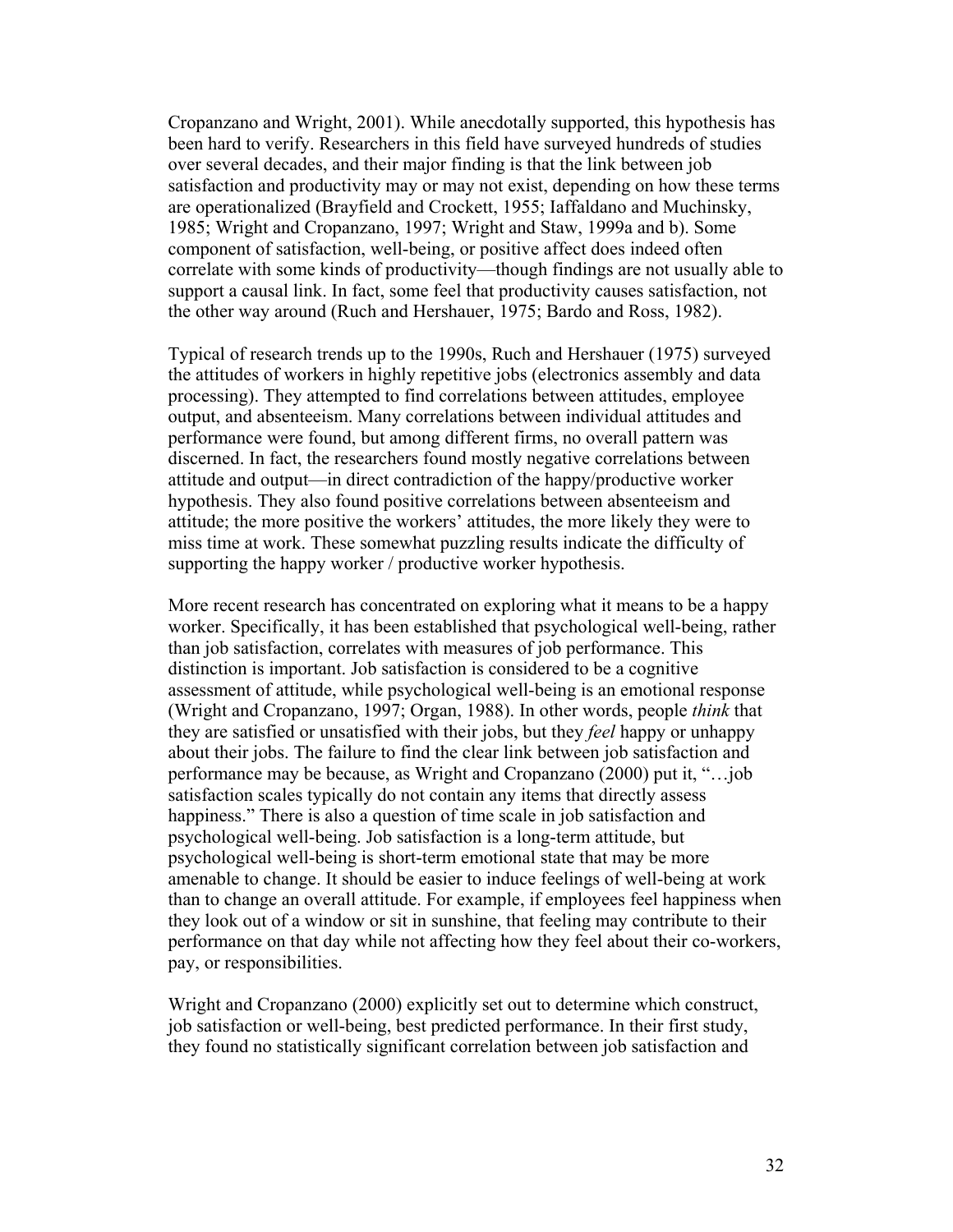performance and no statistically significant correlation between job satisfaction and well-being, but they did find a small but statistically significant correlation between well-being and performance (*r =* 0.33). Their second study checked whether well-being influenced performance over time. Again, they found no relationship between job satisfaction and performance but did find the measure of well-being predicted performance ratings.

The next question that must be resolved is whether the feelings of well-being that affect performance are stable or transient. This distinction can also be thought of as the difference between long term "disposition" and short term "mood." In some studies, performance was correlated with feelings at the moment, i.e., mood, rather than prolonged feelings, i.e., disposition (Wright and Staw, 1999a). From this we might infer that momentary or day-to-day lifts in mood resulting from a window view or enjoyment of sunlight could have effects on productivity. For example, Wright and Staw (1999a) explored the distinction between disposition and mood with a four-year longitudinal study. Affective disposition was measured twice at one-year intervals, while measures of positive and negative affect were also measured twice at different one-year milestones. The distinction between the two measures of mood is important: the first instrument measured persistent, or dispositional affect, while the second measured affective state, or how the subjects felt on the particular day of measurement. Two supervisory ratings were also taken; one emphasized performance at the time of measurement, and the other measured performance over the past year. Most of the possible relationships between mood at a given time and performance at the same time were not statistically significant, the only one that was being between performance and *negative mood*. However, the measures of *disposition* correlated very well to both performance at the time and performance over the year. Unfortunately, there is no obvious mechanism by which working in a daylit environment could be expected to change a worker's disposition, although a daylight environment might be less likely to produce a negative mood state.

Organ (1988) introduces another variable into this complex mix by raising the question of what constitutes job performance. He introduces the concept of organizational citizenship behavior (OCB) by which is meant behavior that promotes the objectives of the organization rather than the individual, behavior that can be encapsulated in the term "team player". He makes two arguments why OCB might be important. The first is that OCB may capture variance in the effects of job satisfaction and psychological well-being better than direct measures of performance such as output, because there is less risk for an employee in failing to show cooperation, professional growth, or altruistic behaviors than in actually failing to perform up to job criteria. The second is his speculation that some forms of OCB could be more directly linked to short-term mood; a positive mood on a particular day might lead an employee to help a coworker in a direct, personal way.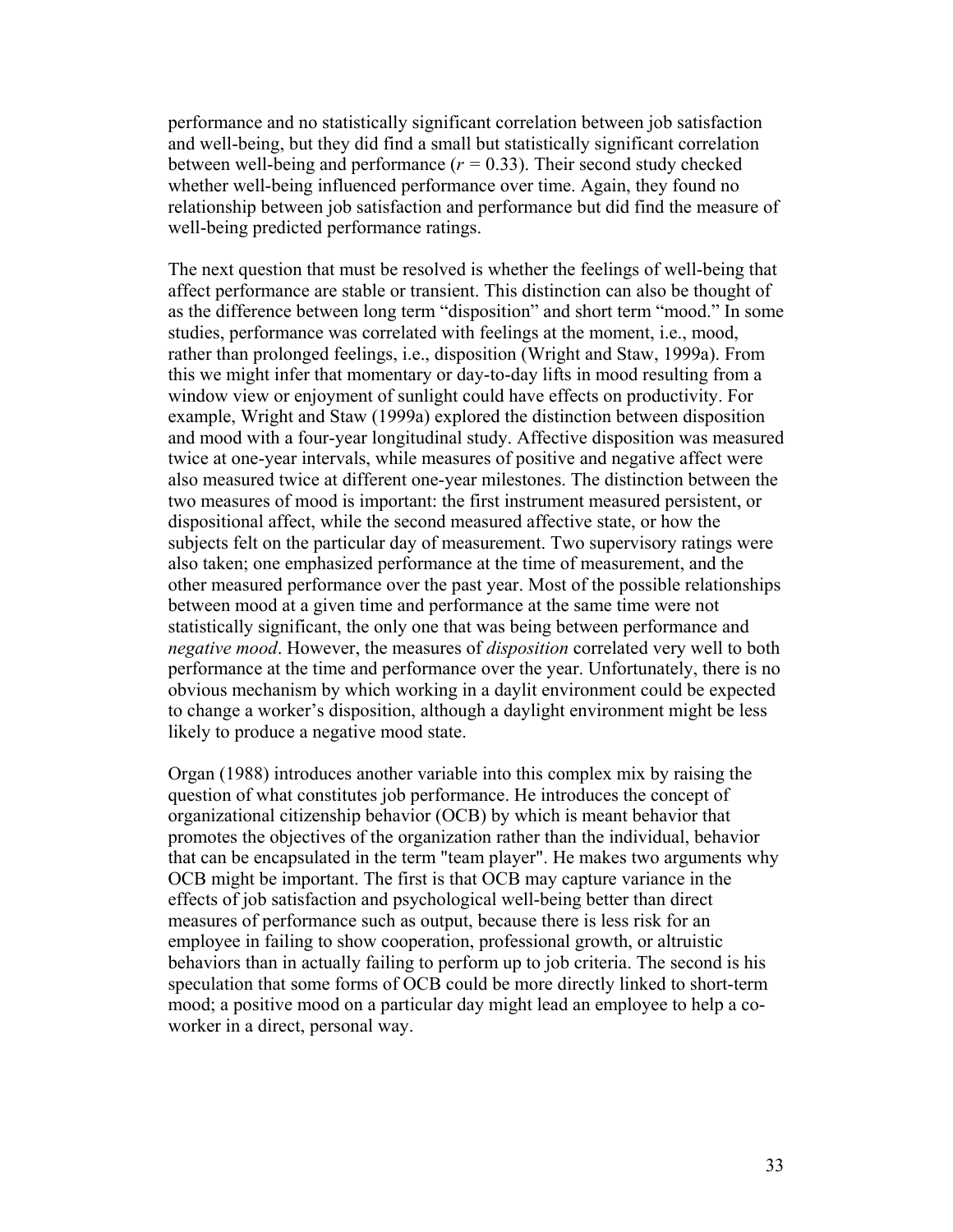#### *3.8.2 The role of the lighting*

**Synopsis: Lighting conditions, along with ventilation and privacy conditions, are major factors in determining satisfaction with the physical environment at work. Satisfaction with the physical environment has a modest impact on job satisfaction (which is not discriminated from well-being in this literature) but the link between job satisfaction and work performance is far from clear.** 

Although doubt still surrounds the exact nature of the link between psychological well-being and job performance, there can be little doubt that there is such a link, so the next question to be considered is what contribution do the physical and environmental characteristics of the workplace make to feelings of well-being? No matter how well-being is conceptualized, whether as disposition or mood, most studies indicate that social and personal factors make the greatest contributions to it (Organ, 1988; Wright and Cropanzano, 1997, 2000). The physical and environmental characteristics of the workplace are assumed to have relatively little influence on the construct, yet they are included in most surveys, and have been shown to play a role when directly studied (Wells, 2000; Hygge and Knez, 2001; Donald and Siu, 2001).

Donald and Siu (2001) looked at perceived environmental conditions and their relationship to employees' ratings of job satisfaction. (As a rule, the literature on environmental psychology does not differentiate between job satisfaction and psychological well-being.) Environmental conditions were more likely to be correlated with job satisfaction among blue-collar workers than among whitecollar workers, probably because blue-collar work takes place in dustier, noisier, and more physically stressful conditions.

Sutton and Rafaeli (2001) explicitly asked employees about their satisfaction with the lighting in their workstation but found only a small negative correlation (-0.03) with overall job satisfaction. However, Oldham and Rotchford (1983) found that dark, crowded offices were moderately correlated with low job satisfaction, especially satisfaction with co-workers and supervisors. More convincingly, Veitch et al. (2002) carried out a survey of 419 employees in three different government offices in Canada. Using structural equation modeling, (Beckstead and Boyce, 1992) they showed that satisfaction with lighting, along with satisfaction with ventilation and satisfaction with privacy, influenced satisfaction with the environment and that that, in turn, was loosely linked to job satisfaction. The aspects of lighting contributing to satisfaction with lighting were the amount of lighting on the desk, the amount of light for computer work, the amount of reflected light in the computer screen, the overall quality of the lighting in the work area, and access to a view of the outside.

There can be little doubt that lighting, both electric lighting and daylighting, has a role to play in people's satisfaction with the environment at work and that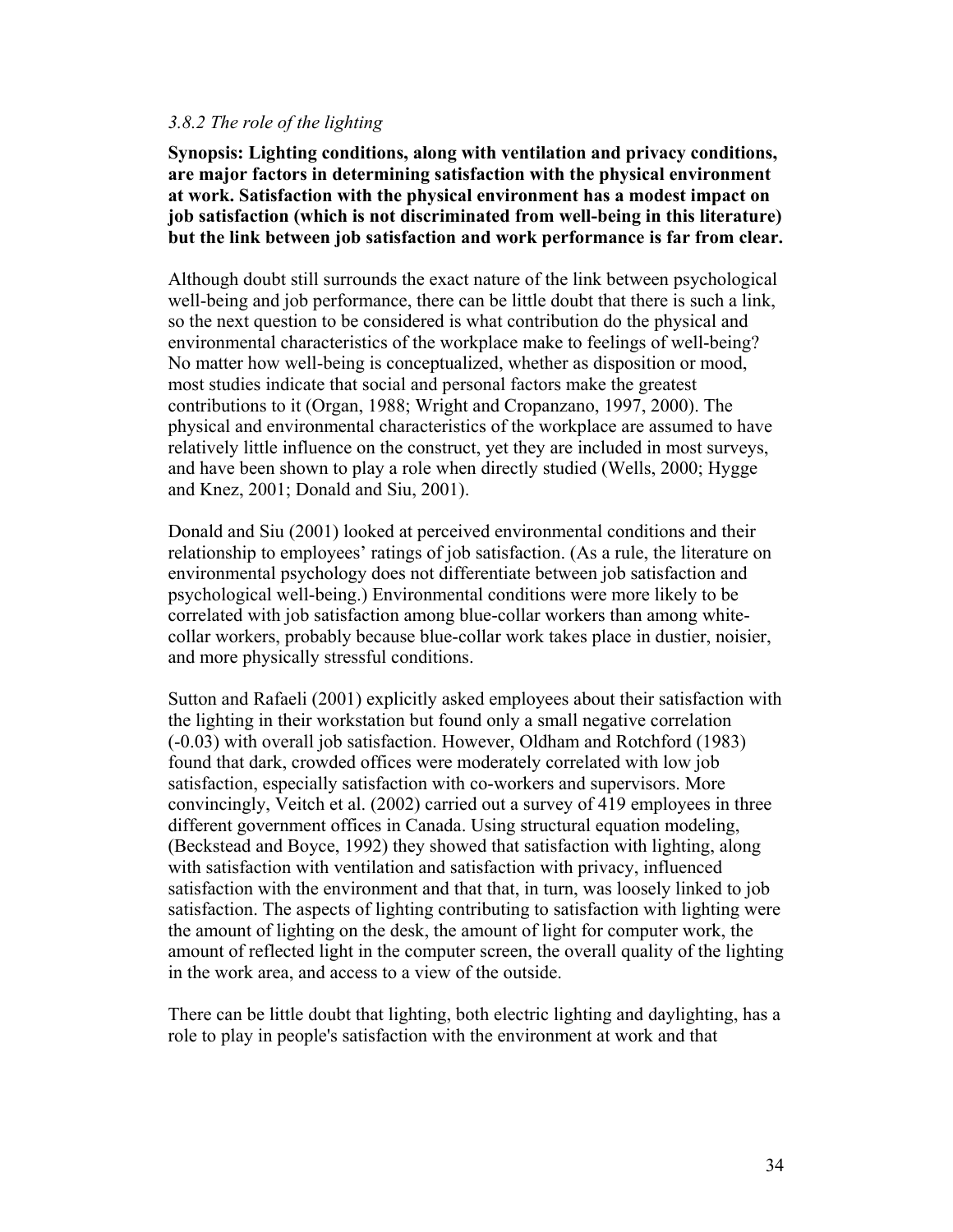satisfaction with the environment is linked to job satisfaction. The problem in using this argument to address the effect of daylighting on productivity is that the linkage between environmental satisfaction and job satisfaction is weak and that between job satisfaction and performance is far from clear. Partly this is due to the vagueness in the definition of job satisfaction used by different participants in this field and hence the uncertainty about whether the effects found are due to the cognitive sense of job satisfaction or the emotional response of psychological well-being, and if it is the latter, if this is related to disposition or mood. Clearly, more and better-defined research is needed. Further, there is a need for study of the effects of lighting, including daylighting, on a wider range of outcomes of interest to organizations, such as the ability to recruit and retain workers, the prevalence of asocial behavior, and the performance of cognitive and judgmental tasks.

#### **3.9 Field surveys**

**Synopsis: Field surveys in a large number of offices, using the same evaluation methodology, have identified two important factors for high levels of satisfaction with the environment and for a high level of self-rated productivity. They are the level of individual control and the depth of the building. Individual control is valued most when the ambient conditions are uncomfortable. This implies that windows should always be fitted with some means of control. Shallow buildings which allow daylighting and natural ventilation to be used are preferred over deep buildings which require electric lighting and mechanical ventilation at all times.** 

Much of the understanding of the effects of daylight on productivity discussed above has been gained from laboratory studies, where conditions can be closely controlled. An alternative approach is that of field studies, i.e., studies in real buildings. Field studies have the advantage of face validity but suffer from a lack of experimental control that makes interpretation of the results difficult. Further, many field studies are one-offs, in which a unique building is evaluated, using a unique method. It is only by accumulating the results of many such evaluations made using the same method that any general understanding can be developed. Leaman and Bordass (2000) describe just such an extensive set of evaluations made in the UK. Leaman and Bordass (2000) set out to answer the question, "What features of workplaces under the control of designers and managers significantly influence human productivity?" Their research has identified six "killer" variables, i.e., variables that have a critical influence on productivity. These "killer" variables are arranged into four clusters, each cluster containing variables that are more closely related to each other than to the variables in the other clusters. The clusters are labeled "personal control", "responsiveness to complaints", "building depth", and "workgroup". The "responsiveness to complaints" and "workgroup" clusters are matters for management. The degree of "personal control" and "building depth" are matters for the designer.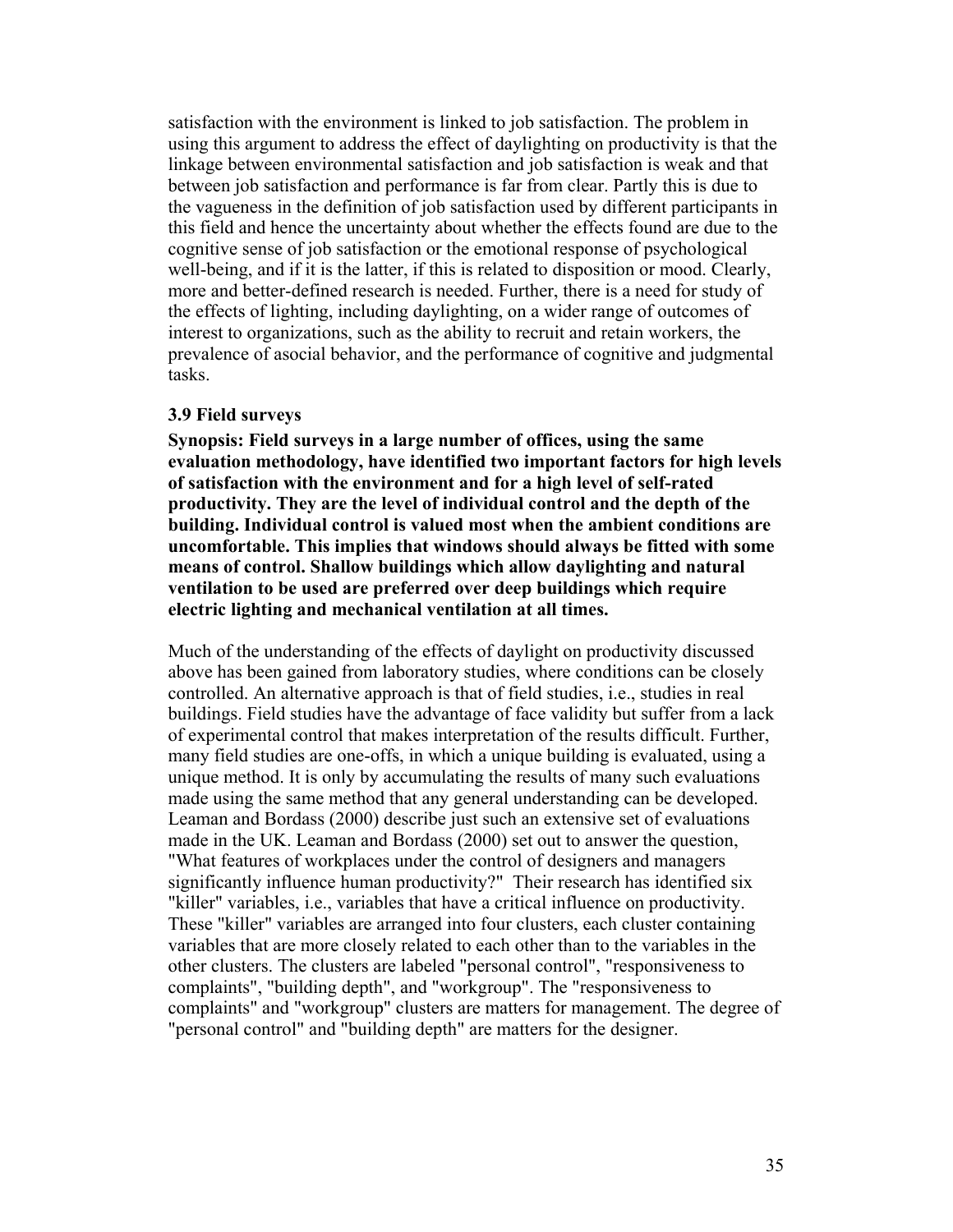For personal control, Leaman and Bordass (2000) report that there was a small but statistically significant correlation ( $r = 0.16$  to 0.49) between level of individual control of the environment and self-reported productivity in seven of eleven office buildings evaluated in 1996-97. However, they also make the point that of the five different aspects of the physical environment examined; heating, cooling, lighting, ventilation, and noise, lighting control is the only one that is not statistically significantly linked to self-rated productivity. Further, they report that the correlation between the level of individual control and self-rated productivity tends to decrease as the level of comfort in the building increases. This suggests that personal control is most valued when there is something to do with it, i.e., when the environmental conditions provided are uncomfortable for the individual and the personal control enables the individual to adjust the conditions until comfort is achieved. This suggestion carries two implications. The first is that the reason why individual control of lighting is not significantly linked to self-rated productivity is because the lighting in the offices examined was more satisfactory than were the other physical variables examined. The second is that all windows should have some means of controlling the admission of daylight and sunlight to ensure comfort.

However, a word of warning about the value of personal control is necessary. A study of occupant's reactions to having individual control of lighting in a number of multi-occupied offices has revealed a potential for conflict between occupants, so much so that some occupants avoid using the controls (Moore et al., 2002). When this occurs, the submissive occupants tend to be more negative about the luminous environment and presumably experience a higher level of stress. As in so many aspects of the physical environment, people's reactions to personal control depend on how it is provided and whether it can be used to alleviate their discomfort, without causing other problems for them.

As for building depth, Leaman and Bordass (2000) report that as buildings get deeper, the levels of satisfaction with the building and self-reported productivity decrease. The critical threshold depth appears to be about 15 m, from wall to wall. There are several possible reasons for this finding. Deeper buildings tend to be more complex, and require the use of air conditioning and electric lighting at all times. Shallow buildings may be able to take advantage of natural ventilation, in a suitable climate, and can certainly use daylight when available. What the relative importance of each of these factors is remains to be determined, but the result shown in Figure 8 certainly suggests that the availability of daylight and a view out are appreciated.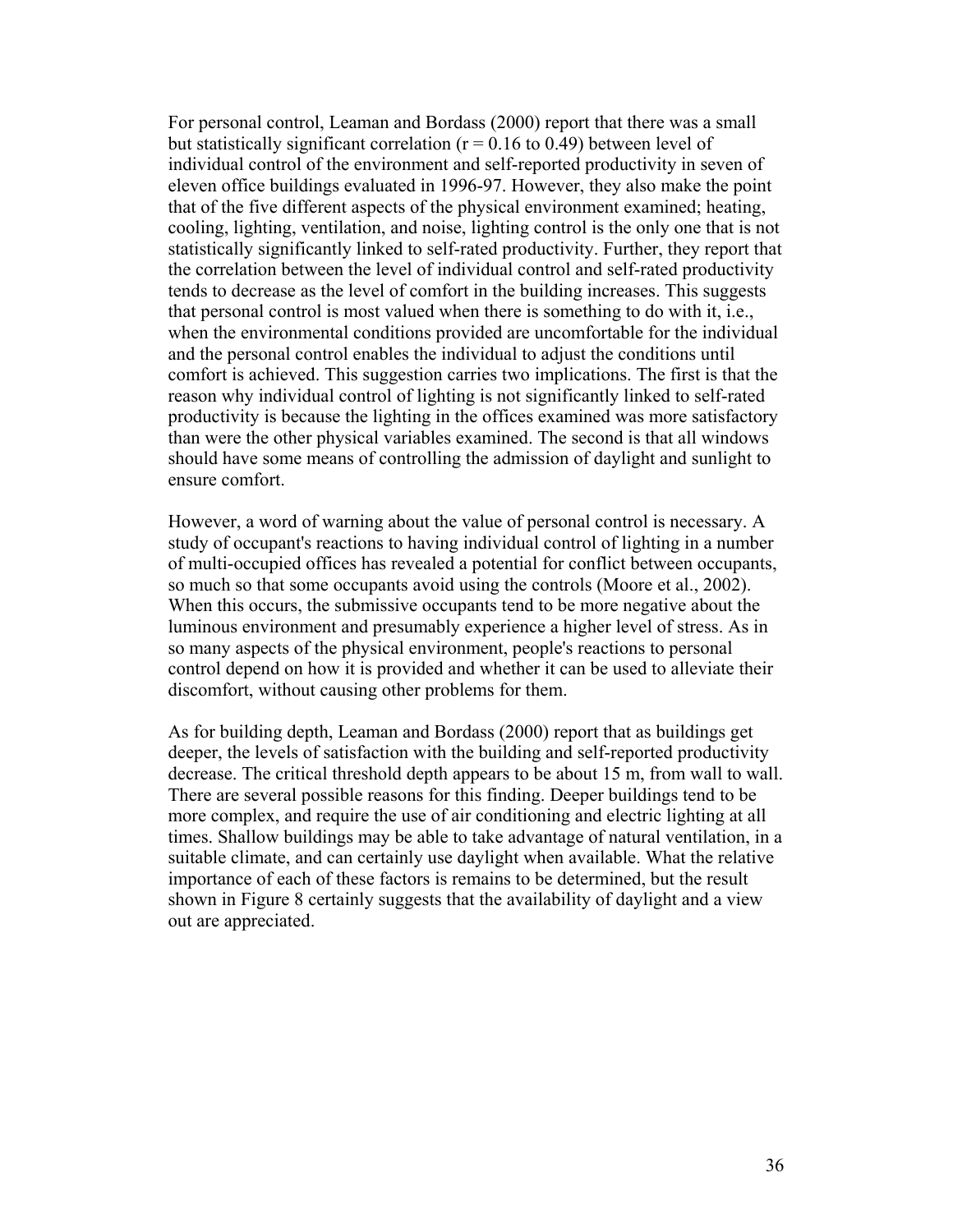

**Figure 8: Mean ratings of satisfaction with the physical environment for the occupants of six London office buildings, plotted against the proportion of staff sitting next to a window (Leaman and Bordass, 2000).**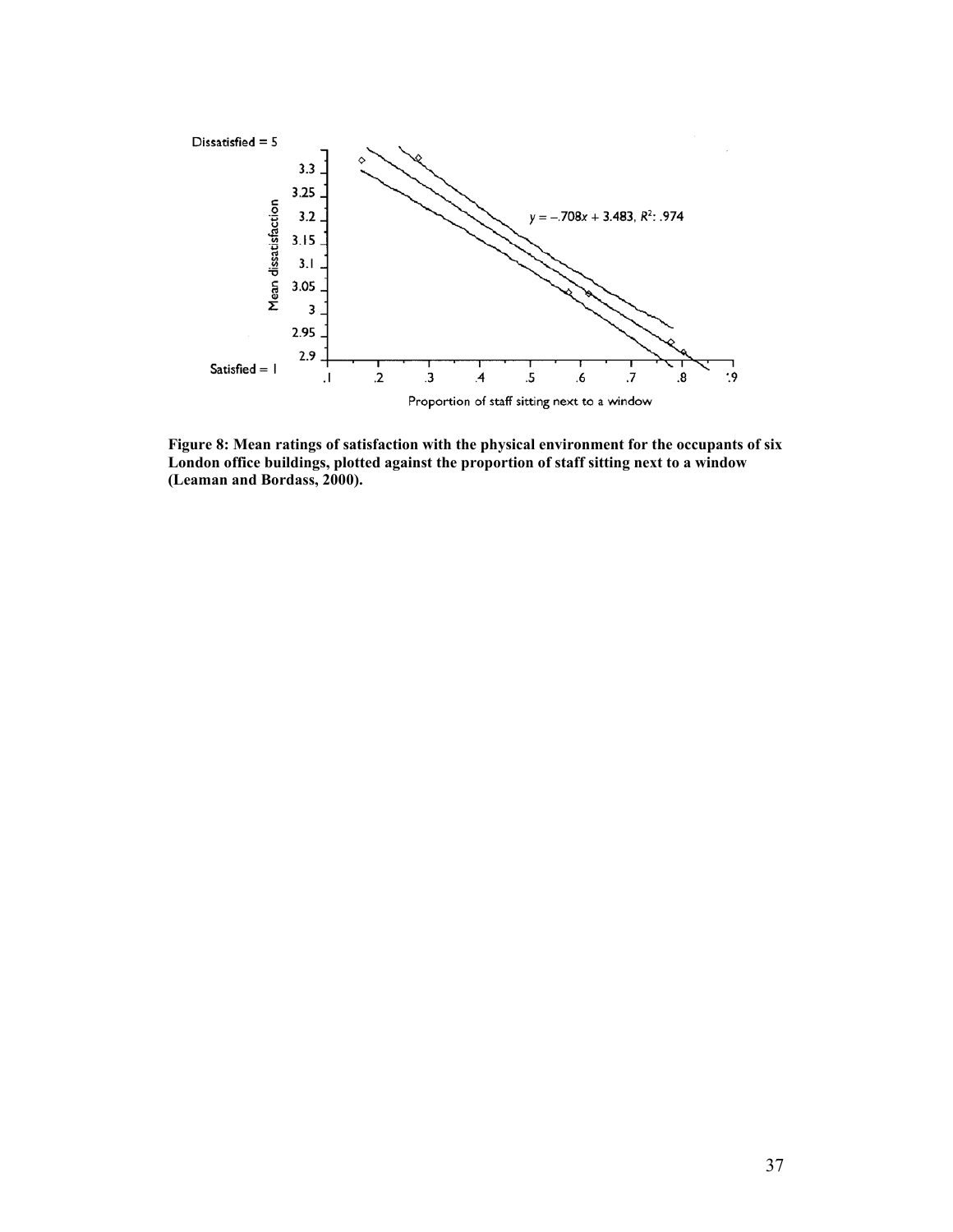# **4. Daylight and health**

Health is important to people and a prerequisite for productivity. The World Health Organization defines health as a state of complete physical, mental, and social well being and not merely the absence of disease and infirmity. Such an utopian ideal is no doubt desirable but it is rather vague as to what might constitute a state of complete social well being. Therefore, this review will concentrate on the proven impacts of light exposure on people's physical and mental states. By proven is meant the impacts where there is a plausible mechanism through which light can have its impact and/or, where light exposure has been used as a treatment for a condition, clinical trials have demonstrated the effectiveness of that treatment. Aspects of light and health that are matters of faith, such as color therapy, are not considered. Neither are aspects of health associated with exposure to light at night (Stevens et al., 1997; Brainard et al., 1999; Graham et al., 2001; Schernhammer and Schulmeister, 2002).

## **4.1 Light as radiation**

People who are exposed to daylight are bathed in electromagnetic radiation in the ultra-violet, visible, and infra-red wavelength ranges. This radiation can have an effect on human health simply as radiation, regardless of whether or not it stimulates the visual system or the circadian system.

## *4.1.1 Tissue damage*

## **Synopsis: Ultra-violet, visible and infra-red radiation can all cause tissue damage to the eye or skin given a high enough radiant dose. This tissue damage can become evident within a few hours or only after many years.**

Exposure to ultra-violet radiation affects both eye and skin. For the eye, exposure to ultra-violet radiation can produce photokeratitis of the cornea. This is a very unpleasant but temporary condition that can result in severe pain beginning several hours after exposure and persisting for twenty-four hours or longer (Pitts and Tredici, 1971). The symptoms of photokeratitis are clouding of the cornea, reddening of the eye, tearing, photophobia, twitching of the eyelids, and a feeling of grit in the eye. The factors that determine whether a person exposed to ultraviolet radiation will experience photokeratitis are the dose; i.e., the product of the irradiance on the eye and the time duration of the exposure, and the actual spectrum of the exposure.

Photokeratitis occurs because of a photochemical reaction to ultra-violet radiation at the cornea of the eye, but not all the ultra-violet radiation incident on the eye is absorbed at the cornea. Significant amounts of longer wavelength ultra-violet radiation reach and are absorbed in the lens. The effect of exposing the lens to ultra-violet radiation is to produce a cataract, an opacity in the lens that absorbs and scatters light, thereby severely degrading the retinal image and diminishing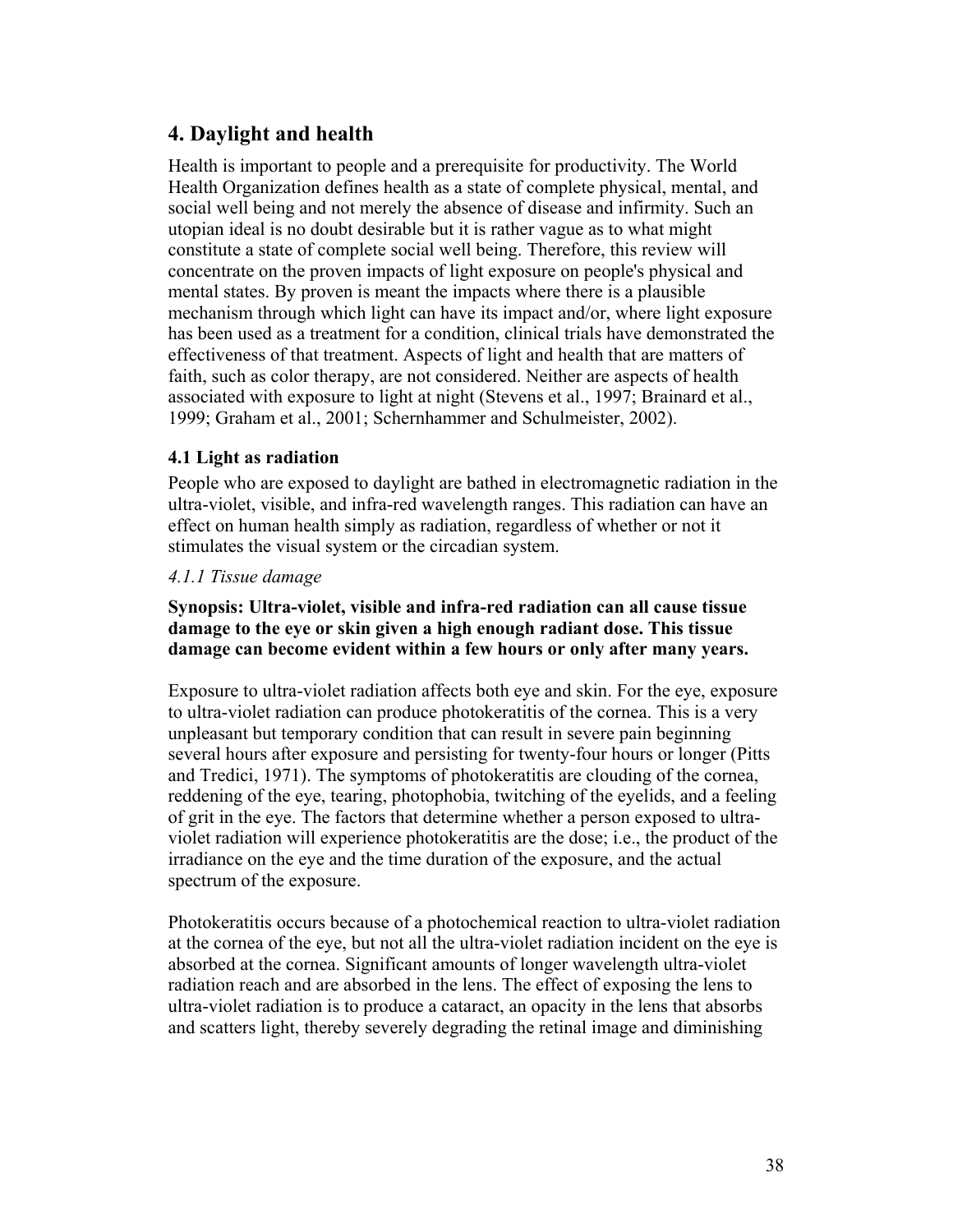visual capabilities. This cataract formation can occur on two time scales; acute, i.e., with a few hours of exposure, and chronic, i.e., after many years of exposure.

Exposure to ultra-violet radiation also has an effect on the skin. Within a few hours of exposure, the skin reddens. This reddening is called erythema. Erythema reaches a maximum about eight to twelve hours after exposure and fades away after a few days. High-dose exposures may result in edema, pain, blistering, and, after a few days, peeling of the skin, i.e., sunburn. Repeated exposure to ultraviolet radiation produces a protective response in the skin. Specifically, with repeated exposure, pigment migration to the surface of the skin occurs and a new darker pigment is formed. Coincident with this, the outer layer of the skin thickens producing a tan. The effect of these changes is to decrease the sensitivity of the skin to ultra-violet radiation in the wavelength range below 290 nm (Farr and Diffey, 1985).

Electromagnetic radiation in the wavelength range 400 - 1400 nm, i.e. the visible and near infra-red, can damage the retina because radiation in this wavelength range, unlike ultra-violet radiation, is transmitted through the ocular media and so reaches the retina. On arriving at the retina, some photons are absorbed in the photoreceptors, where they initiate the process of vision, while others are absorbed in the pigment epithelium, thereby increasing its temperature. Given enough energy, the temperature of the pigment epithelium can be elevated sufficiently to damage the tissue. This effect goes under the name of chorioretinal injury. Such injuries have a long history, mostly derived from looking directly at the sun for a prolonged period. The main symptom of chorio-retinal injury is the presence of a "blind spot" or scotoma in the area where the absorption occurred. The location of the injury is important. If it occurs in the fovea, then it severely interferes with vision. If it is small and occurs in the far periphery, it may pass unnoticed. The scotoma can usually be seen under ophthalmic examination within five minutes of exposure and certainly within 24 hours. Recovery from chorio-retinal injury is limited or non-existent. The probability of chorio-retinal injury by exposure to visible and near infra-red radiation basically depends on the retinal radiant exposure, weighted by the appropriate action spectrum, the size of the retinal image, and the possibility of an aversive response before damage occurs.

Chorio-retinal damage is a thermal effect. Photochemical damage of the retina can also occur following exposure to visible wavelengths. This is called photoretinitis. The exact nature of the chemical process by which photoretinitis occurs is not understood but what is known is that it can occur at radiant energy levels less than those required to cause threshold thermal damage. Photoretinitis is rare in practice because the normal aversion to very bright lights causes people to shield their eyes or to look away before damage can occur. However, if exposure is sufficient to cause photoretinitis, the damage will not usually become apparent until about twelve hours later. Some recovery from the damage is possible.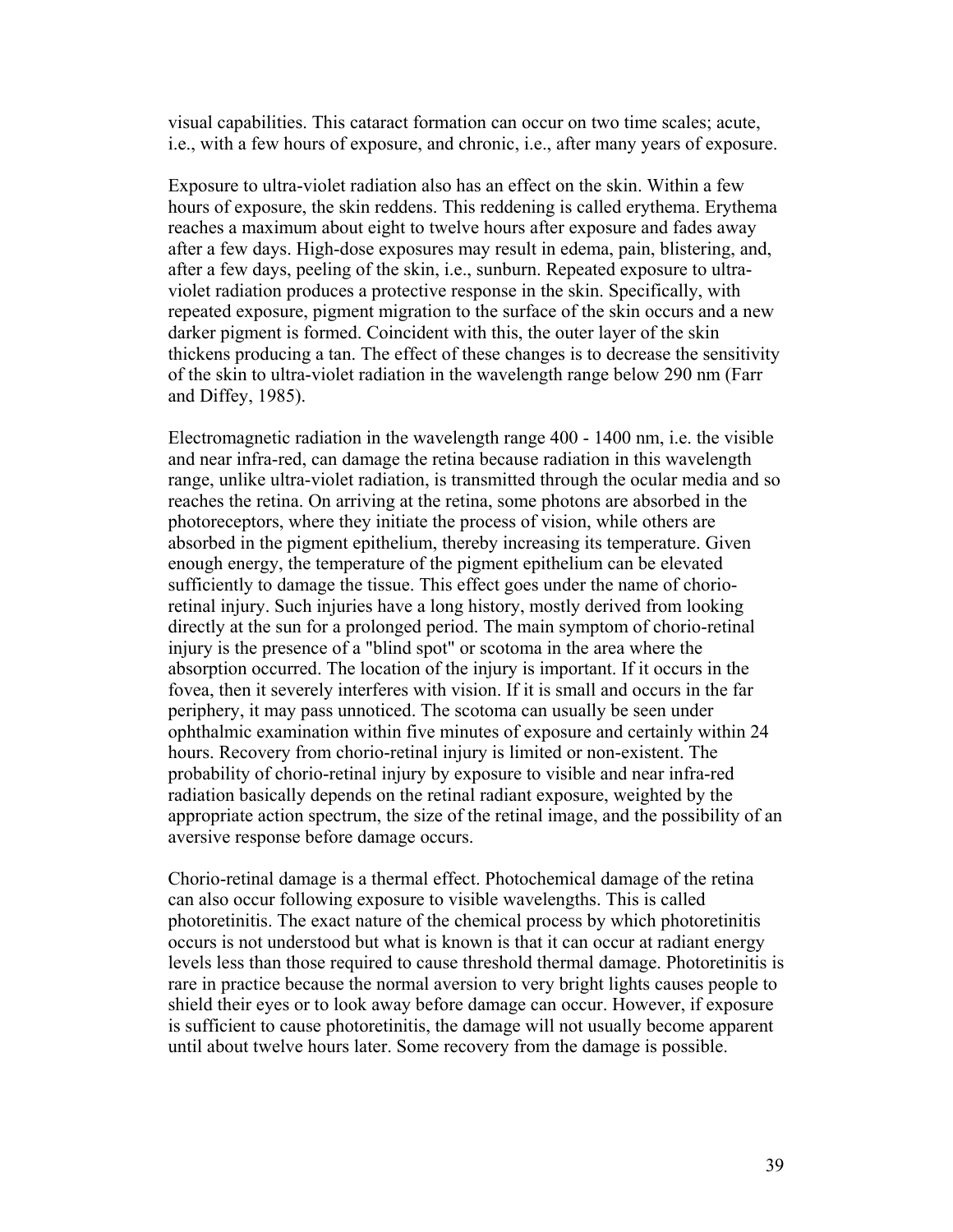Between 1,400 nm and 1,900 nm, virtually all incident radiation is absorbed in the cornea and aqueous humor of the eye. Above 1,900 nm, the cornea is the sole absorber. The effect of energy in the infra-red region below 1,400 nm that reaches the retina has already been considered in the discussion of chorio-retinal damage. However, infra-red energy that is absorbed either in the ocular media or in the cornea and lens also needs to be considered because it raises the temperature of the tissue where it is absorbed and may, by conduction, raise the temperature of adjacent areas. Fortunately, extremely high corneal irradiances are necessary for changes in the lens to occur within the time taken for the common aversive reaction to occur (200 ms). It is generally considered that the aversive reaction provides protection for the eye against thermal effects of infra-red radiation up to levels in excess of those that cause a flashburn of the skin.

So far, only the acute effect of infra-red radiation has been considered, but there are definitely adverse effects following prolonged exposure to infra-red radiation. Lydahl and Philipson (1984 a and b) have shown an increased incidence of cataract amongst workers who have been exposed to molten glass or metal for many years. Whenever exposure to a light source produces a marked sensation of warmth on the skin, the possibility of long-term infra-red radiation damage to the eye should be considered.

As for the skin, the effect of visible and infra-red radiation is simply to raise the temperature. If the temperature elevation is sufficient, then burns will be produced. It is important to realize that the focusing process of the eye makes it much more sensitive than the skin to such injury for visible radiation and infrared radiation below 1,400 nm. However, the skin and eye are equally at risk from longer wavelength infra-red radiation because the ocular media are virtually opaque for these wavelengths and the mechanism for acute damage is thermal. The efficiency with which a given irradiance raises the temperature of the skin depends on the exposed area, the reflectance of the skin, and the duration of exposure. The threshold irradiance for thermal injury of the skin is greater than 1 W/cm<sup>2</sup>. Such irradiances are very unlikely to be produced by sunlight or by the conventional lighting of interiors.

#### *4.1.2 Threshold limit values*

**Synopsis: There exist widely recognized criteria by which the magnitude of the hazard posed by different amounts of radiation with different spectral contents can be evaluated. These criteria are called threshold limit values. They represent the levels of exposure to which healthy workers can be repeatedly exposed without adverse health effects.** 

Given the potential for tissue damage by ultra-violet, visible, and infra-red radiation, it should not be too surprising that there are recommended limits for exposure to such radiation. The American Conference of Governmental Industrial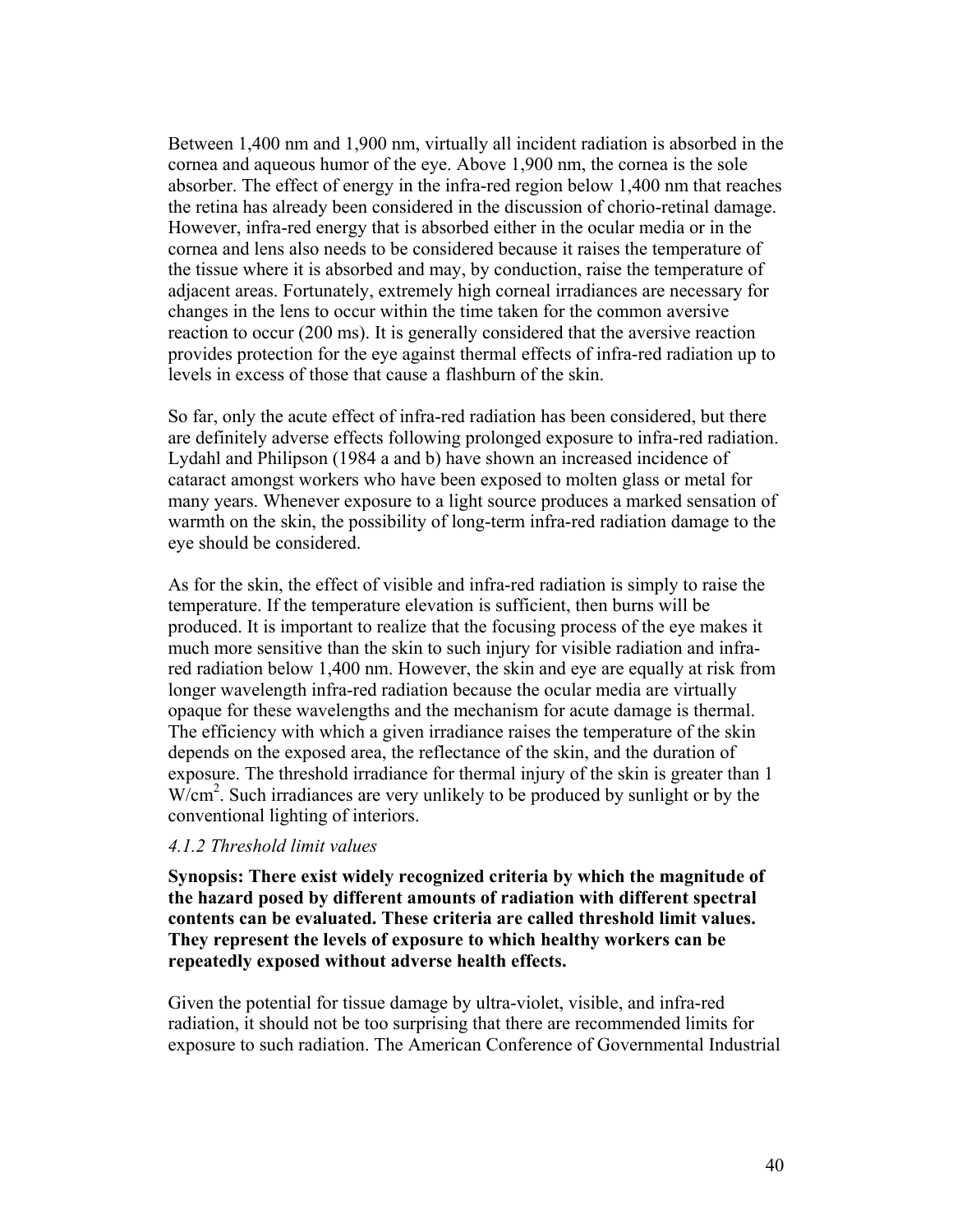Hygienists (ACGIH) has published threshold limit values for exposure to ultraviolet radiation, to avoid photokertitis; for exposure to visible radiation, to avoid photoretinitis; and for visible and infra-red radiation, to avoid cataract after prolonged exposure and chorio-retinal injury from low-luminance infra-red illumination sources. The threshold limit values take various forms depending on the size of the source of radiation and the exposure time. For some situations, the threshold limit values are based on total irradiance at the eye, while for others they are based on the spectral irradiance at the eye or the spectral radiance of the source, multiplied by a weighting function based on the action spectrum of the damage being controlled (ACGIH, 2001). These threshold limit values are the levels of exposure and conditions under which it is believed nearly all healthy workers may be repeatedly exposed, day after day, without adverse health effects (Sliney and Bitran, 1998). The recommendations of the ACGIH have been adopted, with slight modifications, by the International Committee on Non-Ionising Radiation Protection (ICNIRP) (Hietanen, 1998). Following any of these recommendations will limit the likelihood of tissue damage by ultra-violet, visible and infra-red radiation. Full details of the threshold limit values can be obtained from the publications of the organizations mentioned (INIRC/IRPA, 1991; ICNIRP, 1991; ICNIRP, 1997, ACGIH, 2001).

## *4.1.3 Hazardous light sources*

**Synopsis: Based on the threshold limit values, a system for evaluating commonly used light sources has been developed. Of all the light sources that most people are exposed to, it is sunlight that poses the highest risk of tissue damage. This risk is dramatically reduced when the ultra-violet component of sunlight is reduced by passage through glass.** 

The Illuminating Engineering Society of North America Recommended Practice 27 (IESNA, 1996) not only adopts the ACGIH criteria for limiting tissue damage, it also gives details of how to make the necessary measurements and sets out a system for classifying light sources according to the level of potential risk they represent. Kohmoto (1999) produced an evaluation of the hazard posed by a range of electric light sources used for general lighting, based on the IESNA (1996) procedure. Both the linear and compact forms of the fluorescent lamps widely used in commercial buildings do not pose a risk of tissue damage. Other electric light sources commonly used for lighting industrial and commercial buildings, such as high-wattage high-pressure sodium, metal halide, and mercury discharge lamps, all pose some risk in some situations. Of all the light sources available, the one to which most people are exposed and which represents the greatest potential for tissue damage is the sun. There is a strong correlation between exposure of the skin to the sun and the development of skin cancer (Moan and Dahlback, 1993). This is because, when overhead, the sun emits copious amounts of ultra-violet, visible, and infra-red radiation. It is the realization of the hazard represented by exposure to optical radiation from the sun that has driven the development of more effective sunscreens to be applied to the skin (Forestier, 1998) and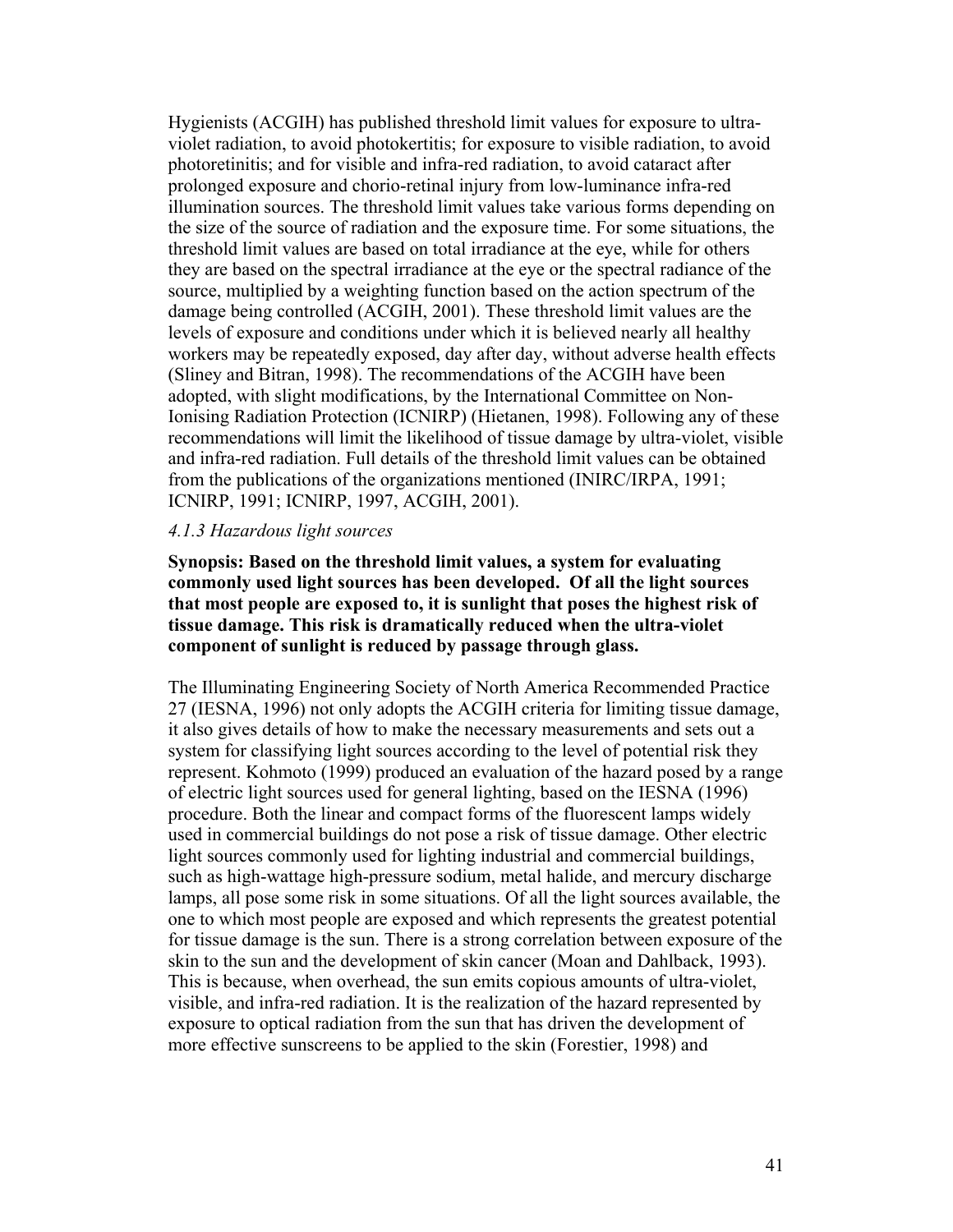sunglasses to shield the eyes (Sliney, 1995; Mellerio, 1998). However, it is important to appreciate that wearing a sunscreen does not eliminate all the hazards of exposure to sunlight. Sunscreens are effective against the shorter wavelength ultra-violet (UV-B) radiation that is mainly responsible for erythema, but do allow longer wavelength ultra-violet (UV-A) radiation to reach the skin. While these wavelengths are much less effective in producing erythema, they are effective in inducing melanomas, especially on untanned skin (Setlow and Woodhead, 1994). Of course, it is important to appreciate that, for most people, the hazard posed by sunlight is virtually eliminated indoors because transmission through conventional glass eliminates the short wavelength (UV-B) ultra-violet radiation and reduces the longer wavelength (UV-A) radiation.

#### *4.1.4 Special groups*

**Synopsis: There are some groups of people who are particularly sensitive to ultra-violet radiation. These include newborns, aphakics, and those with enhanced sensitivity due to disease, medication, and exposure to chemical agents. Such people may be sufficiently sensitive that they can suffer tissue damage when sitting near a window.** 

All the methods for evaluating light sources for tissue damage are based on action spectra linked to the average adult human response to ultra-violet, visible and infra-red radiation. Unfortunately, there are some groups who deviate markedly from that average sensitivity in the direction of making them much more sensitive to radiation in these wavelength ranges.

One such group consists of very premature babies, particularly those weighing less than 1,000 gm at birth. These infants have eyes that are still developing and exposure to light is believed to be involved in the retinopathy of prematurity, a visual disorder that can permanently damage the retina of such babies. Proposals to limit the light exposure of babies in neonatal intensive care units have been made (Bullough and Rea, 1996). Even babies born after a normal gestation period have to be treated with care as regards light exposure because such infants have lenses with significant transmittance in the wavelength range from 300 to 350 nm, i.e., in the UV-B and UV-A regions (Barker and Brainard, 1991). This means care should be taken to limit the exposure of the eyes of newborns to light sources that emit a lot of ultra-violet radiation, such as the sun.

Another population with a problem with exposure to light, but at the opposite end of life, are postoperative cataract patients who have had their lens removed. Such patients are more likely to suffer photochemical retinal damage due to short wavelength visible and ultra-violet radiation exposure than are people with their biological lens intact, unless they are fitted with an ultra-violet-absorbing, intraocular lens as is usually the case today (Werner and Hardenbergh, 1983; Werner et al., 1990, CIE, 1997).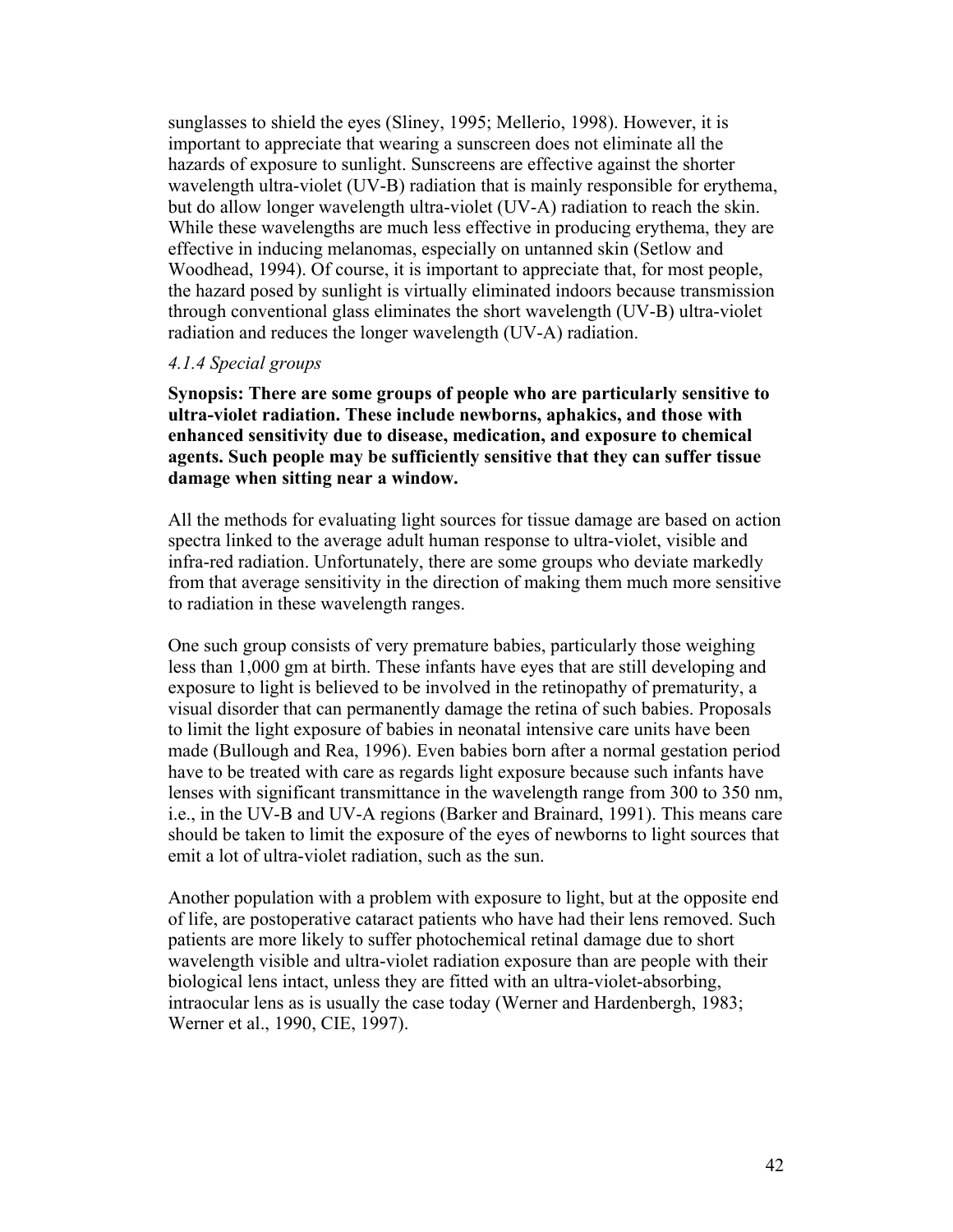Three other groups who need to take special care about exposure to ultra-violet radiation are those who have medical conditions that enhance photosensitivity, e.g., lupus erythematosus (Rihner and McGrath, 1992); those who are taking pharmaceuticals that increase photosensitivity; and those who are exposed to certain chemical agents in the environment, such as the whiteners used in some household products (Harber et al., 1985). Unlike newborns and aphakics, where the hazard is confined to the retina, the effect of photosensitization primarily increases the hazard to the skin. How much the risk posed by exposure to ultraviolet radiation is increased will depend on the medical condition, or the specific pharmaceutical or chemical and the dose taken and level of exposure, but it may be sufficient that sitting near a window is to be avoided.

#### *4.1.5 Phototherapy*

**Synopsis: Ultra-violet irradiation of the skin is important for the production of vitamin D. Vitamin D deficiency is linked to rickets, osteomalacia, and various forms of cancer. Exposure to sunlight outdoors is the simplest way to get a dose of ultra-violet radiation. Ultra-violet radiation is also used in the medical treatment of such conditions as hyperbilirubinemia, psoriasis, eczema, and some tumors.** 

The effects of light as radiation on health considered so far have all been negative, but there are some positive effects. For example, exposure to ultra-violet radiation is important for the production of Vitamin D in the skin. Vitamin D deficiency has widespread effects on human health. Most obvious are the bone softening diseases such as rickets in children and osteomalacia in adults, but it also has an important function in regulating cell growth and differentiation (Holick, 2002). Vitamin D deficiency has been associated with an increased risk of death due to colon, breast, prostate and ovarian cancer, as well as developing diabetes and multiple sclerosis (Garland et al., 1989; Malabanan et al., 1998; Ahonen et al., 2000; Hypponen et al., 2001). Most of the vitamin D requirements of children and adults can be met by exposure to sunlight outdoors, but current lifestyles, which involve long periods indoors and the wearing of sunscreens when outdoors in sunlight have increased the risk of vitamin D deficiency (Tangpricha et al., 2002). Groups who cannot achieve sufficient exposure, such as the infirm, or those who live in areas where sunlight is limited for several months, or those who have limited exposure and very dark skin, must depend on dietary sources and vitamin supplements to meet their vitamin D requirement, although what constitutes an appropriate dose in the absence of exposure to sunlight is currently the subject of discussion (Glerup et al., 2000).

There are also a number of other medical conditions where exposure to light as radiation has been shown to be helpful (Parrish et al., 1985). Hyperbilirubinemia, commonly known as jaundice of the newborn, occurs frequently enough so that about 7 to 10 percent of babies born in the US require medical attention. Severe cases can lead to brain damage and death. The phototherapy for this condition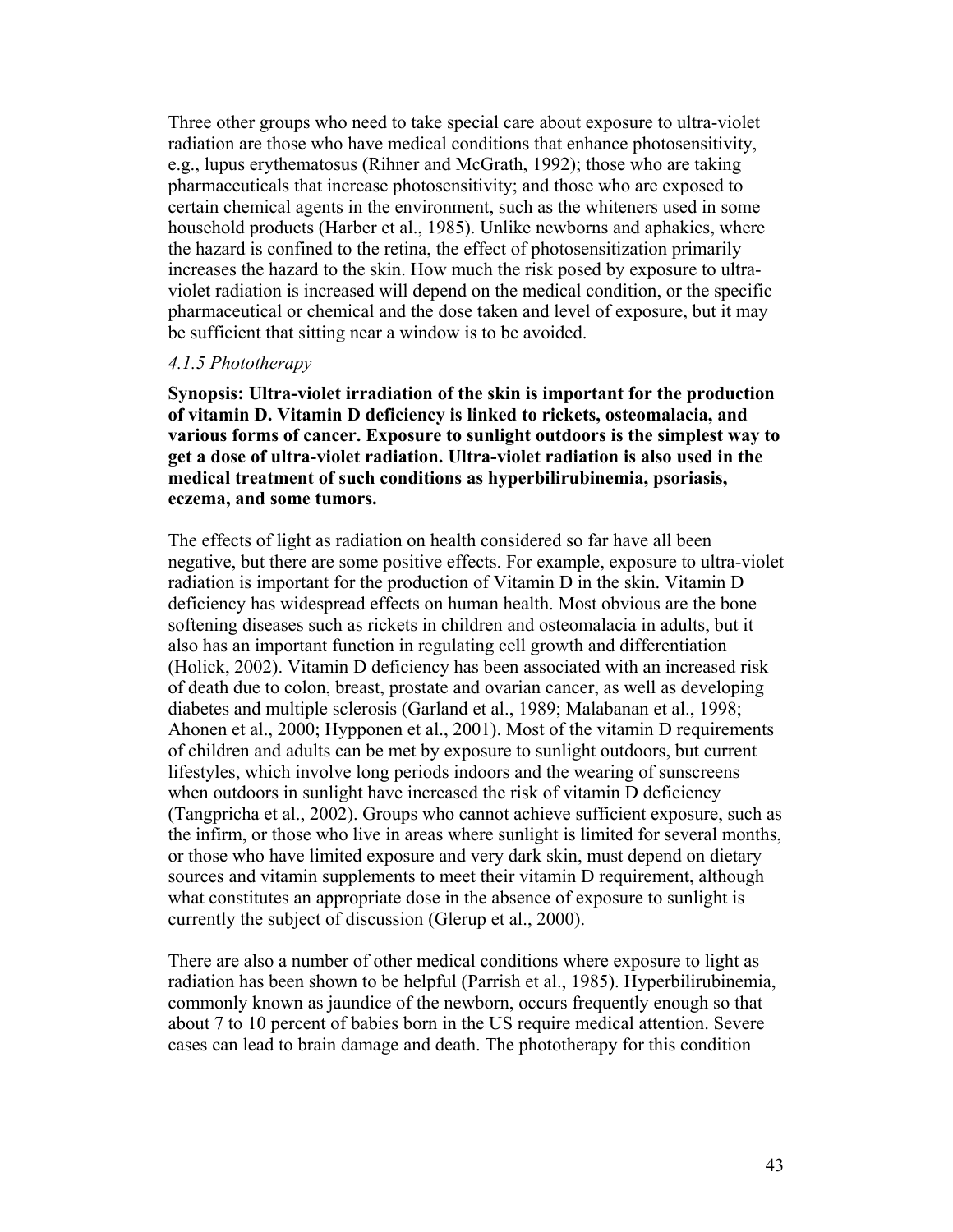involves exposing the naked baby to short-wavelength visible radiation, with the eyes shielded (Agati, 2002). Ultra-violet radiation is also used in the treatment of skin diseases such as psoriasis and eczema. Patients are given multiple wholebody exposures to sub-erythemogenic doses of ultra-violet radiation. An alternative treatment for severe psoriasis, eczema, vitiligo and some other skin disorders uses a combination of exposure to ultra-violet radiation and a psolaren. This combined treatment is known as photochemotherapy. Chemotherapy operates by killing cells. The general problem of chemotherapy is how to limit this destruction to the desired cells. Psolaren has the potential to kill cells but it requires exposure to ultra-violet radiation to trigger the effect. Fortunately, ultraviolet radiation penetrates the skin but does not reach internal organs, so the combination of psolaren and ultra-violet radiation limits the cytotoxic effects to the skin. This should not be taken to mean that photochemotherapy is without risk. Basal and squamous cell skin cancers have been found on patients who have been treated by photochemotherapy. As in so many medical problems, the decision whether to use photochemotherapy or not is a matter of balancing one risk against another. Photochemotherapy can also be used to treat internal tumors. A chemical, which when injected into the blood stream binds to tumor cells, is triggered to kill the tumor cells by exposure to visible radiation of 630 nm delivered via an endoscope. This process, which is also known as photodynamic therapy, has been shown to be effective against a wide range of tumors (Epstein, 1989). One other use of ultra-violet radiation is in the suppression of the immune system (Noonan and De Fabo, 1994). Such suppression may be helpful in cases of autoimmune diseases such as multiple sclerosis, where hyperactivity of the immune system is a problem. Of course, it may also be dangerous for people who are already immuno-suppressed. Therapeutic exposure to light is usually only undertaken after consulting a qualified physician.

## *4.1.6 Aging effects*

## **Synopsis: Some argue that the probability of retinal damage is related to the amount of light received at the eye over life, but this is unproven. What is proven is that prolonged exposure to the sun results in skin aging.**

In addition to the hazards and benefits of exposure to ultra-violet, visible, and infra-red radiation discussed above, there are possible effects of such exposure on the rate at which aging progresses. One example is the possibility of a link between the total light exposure over life and the likelihood of retinal damage. The proposed mechanism is that exposure to light causes damage to the retina. This damage can be repaired, but the repair mechanisms become less effective with age, resulting in damage that accumulates more rapidly with greater retinal exposure to light (Marshall, 1981; Young, 1981). There is no doubt that the probability of retinal deterioration increases with age, and there are close similarities between the changes induced in the retina as a result of the aging process and those elicited by exposure to high levels of illumination (World Health Organization, 1982), but whether it is really exposure to light that is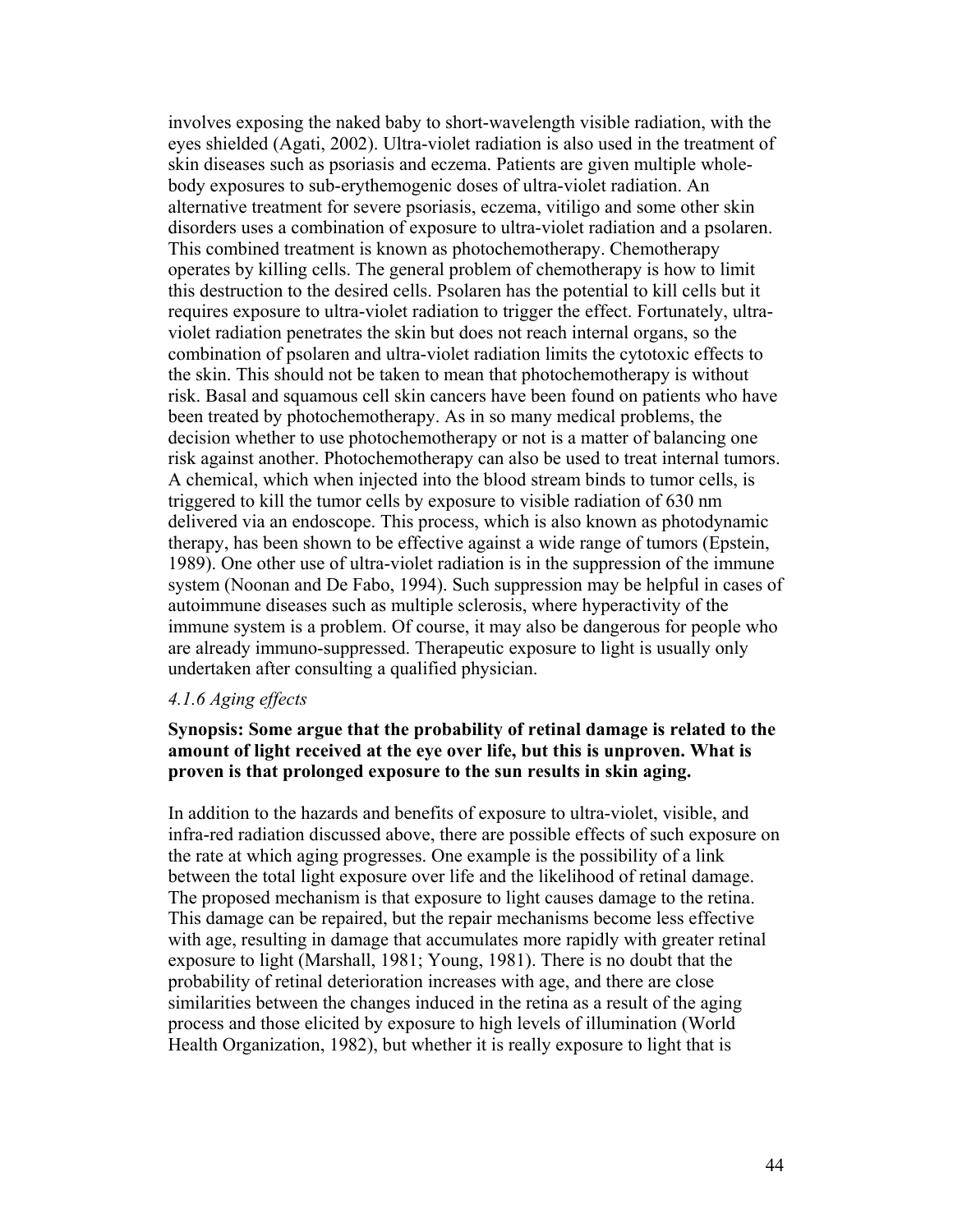responsible for the aging process in the retina is open to question. What is needed are comprehensive epidemiological studies examining the link between light exposure history and retinal deterioration with age. Until they are done, the effect of prolonged exposure to high levels of light on the rate of aging of the retina must remain unproven. Nonetheless, the possibility of such an aging effect suggests it would be wise to protect the eyes in the presence of bright sunlight.

The other aging effect of prolonged exposure to radiation is well established and affects the skin. The most striking feature of severely photoaged skin is the presence of massive quantities of thickened, degraded elastic fibers which degenerate into amorphous masses. The result is a thicker skin resembling a crust. Photoaging is most commonly seen on the parts of the body that are not usually protected by clothing. The action spectrum for photoaging is not well defined, but it is clear that the dominant radiation is in the ultra-violet (Cesarini, 1998). Wearing a sunscreen while outdoors, particularly in regions where sunlight is copious, and filtering sunlight through glass will provide some protection against the photoaging process.

### **4.2 Health effects of light operating through the visual system**

### *4.2.1 Eyestrain*

## **Synopsis: The symptoms of eyestrain, such as sore eyes, blurred vision, and headaches, can be produced by both electric lighting and daylighting.**

Light is a necessity for the visual system to operate, but if used in the wrong way, it can be injurious to health. The most common effect of lighting operating through the visual system on health is colloquially known as eyestrain. The symptoms of eyestrain are irritation of the eyes, evident as inflammation of the eyes and lids; breakdown of vision, evident as blurring or double vision; and referred effects, usually in the form of headaches, indigestion etc. Eyestrain is usually temporary but anyone who regularly experiences one or more of the symptoms of eyestrain cannot be said to be enjoying the best of health.

These symptoms can be brought about by poor lighting, the inherent features of the task and its surroundings, inadequacies in the individual's visual system, or some combination of these factors. There are two routes by which eyestrain can be caused, one physiological and one perceptual. The physiological route is through muscular strain occurring in the ocularmotor system, i.e., in the muscle systems that control the fixation, accommodation, convergence, and pupil size of the eyes. The perceptual route is evident as the stress that is felt when the visual system has difficulty in achieving its primary aim, to make sense of the world around us. Conditions that require the ocularmotor system to hold a fixed position for a long time or to make frequent changes of the same type are likely to produce eyestrain through muscular exhaustion. Conditions that make it difficult to see what needs to be seen or which distract attention from what needs to be seen are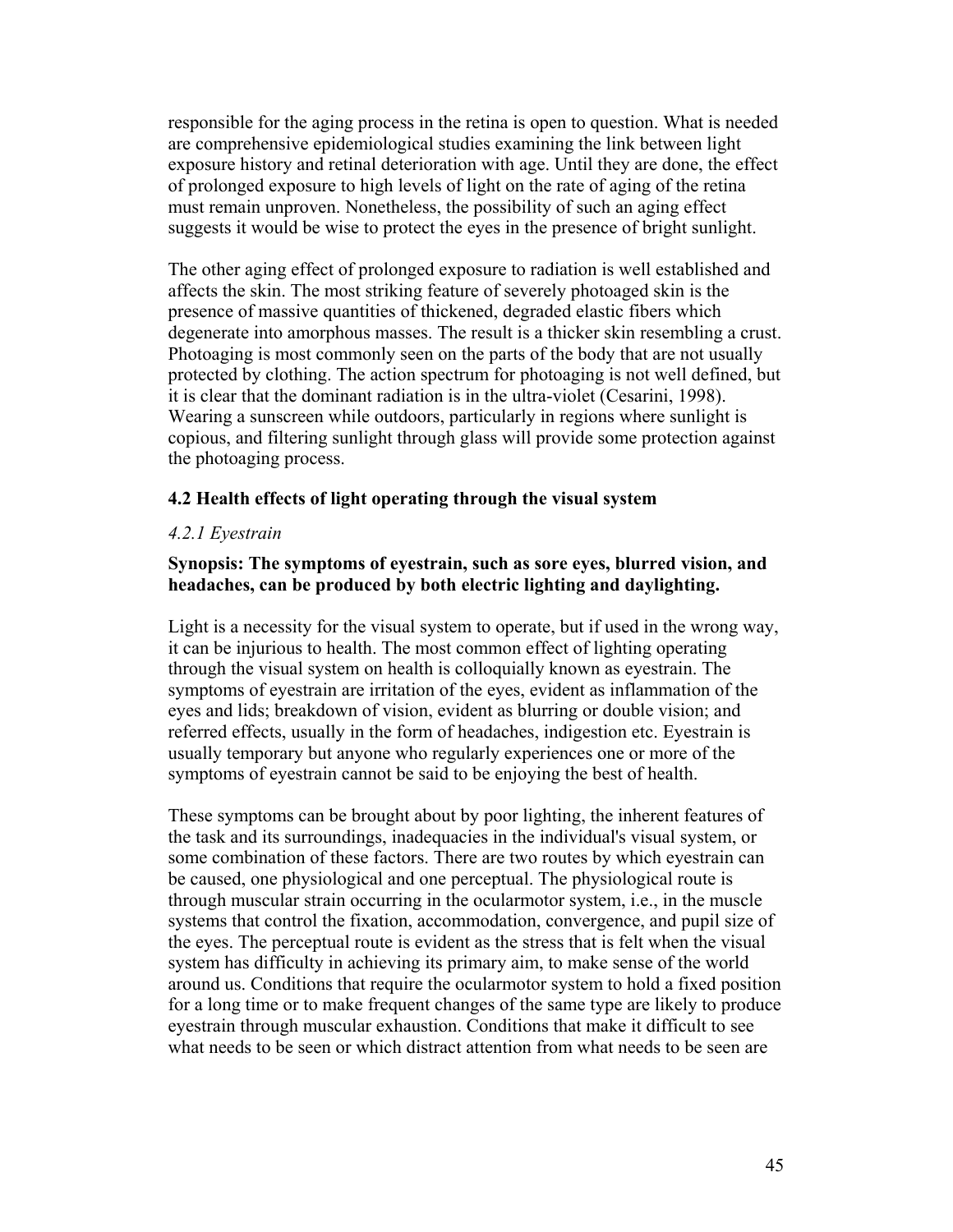likely to produce eyestrain through stress. Lighting conditions which have been shown to lead to eyestrain are inadequate illuminance for the task (Simonson and Brozek, 1948), excessive luminance ratios between different elements of a task (Wibom and Carlsson, 1987), and lamp flicker, even when it is not visible (Wilkins et al., 1989). Daylighting will usually provide more than adequate illuminance on the task and is certainly free of flicker, but is prone to produce excessive luminance ratios, as the luminance of the sky is usually much higher than the luminances of interior walls forming the surround of a window. Regularly occurring eyestrain is inimical to productivity, not only for its effect on visual capabilities, but also because of the way it may alter people's behavior. Heerwagen et al. (1992) found that office workers used a variety of tactics to reduce discomfort. Among them were walking around, going to get a drink, complaining to colleagues, and introducing ad-hoc modifications to the environment. Some of these activities are likely to detract from productivity.

#### *4.2.2 Migraine*

## **Synopsis: People who suffer from migraine are sensitive to visual instability, produced temporally by lamp flicker, or spatially by large-area, highcontrast patterns. Daylighting will reduce the modulation of lamp flicker but increase the visibility of strong patterns.**

Everyone is likely to experience eyestrain in poor lighting condition, but there are some groups who are particularly sensitive to lighting conditions. One such group are those who suffer from photoepilepsy. Given fluctuating light of the right frequency, covering a large area, and at a high percentage modulation, these individuals can be driven into a seizure. The frequency to which people with photoepilepsy are most sensitive is about 15 Hz, although about 50 percent still show signs of a photoconvulsive response at 50 Hz (Jeavons and Harding, 1975). Seizures start in the visual cortex and occur when normal physiological excitation involves more than a critical cortical area and are most likely when that cortical excitation is rhythmic (Wilkins, 1995). Daylighting, *per se*, should not trigger a seizure unless sunlight arrives in a space after passing through a moving filter, such as a tree outside a window that is moving in the wind.

A larger but related group who can suffer adverse consequences of exposure to light are migraineurs. Migraine has been described as a neurovascular reaction to changes in the individual's internal or external environment. A migraine attack is much more than a severe headache. Nausea, vomiting, intolerance of smells, and photophobia can all be part of a migraine attack. The exact cause of a migraine is not known, but Wilkins (1995) speculates that cortical hyperexcitability linked to the magnocellular pathway of the visual system is responsible for triggering a migraine attack. What is known is that migraineurs are more sensitive to light than people who do not experience migraine, even when they are headache-free (Main et al., 1997). This means migraineurs are much more likely to experience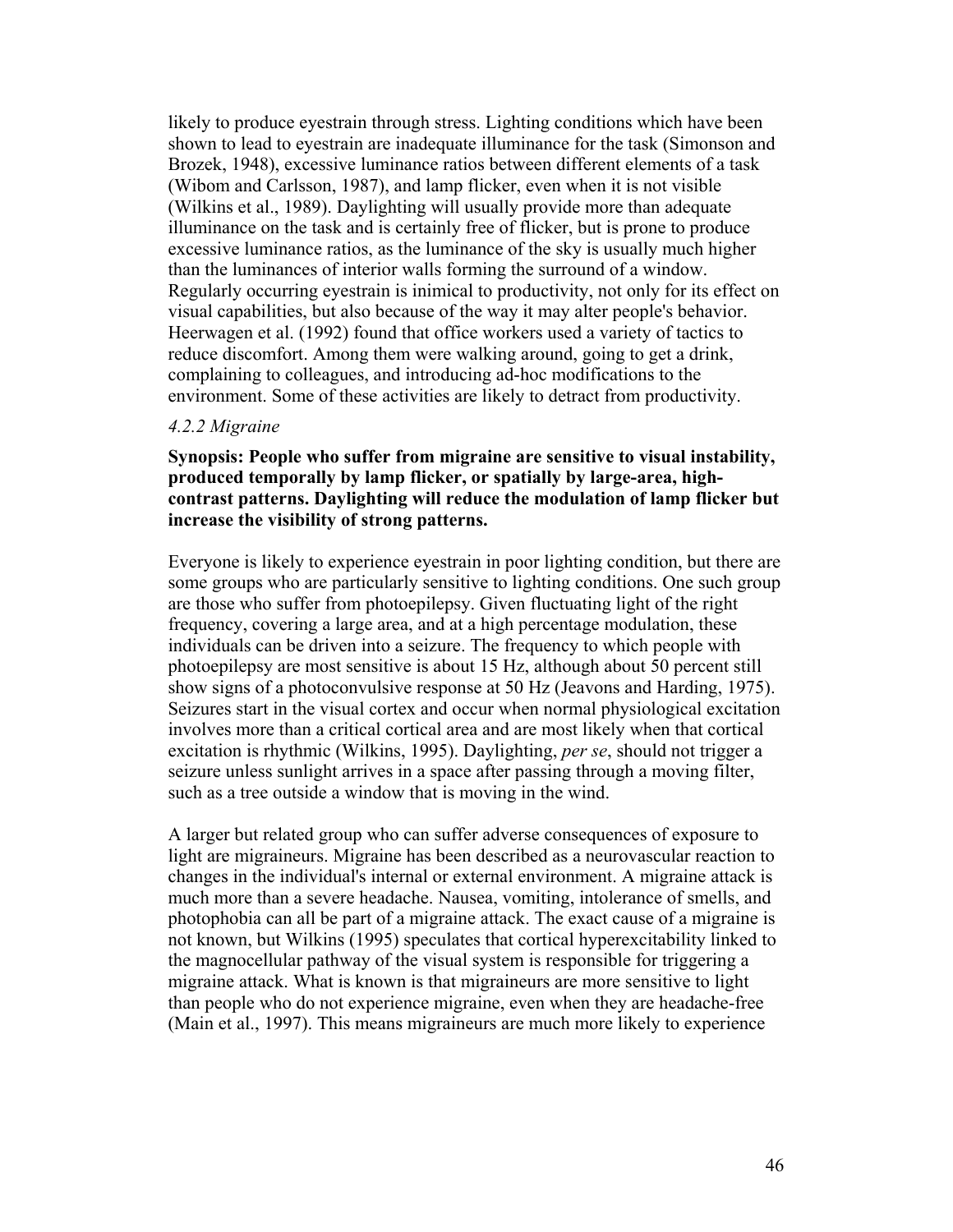glare and to complain about high light levels. This makes them particularly susceptible to daylight and sunlight through windows.

Migraineurs are likely to be hypersensitive to visual instability, no matter whether it is produced by fluctuations in light output from a light source over time, or by large-area, high-contrast, repetitive patterns over a space (Marcus and Soso, 1989; Wilkins, 1995). Daylight is a mixed blessing for migraineurs. Given its stability, it is obvious that the presence of daylight will tend to reduce the percentage modulation of any light fluctuations produced by the electric lighting operating from the alternating current supply. However, high illuminances such as are produced by daylighting will also tend to exacerbate the disturbing effects of any large-area, repetitive, high-contrast patterns.

## *4.2.3 Autism*

## **Synopsis: Autistics have a chronically high level of arousal. The repetitive behavior they typically exhibit is believed to be a means of dealing with this problem. The amount and variability of light provided by daylighting may make life difficult for autistics.**

Another group who can be expected to be sensitive to variations in light output are the autistic. Autism is a neurological disorder that affects a child's ability to communicate, understand language, play, and relate to others. Symptoms are repetitive activities, stereotyped movements, resistance to changes in the environment and the daily routine, and unusual responses to sensory experiences. The level of arousal of autistic children is chronically high, and repetitive behaviors are believed to be a way of regulating it (Hutt et al., 1964). This implies that an increase in environmental stimulation will generate an increase in repetitive behavior. The high light levels often provided by daylight are inherently arousing. Further, the variation in lighting of an interior that is associated with daylighting, especially when there are scattered clouds in the sky, can be regarded as a form of environmental stimulation.

## **4.3 Health effects of light operating through the circadian system.**

## *4.3.1 Sleep*

**Synopsis: Advanced sleep phase disorder is a common problem of the elderly, as is sleep onset insomnia and sleep maintenance insomnia. Delayed sleep phase disorder is a problem of the young. Exposure to bright light at an appropriate time can alleviate these problems. Exposure to daylight is a convenient way to provide such bright light exposure.** 

The sleep / wake cycle is one of the most obvious and important of the circadian rhythms. There are a number of common sleep disorders. Those susceptible to treatment with light are concerned with the timing and duration of sleep. Those associated with timing are delayed and advanced sleep phase disorders. Delayed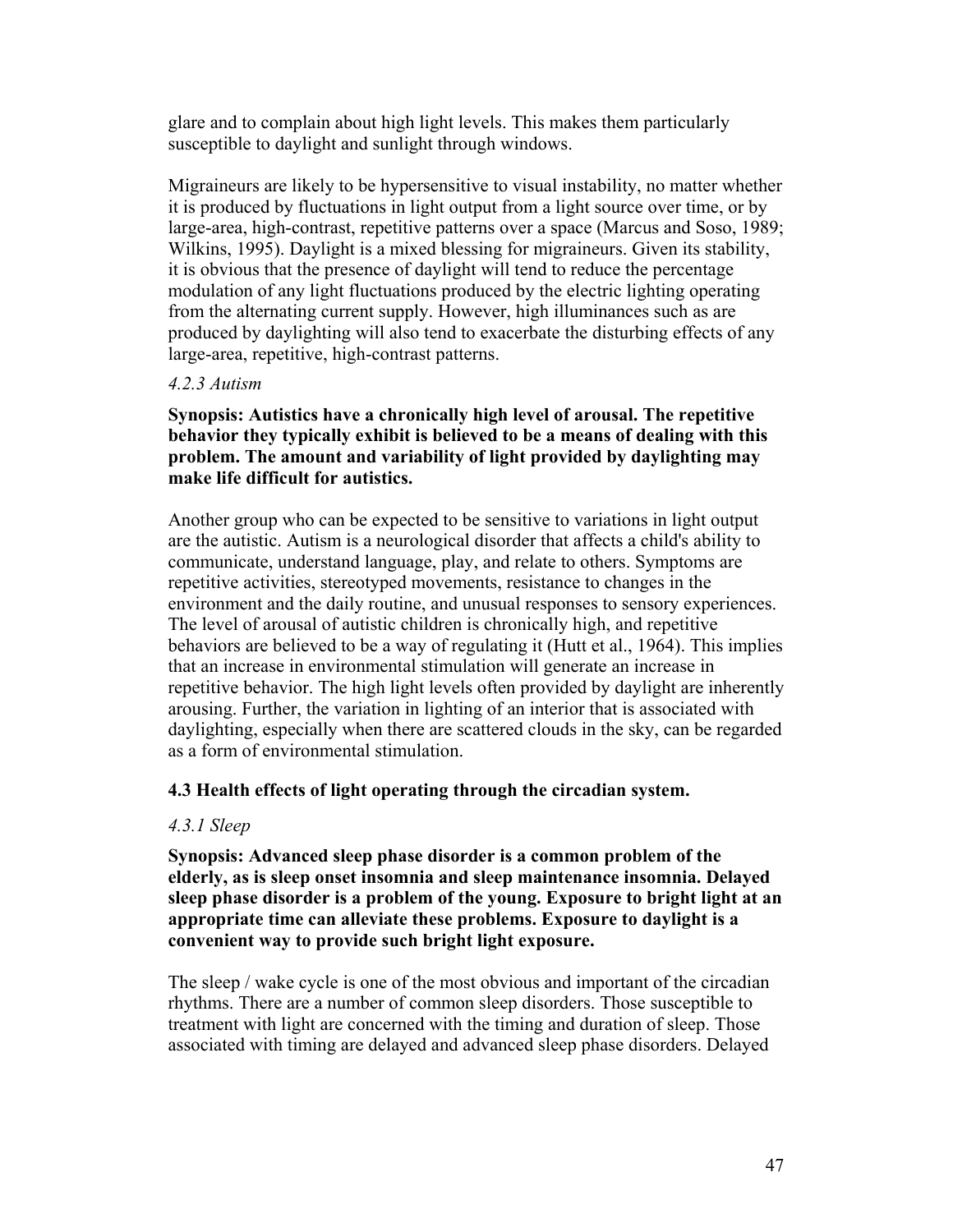phase sleep phase disorder is characterized by late sleep onset and late awakening, and is predominantly experienced by young people. Delayed sleep phase disorder need not necessarily cause a problem, provided sleep duration is normal and the individual can adjust his/her work and social schedules to his/her sleep pattern. However, if sleep duration is reduced and/or the timing of sleep is inconsistent with such societal requirements as being at work at a fixed time, then chronic sleep debt is likely. People with chronic sleep debt feel permanently tired and are unlikely to work effectively.

Advanced phase sleep disorder is characterized by early sleep onset and early morning awakening and is predominantly experienced by the elderly. Again, advanced sleep phase disorder may not cause a problem as long as the duration of sleep is normal and the individual's lifestyle can be adjusted to accommodate it.

Exposure to light has been shown to be an effective treatment for these sleep disorders. Czeisler et al. (1988) have demonstrated that exposure to 10,000 lx at appropriate times results in significant phase advances for people with delayed sleep phase disorder and significant phase delay for those with advanced sleep phase disorder. The appropriate times are immediately on awakening for the delayed sleep phase disorder and in the evening for the advanced sleep phase disorder. Campbell et al. (1993), in a study of elderly patients with advanced sleep phase disorder, showed not only a phase delay following exposure to 4000 lx in the evening but also an improvement in sleep quality.

As for sleep duration disorders, the classic problems are sleep onset insomnia with normal awakening and normal sleep onset with sleep maintenance insomnia. Both these disorders are common in the elderly (Foley et al., 1995). Campbell and Dawson (1991) and Lack and Schumacher (1993) have shown that exposure to bright light in the evening produces longer and better quality sleep for people who were experiencing sleep maintenance insomnia.

There can be little doubt that exposure to enough light at the right time is helpful in promoting sleep, but what is enough light, how long should exposure last, and what spectrum should the light have? Unfortunately, there are no clear answers to these questions. A wide range of illuminances, from 2,500 lx to 10,000 lx, a range of times, from 15 minutes to 4 hours, and a wide range of spectra, from fluorescent lamps to sunlight, have been shown to be effective in the treatment of sleep disorders (Terman et al., 1995). What is clear is that daylight, assuming it is available at the required time, is a convenient means to provide the high light levels apparently required to sustain the operation of the circadian system.

#### *4.3.2 Seasonal affective disorder*

**Synopsis: Seasonal affective disorder is a seasonal form of depression. Exposure to bright light has been shown to alleviate this depression. Daylight is a convenient means to provide such exposure.**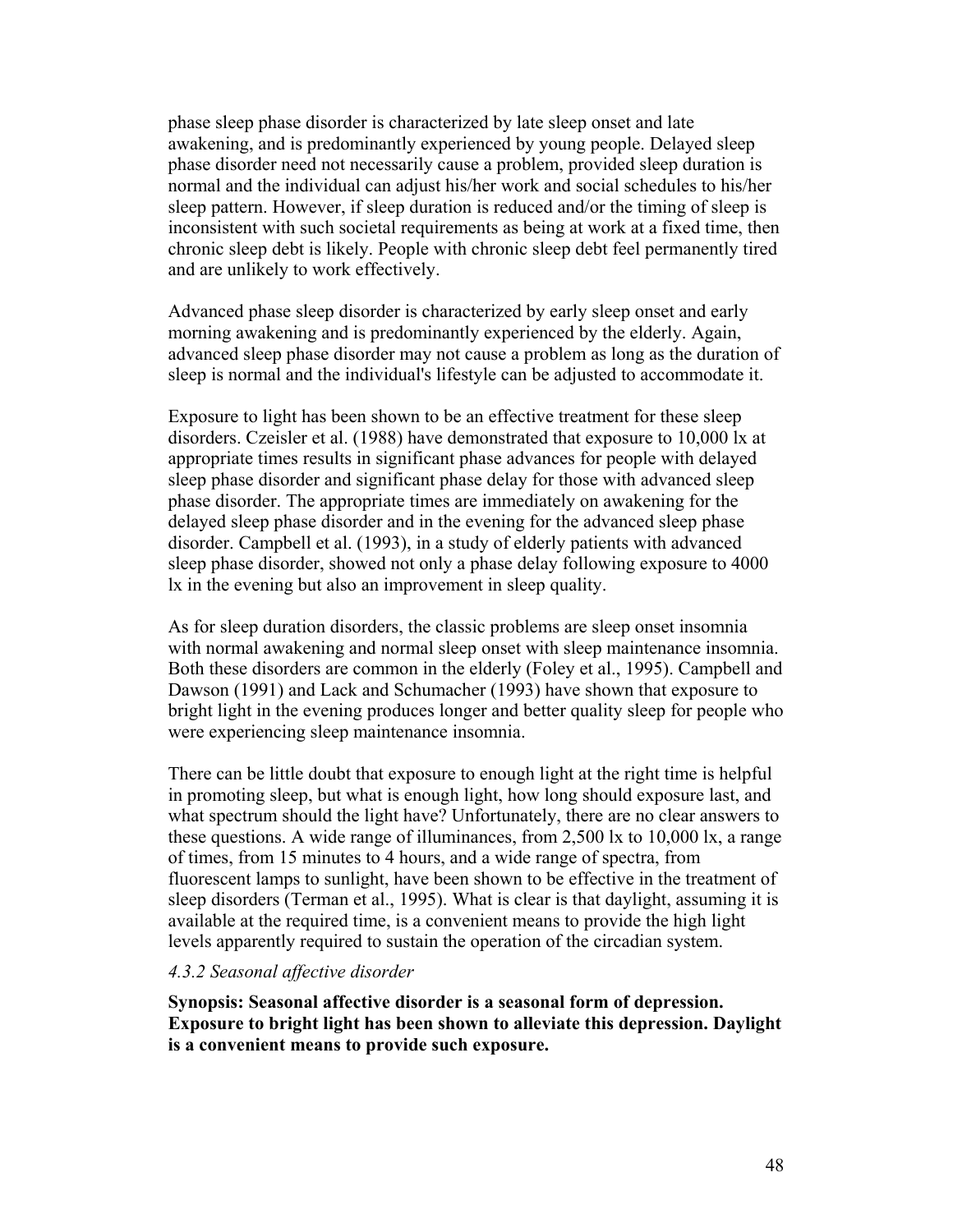Depression is one of the most common psychiatric conditions in patients visiting a doctor, with a lifetime prevalence of about 17 percent (Kessler et al., 1994). Seasonal Affective Disorder (SAD) is a subtype of major depression that is identified by a regular relationship between the onset of depression and the time of year; full remission of depression at another time of year; the pattern of onset and remission of depression at specific times of the year repeated over the last two years; no non-seasonal depression over the last two years; and episodes of seasonal depression substantially outnumbering non-seasonal depression over the individual's lifetime (American Psychiatric Association, 2000). Two forms of SAD have been identified, winter and summer SAD, the former being much more common than the latter. Winter SAD can be recognized by the increase in feelings of depression and a reduced interest in all or most activities, typical of depression, together with such atypical symptoms as increased sleep, increased irritability, and increased appetite with carbohydrate cravings and consequent weight gain. These symptoms disappear in Summer. Summer SAD is also associated with an increase in feelings of depression and lack of interest in activities, but in this case there is a decrease in sleep, poor appetite and weight loss (Wehr et al., 1991). Winter SAD is experienced by about 5 percent of the population, and about 10 to 20 percent have sub-syndromal symptoms, the percentages tending to increase with an increase in latitude (Kasper et al., 1989; Wehr and Rosenthal, 1989). Winter SAD is more common in females than males (Rosen et al., 1990). Its prevalence increases with age until about the sixth decade.

The cause of winter SAD is unknown. Explanations based on disturbances to the circadian system, melatonin concentration, and regulation of the hormone serotonin have been proposed but none have been proven. While the cause of winter SAD is unclear, what is clear is that exposure to bright light is often an effective treatment (Rosenthal et al., 1985; Terman et al., 1989; Tam et al., 1995), although whether this is because of some physiological effect or a placebo effect is open to question (Eastman, 1990; Eastman et al., 1992). What is meant by "bright light" is usually exposure to a light box that produces an illuminance at the eye of between 2,500 lx and 10,000 lx. Exposure durations range from 2 hours for 2,500 lx to 30 minutes for 10,000 lx. The timing of the exposure to "bright light" is relatively unimportant (Wirz-Justice et al., 1993). Light boxes usually contain fluorescent lamps as a light source, but there is no doubt that daylight could also be used as a source of "bright light."

Response to "bright light" can usually be expected with two to four days and a measurable improvement is often seen within one week, but symptoms will reappear if light treatment is discontinued. The symptoms that are atypical of depression in general are the ones that are most responsive to light treatment, i.e., hypersomnia, increased appetite, and carbohydrate cravings. As with most medical treatments, there are side effects of prolonged exposure to the high illuminances of a light box. Typically they are mild disturbances of vision and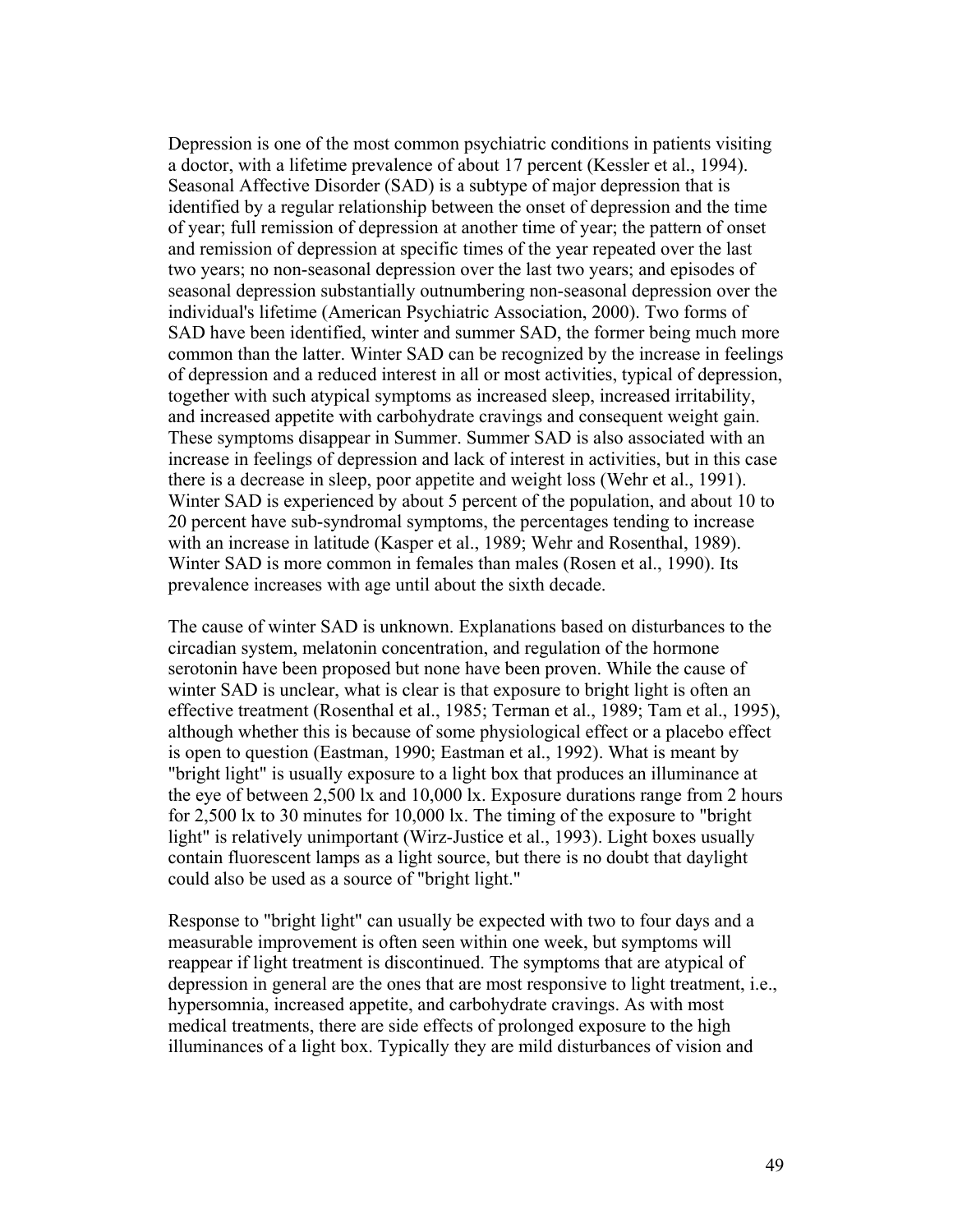headaches that subside with time. However, care should be taken with patients who have a tendency towards mania, and whose skin is photosensitive, or who already have retinal damage, or who have a medical condition that makes retinal damage likely (Levitt et al., 1993; Gallin et al., 1995; Kogan and Guilford, 1998). General guidance on the use of light in the treatment of SAD is available from a number of sources (Saeed and Bruce, 1998; Lam, 1998; Lam and Levitt, 1999).

#### *4.3.3 Alzheimer's disease*

**Synopsis: Alzheimers disease is the most common form of dementia. People with Alzheimer's disease have reduced visual capabilities and fractured circadian rhythms. Daylighting provided without glare should improve the vision of Alzheimer's patients. Exposure to bright light during the day has been shown to improve the regularity of their circadian rhythm, which will reduce the prevalence of such undesirable behavior as nighttime wandering.** 

Alzheimer's disease is a degenerative disease of the brain and is the most common cause of dementia. It first becomes evident to the external observer when the individual starts forgetting recent events or familiar tasks. As it develops, memory loss becomes more global, accompanied by personality change and reduced communication. Lighting can influence the abilities and behavior of people with Alzheimer's disease, operating through both the visual system and the circadian system. Alzheimer's patients show a reduced contrast sensitivity function relative to healthy people of the same age (Gilmore and Whitehouse, 1995) that is consistent with the reports of cell loss at both retinal and cortical level in Alzheimer's disease (Blanks et al, 1989; Hof and Morrison, 1990; Kurylo et al., 1991). It has been argued that such reduced visual capabilities may exacerbate the effects of other cognitive losses in Alzheimer's patients, tending to increase confusion and social isolation (Mendez et al., 1990; Uhlman et al., 1991). This suggests that enhancing the luminance contrast of the stimulus would improve the functioning of Alzheimer's patients. Gilmore et al. (1996) have shown that increasing the luminance contrast does increase the speed of letter recognition by Alzheimer's patients. This finding, suggesting as it does that Alzheimer's patients are struggling to make sense of the world with diminished visual and cognitive capabilities, raises the intriguing possibility that daylighting, with its high light levels and good color rendering properties, would be of advantage for the visual capabilities of Alzheimer's patients, provided it is delivered without glare.

As for the circadian system, people with Alzheimer's disease and other forms of dementia often demonstrate fragmented rest / activity patterns throughout the day and night (Aharon-Peretz et al., 1991; Van Someren et al., 1996). This makes such patients difficult to care for and is one of the main reasons for having them institutionalized (Pollak and Perlick, 1991). The human circadian system is controlled by the suprachiasmatic nucleus, which in turn is entrained by exposure to alternate periods of light and dark. Degeneration is evident in the suprachiasmatic nucleus of people with Alzheimer's disease (Swaab et al., 1985).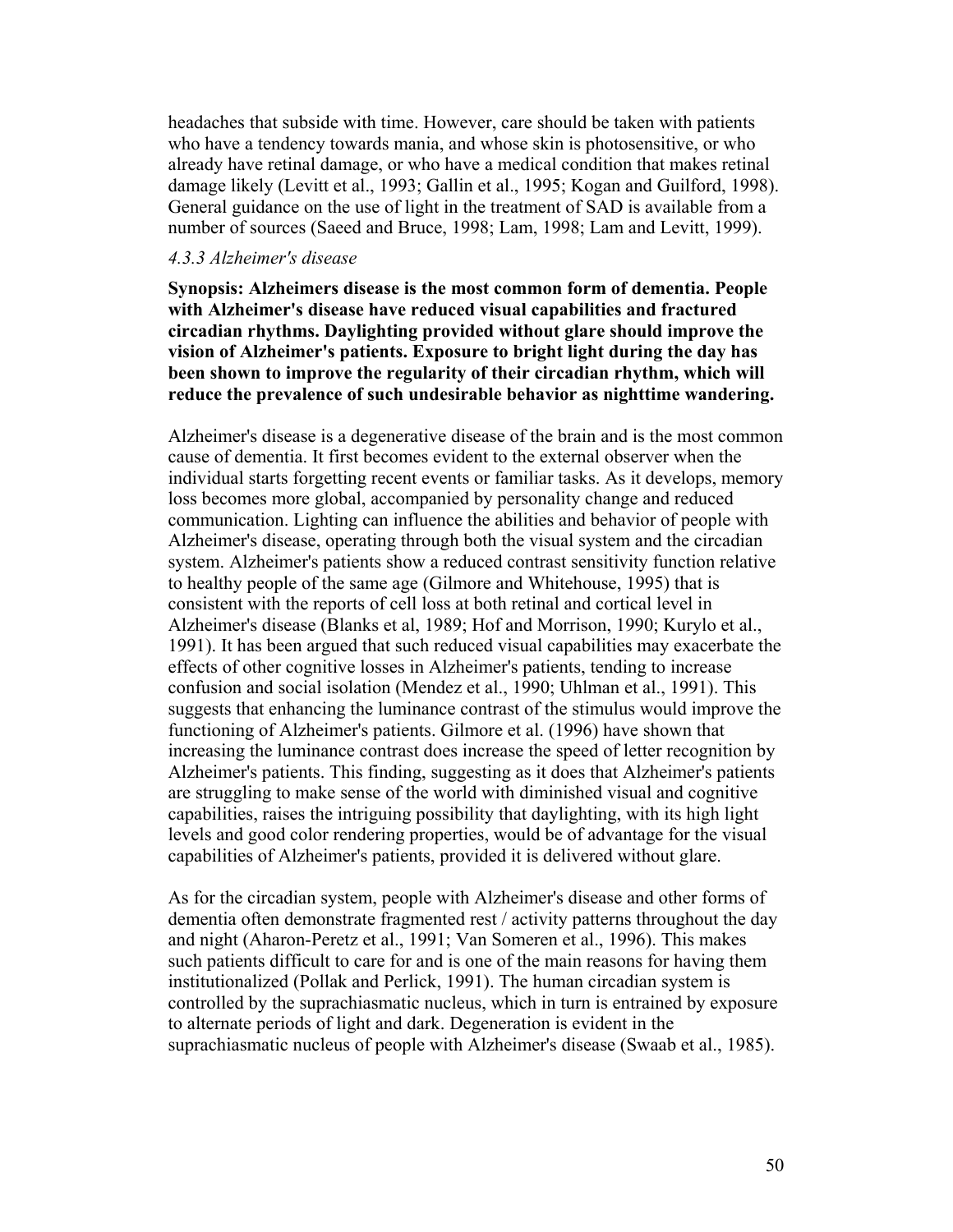Further, people with Alzheimer's disease are not likely to be go outdoors frequently because of the need for constant supervision, which implies they will rarely be exposed to bright light (Campbell et al., 1988). These observations suggest that exposing Alzheimer's patients to bright light during the day and little light at night, thereby increasing the signal strength for entrainment, would help to make their rest activity patterns more stable. Studies using light boxes of the type used for the treatment of seasonal affective disorder have been used to demonstrate such benefits (Okawa et al., 1989; Lovell et al., 1995). Specifically, patients were placed in front of a light box producing 1500 to 3000 lx at the eyes for two hours during the day. The result was reduced agitation and wandering at night and more stable rest / activity rhythms. Unfortunately, Alzheimer's patients are not the most compliant as regards instructions, so continuous supervision is necessary to keep the patient in front of the light box. A more practical alternative is to increase the general illuminance to a high level in rooms where patients spend their days. Van Someren et al. (1997) tested this approach using twentytwo institutionalized patients with various forms of dementia. The average illuminance on the eyes of these patients when in their living rooms was increased from 436 lx to 1136 lx by changing the lighting installation. After four weeks, the installation was returned to its original state, the resulting average illuminance being 372 lx. Figure 9 shows the raw activity data for a patient with Alzheimer's disease and the average twenty-four hour activity level for all patients, for the three lighting conditions. The decreased variability in activity and the generally low level of activity at night under the bright light conditions is obvious. Further, a careful regression analysis of the data showed that patients with severe visual impairment did not benefit from exposure to bright light, suggesting that the bright light is not acting as a placebo. There can be little doubt that lighting has a role to play in the management of Alzheimer's patients and maybe that of patients with other forms of dementia. Further, it may be that daylighting is the most convenient means of providing high light levels for people with Alzheimer's disease.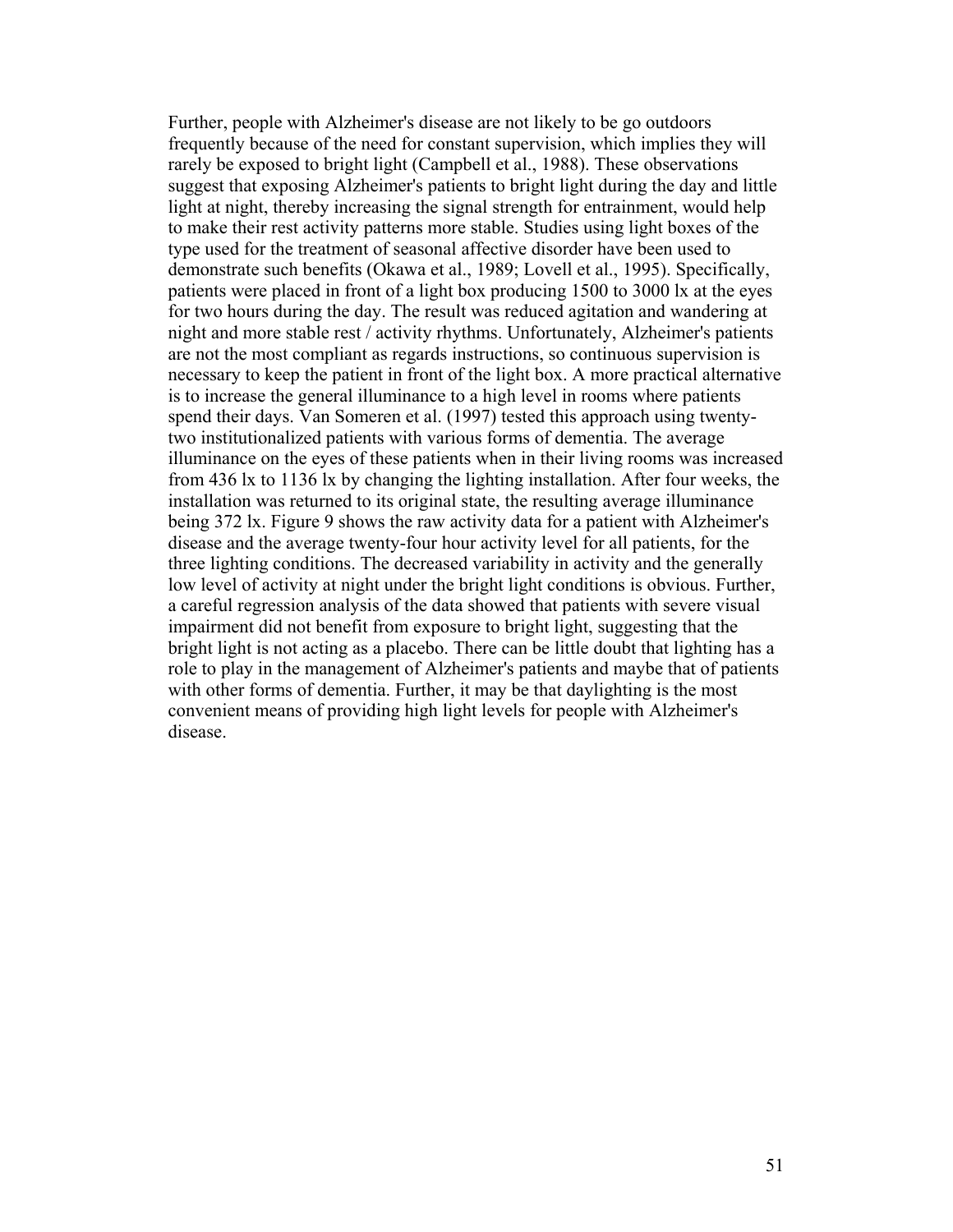

**Figure 9: Raw hourly activity data of a patient with Alzheimer's disease over five days, before (upper panel), during (middle panel), and after (lower panel) bright light treatment. The right panels show the average activity levels over 48 hours for 22 subjects with various forms of dementia for the same light exposure conditions (Van Someren et al., 1997).** 

#### **4.4 Stress**

## **Synopsis: Stress is a common feature of modern life. A view through a window has been suggested as a reliable means of relieving stress.**

Stress is a portmanteau term for the physiological and hormonal changes that the body makes in response to threatening or unpleasant events. Events that can give rise to stress are life events such as a divorce; emotional activities such as a fullvolume argument with a colleague; and persistent unavoidable, uncomfortable environmental conditions, such as glare, noise, and overcrowding. Prolonged experience of stress can have undesirable health effects, such as headaches, stomach ulcers, and high blood pressure; and changes in behavior that affect productivity, such as absenteeism, high turnover of employees, and poor job performance (Cooper and Payne, 1988). The interesting possibility of relevance to this review is that a view of a natural scene through a window (real or simulated) has been suggested as a means of relieving stress (Clearwater and Coss, 1991; Kaplan, 1992; Ulrich, 1993). If this is so, then given the increased pace of change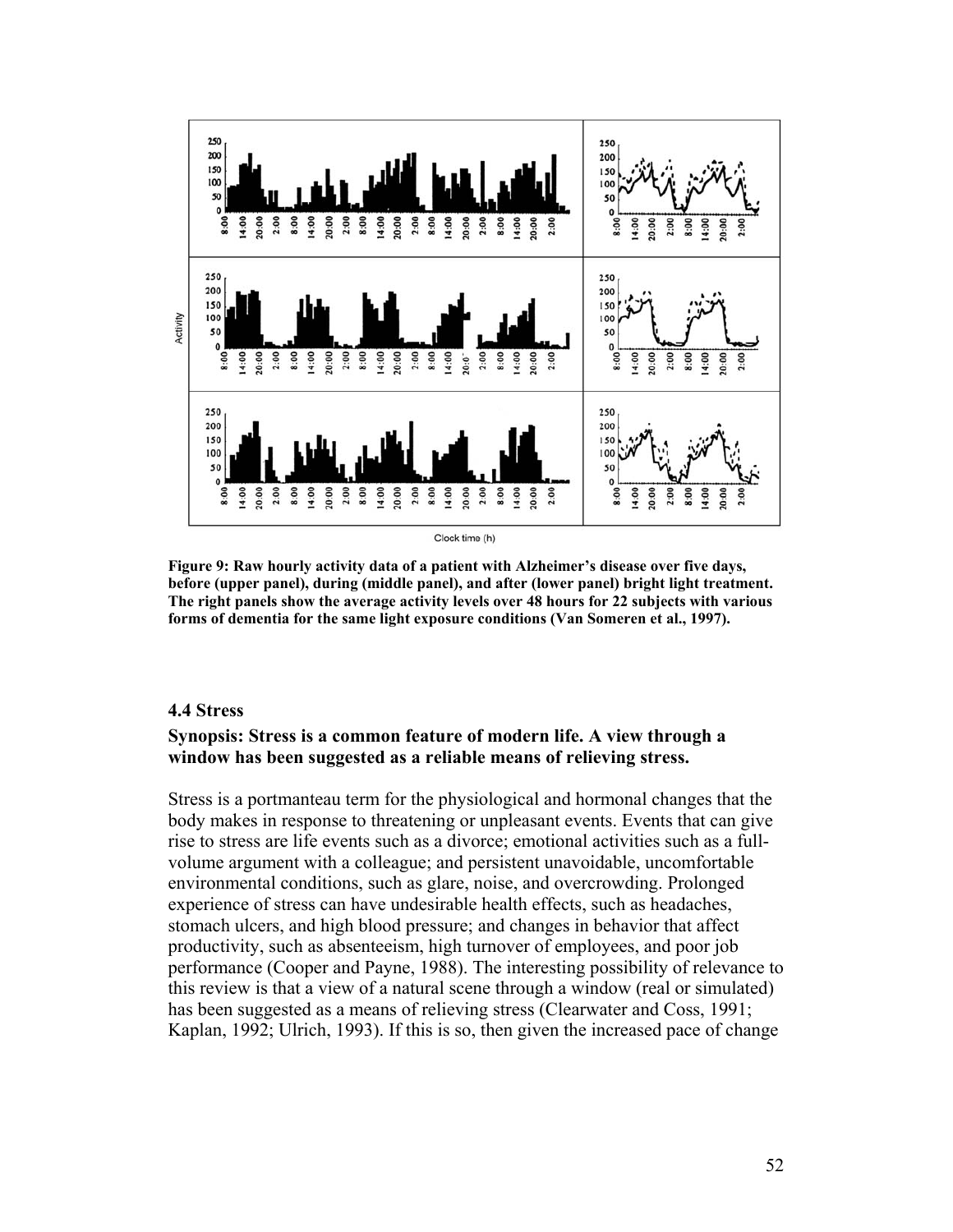in much modern business and the consequent increase in stress (Sutherland and Cooper, 2002), having some windows may be a useful countermeasure.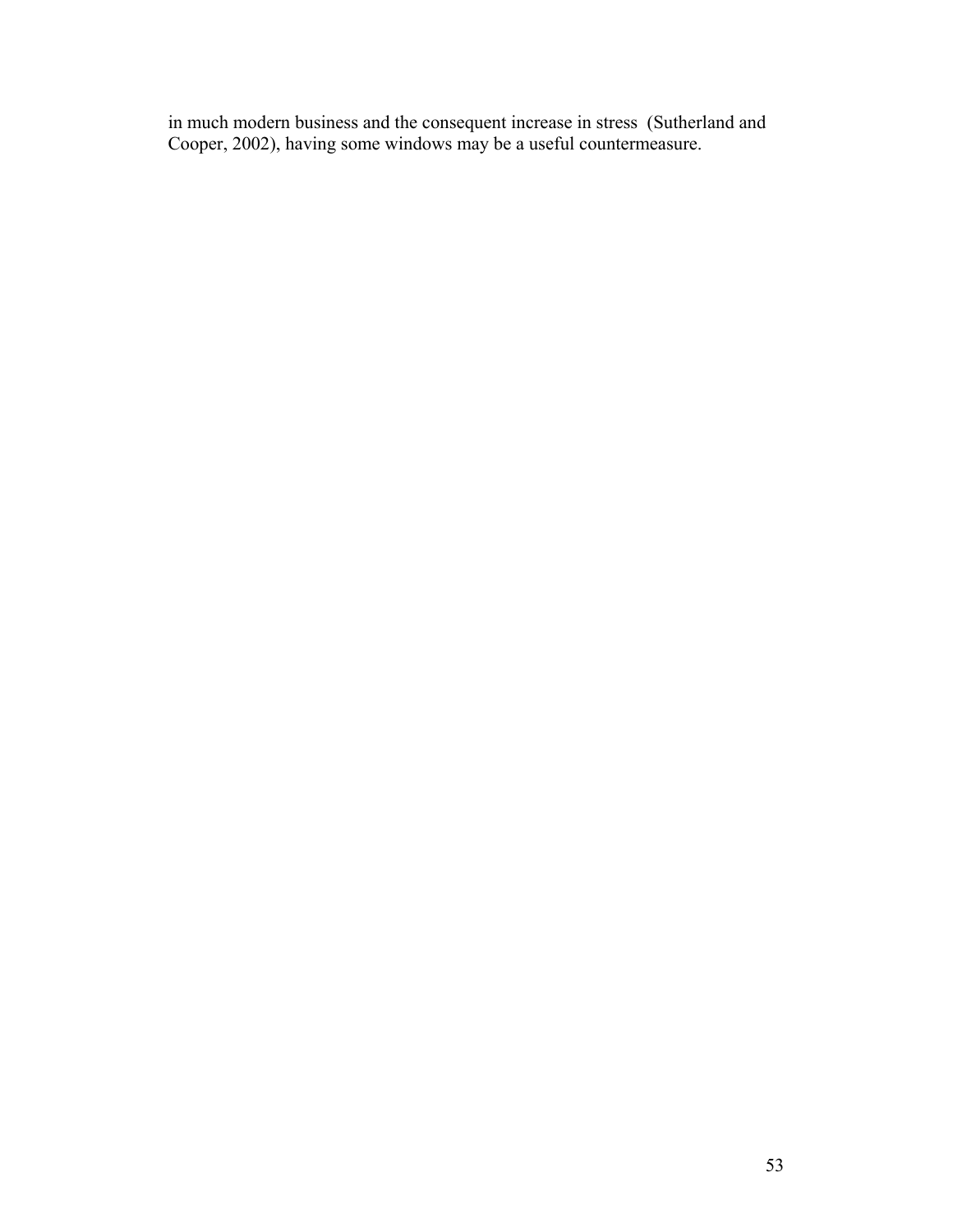# **5. Daylighting and finance**

Deciding to provide extensive daylighting, limited daylighting, or no daylighting in a building may have financial consequences. These consequences may involve the capital cost of the building, its rental value, and its maintenance costs, all of which influence the return on investment. These costs should also be compared with the alternatives. Some form of lighting is required in all buildings, so if daylighting is not chosen, then the costs of providing electric lighting have to be considered.

This discussion of the financial impacts of daylighting is focussed on the developer and owner as these are the people who often make the decision to use daylighting. However, there is also a societal perspective on daylighting. This perspective says that, over the long term, increasing the use of daylight in buildings will lead to a more sustainable energy economy, something that will be good for the environment and for the nation's economy.

### **5.1 Capital costs of daylighting**

## **Synopsis: Providing windows is more expensive than providing blank walls. Yet windows are widely used. This observation demonstrates the value placed upon the admission of daylight and a view out.**

In comparison to curtain walling, windows are both expensive and poorly insulating. Means Light Commercial Cost Data (Means, 2002) gives typical costs per unit area of \$4.25 per square foot installed for concrete block walls, \$5.90 per square foot installed for tilt-up concrete wall panels, and \$19.55 per square foot for exterior brick face cavity wall, versus \$20.70 per square foot installed for the cheapest form of glazed curtain wall. Further, glazing requires more frequent cleaning than exterior walls. The cost for such cleaning is typically \$0.08 / square foot (Means, 1997). Of course, there are high-end cladding materials, such as stone, with which glazing is competitive in price but these are the exception rather than the rule. As for insulation, modern walls typically have U values of 0.35  $W/m<sup>2</sup>K$  or less; windows typically only achieve 1-2  $W/m<sup>2</sup>K$  (as an average, rather than center-pane value) although the additional energy costs implied by this lower U value for glazing may be offset by the reduction in energy costs due to the reduced use of electric lighting. Nonetheless, the continuing widespread use of windows in commercial buildings requires some explanation; why do developers continue to invest in these costly elements? Part of the answer is no doubt the widespread preference for daylight and a view out discussed in Section 3.7. Another is probably the status of windows and atria. There is an evident correlation between the widespread use of daylighting, through either extensive glazing or large atria, and the prestige of the building. An explanation of this can be given in terms of the demagogic function of commercial buildings. For this role the presence of windows or atria may function much like the presence of marble cladding – to impress and intimidate. Another explanation can be found in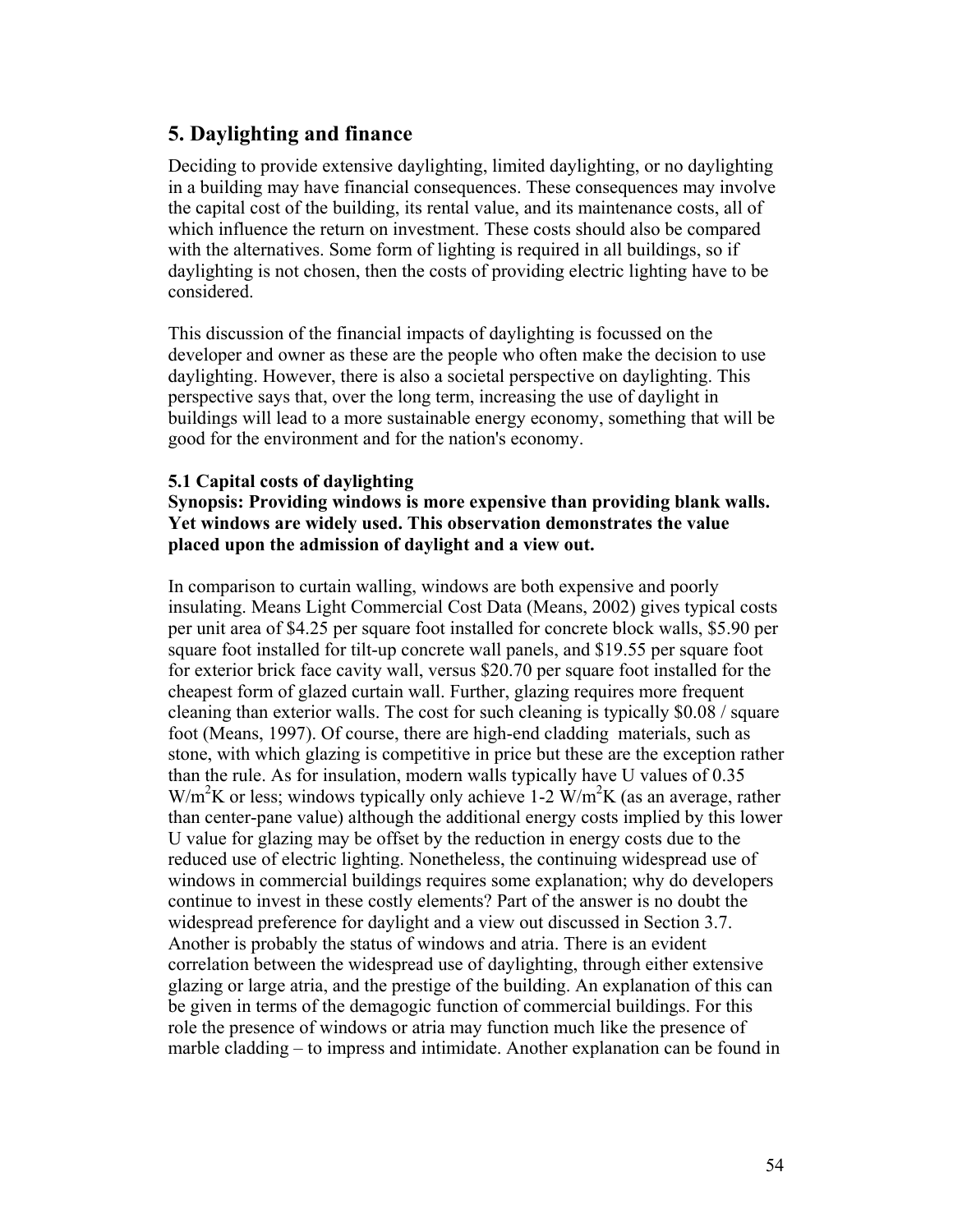the use of daylight provision as a reflection of the status of the occupants, the corporate headquarters is much more likely to have extensive glazing or an atrium than is a small branch office.

### **5.2 Rental value of daylighting**

**Synopsis: There is anecdotal evidence that the complete absence of windows reduces the rent that can be asked for an office. Unfortunately, there is little evidence about the effect of different levels and types of daylighting on rental value.** 

The rental value of property can be considered in two forms, as rent per unit area, and as time the property remains empty. Property developers and realtors are trained to be systematic and consistent in their appraisal of the value of commercial space. Fanning et al. (1994) list the physical features to be considered when appraising an office building (See Table 2). The interesting point is that daylighting is not mentioned, although the HVAC system is. Possibly this omission occurs because the vast majority of office buildings have windows, so daylighting does not provide a basis for discriminating between buildings. We were unable to find any property professional who could put a specific figure on the value of good quality daylighting, although several mentioned that a virtual absence of windows would reduce the rental value of a property by between \$2 and \$4 per square foot. Typical urban office space costs between \$15 and \$20 per square foot, less in suburban areas and significantly more in the center of major cities. What this implies is that an absence of windows causes approximately a 20 percent reduction in rental value. As for the effect of different numbers and layout of windows; i.e., on the amount and type of daylighting, our literature search yielded no specific research on the effect of daylighting on the capital or rental value of office space. The library of the US Society of Realtors were also unable to find any relevant data.

As for the time a building might stand empty, no information was found about how this varies with the presence or absence of windows. However, Mudarri (2000) provides an example of the return on investment of an improved physical environment. In this calculation, he argues that tenant retention is valuable to a building owner. By retaining a tenant on a new lease, the owner avoids the expenses associated with buildout and brokerage fees, as well as the lost income associated with the four months the building typically stands empty. Further, a survey of tenants has shown that poor indoor air quality and the related issues of thermal comfort and air conditioning performance are most frequently perceived as the worst management operational or design problems for tenants (24 percent); if these problems could be eliminated, the estimated productivity gain would be 18 percent (BOMAI, 1988). Compared to these, the percentage of tenants thinking **Table 2.** Physical features of an office considered in appraising the building (Fanning et al., 1994)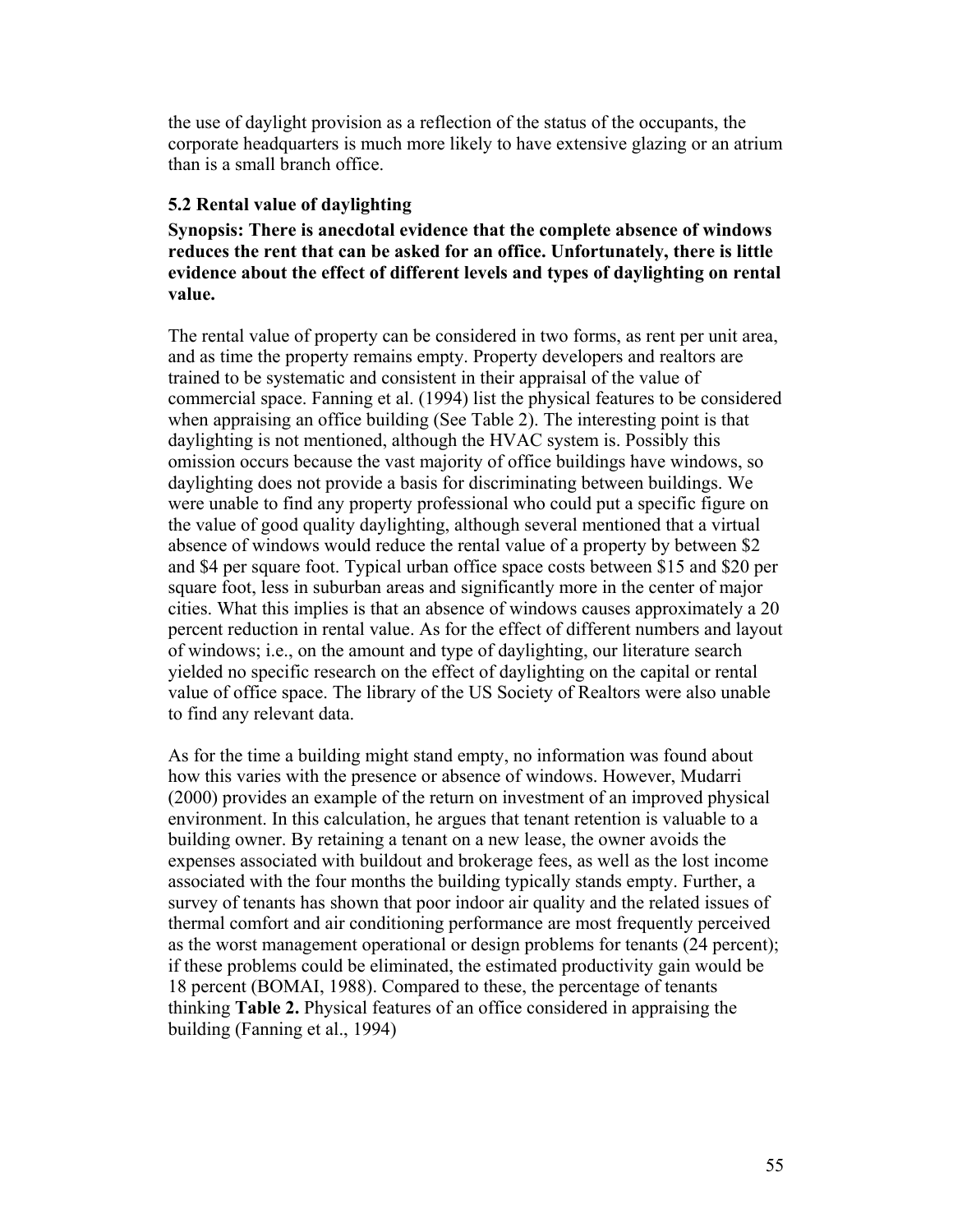| <b>Feature</b>           | <b>Explanation</b>                                                                                                                                              |
|--------------------------|-----------------------------------------------------------------------------------------------------------------------------------------------------------------|
| Building design and      | These change with new technology and human                                                                                                                      |
| construction             | preferences. Adaptability of the space for different                                                                                                            |
| materials                | tenants is important.                                                                                                                                           |
| Signage                  | Poor signage reflects on the quality of the building.                                                                                                           |
| <b>Exterior lighting</b> | Exterior lighting of the building and the parking areas<br>promotes public safety.                                                                              |
| Street layout            | Access to the building is important as is the traffic<br>capacity of adjacent streets                                                                           |
| Utilities                | The capacity of utilities providing water, electricity, gas<br>and telephone service, and sanitary and storm sewers are<br>important for building adaptability. |
| Parking                  | Enough parking is essential in suburban areas. In urban<br>areas, parking may be limited if mass transit is close by.                                           |
| Lotting and              | The proportion of the site covered by the building is                                                                                                           |
| building lines           | important for future expansion.                                                                                                                                 |
| Landscaping and          | Landscaping makes the site around the building                                                                                                                  |
| grading                  | attractive. Grading is necessary for good drainage.                                                                                                             |
| Office space layout      | Matching the office layout to the requirements of<br>potential tenants is important, as is the ability to meet                                                  |
|                          | future change.                                                                                                                                                  |
| Tenant finish            | Alterations to meet tenant requirements are usually                                                                                                             |
|                          | necessary. A building that can be easily altered to meet<br>such needs has a competitive advantage.                                                             |
| Floor sizes              | Different tenants require different amounts of space. A                                                                                                         |
|                          | building that is flexible enough to accommodate both                                                                                                            |
|                          | full-floor and small-space users has a competitive                                                                                                              |
|                          | advantage.                                                                                                                                                      |
| Stairways, corridors     | Stairways and corridors often create the first impression                                                                                                       |
| and elevators            | of a building. The elevator should be dependable and<br>waiting time should be limited.                                                                         |
| Electrical system        | The electrical system should have sufficient capacity to<br>meet future demand.                                                                                 |
| Heating, ventilation     | The efficiency, reliability, and effectiveness of the                                                                                                           |
| and air conditioning     | HVAC system is important for occupant satisfaction.                                                                                                             |
| Amenities                | The presence of amenities either in the building or<br>nearby is desirable.                                                                                     |
| Security                 | Security for personnel and property is important for ease<br>of letting.                                                                                        |

that windows were the worst problem was small (2.1 percent) and the estimated productivity gain was also small (4 percent). This finding again suggests that lighting is less likely to cause problems for people than other factors in the physical environment, such as air conditioning (c.f. Section 3.9).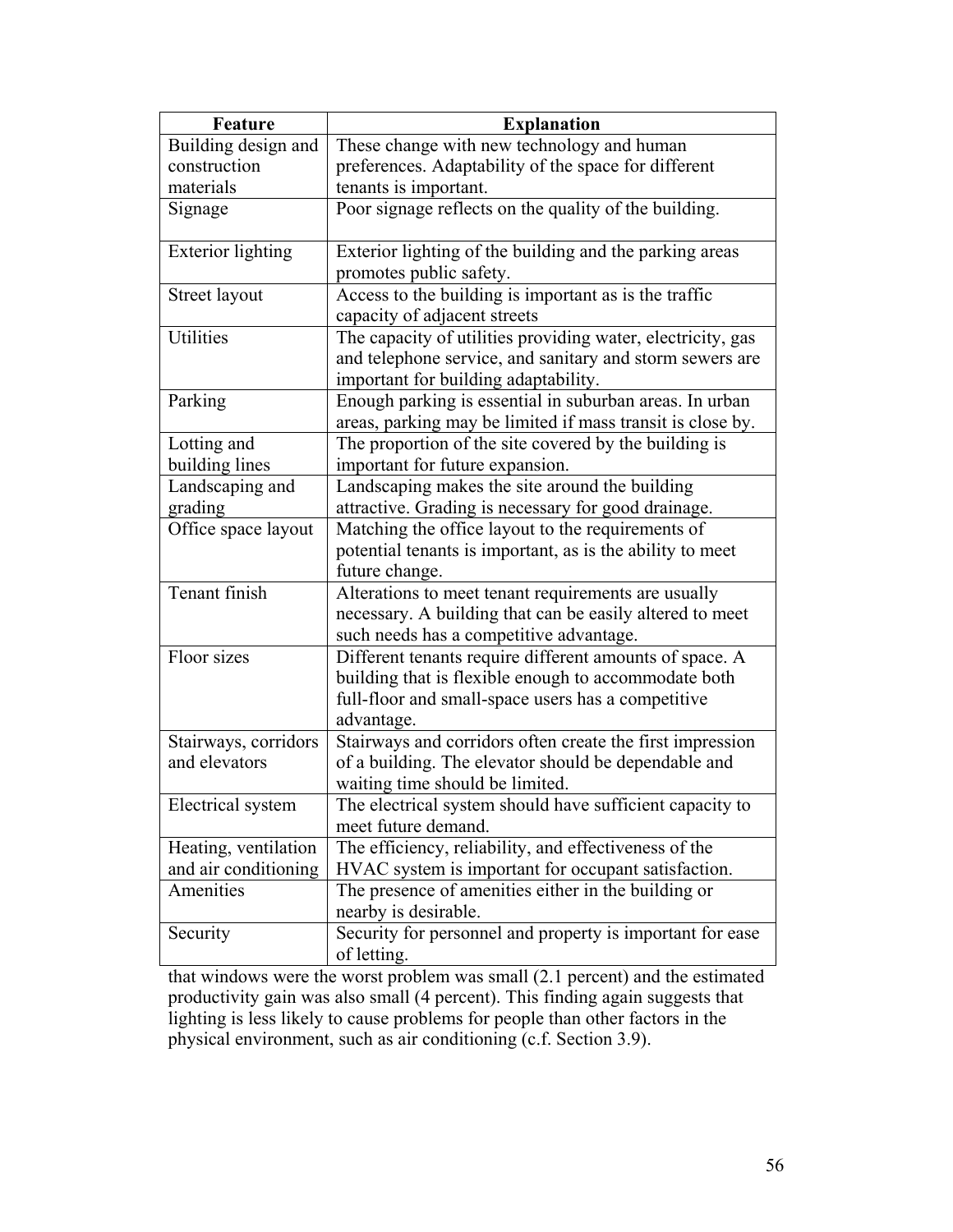## **5.3 Daylighting and building accreditation**

**Synopsis: Interior lighting is not a standard element in the appraisal of buildings. However, there are now a number of accreditation schemes for office buildings. These schemes usually include an element that gives extra points for widespread daylighting. Such schemes have the potential to increase the actual and rental value of property.** 

Building accreditation programs range from the truly voluntary to some that market forces make almost mandatory. Building accreditation programs have the potential to influence the capital and rental value of a building.

The best-known building accreditation program in the US is The Leadership in Energy and Environmental Design (LEED). This accreditation system was established in 1999 by the US Green Buildings Council, and has recently published a pilot for the LEED-CI Rating System for Commercial [office] Interiors. This accreditation is entirely voluntary, and to acquire it, a building owner must prove that the building meets certain environmental standards for sustainability, efficiency, and indoor environmental quality. Of the 57 available credits, one involves daylighting. Specifically, one credit can be obtained by ensuring a minimum of 2 percent daylight factor over 75 percent of the floorspace, and another by ensuring a direct line of sight to vision glazing from 90 percent of the floorspace.

LEED is similar in spirit, though different in detail, to the Building Research Establishment Environmental Assessment Method (BREEAM) started in the UK in 1990. Although this scheme is also voluntary, around 25 percent of new office buildings in the UK now carry BREEAM accreditation, and the accreditation is widely understood and valued by property agents in the UK.

Some building accreditation programs approach the status of de facto standards. Following the widespread adoption of outsourced property management during the 1990s, there are several fast-growing national and global organizations of property professionals which, to varying degrees, seek to apply standards to office space, to allow more accurate and objective assessments of value to be made. The US-based Building Owners and Managers Association International (BOMAI) promotes a loose system of classification based on a subjective assessment of the prestige of the building, although they stress that BOMAI itself does not classify buildings. A similar organization in the UK, the British Council for Offices has published a guide to "Best Practice in the Specification for Offices" which has become a de facto standard for high-specification office space in the UK. It requires a minimum daylight factor of 0.5%, with an average of 2- 5%.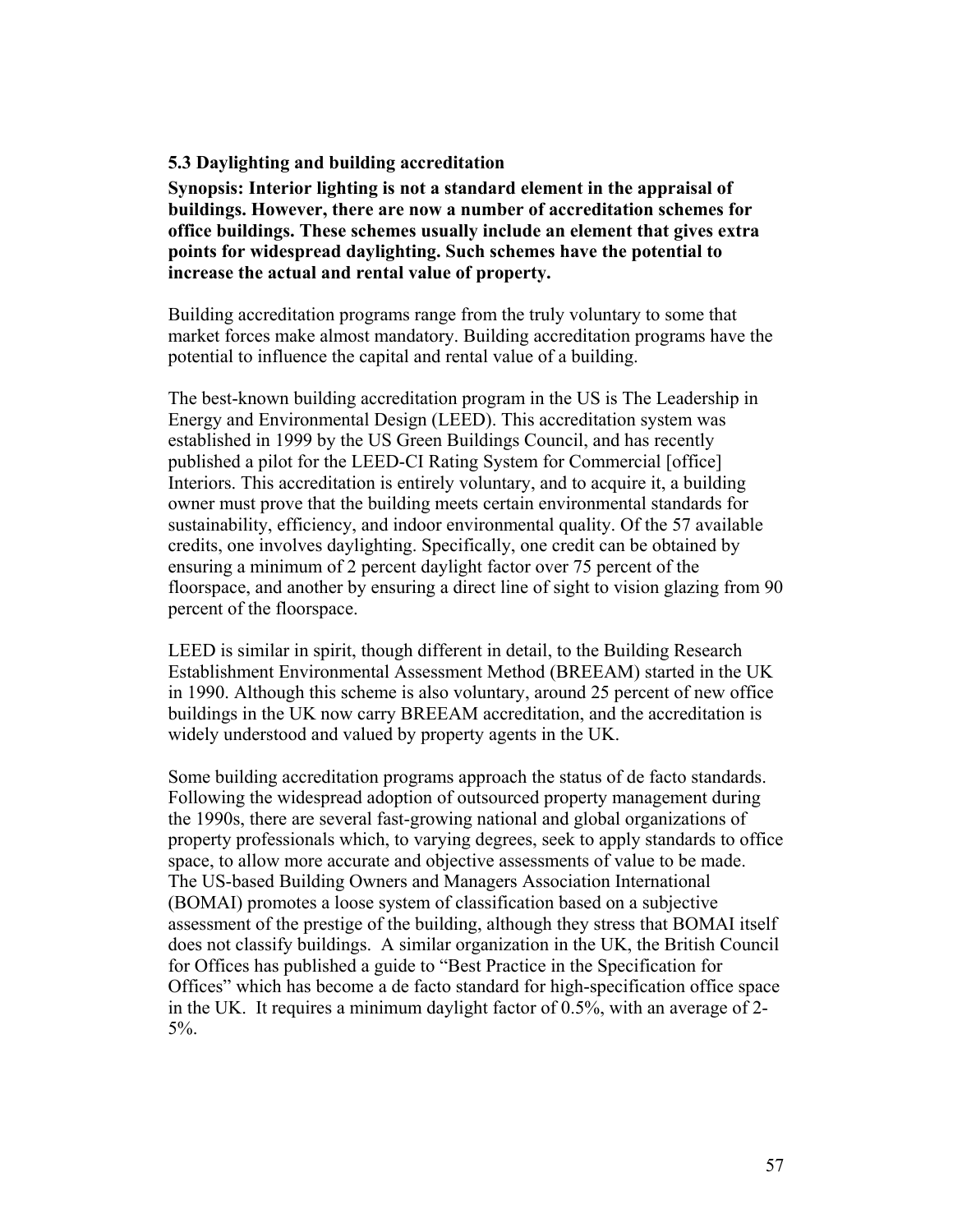Mandatory national energy efficiency standards often act in favor of daylit spaces, although they penalize excessive areas of glazing. Again drawing on the British model, Part L (2002) of the UK Building Regulations allows an exemption from lighting power density requirements for spaces which are "daylit", i.e., which have a daylight factor of 2 percent over 80 percent of the floor area, and use photoelectric controls. Compliance with Part L is mandatory, so in this sense daylighting does not present a financial 'opportunity'; however, compliance with the daylighting requirements means that designers and owners may reduce performance and therefore costs in other aspects of the building fabric, or alternatively design in features which are inefficient but desirable to tenants, and still achieve overall compliance with Part L.

The proposed 2003 amendments to California's Title 24 requirements, to be implemented in 2005, take a similar approach. Office buildings must use no more than 1.1 W/ft<sup>2</sup> for lighting. This figure is difficult to meet without the use of "adjustment factors" which involve the presence of lighting control systems including motion sensors, manual switches, and photoelectric controls. The adjustment factor allowed for installing photoelectric controls depends on the window area of the façade and the transmittance of the windows, but can be up to 40 percent. This method seems to favor the presence of windows, but it should be noted that Title 24, like Part L, is concerned with the overall energy budget of buildings, and so large areas of glazing must use high-performance glass in order to meet U-factor requirements.

Amendments to building legislation outside the US have been shown to be effective in altering the financial balance in favor of daylighting. The Netherlands is a well-known example of a country in which daylighting is enshrined as an integral part of architecture, through government legislation. The US Federal Government's stated position is that it favors the use of existing or nascent market forces, rather than legislation, to bring about changes in practice, so it seems unlikely that Federal legislation in favor of daylighting will be passed.

#### **5.4 Effect of daylight and view on health costs and outcomes**

**Synopsis: Health costs are an important consideration for many employers. There is some evidence that people in stressful situations who have access to a natural view make fewer calls on the healthcare provider than those who do not have such a view.** 

In the US, health coverage for employees is usually organized by the employer. The cost of such coverage may be influenced by the frequency of visits or calls made to healthcare providers, and the employer is also directly affected by the number of sick hours or days taken by employees. Minimizing the health costs of the workforce is a significant financial factor for employers.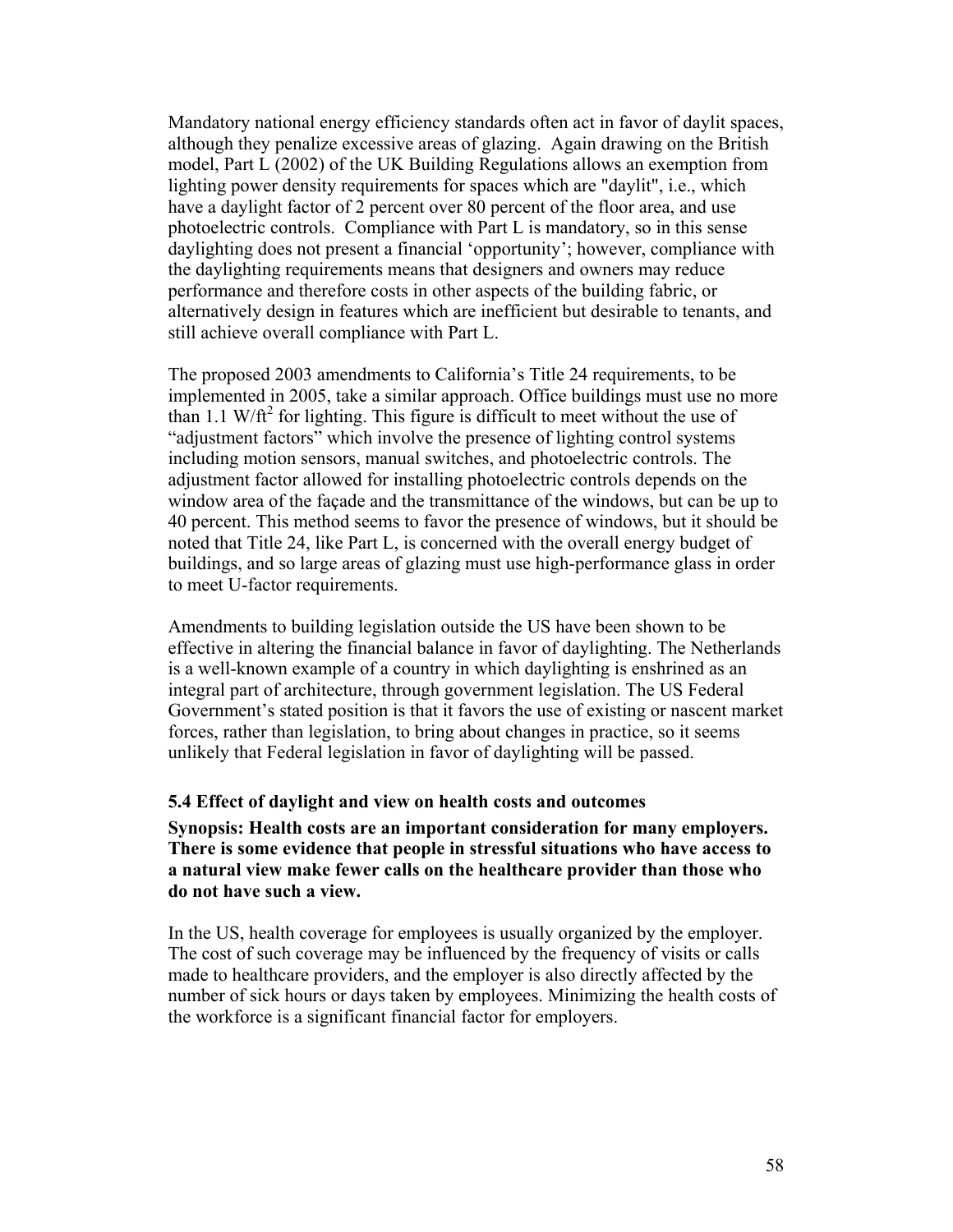Moore (1981) studied the healthcare demands of prisoners, and found that those whose windows looked out over hills and farmland made significantly fewer sick calls to the prison infirmary than those whose windows overlooked the prison yard. View through a window has also been found to influence recovery from surgery. Ulrich (1984) found that patients whose rooms afforded a view of the natural landscape rather than of other buildings spent fewer days in hospital (7.96 compared with 8.70), and that nurses recorded fewer negative comments regarding their progress. Similarly, Keep and Inman (1980) found that patients in a windowless intensive care units showed more confusion. Exactly what aspects of windows are responsible for these effects is unclear. Verderber (1986) conducted an analysis which isolated 21 different reasons why hospital patients and staff preferred windows with a view to either windows without a view, or windowless rooms.

#### **5.5 Daylight and retailing**

**Synopsis: A number of studies have been undertaken to examine the effect of daylighting on retailing. There is some indication that providing daylight though skylights in deep buildings without any other form of daylight has a small but positive effect on sales. Whether this is due to changes in visibility of merchandise, changes in store appearance, or changes in architecture, is open to question.** 

Another area where daylighting may have a monetary value beyond that implied by saving energy is in retailing. The question of interest here is whether a daylit space will enhance sales. The benefits of lighting for selling have been the subject of anecdotal reports (Pierson, 1995; Edwards and Torcellini, 2002) but very few containing what could be regarded as evidence. One that does contain evidence of the impact of electric lighting on sales is a study by Cuttle and Brandston (1995) in two furniture galleries. The new electric lighting provided higher illuminances and a more even light distribution on the furniture. Over the five months after the lighting was changed, sales in one gallery increased by 35 percent, but there was no consistent change in sales in the other gallery. Bear in mind that a furniture store is characterized by small numbers of people spending large sums of money, infrequently, to buy goods with which they will live for many years, so the data may be unstable. In another study, Boyce et al. (1996) tracked sales through a process of upgrading the visual environment of several parts of a small supermarket, a business characterized by large numbers of people spending modest sums of money, regularly, to buy goods which will be rapidly consumed. In this case, the refurbishment of the in-store bakery, a refurbishment that involved changes in the layout of the sales area and in the display methods as well as changes in the electric lighting, and the introduction of daylight through skylights, produced statistically significant, sustained increases in the dollar value of sales. Changes in other parts of the store, which were changes in electric lighting alone, did not produce any statistically significant changes in number or dollar value of sales.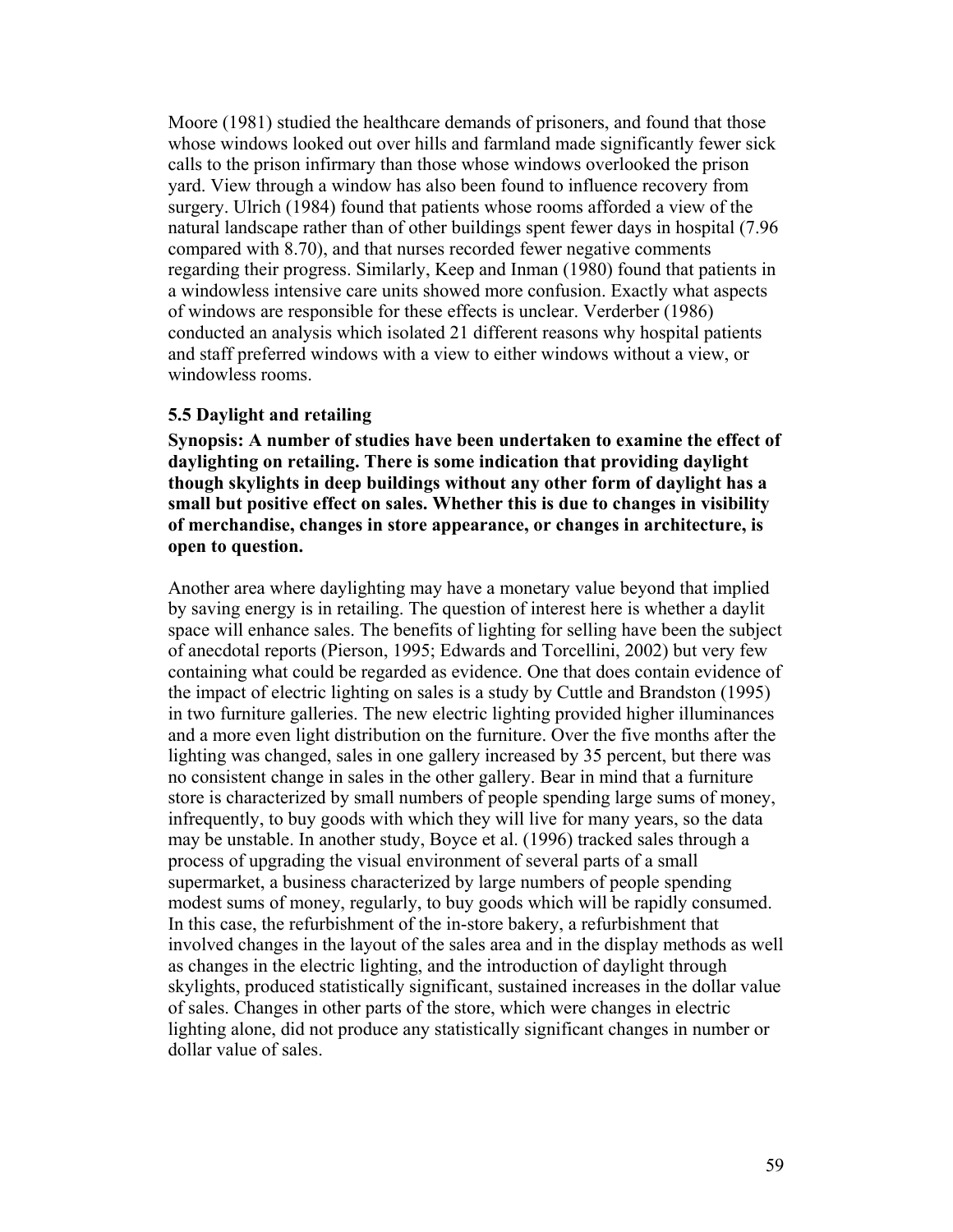Probably the most convincing evidence that daylight can have an influence on sales is a study of sales in a retail chain operating 108 stores, two-thirds with diffusing skylights and one-third without (Heschong-Mahone, 1999a; Heschong et al., 2002a). The design, operation and layout of all the stores was very similar. The only obvious differences between the stores with skylights and those without, apart from the skylights, were the generally higher ceilings and the photosensor control of the fluorescent lighting under the skylights. After dark, the appearance of all the stores was similar. By day, the illuminances under the skylights were often much higher than those provided by the electric lighting in the stores without skylights. Sales were measured by a sales index which quantified the gross sales per store over an 18-month period. The effect of eight different factors on the sales index was examined using stepwise multiple linear regression. The factors found to statistically significantly influence the sales index were the hours for which the store was open per week, the years since the last retrofit of the store, the presence of skylights, local population size, and the average income of that population. Factors that had no statistically significant effect on the sales index were the floor area of the store, probably because the stores were all approximately the same size so there was little variation in this variable, the years since the original opening, and the architectural design. The magnitude of the effect of the factors that were statistically significant is given by the variance in the sales index explained. These values were 16 percent by the hours of opening, 9 percent by the years since the last retrofit, 4 percent by the presence of skylights, 2 percent for the population and 1 percent for the average income. Interestingly, larger values in the years since the last retrofit, the average income, and the population all caused a reduction in the sales index. The presence of skylights led to an increase in the sales index. Of course, a statistically significant regression does not itself prove a causal link. There may be other unconsidered factors that are themselves correlated with sales index and the presence of skylights, e.g., the amount of local competition, but at least there is some evidence that the lighting conditions provided by the skylights are appreciated. Interviews with shoppers in the skylit stores revealed an almost total lack of awareness of the skylights but a clear perception that the store was cleaner and more spacious than other similar stores. This suggests that it was the contribution of the skylight to the visual environment in the store that was responsible for the impact on the sales index. If this is so, then there are many ways to create an attractive visual environment in a store, the use of skylights being just one.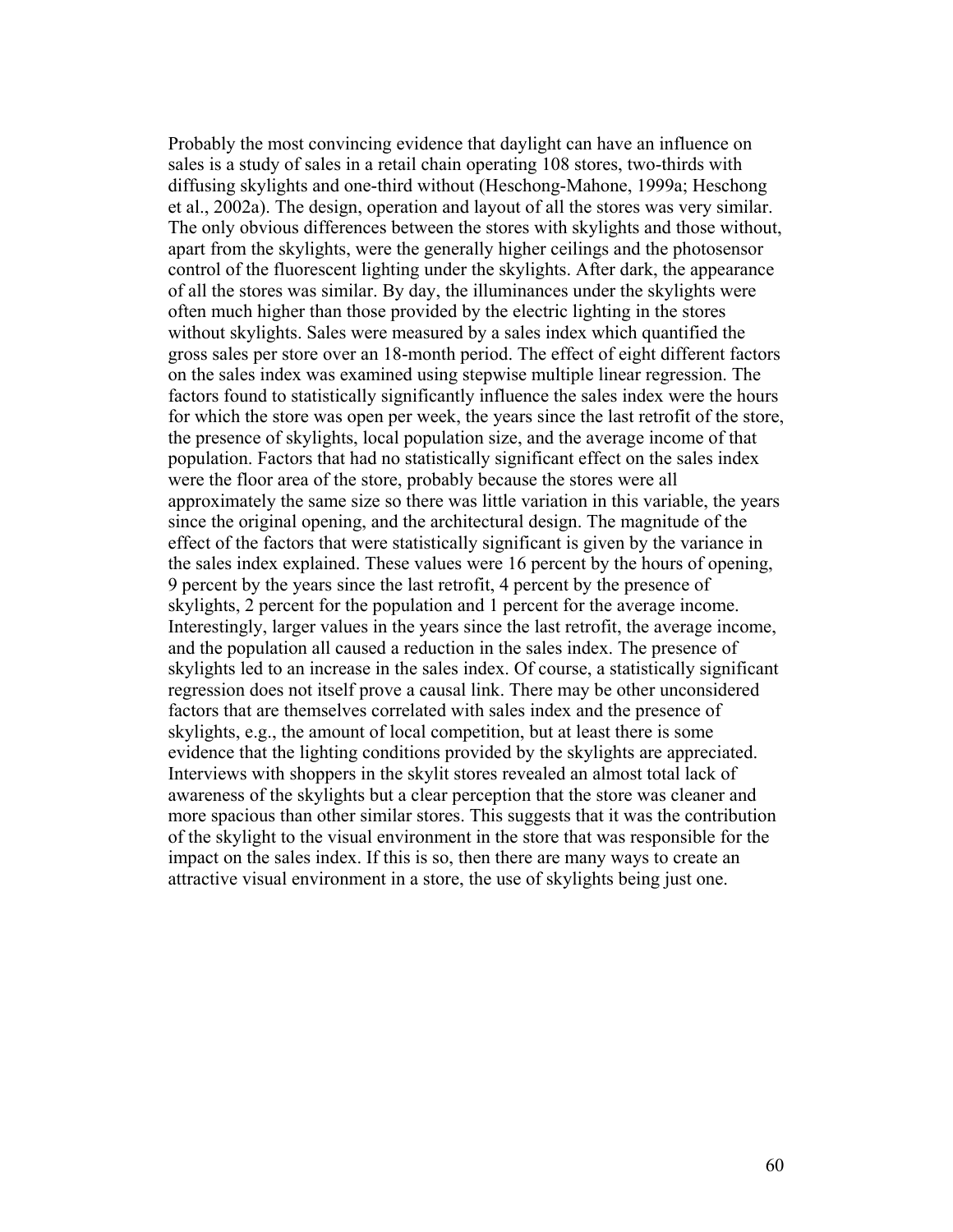## **6. Some misunderstandings**

**Synopsis: There are a number of papers on daylighting in schools that are widely misunderstood. These papers suffer from problems in experimental control and/or in interpretation. Further study is necessary before clear conclusions about the value of daylighting in schools can be drawn.** 

There are a number of publications relevant to the benefits of having daylight in schools that have been widely reported and used by enthusiastic advocates as proof of the benefits of daylighting in general. This section attempts to reestablish a balance by reviewing each publication and pointing out its merits and limitations.

The first of these is a report by the Heschong-Mahone Group (Heschong-Mahone 1999b, summarized in Heschong et al., 2002b). In this paper, an extensive epidemiological study of the effect of daylight in school classrooms on the standardized test scores for reading and mathematics is reported. The test scores of elementary school children in grades 2 to 5 were examined in three different school districts. Such children are typically assigned to a single teacher in a single classroom for the school year. The quantity and quality of daylight in the classrooms were rated, based on expert opinion, on a six-point scale from  $0 = no$ daylight to  $5 =$  sufficient and uniform daylighting most of the year. For one school district (Capistrano, CA), multiple linear regression equations were used to examine the effect of fifty different factors on the change in test scores from fall to the following spring. The regression equations, which in total explain about 25 percent of the variance in the data, show that children in the classrooms with the best daylighting achieved a 20 to 26 percent greater improvement over the year than average. The results in the other two districts (Seattle, WA and Fort Collins, CO) used only the test scores taken at the end of the school year. Nonetheless, children in classrooms with the best daylighting again showed higher end-of-year test scores than children in classrooms with no daylighting.

Clearly, this is a gallant attempt to quantify the effects of providing daylighting in an important area of application, using an extensive database, and a thoughtful analysis. As such it is to be applauded, but it does have some limitations. These limitations fall under the headings of effect size, causation, and implications.

The actual size of the effects associated with the level of daylight has been a source of confusion for several readers (see discussion of Heschong et al., 2002b). The quantity most commonly used to describe the effect size of a variable in multiple regression is the increase in variance explained when the variable is added to the regression equation, although what that is depends not only on the effect of the variable but what other variables have already been considered. For daylight, the additional variance explained was only 0.3%, which indicates that daylight has only a small effect. For comparison, Gifford et al. (1997) showed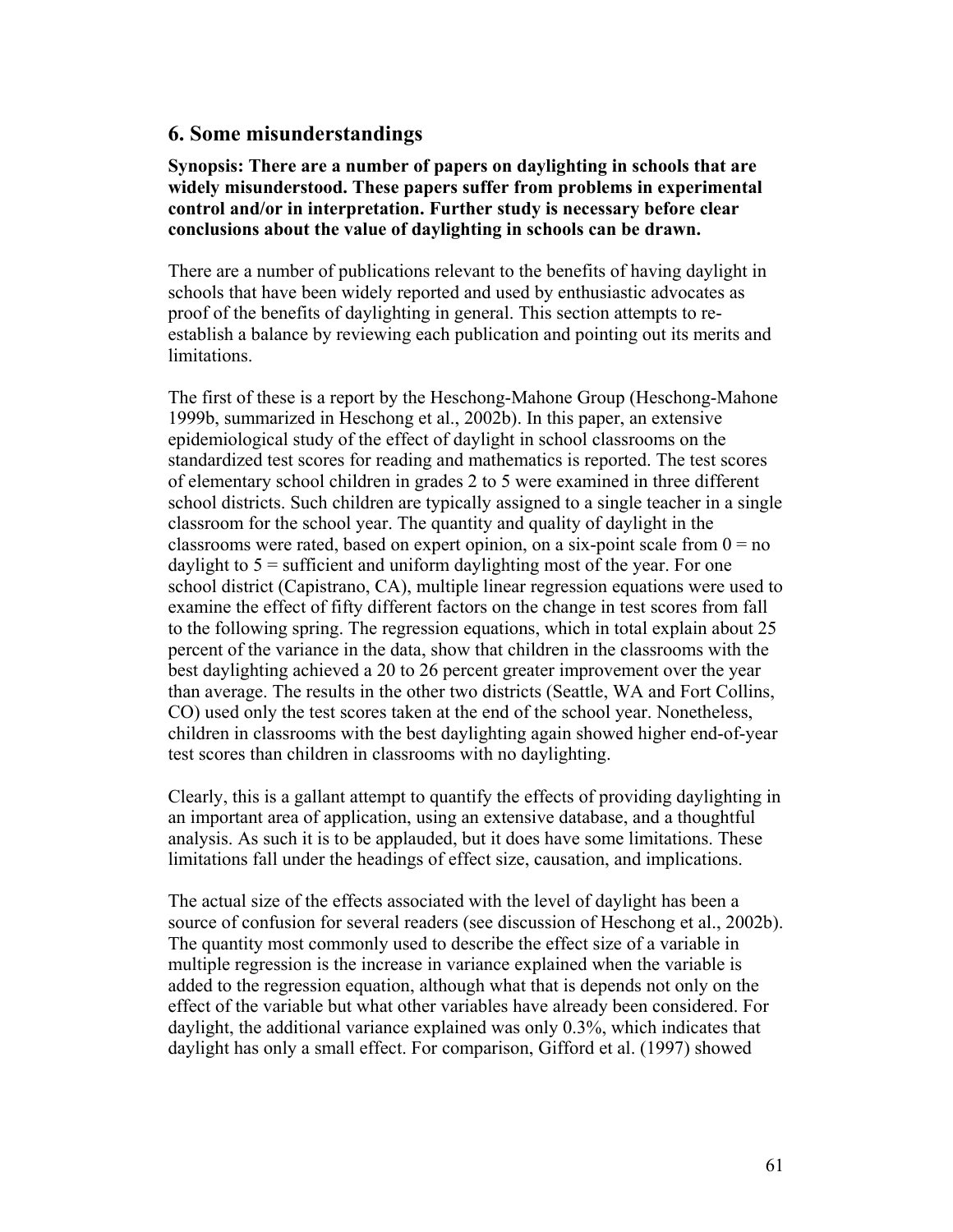that the effect size of increasing illuminance on office work over a range of 70 lx to 1962 lx was 3.2 percent. However, Heschong et al. do point out that, for their data, an effect size for daylight of 0.3 percent puts it amongst other factors that are believed to be educationally important such as participation in a gifted and talented program  $(0.3\%)$ , the number of absences  $(0.1\%)$ , and the size of the school (0.1%). The factor that explains most variance is the grade of children tested (Grade  $2 = 18.4\%$ ; Grade  $3 = 2.6\%$  and Grade  $4 = 0.1\%$  for reading, and Grade  $2 = 14.9\%$ ; Grade  $3 = 6.4\%$  and Grade  $4 = 0.6\%$  for math).

As for causation, it is important to appreciate that the relationship between the provision of daylight and children's test scores shown demonstrates a correlation and not a causation. Heschong et al. recognize this limitation and offer some possible casual factors that might lead to a correlation between daylight availability and test scores, namely increased visibility, enhanced pupil and teacher mood, and improved pupil health. Further, in a re-analysis report they examined a possible source of bias; i.e., allocating better teachers to classrooms with better daylighting. No such bias was found in the dataset. Despite this elimination of one possible sources of bias, it is worth noting that the principle behind epidemiology is that by taking a large enough sample, differences other than the variable of interest will be averaged out. For this reason, epidemiologists tend to only accept conclusions where the effect is large (Taubes, 1995), certainly much larger than that shown in this paper.

As for the implications, it is sometimes asserted, although not by the authors, that this study has shown that daylight, *per se*, is a powerful influence for the good in education. Even if the results of Heschong et al. (2002b) are taken at face value, they demonstrate the error of this view. Although most of their analyses show an improvement in test scores with more daylight, there is one analysis for skylights that shows a reduced improvement in test scores with greater daylight. This deterioration is explained by saying that the skylight design allowed patches of sunlight to strike the walls and students desks, with consequent potential for visual and thermal discomfort. This emphasizes that it is not daylight *per se* that enhances education, but the way that it is delivered.

Two other papers that have been widely used to demonstrate the value of daylight are Hathaway et al. (1992) and Hathaway (1994). In this study, changes in the scholastic performance, absenteeism, physical development, and dental health of children were examined in five Canadian schools over two years. The schools were lit with electric light of different spectra. The papers conclude that marked improvements in academic performance, physical growth, and dental health can be achieved by using full-spectrum fluorescent lighting with an ultra-violet component rather than conventional fluorescent lighting. Given that daylight is a ideal source for delivering full-spectrum lighting with an ultra-violet component, it has been argued that these benefits can also be gained by the provision of daylight. Indeed, the title of Hathaway (1994) is "A study into the effects of light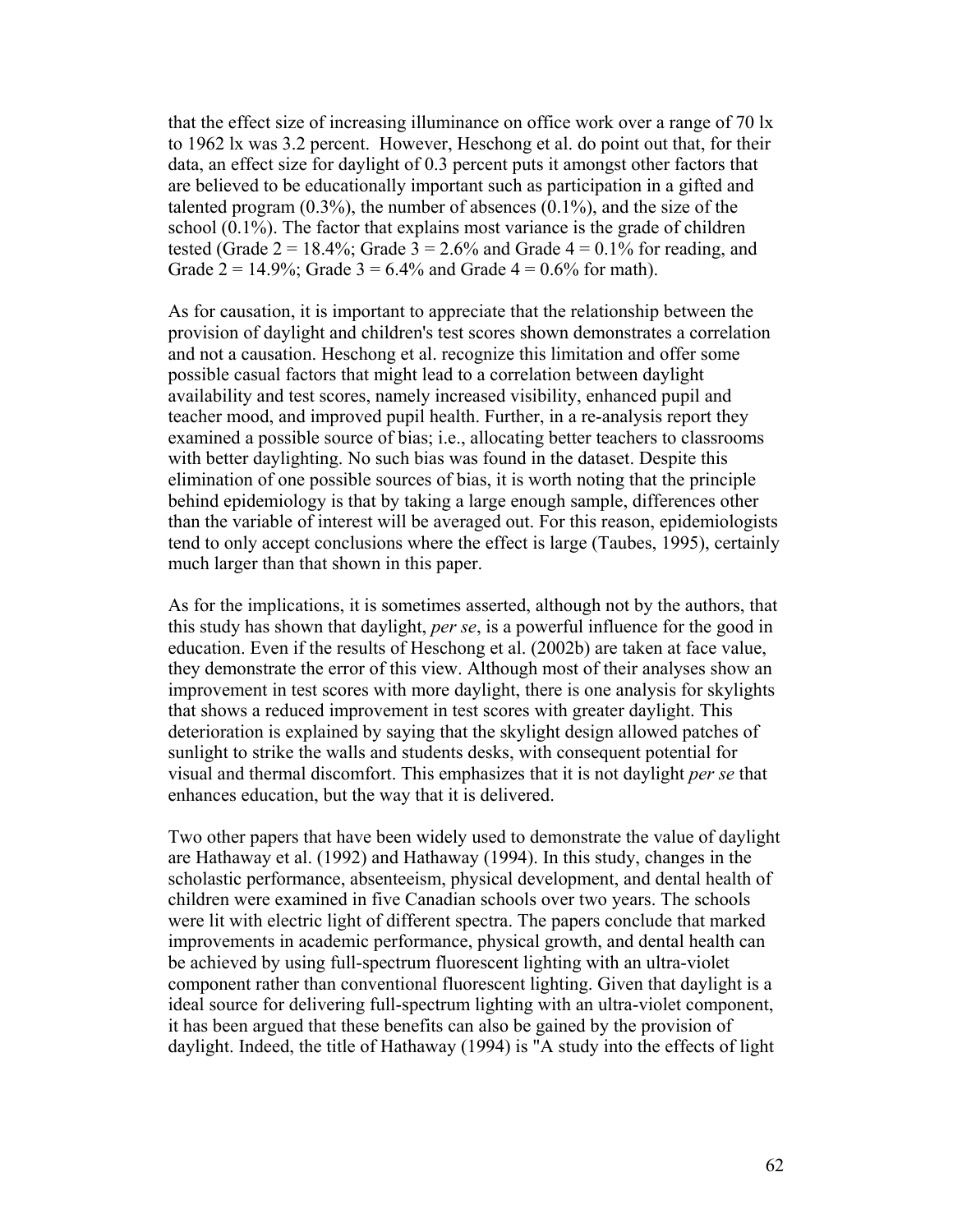on children: A case of daylight robbery." Unfortunately, this study has been severely criticized for numerous methodological faults and analytical flaws and cannot be regarded as proving anything (Veitch and McColl, 1994; Rusak et al., 1996). Further, another study of the effects of fluorescent lamps of different spectra, including both conventional spectra and one simulating daylight, failed to show any effects of the different spectra on measures of learning or health of schoolchildren (Landrus and Larkin, 1990)

The final paper is that of Kuller and Lindsten (1992). This work examined the effect of light on the production of the stress hormone cortisol, the behavior, the body growth, and the absence of children from school, over a school year. The children occupied four different classrooms, all situated in Malmo in southern Sweden, where daylight availability is limited in winter. The lighting of the classrooms differed in the forms of lighting: one had north-facing windows and conventional 3,000K fluorescent lighting; another had a large skylight and fullspectrum fluorescent lighting; the two others had no form of daylighting but different forms of fluorescent lighting, one with 3,000K lamps and the other with full-spectrum fluorescent lighting. As a result of these differences, the amount of light and the spectrum of light in the four classrooms varied dramatically over the year. The two classrooms without any form of daylighting had illuminances in the range 200 to 400 lx throughout the year, while the classroom with windows showed a range of illuminances from 450 to 1300 lx, and the classroom with a skylight showed a range of illuminances from 300 to 6,950 lx at noon over the year. No statistically significant differences between classrooms were found in body growth or absences. What was found was a statistically significant interaction between the concentration of cortisol and classrooms. Children in all four classrooms showed a variation in cortisol concentration over the year (Figure 10), but the children in the classroom without daylight and with the 3,000 K fluorescent lamps reached a minimum at a different time of the year to the children in the other classrooms. Further, the cortisol concentration was related to observations of the children's ability to concentrate and sociability, ability to concentrate being greater at low cortisol concentrations and sociability being greater under higher cortisol concentrations.

Based on such results, the paper concludes that windowless classrooms should be avoided for permanent use. This conclusion may be wise advice, but it does not follow from the data. Only one of the windowless classrooms shows a difference in the timing of the minimum cortisol concentration, the other showing the same pattern over time as the two classrooms with daylight. A more accurate conclusion might be that work in environments where stimulation of the circadian system is limited may cause disturbances in the production and timing of hormones. It may well be that daylight provided through windows or a skylight is a practical solution to this problem, but a higher illuminance and a light spectrum matched to the circadian system would be another.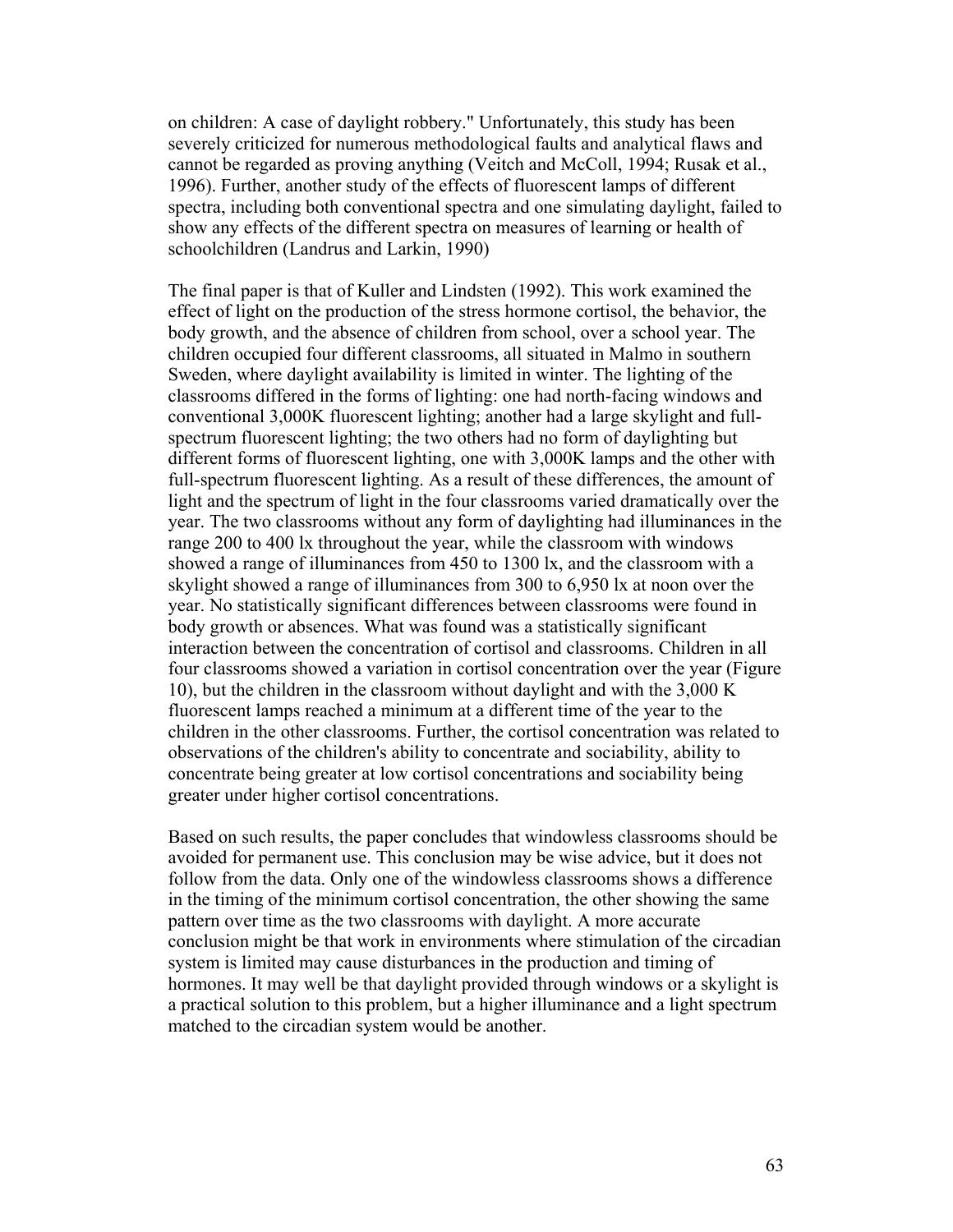

**Figure 10: Morning (7 a.m.) cortisol at four different times of the year in four classrooms: a) windows and warm white fluorescent tubes; b) skylight and daylight fluorescent tubes; c) windowless and warm white fluorescent tubes; d) windowless and daylight fluorescent tubes (Kuller and Lindsten, 1992).** 

This examination of some of the papers relating to the benefits of daylight in schools should not be taken to mean that the presence of daylight in the classroom has no positive effects. Rather, it should be taken to mean that this important topic deserves more study. Certainly, an attempt to replicate Heschong et al (2002b) findings would be of value. Education matters to a lot of people, so even small effects are of value.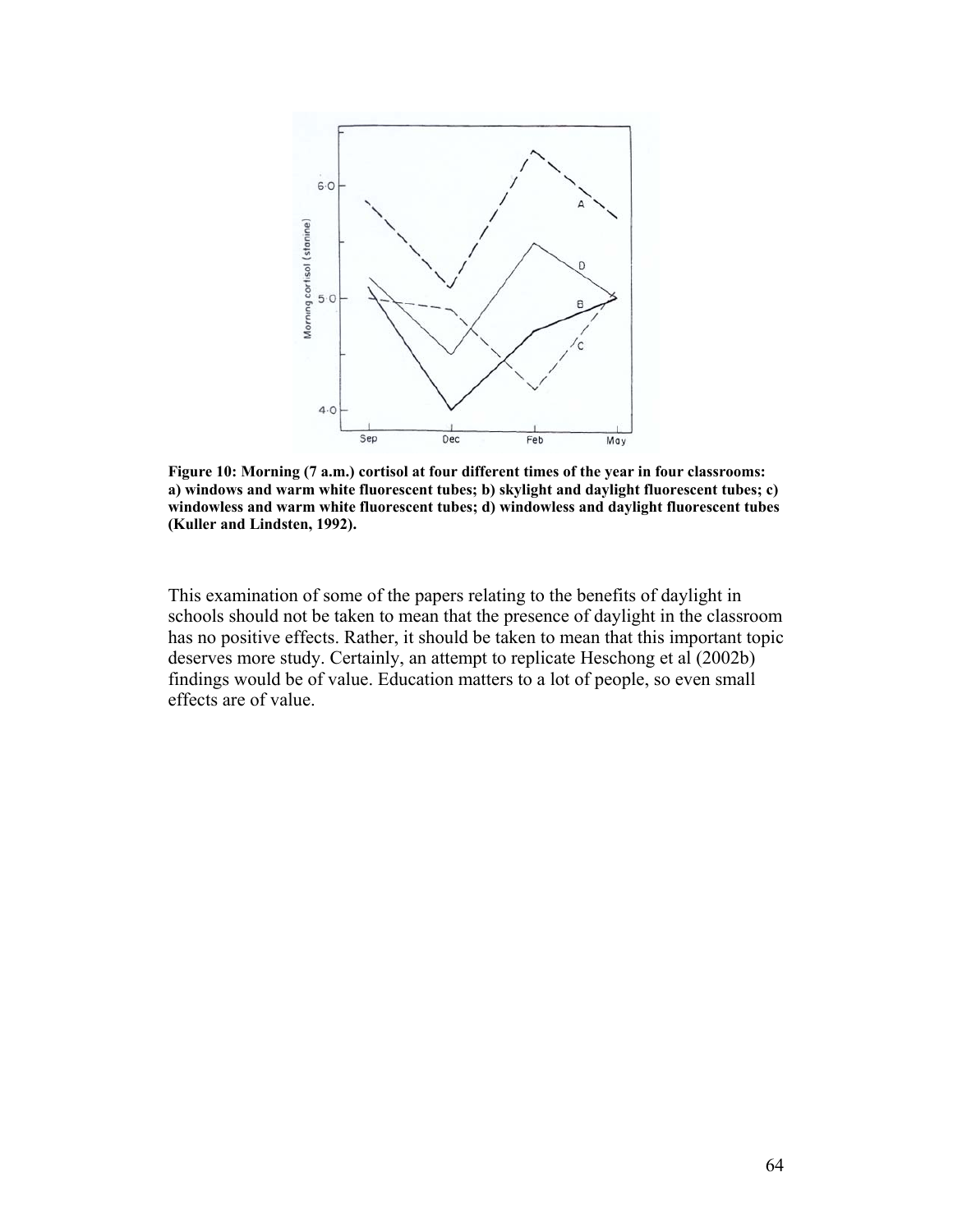# **7. Conclusions**

From the literature reviewed it is possible to draw the following conclusions

1. Physically, daylight is just another source of electromagnetic radiation in the visible range. Electric light sources can be constructed to closely match a spectrum of daylight, but none have been made that mimic the variation in light spectrum that occurs with daylight at different times, in different seasons, and under different weather conditions.

2. Physiologically, daylight is an effective stimulant to the human visual system and the human circadian system.

3. Psychologically, daylight and a view are much desired.

4. The performance of tasks limited by visibility is determined by the stimuli the task presents to the visual system and the operating state of that system. Daylight is not inherently better than electric light in determining either of these factors. However, daylight does have a greater probability of maximizing visual performance than most forms of electric lighting because it tends to be delivered in large amounts with a spectrum that ensures excellent color rendering.

5. There can be no guarantee that daylight will always be successful in maximizing visual performance. Daylight can cause visual discomfort through glare and distraction, and it can diminish the stimuli the task presents to the visual system by producing veiling reflections or by shadows. The effectiveness of daylight for visual performance will depend on how it is delivered. The same conclusion applies to electric lighting

6. People will take action to reduce or eliminate daylight if it causes discomfort or increases task difficulty.

7. The performance of both visual and non-visual tasks will be affected by disruption of the human circadian system. A disrupted circadian system will also create long-term health problems. Exposure to bright light during the day and little or no light at night will accurately entrain the circadian system. Daylighting is an attractive way to deliver bright light during the day.

8. Different lighting conditions can change the mood of occupants of a building. However, there is no simple recipe for what lighting conditions produce the most positive mood. Windows are strongly favored in work places for the daylight they deliver and the view out they provide, as long as they do not cause visual or thermal discomfort or a loss of privacy. Whether windows will produce an improvement in mood seems to depend on what the individual's preferences and expectations are. For people who prefer daylight but who have become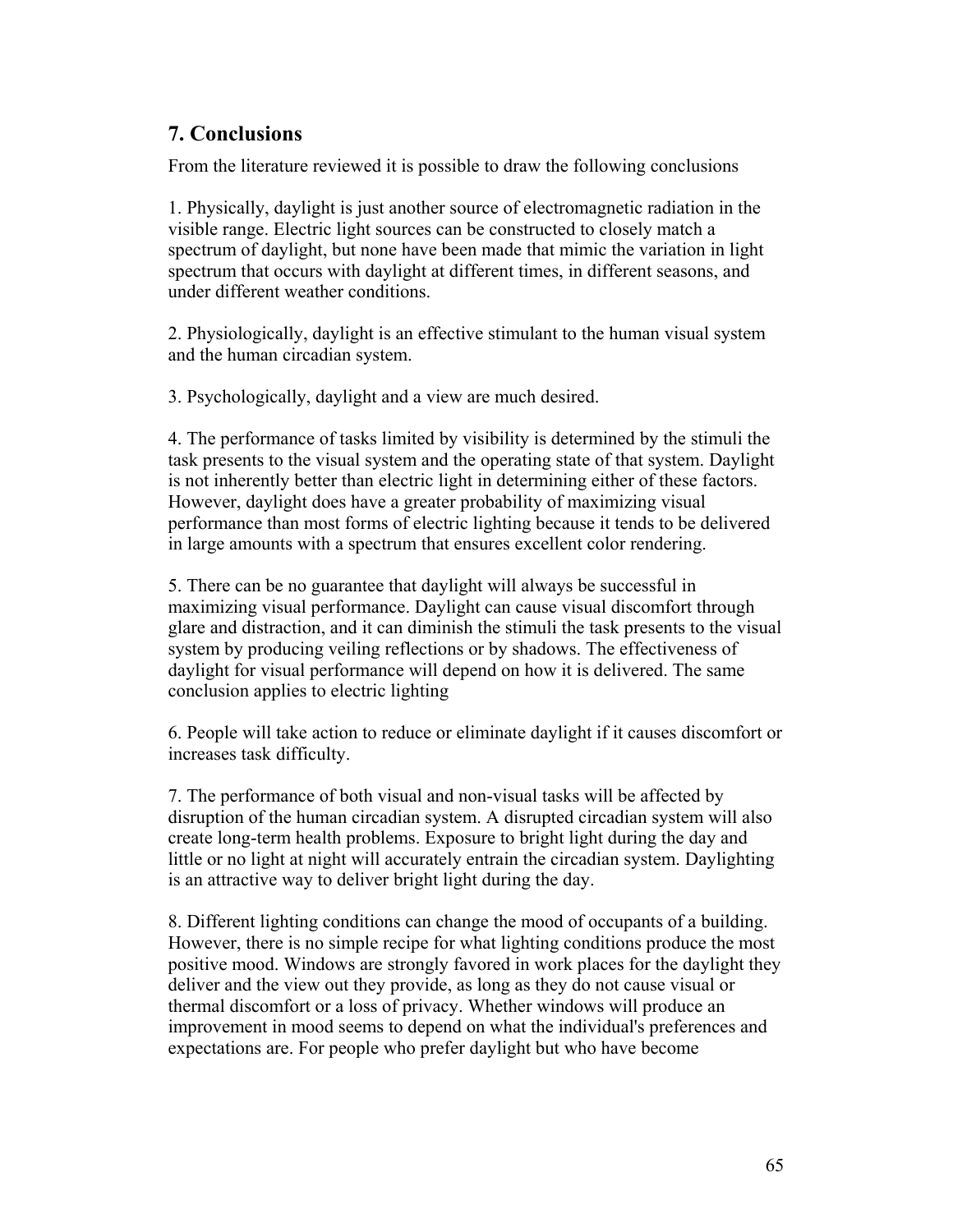accustomed to little daylight , moving into a well daylighted space can be expected to lead to an improvement in mood that will diminish over time as new expectations are established. For people who prefer daylight and who are accustomed to a lot of daylight, moving into a space with little daylight is likely to lead to a deterioration in mood that will recover over time.

9. The understanding of how mood influences productivity is weak. Different studies have emphasized worker happiness, well-being, and job satisfaction as predictors of productivity while others have suggested that productivity is itself a generator of feelings of happiness, well-being, and job satisfaction. The basic problem for daylighting is that mood is subject to so many influences that unless the lighting is really uncomfortable, its influence is likely to be overshadowed by many other factors.

10. Exposure to daylight can have both positive and negative effects on health. The strongest effects occur outdoors. Exposure to daylight outdoors can cause tissue damage, which is bad, and generate vitamin D, which is good. Daylight and sunlight delivered through glass will have much less short wavelength ultra-violet (UV-B) radiation than the same radiation outdoors, but can still have adverse effects on people who are sensitive to ultra-violet radiation. Daylighting that makes what needs to be seen difficult to see can cause eyestrain. Conversely, daylighting that makes what needs to be seen easy to see can reduce eyestrain. Windows that provide a view out as well as daylight, can reduce stress and hence reduce the demand for health services. Daylight reduces the incidence of health problems caused by the rapid fluctuations in light output typical of electric lighting.

11. A wall containing windows costs more to construct and maintain than one without. These costs may be offset by reductions in building operating costs. However, the presence of windows is believed to have a positive effect on the rental value of a space.

12. Daylighting of a conventionally windowless retail space can have a positive effect on sales.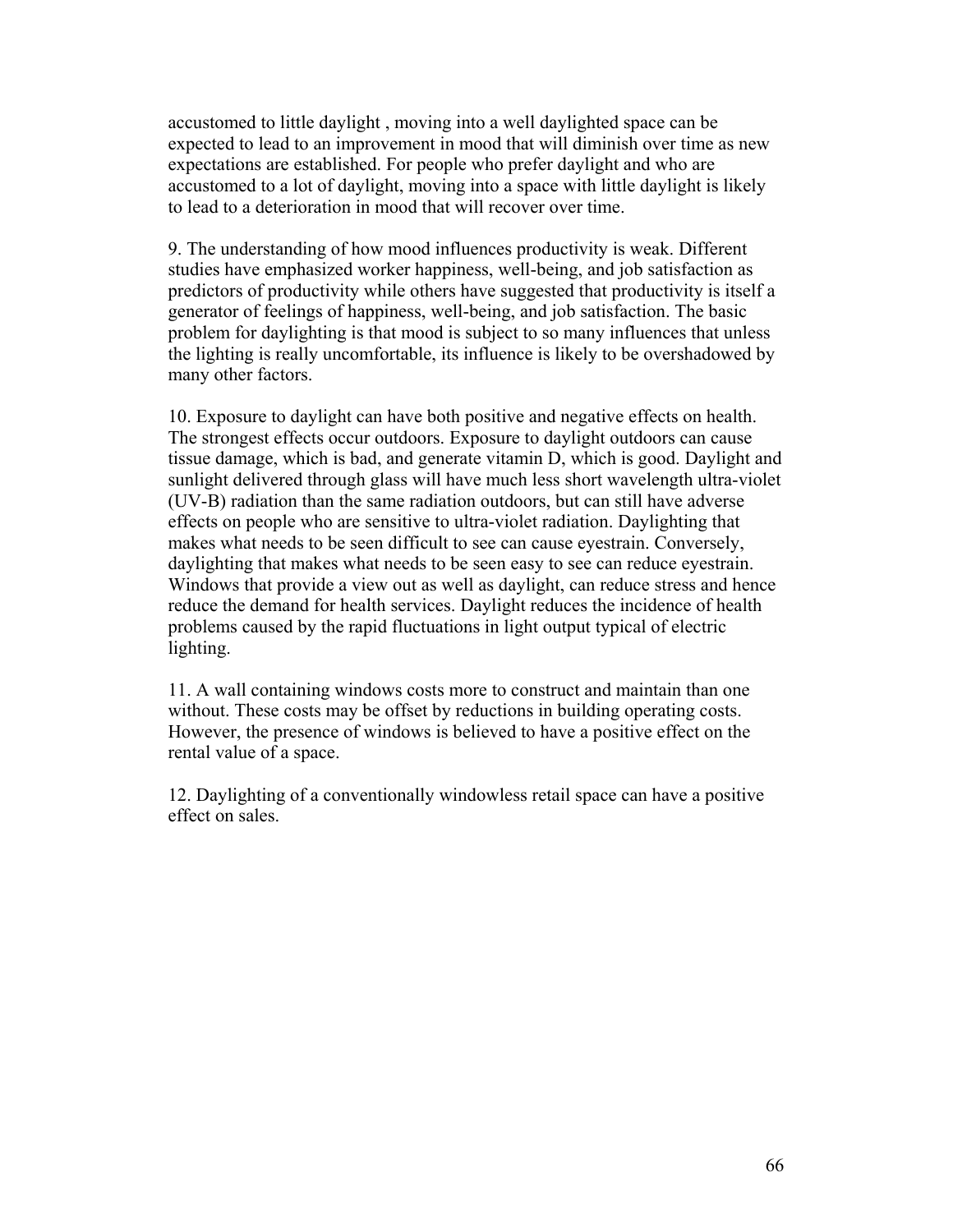# **8. Recommendations for research**

From the above conclusions, four topics that deserve research stand out. They are:

- Reducing discomfort caused by windows
- Quantifying the financial return on windows
- Exploring the impacts of daylight operating through the circadian system
- Testing the biophilia hypothesis

There are many other topics that could be examined, but some, such as examining the effect of daylight on visual performance, seem unnecessary as knowledge in that area is already sufficient to predict the results. Others, such as examining the effect of daylighting on mood and hence productivity, could be undertaken but given the amount of work that has already been done in this area and the confusing pattern of results obtained, the probability of success is low unless more sophisticated concepts and measurement methods are adopted.

## **8.1 Reducing the discomfort caused by windows**

This is a technological project. The rationale for this project is that, while people claim to desire daylighting, they will act to eliminate or reduce it whenever it causes any discomfort or task difficulty. Further, human inertia usually ensures that once such action is taken, it may not be reversed for a long time. If the ultimate aim is to increase the use of daylight in buildings and thereby reduce the use of electric lighting, then it would seem sensible to try to do two things: first, to minimize the prevalence of conditions under which actions aimed at reducing or eliminating daylight occur, and second, to develop methods whereby the actions taken to reduce or eliminate daylight are reversed at the end of each day.

Possibilities for minimizing the conditions under which actions aimed at reducing or eliminating daylight occur involve matching the luminance of the interior of the window wall to the view through the window, manipulating the shape of the reveal around the window to provide a luminance buffer, and developing blinds or screens that would reduce sky luminance without eliminating daylight or a view out.

Possibilities for reversing actions taken to reduce or eliminate daylight would require the development of systems for automatically opening and/or withdrawing blinds at the end of the day. This approach is analogous to that used in occupancy sensors where the switch-off is automatic and the switch-on is manual. The concept is to use human inertia in the interests of saving energy.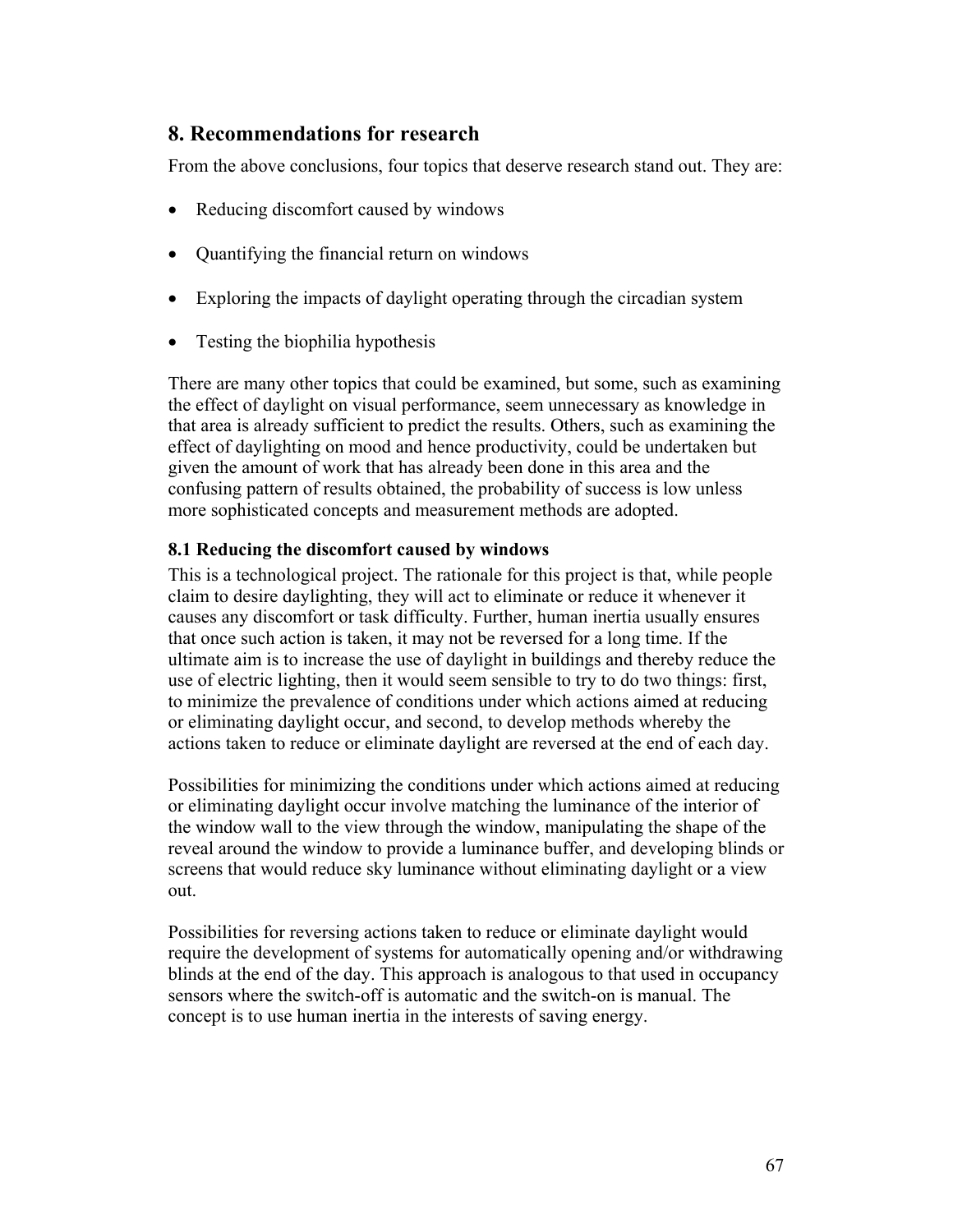## **8.2 Quantifying the financial return on windows**

This is an epidemiological project. The problem faced by anyone trying to quantify the cost / benefit ratio for daylighting is that, while the costs can be easily estimated, the financial benefits cannot. The idea behind this project is to measure what people are prepared to pay for daylighting in different forms, ignoring the reasons why. The value of daylighting can be quantified by the rental value of the property. At the moment, the only information available on this topic considers the extremes of the range of possible conditions, from a windowless building to a windowed building. What is necessary is to fill in this range so that the value of different sizes, numbers, and types of windows can be quantified. One approach to doing this would consist of a large-scale survey of rental values achieved for buildings of the same function, e.g., offices, but with different levels of daylighting.

## **8.3 Exploring the impact of daylight operating through the circadian system**

This is the only area of research suggested that directly addresses the question of daylighting and productivity. The reason for this is that the circadian system provides a plausible mechanism whereby daylight might have a marked effect on the performance of many tasks, not just visual tasks. This is particularly so in high northern or southern latitudes, where exposure to daylight during the journey to work is limited for several months of the year. This could be done as a laboratory experiment or a field experiment, provided a well-established protocol for measuring productivity were in place. If it could be shown that exposure to daylight increased productivity during the day in winter months but not in the summer months, then a case for greater use of daylight could be made.

## **8.4 Testing the biophilia hypothesis**

This is a fundamental topic but one which has important implications for the value of windows, for two reasons. The first is that the biophilia hypothesis is the main reason found in this review why windows are inherently better for people than electric lighting. All the other physiological effects of windows can, in principle, be fulfilled by electric lighting, given enough care and expenditure. But if contact with nature is really an essential part of life for people, then windows should be a legally required component of many buildings, as they are in some European countries. The second is that if the biophilia hypothesis is correct, then a view out should be much more important than letting daylight in. It is important to distinguish between these two attributes because some forms of daylighting provide both (windows), while others emphasize one at the expense of the other (e.g., a clerestory window emphasizes the provision of daylight relative to the view out). To test the biophilia hypothesis requires an experiment in which the magnitude and natural content of the view out would be manipulated and the response in terms of mood, behavior, and performance is measured over a sustained period.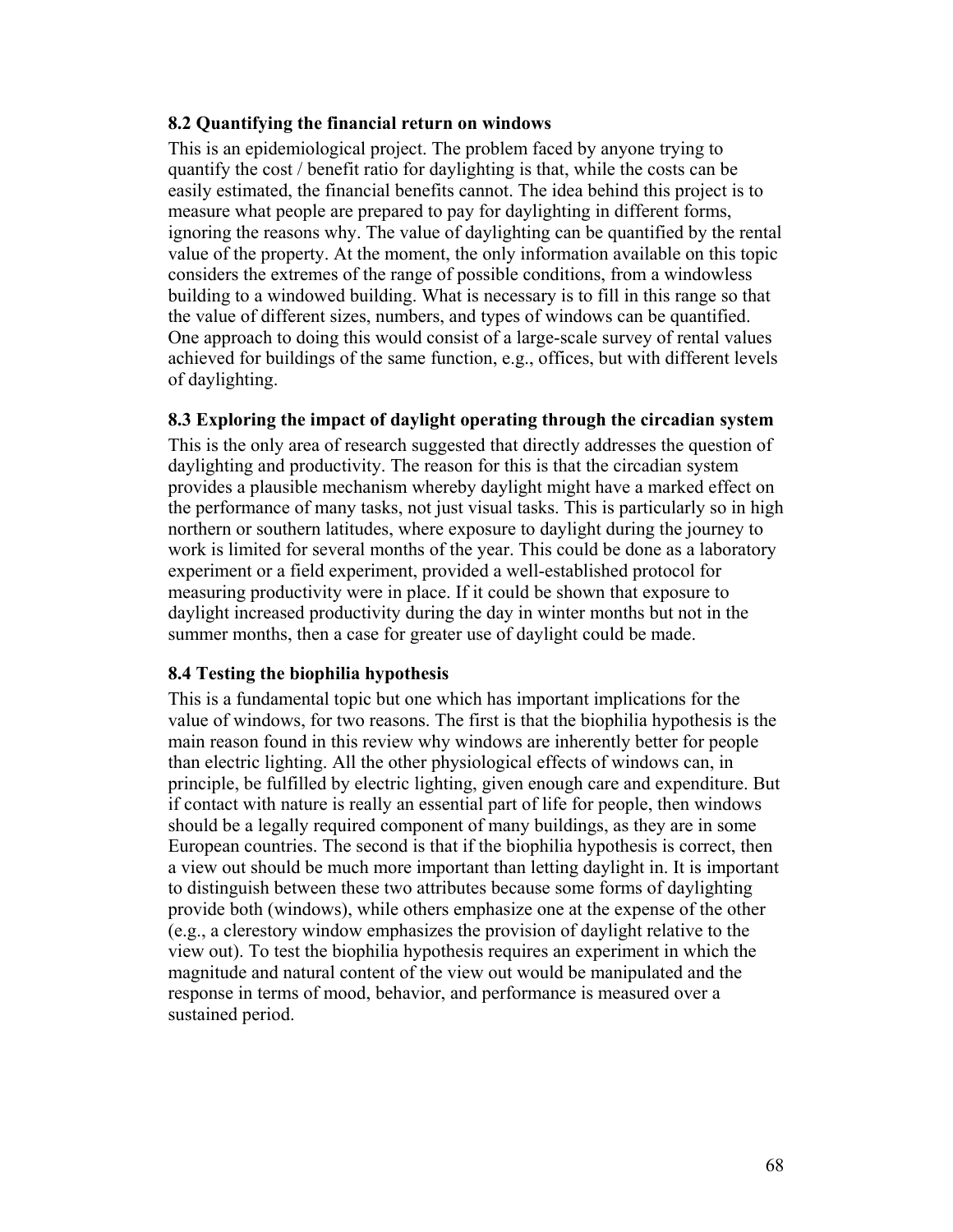# **9. Acknowledgements**

This review has itself been reviewed by Kit Cuttle, University of Auckland; Judy Heerwagen, J.H. Heerwagen and Associates, Vivian Loftness, Carnegie-Mellon University, and Arnold Wilkins, University of Essex. The authors gratefully acknowledge their thoughtful comments and suggestions. This review was undertaken as part of the "Capturing the Daylight Dividend" project. The authors are pleased to recognize the financial support of the project's sponsors.

# **10. References**

Agati, G. (2002) Phototherapy for neonatal jaundice - recent developments, in *Proceedings of the Fifth International LRO Lighting Research Symposium, Orlando, FL*, Electric Power Research Institute: Palo Alto, CA.

Aharon-Peretz, J., Masiah, A., Pillar, T., Epstein, T., Tzichinsky, O. and Lavie, P., (1991) Sleep-wake cycles in multi-infarct dementia and dementia of the Alzheimer type, *Neurology*, 41, 1616-1619.

Ahonen, M., Tenkanen, L., Teppo, L., Hakama, M., and Tuohimaa, P. (2000) Prostate cancer risk and prediagnostic serum 25-hydroxyvitamin D levels, *Cancer Causes and Controls*, 11, 847-852.

Aldworth, R., and Bridgers, D. (1971) Design variety in lighting, *Lighting Research and Technology*, 3, 8-23

American Conference of Governmental Industrial Hygienists (ACGIH), (2001) *TLVs and BEIs Threshold Limit Values for Chemical Substances and Physical Agents, Biological Exposure Indices*, ACGIH: Cincinnati, OH.

American Psychiatric Association (APA), (2000) *Diagnostic and Statistical Manual of Mental Disorders*, DSM-IV-TR, APA: Washington DC

American Society for Testing and Materials (ASTM), (1996a) *Standard Practice for Lighting Cotton Classing Rooms for Color Grading, D1684-96*, ASTM: Philadelphia, PA.

American Society for Testing and Materials (ASTM), (1996b) *Standard Practice for Visual Appraisal of Colors and Color Differences of Diffusely-Illuminated Opaque Materials, D1729-96*, ASTM: Philadelphia, PA.

Badia, P., Myers, B., Boecker, M., and Culpeper, J., (1991) Bright light effects on body temperature, alertness, EEG and behavior, *Physiology and Behavior*, 50,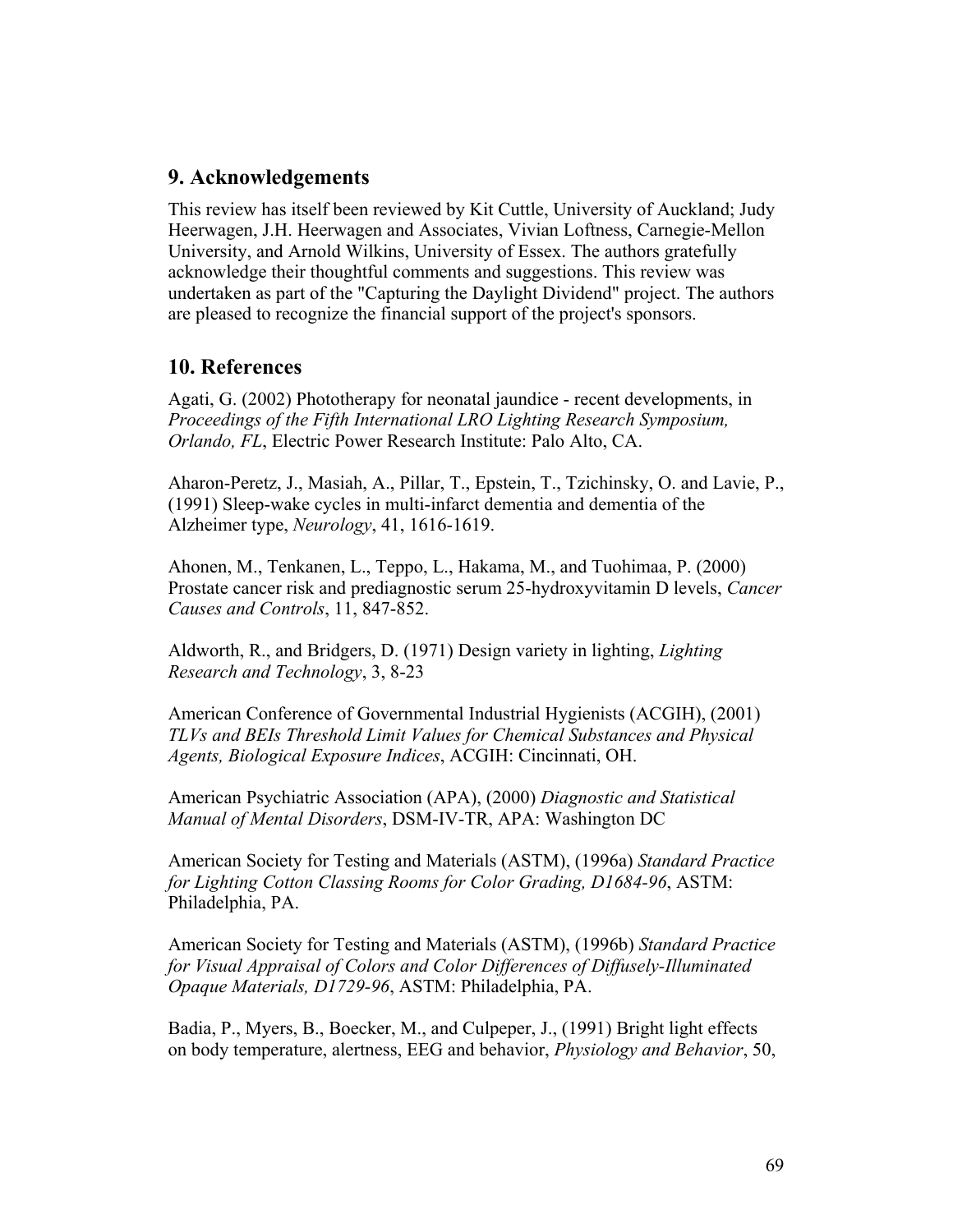583-588.

Bailey, I., Clear, R. and Berman, S., (1993) Size as a determinant of reading speed, *Journal of the Illuminating Engineering Society*, 22, 102-117.

Baker, N. (2000) We are all outdoor animals, in *Architecture City Environment, Proceedings of PLEA, 2000*. eds: K. Steemers and S. Yannas, James and James: London.

Bardo, J. W. and Ross, R. H. (1982). The satisfaction of industrial workers as predictors of production, turnover, and absenteeism. *Journal of Social Psychology*, 118, 29-38.

Barker, F.M., and Brainard, G.C., (1991) *The Direct Spectral Transmittance of the Excised Human Lens as a Function of Age*, *FDA 785345 0090 RA*, US Food and Drug Administration: Washington DC.

Baron, R.A., Rea, M.S., and Daniels, S.G., (1992) Effects of indoor lighting (illuminance and spectral distribution) on the performance of cognitive tasks and interpersonal behaviors: The potential mediating role of positive affect, *Motivation and Emotion*, 16, 1-33.

Beckstead, J.W., and Boyce, P.R. (1992) Structural equation modeling in lighting research: An application to residential acceptance of new fluorescent lighting, *Lighting Research and Technology*, 24, 189-201.

Begemann, S.H.A., Tenner, A., and Aarts, M., (1994) Daylight, artificial light and people, *Proceedings, IES Lighting Convention*, Illuminating Engineering Societies of Australia: Sydney, Australia.

Begemann, S.H.A., van den Beld, G.J. and Tenner, A.D., (1995) Daylight, artificial light and people, Part 2, *Proceedings of the CIE 23rd Session, New Dehli, India*, Vienna: CIE.

Berman, S.M., Fein, G., Jewett, D.L., and Ashford, F., (1993) Luminancecontrolled pupil size affects Landolt C task performance, *Journal of the Illuminating Engineering Society*, 22, 150-165.

Berman, S.M., Fein, G., Jewett, D.L. and Ashford, F., (1994) Landolt-C recognition in elderly subjects is affected by scotopic intensity of surround illuminants, *Journal of the Illuminating Engineering Society*, 23, 123-130.

Blanks, J.C., Torigoe, Y., Hinton, D.R., and Blanks, R.H.I., (1991) Retinal degeneration in the macula of patients with Alzheimer's disease, *Ann. NY Acad. Sci.*, 640, 44-46.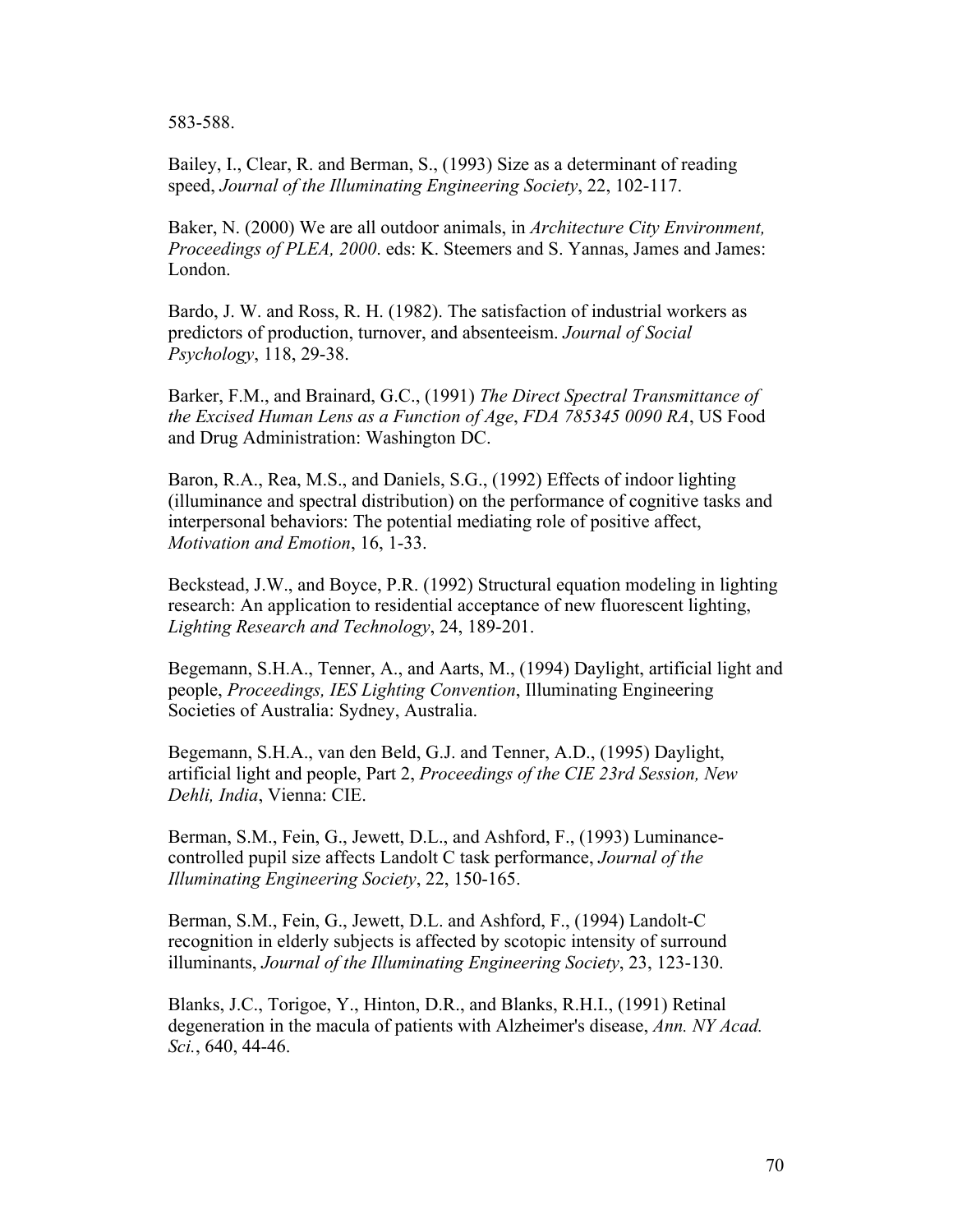Boff, K.R., and Lincoln, J.E., (1988) *Engineering Data Compendium: Human Perception and Performance*, Harry G. Armstrong Aerospace Medical Research Laboratory: Wright-Patterson AFB, OH.

Boivin, D.B. and James, F.O., (2002) Phase-dependent effect of room light exposure in a 5-h advance of the sleep-wake cycle: Implications for jet lag, *Journal of Biological Rhythms*, 17, 266-276.

Boyce, P.R., Akashi, Y., Hunter, C.M., and Bullough, J.D., (2003) The impact of spectral power distribution on the performance of an achromatic visual task, *Lighting Research and Technology*, 35, 141-161.

Boyce, P.R., Beckstead, J.W., Eklund, N.H., Strobel, R.W. and Rea, M.S., (1997) Lighting the graveyard shift: the influence of a daylight-simulating skylight on the task performance and mood of night-shift workers, *Lighting Research and Technology*, 29, 105-142.

Boyce, P.R., Lloyd, C.J., Eklund, N.H. and Brandston, H.M. (1996) Quantifying the effects of good lighting: the Green Hills Farms project, *Proceedings of the Illuminating Engineering Society of North America Annual Conference, Cleveland*, IESNA: New York

Boyce, P.R. and Rea, M.S., (1987) Plateau and escarpment: The shape of visual performance, *Proceedings of the CIE 21st Session, Venice,* CIE: Vienna,.

Boyce, P.R. and Rea, M.S. (2001) *Lighting and Human Performance II: Beyond visibility models toward a unified human factors approach to performance*, EPRI: Palo Alto, CA, National Electrical Manufacturers Association, VA, U.S. Environmental Protection Agency Office of Air and Radiation, Washington, DC.

Brainard, G.C., Hanifin, J.P., Greeson , J.M., Byrne, B., Glickman, G., Gerner, E., and Rollag, M.D., (2001) Action spectrum for melatonin regulation in humans: Evidence for a novel circadian photoreceptor, *The Journal of Neuroscience*, 21, 6405-6412.

Brainard, G.C., Kavet, R., and Kheifets, L.I., (1999) The relationship between electromagnetic field and light exposures to melatonin and breast cancer: A review of the relevant literature, *J. Pineal Research*, 26, 65-100.

Brainard, G.C., Lewy, A.J., Menaker, M., Miller, L.S., Fredrickson, R.H., Weleber, R.G., Cassone, V., and Hudson, D., (1988) Dose response relationship between light irradiance and the suppression of melatonin in human volunteers, *Brain Res*. 454, 212-218.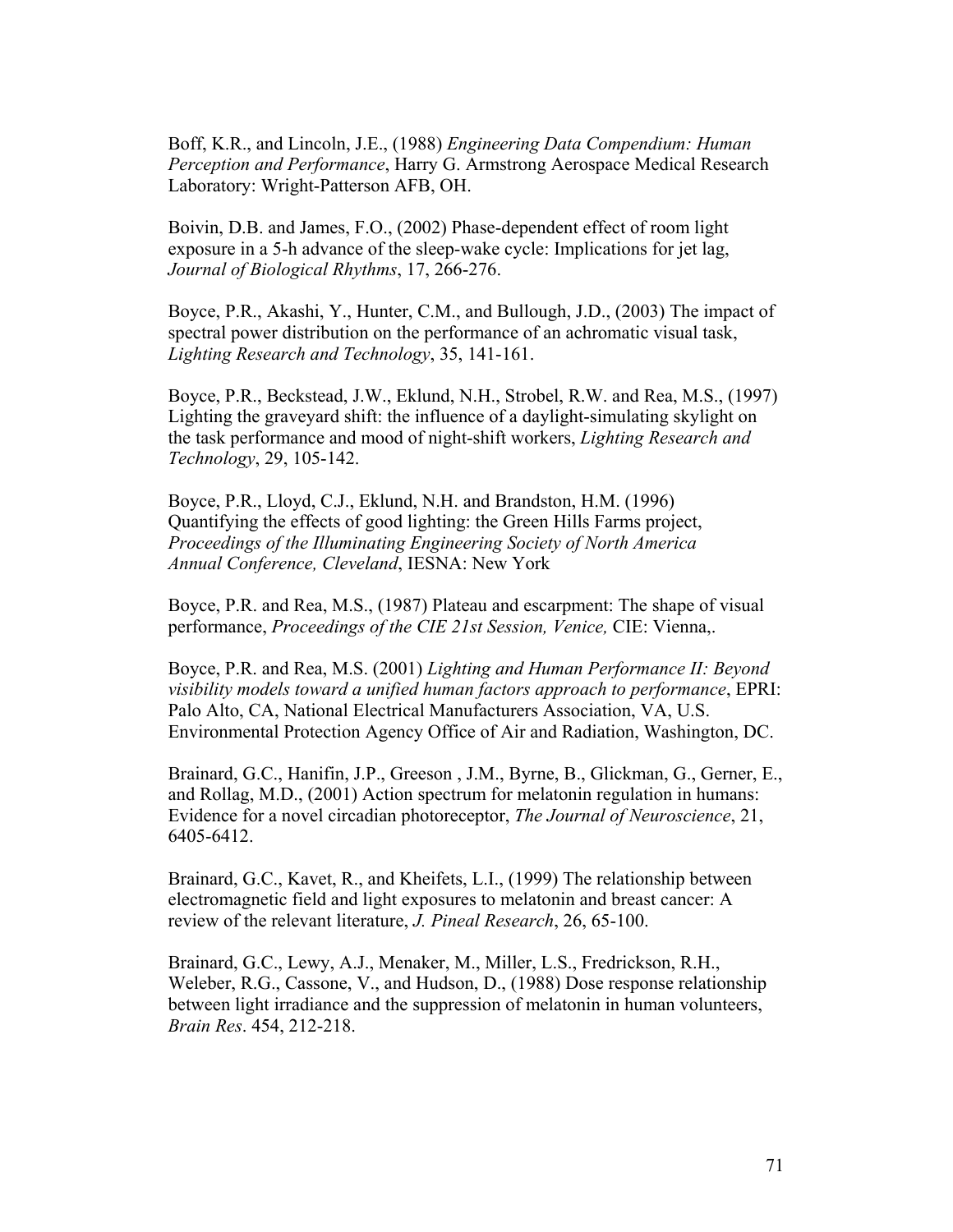Brayfield, A. H. and Crockett, W. H. (1955). Employee attitudes and performance. *Psychological Bulletin*, 51, 396-428.

Brill, M. (1985) *Using Office Design to Increase Productivity*, Workplace Design and Productivity Inc: New York, NY.

Building Owners and Managers Association International (BOMAI), (1988) *Office Tenant Moves and changes: Why Tenants Move, What They Want, Where they Go,* BOMAI: Washington DC.

Bullough, J. and Rea, M.S., (1996) Lighting for neonatal intensive care units: some critical information for design, *Lighting Research and Technology*, 28, 189- 198.

Cajochen, C., Khalsa, S.B.S., Wyatt, J.K., Czeisler, C.A., and Dijk, D.J., (1999) EEG and ocular correlates of circadian melatonin phase and human performance decrements during sleep loss, *Am. J. Physiol*., 277, R640-R649.

Cajochen, C., Zeitzer, J.M., Czeisler, C.A., and Dijk, D-J., (2000) Dose-response relationship for light intensity and ocular and electroencephalographic correlates of human alertness, *Behavioural Brain Research,* 115, 75-83.

Campbell, S.S., and Dawson, D., (1991) Bright light treatment of sleep disturbance in older subjects, *Sleep Res.*, 20, 448- .

Campbell, S.S., Dawson, D., and Anderson, M.W., (1993) Alleviation of sleep maintenance insomnia with timed exposure to bright light, *J. Am. Geriartr. Soc.*, 41, 829-836.

Campbell, S.S., Dijk, D.J., Boulos, Z., Eastman, C.I., Lewy, A.J., and Terman, M., (1995) Light treatment for sleep disorders: Consensus report III Alerting and activating effects, *Journal of Biological Rhythms*, 10, 129-132.

Campbell, S.S., Kripke, D.F., Gillin, J.C., Hrubovcak, J.C., (1988) Exposure to light in healthy elderly subjects and Alzheimer's patients, *Physiol. Behav*., 42, 141-144.

Cesarini, J-P., (1998) UV skin aging, in *Measurements of Optical Radiation Hazards,* eds: R. Matthes and D. Sliney, International Commission on Non-Ionizing Radiation Protection: OberschleiBheim, Germany.

Christoffersen, J., Petersen, E., Johnsen, K., Valbjorn, O., and Hygge, S. (1999) Windows and daylight - a post-occupancy evaluation of offices, Statens Byggeforskningsinstitut (SBI) Report 318, SBI: Horsholm, Denmark.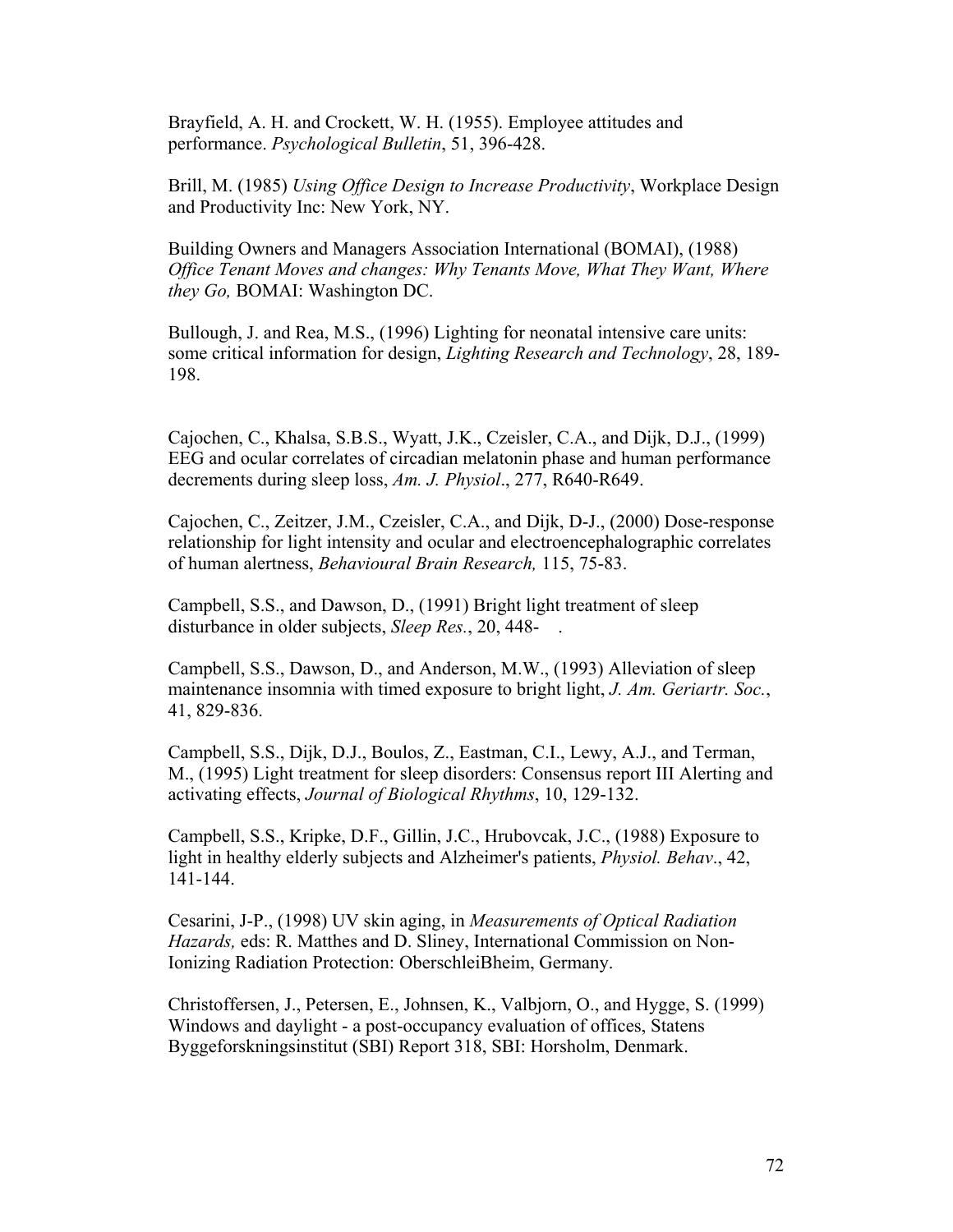Clearwater, Y. A., and Coss, R.G. (1991) Functional aesthetics to enhance wellbeing in isolated and confined settings, in *From Antarctica to Outer Space: Life in Isolation and Confinement*, eds: A.A. Harrison, Y.A. Clearwater and C.P. McKay, Springer-Verlag: New York and Berlin.

Clements-Croome, D., and Kaluarachi, Y. (2000) Assessment and measurement of productivity, in *Creating the Productive Workplace*, ed: D. Clements-Croome, E. & F. N. Spon: London.

Collins, B. (1975) *Windows and People: A Literature Survey - Psychological Reaction to Environments With and Without Window*s, Natural Bureau of Standards: Gaithersburg, MD.

Commission Internationale de l'Eclairage (CIE) (1997) *Low Vision: Lighting Needs for the Partially Sighted*, CIE Technical Report 123*,* CIE: Vienna.

Cooper, C. L., and Payne, R. (1988) *Causes, Coping and Consequences of Stress at Work*, J.Wiley and Son: New York, NY.

Cropanzano, R. and Wright, T. A. (2001) When a "happy" worker is really a "productive" worker: A review and further refinement of the happy-productive worker thesis. *Consulting Psychology Journal*, 53(3), 154-168.

Cuttle, C., (2002) Identifying the human values associated with windows, *International Daylighting*, 5, 3-6*.*

Cuttle, C., and Brandston, H. (1995) Evaluation of retail lighting, *Journal of the Illuminating Engineering Society*, 24, 33-49.

Czeisler, C.A., Rios, C.D., Sanchez, R., Brown, E.N., Richardson, G.S., Ronda, J.M., and Rogacz, S., (1988) Phase advance and reduction in amplitude of the endogenous circadian oscillator correspond with systematic changes in sleep/wake habits and daytime functioning in the elderly, *Sleep Res*., 15, 268.

Dasgupta, U. (2003) *The Impact of Windows on Mood and the Performance of Judgmental Tasks*, M.S in Lighting Thesis, Rensselaer Polytechnic Institute

Diffey, B.L. (1990) Human exposure to ultra-violet radiation, *Sem. Dermatol*. 9, 2-10.

Dijk, D-J., Boulos, Z., Eastman, C.I., Lewy, A.J., Campbell, S.S., and Terman, M., (1995) Light treatment for sleep disorders: Consensus report II Basic properties of circadian physiology and sleep regulation, *J. Biol. Rhythms*, 10, 113- 125.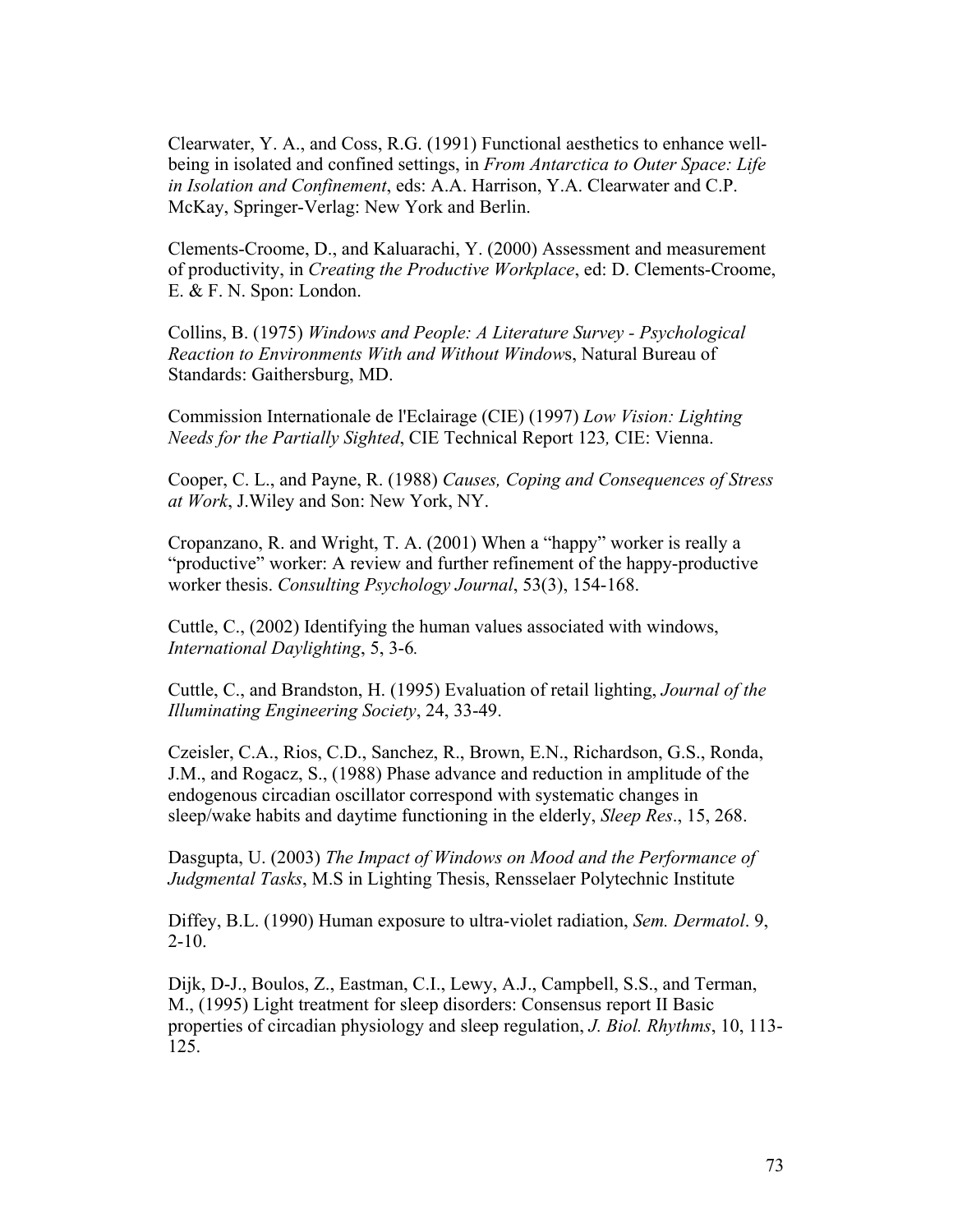Donald, I. and Siu, O. (2001). Moderating the stress impact of environmental conditions: The effect of organizational commitment in Hong Kong and China. *Journal of Environmental Psychology*, 21, 353-368.

Eastman, C.I. (1990) What the placebo literature can tell us about light therapy for SAD, *Psychopharmacol. Bull*. 26, 495-504.

Eastman, C.I., Boulos, Z., Terman, M., Campbell, S.S., Dijk, D.J. and Lewy, A.J., (1995) Light treatment for sleep disorders: Consensus report VI Shift work, *Journal of Biological Rhythms*, 10, 157-164.

Eastman, C.I., Lahmeyer, H.W., Watell, L.G., Good, G.D., and Young, M.A. (1992) A placebo-controlled trial of light treatment for winter depression. *J. Affect Disord.* 26, 211-222.

Eastman, C.I., Stewart, K.T., Mahoney, M.P., Liu, L., and Fogg, L.F., (1994) Dark goggles and bright light improve circadian rhythm adaptation to night shift work, *Sleep*, 17, 535-543.

Edwards, L., and Torcellini, P. (2002) *A Literature Review of the Effects of Natural Light on Building Occupants*, Report NREL/TP-550-30769, National Renewable Energy Laboratory: Golden, CO.

Eklund, N.H., (1999) Exit sign recognition for color normal and color deficient observers, *Journal of the Illuminating Engineering Society*, 28, 71-81.

Eklund, N.H., Boyce, P.R., and Simpson, S.N., (2000) Lighting and sustained performance, *Journal of the Illuminating Engineering Society*, 29, 116-130.

Eklund, N.H., Boyce, P.R., and Simpson, S.N., (2001) Lighting and sustained performance: Modeling data-entry task performance, *Journal of the Illuminating Engineering Society*, 30, 126-141.

Epstein, J.H. (1989) Photomedicene, in *The Science of Photobiology*, ed: K. C. Smith, Plenum Press: New York.

Fanning S. F., Grissom, T.V., and Pearson, T.D. (1994) *Market Analysis for Valuation Appraisals*, Appraisal Institute: Chicago, IL.

Farr, P.M., and Diffey, B.L., (1985) The erythemal response of human skin to ultra-violet radiation, *British Journal of Dermatology*, 113, 65-76.

Figueiro, M.G., Rea, M.S., Stevens, R.G., and Rea, A.C. (2002) Daylight and productivity - a possible link to circadian regulation, *Proceedings of the Fifth*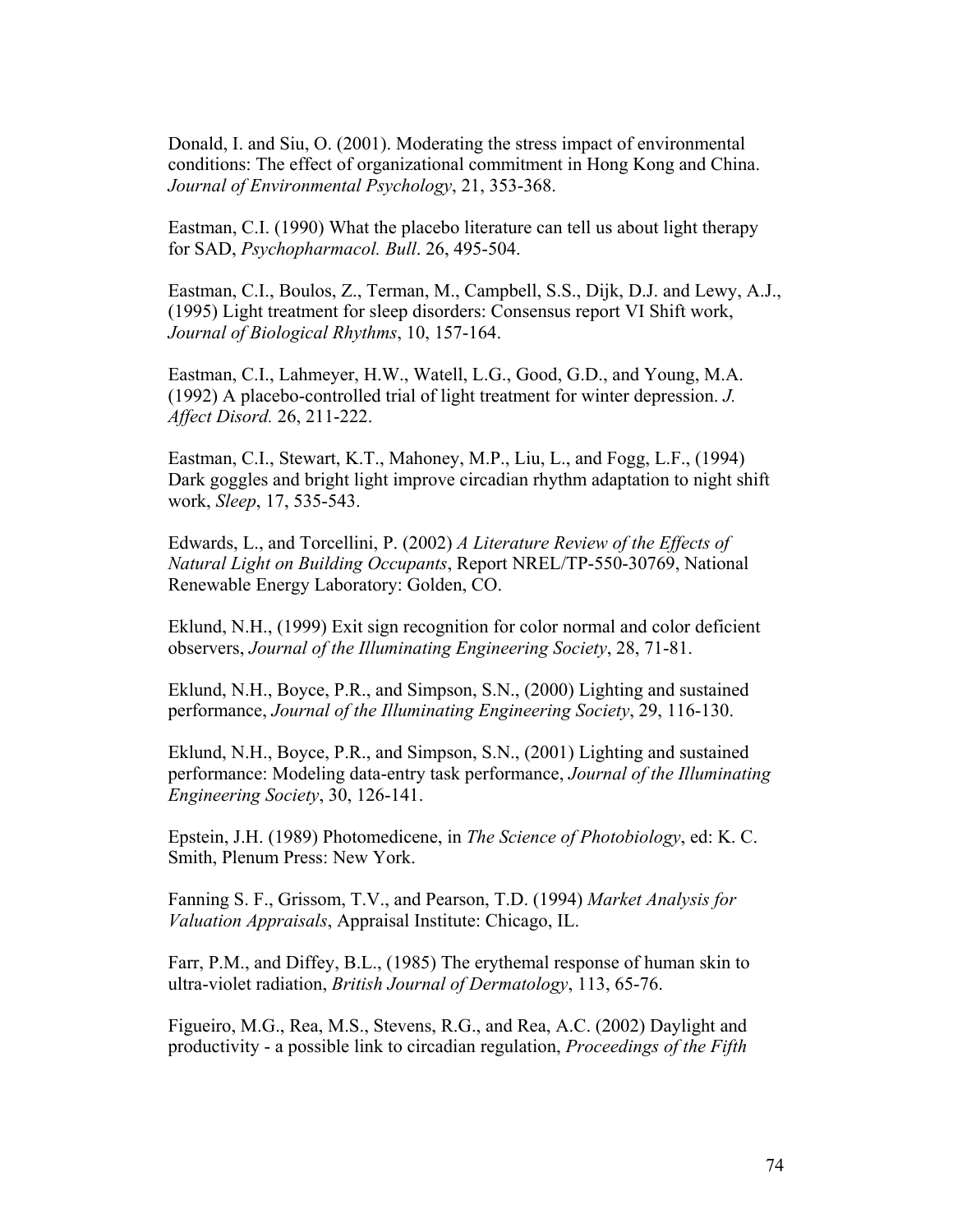*International LRO Lighting Research Symposium*, Electric Power Research Institute: Palo Alto, CA.

Finnegan, M.C., and Solomon, L.Z. (1981) Work attitudes in windowed versus windowless environments, *Journal of Social Psychology*, 115, 291-292.

Foley, D.J., Monjan, A.A., Brown, S.L., Simonsick, E.M., Wallace, R.B., and Blazer, D.G., (1995) Sleep complaints among elderly persons: An epidemiologic study of three communities, *Sleep*, 18, 425-432.

Forestier, S., (1998) Sunscreens, in-vivo versus in-vitro testing: Pros and cons, in R. Matthes and D. Sliney (eds) *Measurements of Optical Radiation Hazards*, International Commission on Non-Ionizing Radiation Protection: OberschleiBheim, Germany.

French, J., Hannon, P. and Brainard, G.C., (1990) Effects of bright illuminance on body temperature and human performance, *Annual Review of Chronopharmacology*, 7, 37-40.

Froberg, J. Sleep deprivation and prolonged working hours, (1985) in S.Folkard and T.H.Monk, (eds) *Hours of Work*, John Wiley and Son: New York.

Gallin, P.F., Terman, M., Reme, C.E., Rafferty, B., Terman, J.S., and Burde, E.M., (1995) Ophthalmologic examination of patients with seasonal affective disorder, before and after light therapy, *Amer. J. Ophthal.*, 119, 202-210.

Garland, C. F., Garland, F.C., Shaw, E.K., Comstock, G. W., Helsing, K.J.,and Gorham, E.D. (1989) Serum 25-hydroxyvitamin D and colon cancer: Eight year prospective study, *Lancet*, 1176-1178.

Gifford, R., Hine, D.W., and Veitch, J.A. (1997) Meta-analysis for environmentbehavior research, illuminated with a study of lighting level effects on office task performance, in *Advances in Environment, Behavior and Design*, eds: G.T. Moore and R.W. Marans, Plenum Press: New York, NY.

Gilmore, G.C., Thomas, C.W.,, Klitz, T., Persanyi, M.W., and Tomsak, R., (1996) Contrast enhancement eliminates letter identification speed deficits in Alzheimer's disease, *Journal of Clinical Geropsychology*, 2, 307-320.

Gilmore, G.C., and Whitehouse, P.J., (1995) Contrast sensitivity in Alzheimer's disease: A 1-year longitudinal analysis, *Optometry and Vision Science,* 72, 83-91.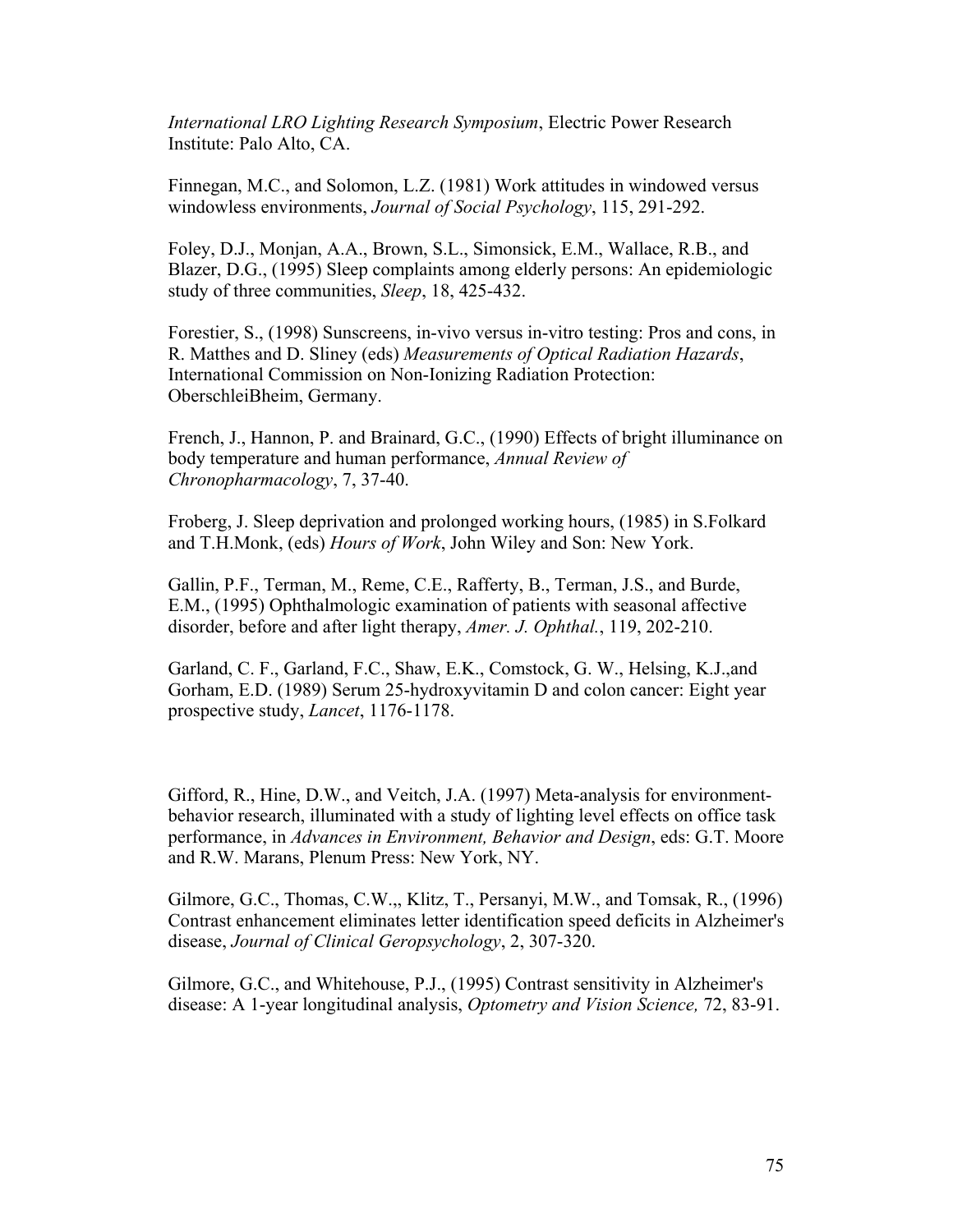Glerup, H., Mikkelsen, K., Poulsen, L., Hass, E, Overbeck, S., Thomesen, J., Charles, P., and Eriksen, E. F. (2000) Commonly recommended daily intake of vitamin D is not sufficient if sunlight exposure is limited, *J. Intern. Med*., 247, 260-268.

Graham, C.G., Cook, M.R., Gerkovich, M.M., and Sastre, A., (2001) Examination of the melatonin hypothesis in women exposed at night to EMF and bright light, *Environmental Health Perspectives*, 109, 501-507.

Gutkowski, J. M. (1992) *The Impact of Windows on Positive Affect and Cognitive Performance in Work Settings*, M.S. Thesis, Rensselaer Polytechnic Institute

Harber L.C., Whitman, G.B., Armstrong, R.B., and Deleo, V.A., (1985) Photosensitivity diseases related to interior lighting, in *The Medical and Biological Effects of Light*, eds: R. J. Wurtman, M. J. Baum, and J. T. Potts Jr., New York Academy of Sciences: New York, NY.

Hartleb, S.B. (1989) *Some Effects of the Sequential Experience of Windows on Human Response*, M.S. Thesis, Rensselaer Polytechnic Institute.

Hathaway, W.E. (1994) A study of the effects of types of light on children: A case of daylight robbery, in *Full-Spectrum Lighting Effects on Performance, Mood and Health*, ed: J.A Veitch, National Research Council Canada: Ottawa, ON.

Hathaway, W.E., Novitsky, D., Thompson, G.W., and Hargreaves, J.A. (1992) *A Study into the Effects of Light on Children of Elementary School Age - A Case of Daylight Robbery*, Alberta Education: Edmonton, AL.

Hedge, A. (1994) Reactions of computer users to three different lighting systems in windowed and windowless offices, *Work and Display Units, '94*, B54-B56.

Heerwagen, J., and Heerwagen, D. (1986) Lighting and psychological comfort, *Lighting Design and Application*, 6, 47-51.

Heerwagen, J.H., Loveland, J., and Diamond, R. (1992) *Post-Occupancy Evaluation of Energy Edge Buildings*, Center for Planning and Design, College of Architecture and Urban Planning, University of Washington: Seattle, WA.

Heerwagen, J.H. and Orians, G.H., (1986) Adaptations to windowlessness: A study of the use of visual decor in windowed and windowless offices, *Environment and Behavior*, 5, 623-639.

Heerwagen, J. H., and Wise, J.A., (1998) Green building benefits: Differences in perceptions and experiences across manufacturing shifts, *Heating, Piping Air*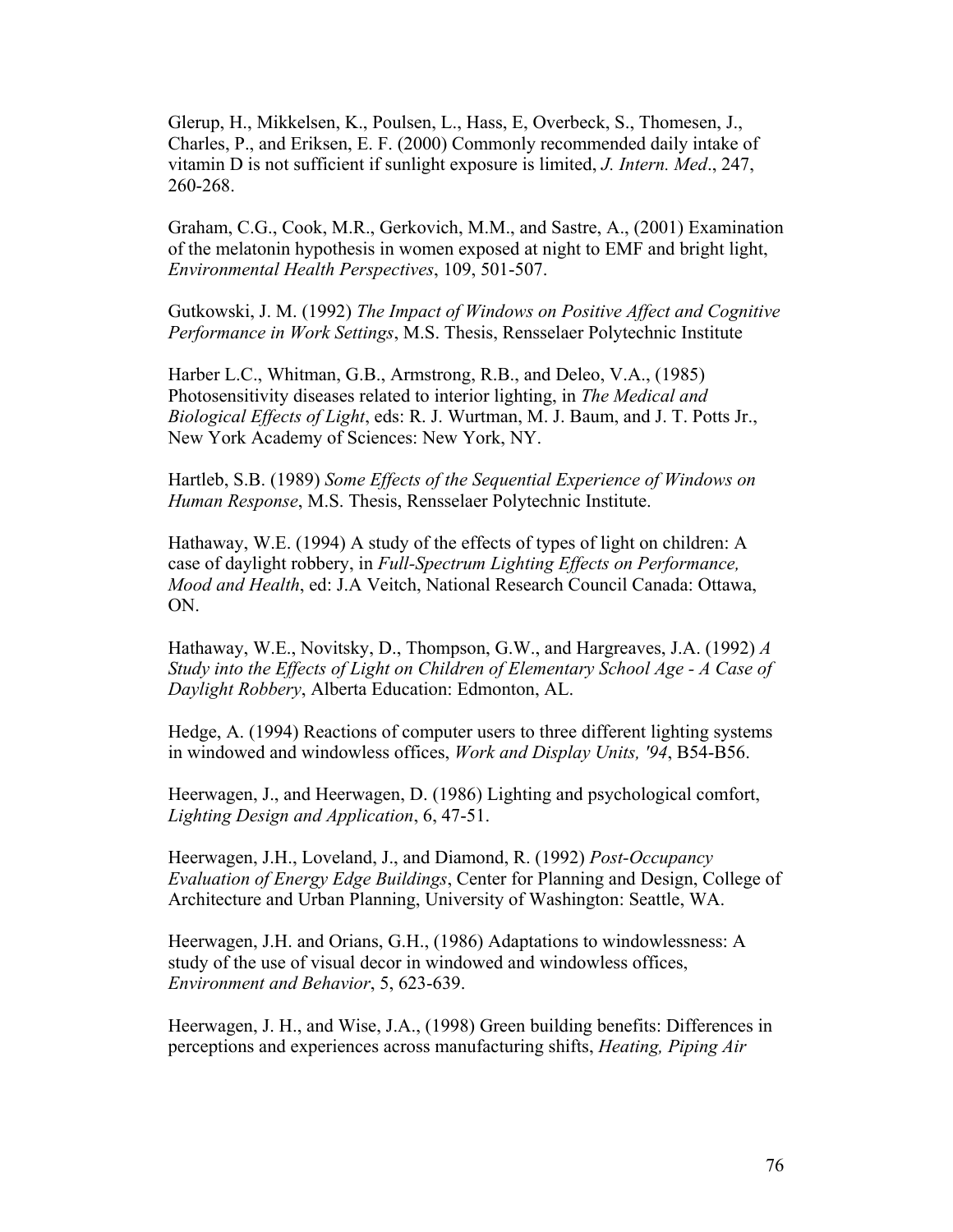*Conditioning*, 70, 57-59.

Heschong, L., Wright, R. L., and Okura, S. (2002a) Daylighting impact on retail sales performance, *Journal of the Illuminating Engineering Society*, 31, 21-25.

Heschong, L., Wright, R. L., and Okura, S. (2002b) Daylight impacts on human performance in school, *Journal of the Illuminating Engineering Society*, 31, 101- 114.

Heschong-Mahone Group, (1999a) *Skylighting and Retail Sales: An Investigation into the Relationship between Daylighting and Human Performance*, Sacramento, CA: Pacific Gas and Electric Company.

Heschong-Mahone Group, (1999b) *Daylighttng in Schools: An Investigation into the Relationship between Daylighting and Human Performance*, Sacramento, CA: Pacific Gas and Electric Company.

Hietanen, M., (1998) ICNIRP action spectra and guidelines, in R. Matthes and D. Sliney (eds) *Measurements of Optical Radiation Hazards*, International Commission on Non-Ionizing Radiation Protection: OberschleiBheim, Germany.

Hof, P.R. and Morrison, J.H., (1991) Quantitative analysis of a vulnerable subset of pyramidal neurons in Alzheimer's disease: II Primary and secondary visual cortex, *J. Comp. Neurol.,* 301, 55-64.

Holick,, M.F., (2002) Vitamin D: A required supplement or a sunshine hormone, in *Proceedings of the Fifth International LRO Lighting Research Symposium, Orlando, FL*, Electric Power Research Institute: Palo Alto, CA.

Hutt, C., Hutt, S., Lee, D., and Ounsted, C., (1964) Arousal and childhood autism, *Nature*, 204, 908-909.

Hygge, T. and Knez, I. (2001). Effects of noise, heat and indoor lighting on cognitive performance and self-reported affect. *Journal of Environmental Psychology*, 21, 291-299.

Hypponen, E., Laara. E., Reunanen, A., Jarvelin, M.R., and Virtanen, S.M. (2001) Intake of vitamin D and risk of type 1 diabetes: A birth-cohort study, *Lancet*, 358, 1500-1503.

Iaffaldano, M. T. and Muchinsky, P. M. (1985). Job satisfaction and job performance: A meta-analysis. *Psychological Bulletin*, 97, 251-273.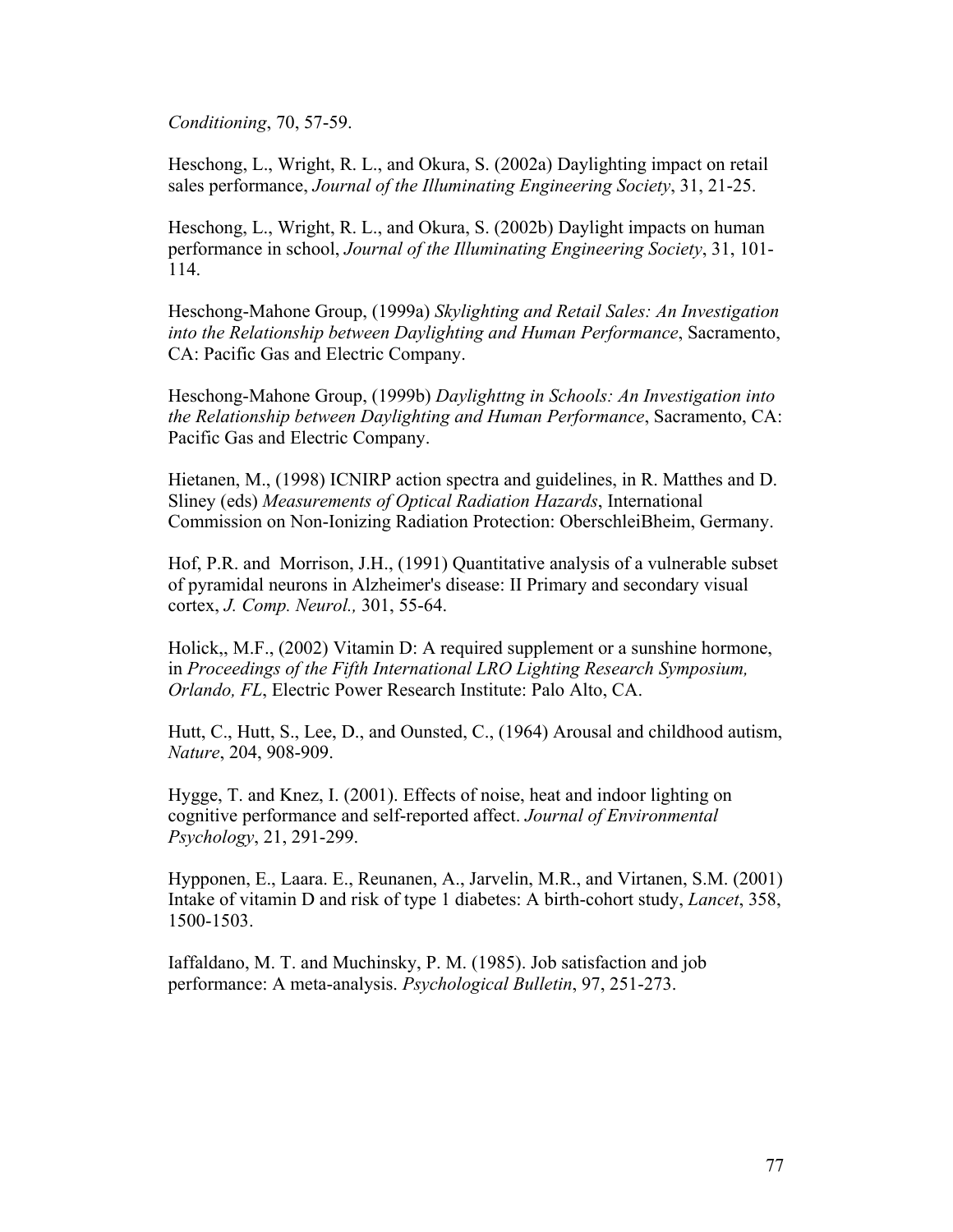Illuminating Engineering Society of North America (IESNA), (1996) *ANSI/IESNA RP-27-96, Recommended Practice for Photobiological Safety for Lamps and Lamp Systems*, New York: IESNA.

International Commission on Non-Ionizing Radiation Protection (ICNIRP), (1991) Statement: Guidelines on UV radiation exposure limits, *Health Physics*, 71, 978.

International Commission on Non-Ionizing Radiation Protection (ICNIRP), (1997) Guidelines on limits of exposure to broad-band incoherent optical radiation (0.38 to 3 µm), *Health Physics*, 77, 539-555.

International Non-Ionizing Radiation Committee of the International Radiation Protection Association (INIRC/IRPA), (1991) Guidelines on limits of exposure to ultra-violet radiation of wavelength between 180 nm and 400 nm, in *IRPA Guidelines on Protection against Non-Ionizing Radiation*, eds: A.S. Duchene, J. R. A. Lakey, and M. H. Repacholi, Pergamon Press: Oxford, UK.

Isen, A. M., and Baron, R.A. (1991) Affect as a factor in organizational behavior, in *Research in Organizational Behavior*, eds: B. M. Straw and L. L. Cummings, JAI Press: Greenwich, CT.

Jeavons, P.M., and Harding, G.F.A., (1975) *Photosensitive Epilepsy*, Heinneman: London.

Kaplan, R., (1992) Urban forestry and the workplace, in Managing Urban and High-Use Recreational Settings, ed: P.H.Gobster, USDA Forest service: Washington DC.

Kasper, S., Rogers, S.L.B., Yancey, A., Schulz, P.M., Skwerer, and Rosenthal, N.E., (1989) Phototherapy in individuals with and without subsyndromal seasonal affective disorder, *Arch. Gen. Psychiatry*, 46, 837-844.

Katzell, R. A., Yankelovich, D., Fein, M., Ornati, O. A., and Nash, A. (1975). Improving productivity and satisfaction. *Organizational Dynamics*, 4, 69-80.

Keep, J. P., and Inman, M. (1980) Windows in the intensive therapy units, *Anaesthesia*, 35, 257-262.

Kellert, S., and Wilson, E.O. (1993) *The Biophilia Hypothesis*, Island Press / Shearwater Books: Washington DC.

Kessler, R.C., McGonagle, K.A., Zhao, S., Nelson, C.B., Hughes, M., Eshleman, S., (1994) Lifetime and 12-month prevalence of DSM-III-R psychiatric disorders in the United States, *Arch. Gen. Psychiatry*, 51, 8-19.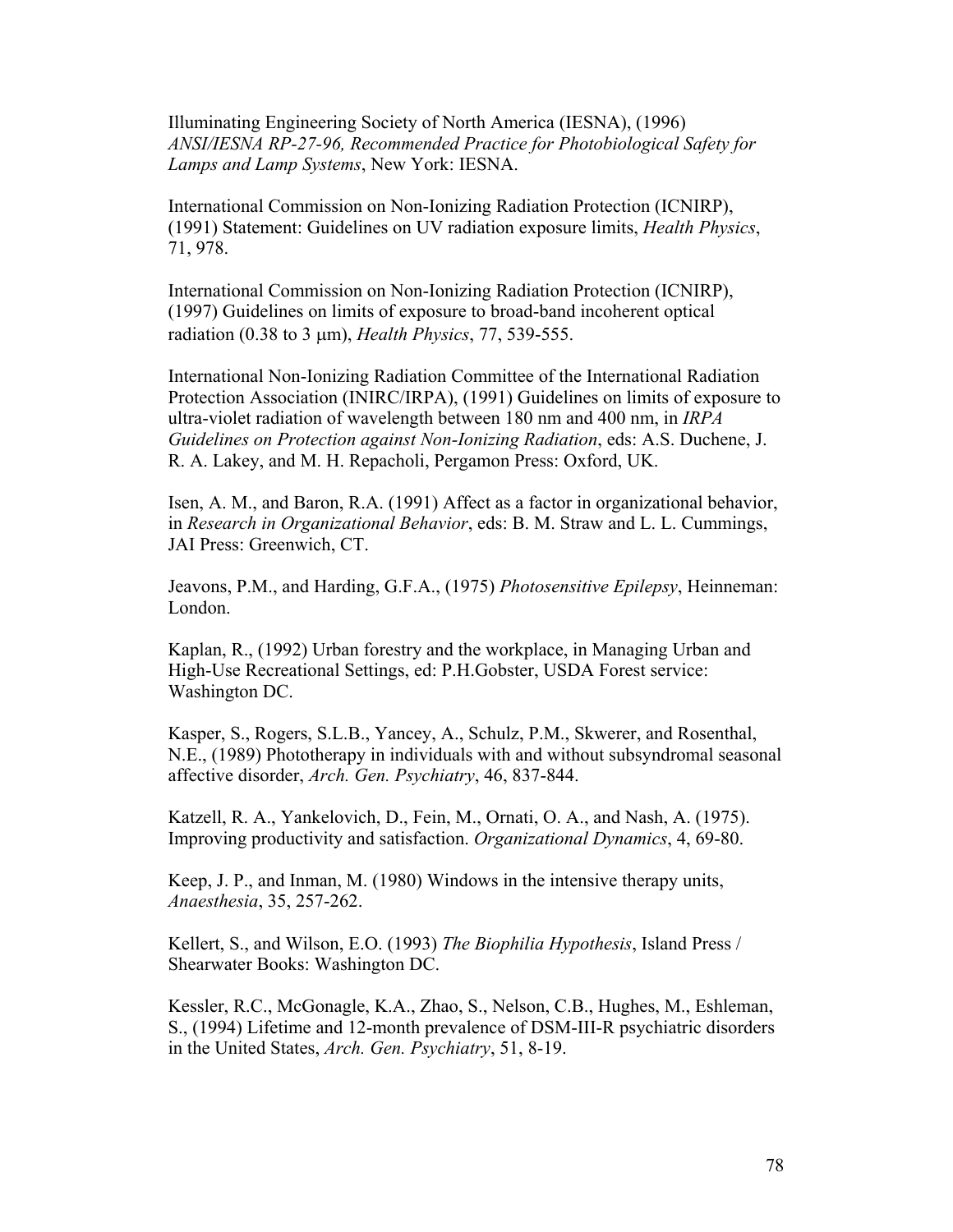Knez, I. (1995) Effects of indoor lighting on mood and cognition, *Journal of Environmental Psychology*, 15, 39-51.

Knez, I. (2001) Effects of color of light on nonvisual psychological processes, *Journal of Environmental Psychology*, 21, 201-208.

Kogan, A.O., and Guilford, P.M., (1998) Side effects of short-term 10,000-lux light therapy, *Am. J. Psychiatry,* 155, 293-294.

Kohmoto, K., (1999) Evaluation of actual light sources with proposed photobiological lamp safety standard and its applicability to guide on lighted environment, *Proceedings of the CIE, 24th Session, Warsaw*, CIE: Vienna.

Kuller, R. (1991) Environmental assessments from a neuropsychological perspective, *Environment , Cognition and Action*, eds: T. Garling and G.W. Evans, Oxford University Press: Oxford UK.

Kuller, R., and Lindsten, C. (1991) Health and behavior of children in classrooms with and without windows, *Journal of Environmental Psychology*, 12, 305-317.

Kurylo, D.D., Corkin, S., Schiller, P.H., Golan, R.P, and Growdon, J.H., (1991) Disassociating two visual systems in Alzheimer's disease, *Investigative Ophthalmology and Visual Science*, 32, 1283.

Lack, L., and Schumacher, K., (1993) Evening light treatment of early morning insomnia, *Sleep Res.*, 22, 225.

Lam, R.W., (1998) *Seasonal Affective Disorder and Beyond: Light Treatment for SAD and Non-SAD conditions*, American Psychiatric Press: Washington, DC.

Lam, R.W., and Levitt, A.J., (1999) *Canadian Consensus Guidelines for the Treatment of Seasonal Affective Disorder*, Clinical and Academic Publishing: Vancouver, BC.

Landrus, G., and Larkin, J. (1990) Cool-white, warm-white and daylight fluorescent light effects on learning, health and attitudes, in *Proceedings of Indoor Air, '90*, 2, 705-709.

Larson, C.T., (1973) *The effect of windowless classrooms on elementary schoolchildre*n, Architectural Research Laboratory, University of Michigan.

Leaman, A., and Bordass, B. (2000) Productivity in buildings: The "killer" variables, in *Creating the Productive Workplace*, ed: D. Clements-Croome, E. & F. N. Spon: London.

79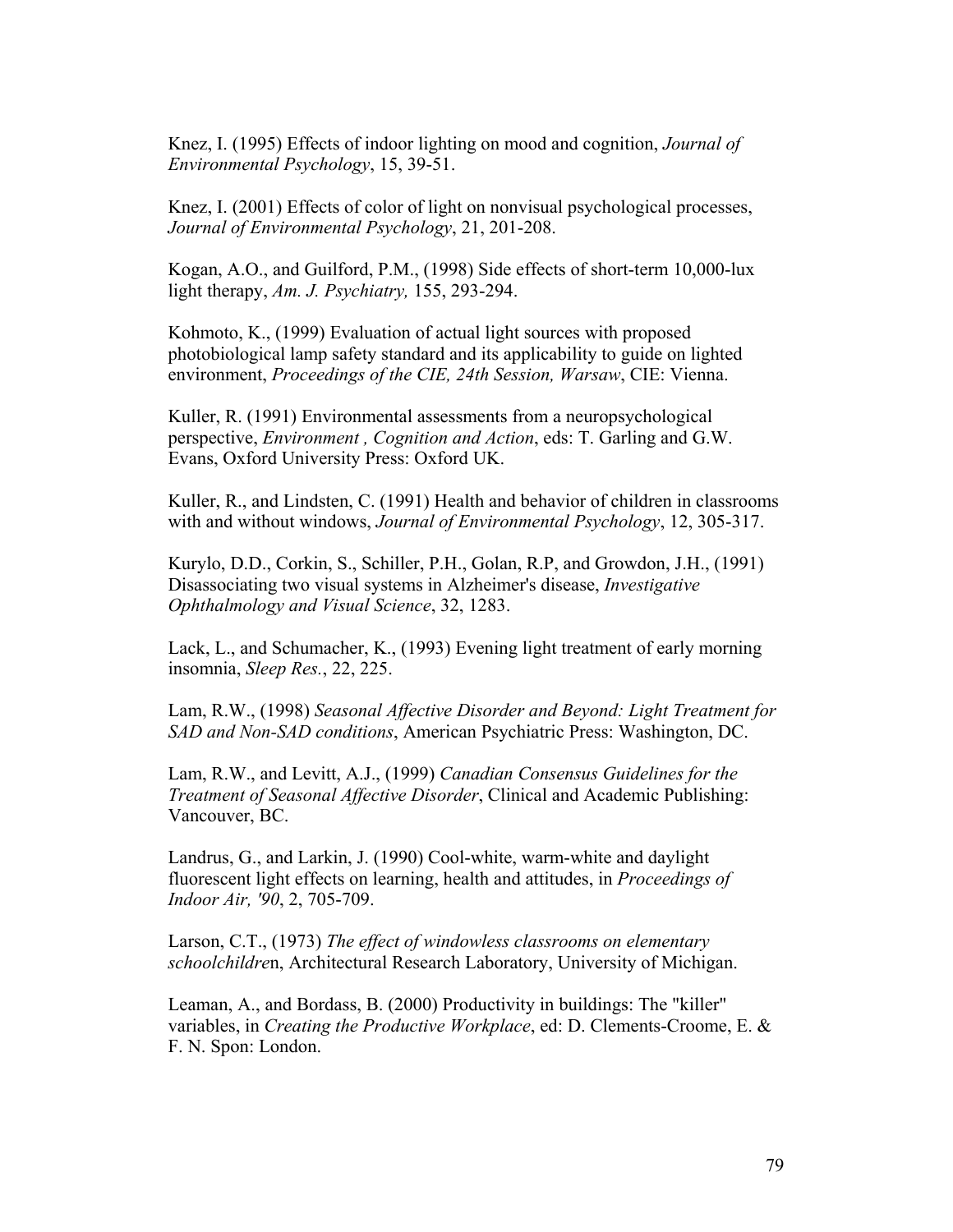Levitt, A.J., Joffe, R.T., Moul, D.E., Lam, R.W., Teicher, M.H., and Lebegue, F., (1993) Side effects of light therapy in seasonal affective disorder, *Am. J. Psychiatry*, 150, 650-652.

Lovell, B.B., Ancoli-Isreal, S., and Gevirtz, R., (1995) Effect of bright light treatment on agitated behavior in institutionalized elderly subjects, *Psychiatry Research*, 57, 7-12.

Ludlow, A.M., (1976) The functions of windows in buildings, *Lighting Research and Technology*, 8, 57-68.

Lydahl, E., and Philipson, B., (1984a) Infra-red radiation and cataract. I. Epidemiologic investigation of iron-and steel-workers, *Acta Ophthalm.*, 62, 961- 975.

Lydahl, E., and Philipson, B., (1984b) Infra-red radiation and cataract. II. Epidemiologic investigation of glass workers, *Acta Ophthalm.*, 62, 976-992.

Main, A., Dowson, A., and Gross, M., (1997) Photophobia and phonophobia in migraineurs between attacks, *Headache*, 376, 492-495.

Malabanan, A., Veronikis, I.E., and Holick, M.F. (1998) Redefining vitamin D insufficiency, *Lancet*, 351, 805-806.

Maniccia, D., Rutledge, B., Rea, M.S., and Morrow, W., (1999) Occupant use of manual lighting controls in private offices, *Journal of the Illuminating Engineering Society*, 28, 42-56.

Manning, P. (1967) Windows, environment and people, *Interbuild / Arena*, October, 20.

Marcus, D.A., and Soso, M.J., (1989) Migraine and stripe-induced visual discomfort, *Arch. Neurol.*, 46, 1129-1132.

Markus, T.A., (1967) The significance of sunshine and view for office workers, in R.G. Hopkinson (ed) *Sunlight in Buildings*, Boewcentrum International: Rotterdam, The Netherlands.

Marshall, J., Light damage and the practice of ophthalmology, (1981) in *Intraocular Lens Implantation*, eds: E. Rosen, E. Arnott, and W. Haining, Moseby-Yearbook: London.

McCloughan, C.L.B., Aspinall, P.A., and Webb, R.S., (1999) The impact of lighting on mood, *Lighting Research and Technology*, 31, 81-88.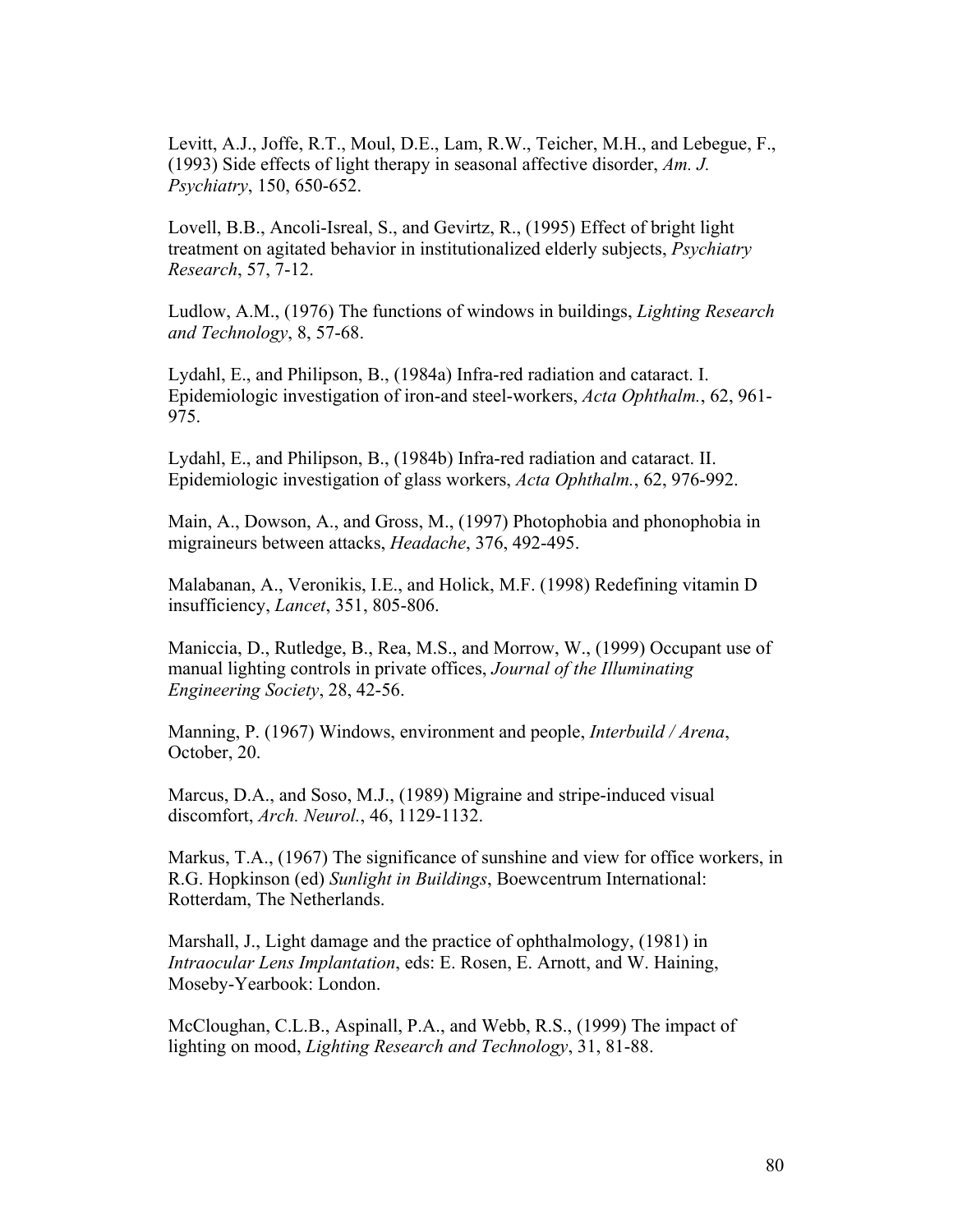Means, R. S. (1997) *Facilities Maintenance and Repair Cost Data*, R. S. Means: Kingston , MA

Means, R. S. (2002) *Light Commercial Cost Data*, R. S. Means: Kingston, MA

Mellerio, J., (1998) The design of effective ocular protection for solar radiation, in *Measurements of Optical Radiation Hazards*, eds: R. Matthes and D. Sliney, International Commission on Non-Ionizing Radiation Protection: OberschleiBheim, Germany.

Mendez, M.F., Tomsak, R.L., and Remler, B., (1990) Disorders of the visual system in Alzheimer's disease, Journal of Clinical Neuro-Ophthalmology, 10, 62- 69.

Moan, J., and Dahlback, A., (1993) Ultra-violet radiation and skin cancer: Epidemiological data from Scandinavia, in *Environmental UV Photobiology*, eds: A. R. Young, L. O. Bjorn, J. Moan and W. Nultsch, Plenum Press: New York, NY.

Moore, E.O. (1981) A prison environment's effect on health care service demands, *Journal of Environmental Systems*, 11, 17-34.

Moore, T., Carter, D. J., and Slater, A. I. (2002) User attitudes toward occupant controlled office lighting, *Lighting Research and Technology*, 34,207-219.

Morrow, L. A., (1992) Sick building syndrome and related workplace disorders, *Otolarygol. Head Neck Surg*. 106, 649-654.

Mudarri, D. H. (2000) The economics of enhanced environmental services in buildings, in *Creating the Productive Workplace*, ed: D. Clements-Croome, E. and F. N. Spon: London

Newsham, G.R., and Veitch, J.A., (2001) Lighting quality recommendations for VDT offices: A new method of derivation, *Lighting Research and Technology*, 33, 97-116.

Nickerson, D., (1948) The illuminant in textile color matching, *Illuminating Engineering*, 43, 416-467.

Noonan, F.P., and De Fabo, E.C., (1994) UV-induced immunosuppression, in *Environmental UV Photobiology*, eds: A. R. Young, L. O. Bjorn, J. Moan, and W. Nultsch, Plenum Press: New York, NY.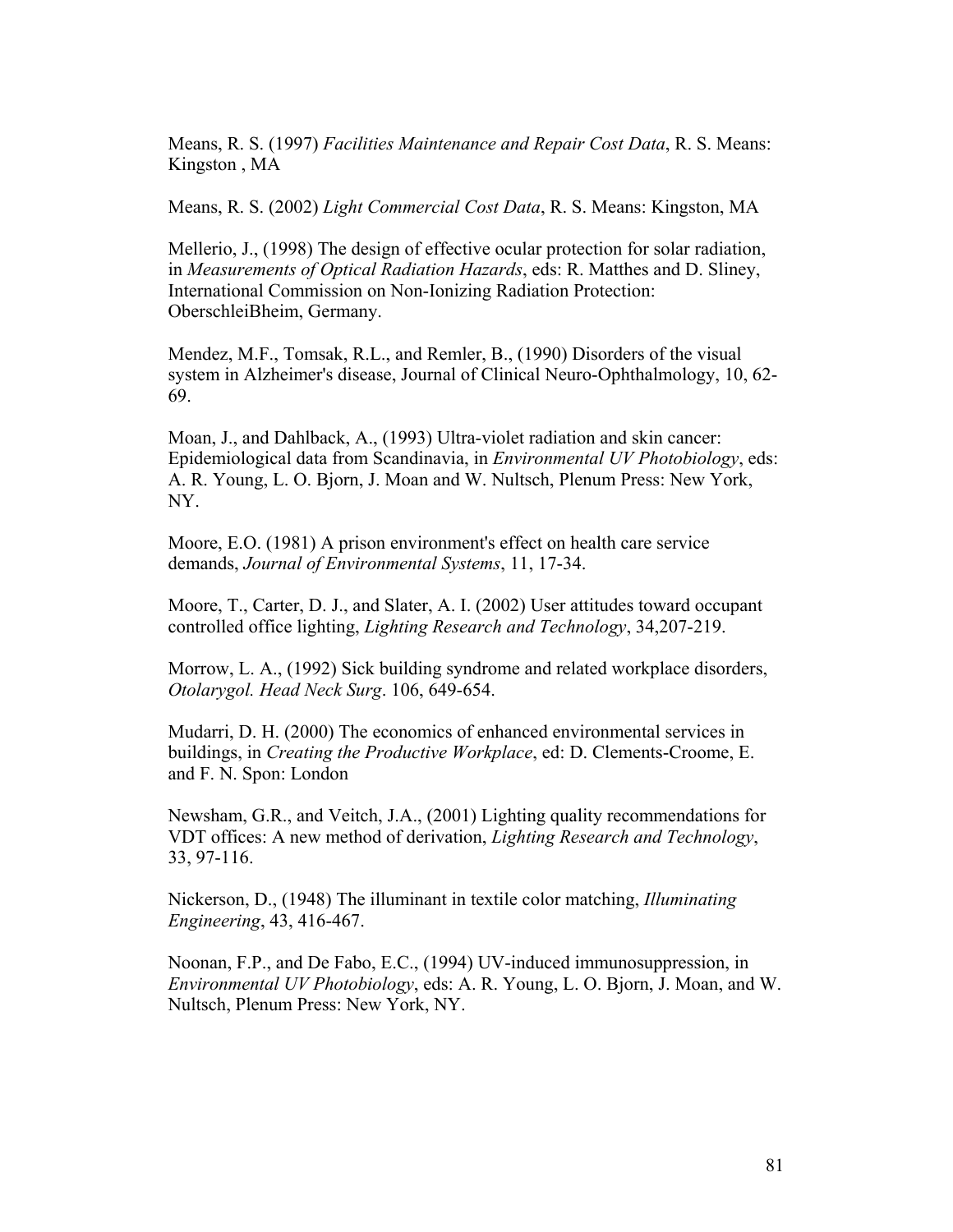Okawa, M., Mishima, K., Shimzu, T., et al., (1989) Sleep-wake rhythm disorders and their phototherapy in elderly patients with dementia, *Jpn. J. Psychiatry Neurol.*, 43, 293-295.

Oldham, G. R. and Rotchford, N. L. (1983). Relationships between office characteristics and employee reactions: A study of the physical environment. *Administrative Science Quarterly*, 28, 542-557.

Organ, D. W. (1988). A restatement of the satisfaction-performance hypothesis. *Journal of Management*, 14, 547-557.

Parrish, J.A., Rosen, C.F., and Gange, R.W., (1985) Therapeutic uses of light, in *The Medical and Biological Effects of Light*, eds: R. J. Wurtman, M. J. Baum, and J. T. Potts Jr., New York Academy of Sciences: New York, NY.

Pierson, J. (1995) If sun shines in, workers work better, buyers buy more, *The Wall Street Journal*, November 20th, pp. B1, B7.

Pitts, D.G., and Tredici, T.J., (1971) The effects of ultra-violet on the eye, *Am. Ind. Hyg. Assoc.*, 32, 235-246.

Pollak, C.P., and Perlick, D., (1991) Sleep problems and institutionalization of the elderly, *J. Geriatr. Psychiatry Neurol.*, 4, 204-210.

Pritchard, D., (1964) Industrial lighting in windowless buildings, *Light and Lighting*, 63, 292-296.

Purcell, A., and Nasar, J. (1992) Experiencing other people's houses. A model of similarities and differences in environmental experience, *Journal of Environmental Psychology*, 12,

Rea, M.S., (1981) Visual performance with realistic methods of changing contrast, *Journal of the Illuminating Engineering Society*, 10, 164-177.

Rea, M.S., (1984) Window blind occlusion: A pilot study, *Building and Environment,* 19, 133-137.

Rea, M.S., (1986) Toward a model of visual performance: Foundations and data, *Journal of the Illuminating Engineering Society*, 15, 41- 58.

Rea, M.S. and Ouellette, M.J., (1988) Visual performance using reaction times, *Lighting Research and Technology*, 20, 139-153.

Rea, M.S. and Ouellette, M.J., (1991) Relative visual performance: A basis for application, *Lighting Research and Technology*, 23, 135-144.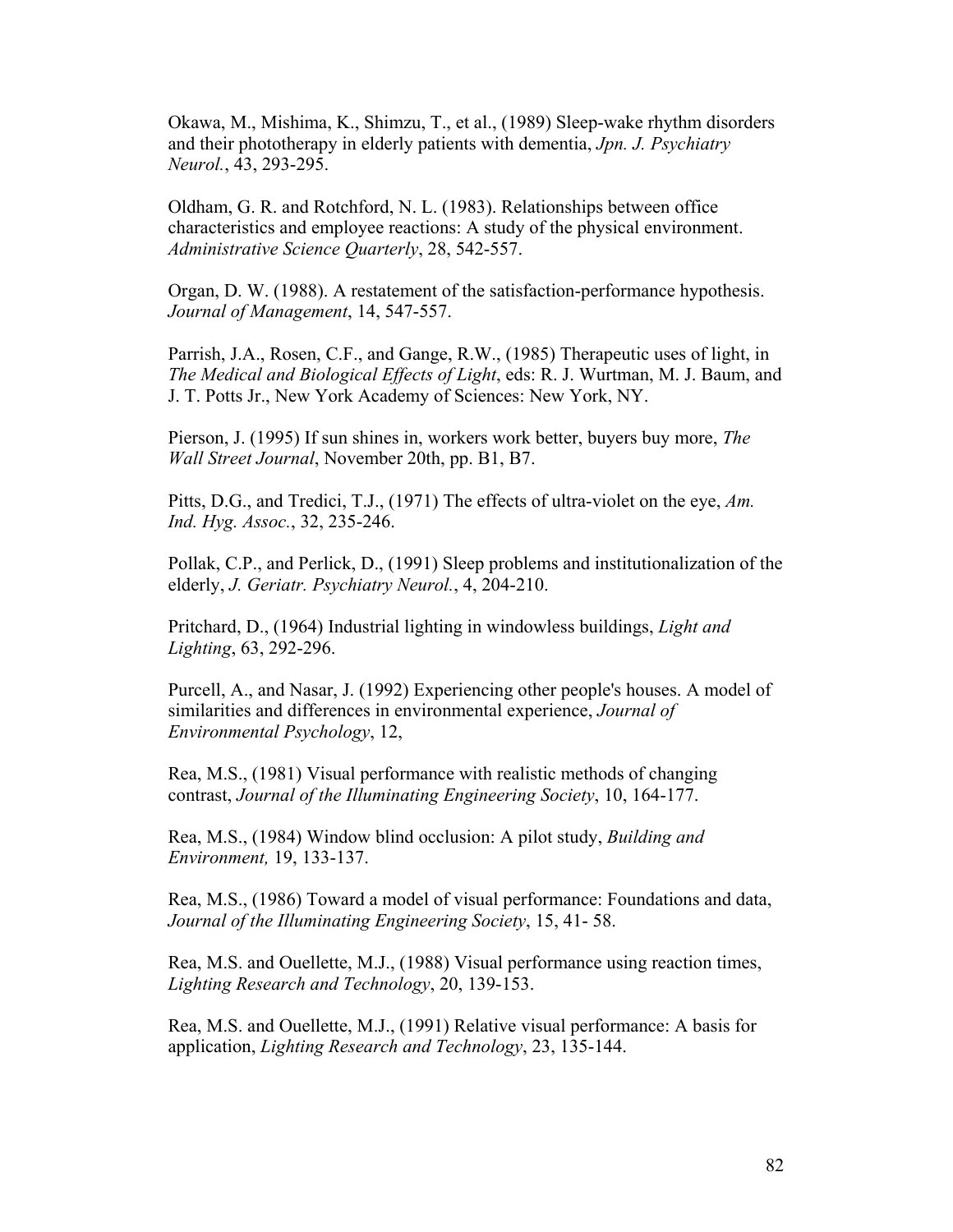Rihner, M., and McGrath, JR., H., (1992) Fluorescent light photosensitivity in patients with systemic lupus erythematosus, *Arthritis Rhuem*., 35, 949-952.

Robertson, A.S., McInnes, M., Glass, D., Dalton, G., and Burge, P.S., (1989) Building sickness, are symptoms related to office lighting?, *Ann. Occup. Hyg*. 33, 47-59.

Rosen, L.N., Targum, S.D., Terman, M., Bryant, M.J., Hoffman, H., Kasper, S.F., Hamovit, J.R., Docerty, J.P., Welch, B., and Rosenthal, N.E., (1990) Prevalence of seasonal affective disorder at four latitudes, *Psychiatry Research*, 31, 131-144.

Rosenthal, N.E., Sack, D.A., James, S.P., Parry, B.L., Mendelson, W.B., Tamarkin, L. and Wehr, T.A., (1985) Seasonal affective disorder and phototherapy, in *The Medical and Biological Effects of Light*, eds: R. J. Wurtman, M. J. Baum, and J. T. Potts Jr., New York Academy of Sciences: New York, NY.

Ruch, W. A. and Hershauer, J. C. (1975). Operative worker productivity: Demographic and attitudinal correlates. *Academy of Management Proceedings*, 98-100.

Rusak, B., Eskes, G.A., and Shaw, S.R. (1996) *Lighting and Human Health: A Review of the Literature*, Canada Mortgage and Housing Corporation,: Ottawa, ON.

Ruys, T., (1970) *Windowless Offices*, MA Thesis, University of Washington.

Saaty, T.L. (1972) *The Analytic Hierarchy Process*, McGraw Hill: New York.

Saeed, S.A., and Bruce, T.J., (1998) Seasonal affective disorders, *Am. Fam. Physician*, 57, 1340-1346, 1351-1352.

Santamaria, J.G., and Bennett, C. A. (1981) Performance effects of daylight, *Lighting Design and Application*, 11, 31-34.

Schaap, J., and Meijer, J. (2001) Opposing effects of behavioural activity and light on neurons of the suprachiasmatic nucleus, *European Journal of Neuroscience*, 13, 1955-1962.

Schernhammer, E.S. and Schulmeister, K. (2002) Light at night and cancer risk, *Proceedings of the Fifth International LRO Lighting Research Symposium*, Electric Power Research Institute: Palo Alto, CA.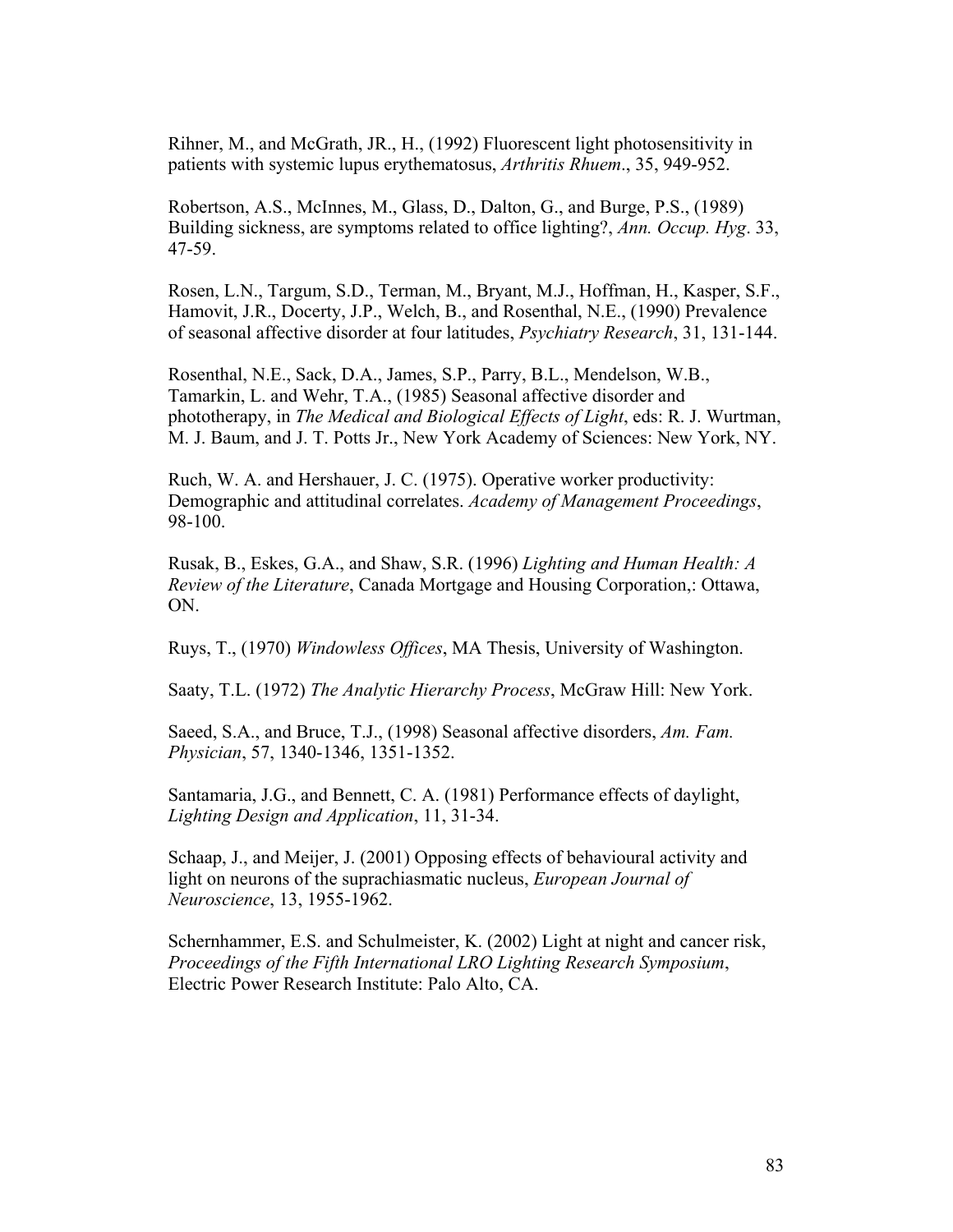Selkowitz, S. (1998) The elusive challenge of daylighted buildings: A brief review 25 years later, *Proceedings of the Daylighting '98 Conference*, *Ottawa*, Ministry of Supply and Services, Canada: Ottawa, ON.

Setlow, R.B., and Woodhead, A.D. (1994) Temporal changes in the incidence of malignant melanoma: Explanation from action spectra, *Mutat. Res*. 307, 365-374.

Shepherd, A.J., Julian, W.G., and Purcell, A.T. (1992) Measuring appearance: Parameters indicated from gloom studies, *Lighting Research and Technology*, 24, 203-214.

Simonson, E. and Brozek, J., (1948) Effects of illumination level on visual performance and fatigue, *Journal of the Optical Society of America*, 38, 384-387.

Slater, A.L., Perry, M.J., and Crisp, V.H.C., (1983) The applicability of the CIE visual performance model to lighting design, *Proceedings of the CIE 20th Session, Amsterdam*, CIE: Paris.

Sliney, D.H., (1995) Ultra-violet radiation and its effect on the aging eye, in W.Adrian, D.Sliney and J.Werner (eds) *Lighting For Aging Vision and Health*, New York: Lighting Research Institute.

Sliney, D.H., and Bitran, M., (1998) The ACGIH action spectra for hazard assessment: The TLV's, in *Measurements of Optical Radiation Hazards*, eds: R. Matthes and D. Sliney, International Commission on Non-Ionizing Radiation Protection: OberschleiBheim, Germany.

Smith S.W., and Rea, M.S., (1978) Proofreading under different levels of illumination, *Journal of the Illuminating Engineering Society*, 8, 47-52.

Stevens, R.G., Wilson, B.W., and Anderson, L.E., (1997) *The Melatonin Hypothesi*s*: Breast Cancer and the Use of Electric Power*, Battelle Press: Columbus, OH.

Stone, N., and Irvine, J. (1991) Performance, mood, satisfaction and task type in various work environments: A preliminary study, *Journal of General Psychology*, 120, 489-497.

Sutherland, V., and Cooper, C.L. (2002) Stress and the changing nature of work, in *Creating the Productive Workplace*, ed: D..Clements-Croome, E. & F.N. Spon: London.

Sutton, R. I. and Rafaeli, A. (1987). Characteristics of work stations as potential occupational stressors. *Academy of Management Journal*, 30(2), 260-276.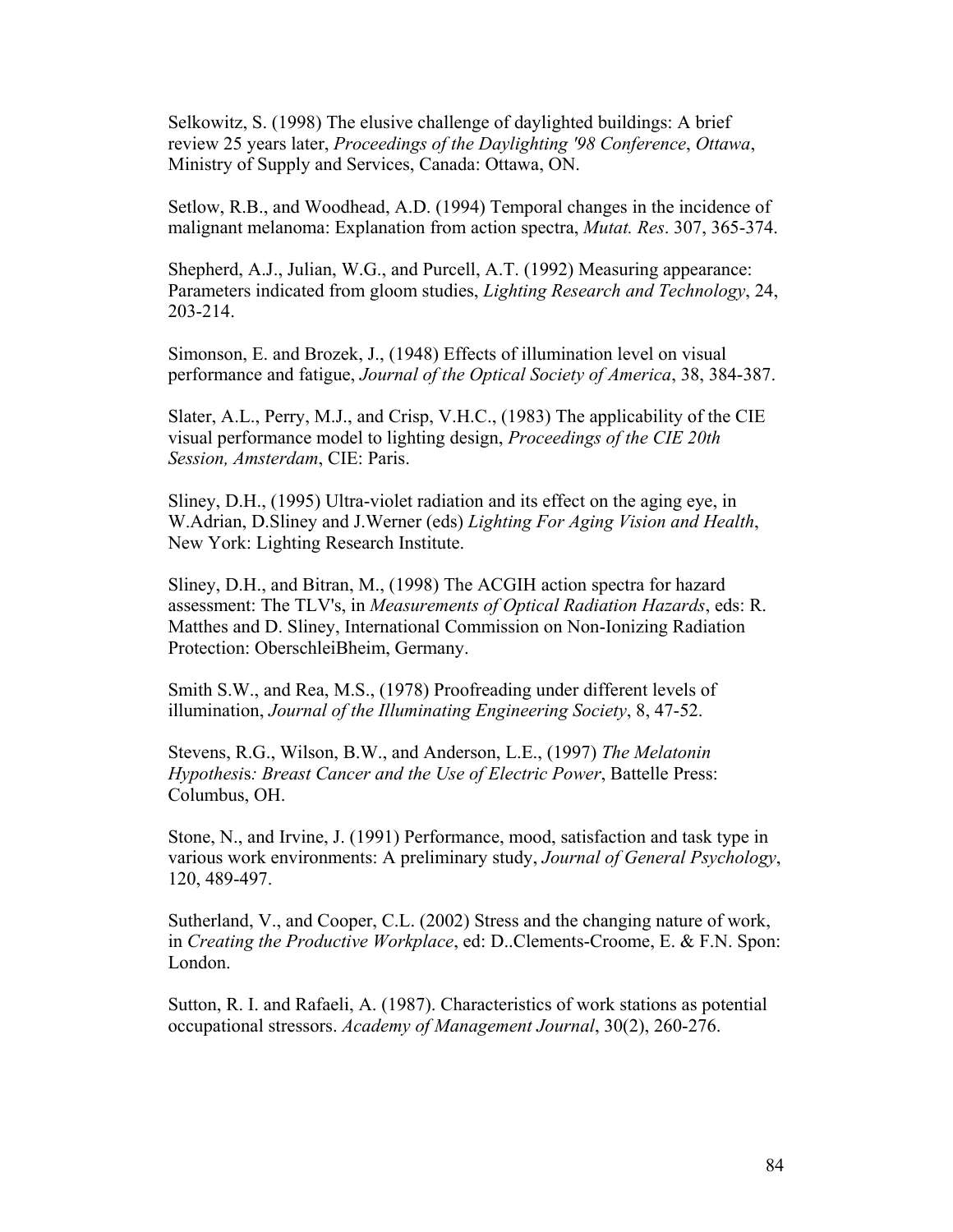Swaab, D.F., Fliers, E., and Partiman, T.S., (1985) The suprachiasmatic nucleus of the human brain in relation to sex, age and senile dementia, *Brain Research*, 342, 37-44.

Tam, E.M., Lam, R.W., and Levitt, A.J., (1995) Treatment of seasonal affective disorder: A review, *Can. J. Psychiatry*, 40, 457-466.

Tangpricha, V., Flanagan, J. N., Whitlatch, L.W., Tseng, C. C., Chen, T.C., Holt, P.R., Lipkin, M. S., and Holick, M.F. (2002) 25-hydroxyvitamin D D-1 $\alpha$ hydroxylase in normal and malignant colon tissue, *Lancet,* 357, 1673-1674.

Taubes, G. (1995) Epidemiology faces its limits, *Science*, 269, 164-169.

Terman, M., Lewy, A.J., Dijk, D-J., Boulos, Z., Eastman, C.I., and Campbell, S.S., (1995) Light treatment for sleep disorders: Consensus report. IV. Sleep phase and duration disturbances, *Journal of Biological Rhythms*, 10, 135-147.

Terman , M., Terman, J.S., Quitkin, F.M., McGrath, P.J., Stewart, J.W., and Rafferty, B., (1989) Light therapy for seasonal affective disorder: A review of efficacy, *Neuropsychopharmacology*, 2, 1-22.

Thapan, K., Arendt, J., and Skene, D.J., (2001) An action spectrum for melatonin suppression: Evidence for a novel non-rod, non-cone photoreceptor system in humans, *Journal of Physiology*, 535, 261-267.

Tilley, A.J., Wilkinson, R.T., Warren, P.S.G., Watson, B., and Drud, M., (1982) The sleep and performance of shift workers, *Human Factors*, 24, 629-641.

Uhlman, R.F., Larson, E.B., Koepsell, T.D., Rees, T.S., and Duckert, L.G., (1991) Visual impairment and cognitive dysfunction in Alzheimer's disease, *Journal of General Internal Medicine*, 6, 126-132.

Ulrich, R. S. (1984) View through a window may influence recovery from surgery, *Science*, 224.

Ulrich, R.S. (1993) Biophilia, biophobia and natural landscapes, in *The Biophilia Hypothesis,* eds: S. K Kellert and E. O.WIlson, Island Press, Shearwater Books: Washington DC.

Van Reeth, O., Sturis, J., Byrne, M.M., Blackman, J.D., L'Hermite-Balriaux, M., Leproult, R., Oliner, C., Retetoff, S., Turek, F.W., and Van Cauter, E., (1994) Nocturnal exercise phase delays circadian rhythms of melatonin and thyrotropin secretion in normal men, *Am. J. Physiol.* 266: E964-E974.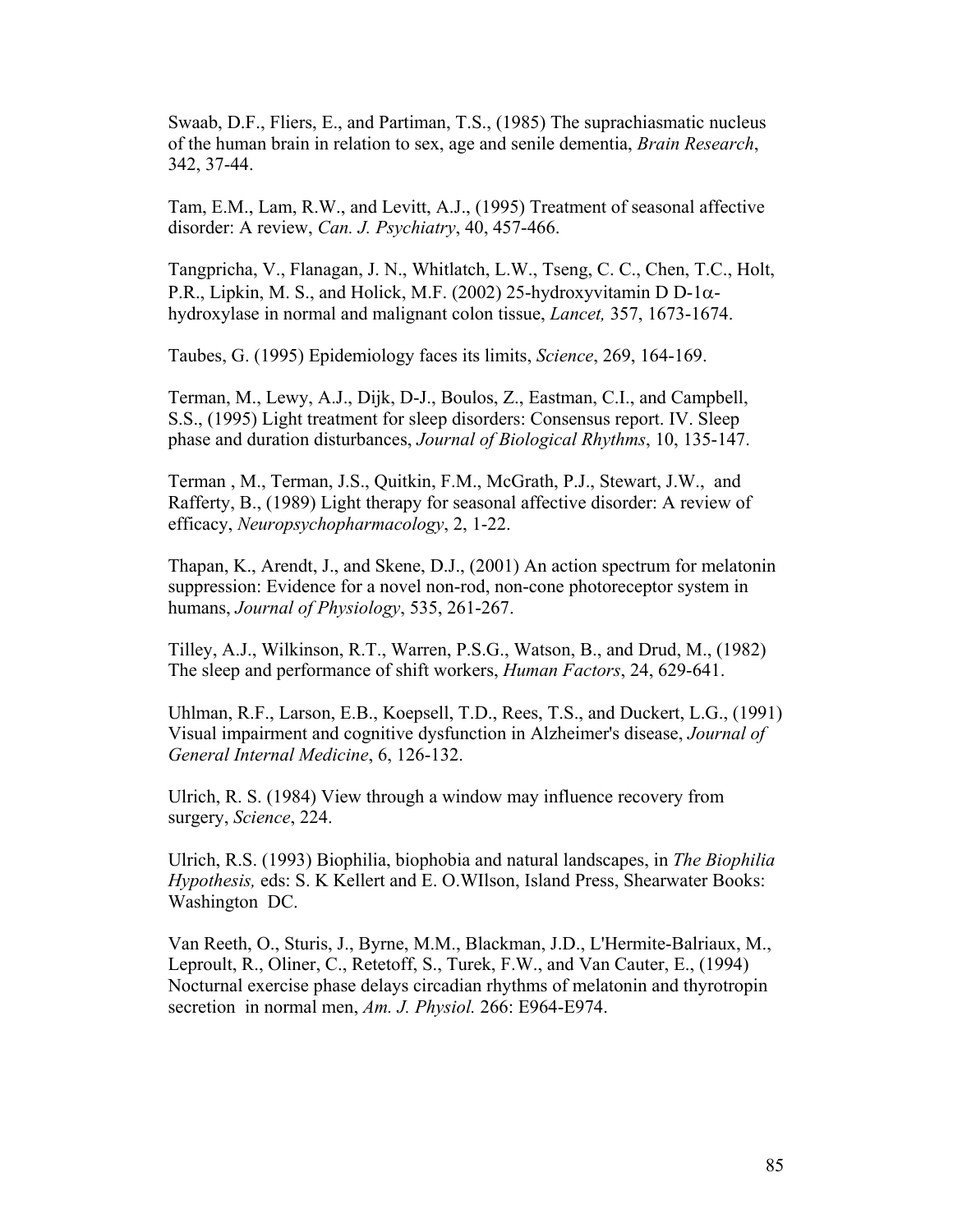Van Someren, E.J.W., Hagebeuk, E.E.O., Lijzenga, C, Schellens, P., Rooij, S. Eja, de, Jonker, C., Pot, M.A., Mirmiran, M., and Swaab, D., (1996) Circadian rest-activity rhythm disturbances in Alzheimer's disease, *Biol. Psychiatry,* 40, 259-270.

Van Someren, E.J.W., Kessler, A., Mirmiran, M., and Swaab, D.F., (1997) Indirect bright light improves circadian rest-activity rhythm disturbances in demented patients, *Biol. Psychiatry*, 41, 955-963.

Veitch, J.A. (1993) End user knowledge, beliefs, and preferences for lighting, *Journal of Interior Design*, 19, 15-26, 1993.

Veitch, J.A., Farley, K.M.J., and Newsham, G.R. (2002), *Environmental Satisfaction in Open-Plan Environments: 1. Scale Validations and Methods*, National Research Council Canada, Internal Report IRC-IR-844, NRC: Ottawa.

Veitch, J.A., and McColl, S. L. (1994) Full-spectrum fluorescent lighting effects on people: A critical review, in *Full-Spectrum Lighting Effects on Performance, Mood and Health*, ed: J.A.Veitch, National Research Council Canada: Ottawa, ON.

Verderber, S. (1983) Human response to daylighting in the therapeutic environment, *Proceedings of the 1983 International Daylighting Conference, Phoenix , AZ*.

Wehr, T.A., Giesen, H.A., Moul, D.E., Turner, E.H., and Schwatrz, P.J., (1995) Suppression of human responses to seasonal changes in day-length by modern artificial lighting, *Am. J. Physiol,* 269, R173-R178.

Wehr, T.A., Giesen, H.A., Schulz, P.,M., Anderson, J.L., Joseph-Vanderpool, J.R., Kell, K., (1991) Contrasts between symptoms of summer depression and winter depression, *J. Affect. Disord*. 23, 178-183.

Wehr, T.A., and Rosenthal, N.E., (1989) Seasonality and affective illness, *Am. J. Psychiatry*, 146, 829-839.

Wells, B. W. P. (1967) Subjective responses to the lighting installation in a modern office building and their design implications, *Building Science*, 1, 57-68.

Wells, M. M., (2000) Office clutter or meaningful personal displays: The role of office personalization in employee and organizational well-being, *Journal of Environmental Psychology*, 20, 239-255.

Werner, J., and Hardenbergh, F.E., (1983) Spectral sensitivity of the pseudophakic eye, *Archives of Ophthalmology*, 101, 758-760.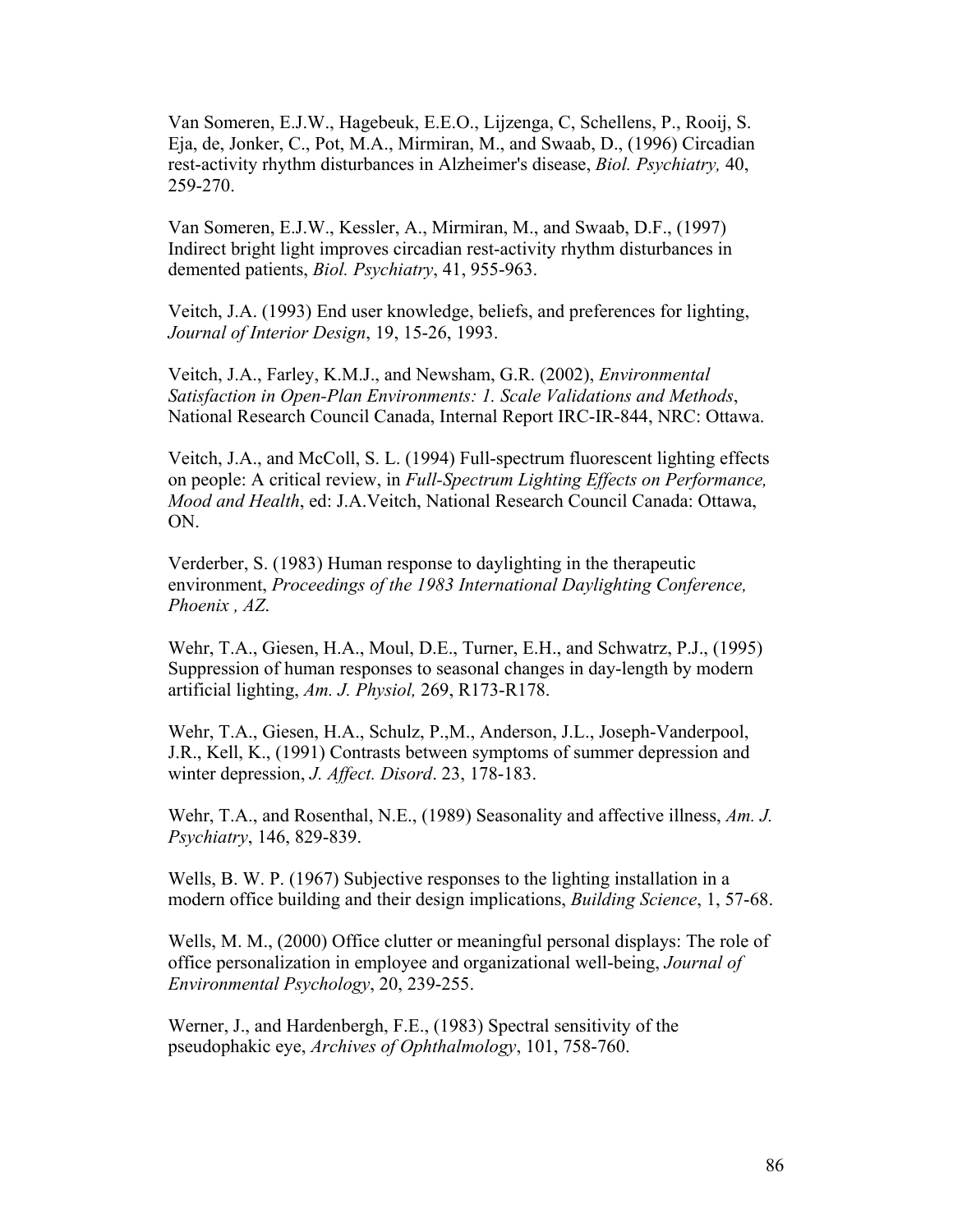Werner, J.S., Peterzell, D.H., and Scheetz, A. J., (1990) Light, vision and aging. *Optometry and Visual Science*, 67, 214-229.

White, R. and Heerwagen, J., (1998) Nature and mental health: Biophilia and biophobia, in *The Environment and Mental Health: A Guide for Clinicians*, ed. A. Lundberg: Lawrence Erlbaum: Mahwah, NJ.

Wibom, R.I., and Carlsson, W., (1987) Work at visual display terminals among office employees: Visual ergonomics and lighting, in *Work with Display Units, 86*, eds: B. Knave and P. G. Wideback, North Holland: Amsterdam.

Wilkins, A.J., (1995) *Visual Stress,* Oxford University Press: Oxford: UK.

Wilkins, A.J., Nimmo-Smith, I, Slater, A.J., and Bedocs, L., (1989) Fluorescent lighting, headaches and eyestrain, *Lighting Research and Technology*, 21, 11-18.

Wilkinson, R.T., (1969) Some factors influencing the effect of environmental stress on performance, *Psychological Bulletin,* 72, 260-272.

Williams, L.G., (1966) The effect of target specification on objects fixated during visual search, *Perception and Psychophysics*, 1, 315-318.

Wirz-Justice A., Graw, P., Krauchi, K., Gisin, B., and Jochum, A., (1993) Light therapy in seasonal affective disorder is independent of time of day or circadian phase, *Arch. Gen. Psychiatry*, 50, 929-937.

World Health Organization (WHO), (1982) *Lasers and Optical Radiation*, Environmental Health Criteria Document 23, WHO: Geneva, Switzerland.

Wright, T. A. and Cropanzano, R. (1997). Well-being, satisfaction, and job performance: Another look at the happy/productive worker hypothesis. *Academy of Management Proceedings*, 364-368.

Wright, T. A. and Cropanzano, R. (2000). Psychological well-being and job satisfaction as predictors of job performance. *Journal of Occupational Health Psychology, 5(1)*, 84-94.

Wright, T. A. and Staw, B. M. (1999a). Affect and favorable work outcomes: two longitudinal tests of the happy-productive worker thesis. *Journal of Organizational Behavior*, 20, 1-23.

Wright, T. A. and Staw, B. M. (1999b). Further thoughts on the happy-productive worker. *Journal of Organizational Behavior*, 20, 31-34.